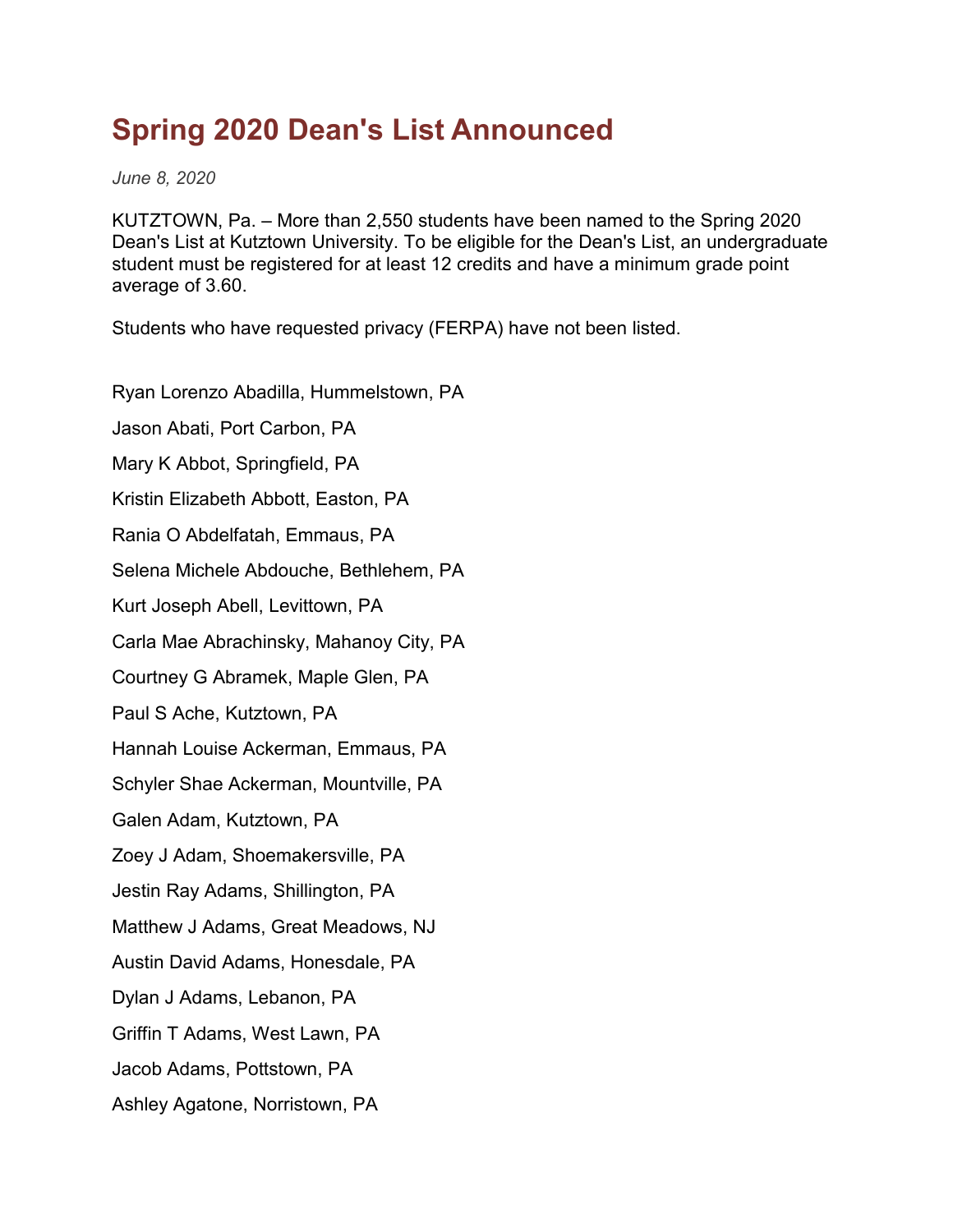Molly Agnello, Stroudsburg, PA Gillian S Agnew, Blandon, PA Jadesola Cecilia Alatishe, Kutztown, PA Scheccid Alayola, Allentown, PA Bryant Alayola, Allentown, PA Michael S Albergo, Longport, NJ Felix Joel Alberto, Pottstown, PA Hunter Albright, Pottstown, PA Juliesse M Alcazar, Lancaster, PA Jaxson C Alchokhachy, Smyrna, DE Aleah Brianne Alderson, Locust Gap, PA Milah R Allison, Mohnton, PA JaQuan Alston, Coatesville, PA Taylor A Althouse, Fleetwood, PA Elena G Altmiller, Elmhurst Township, PA Mary Grace Altomari, North Wales, PA Natalie D Alvarez, Whitehall, PA Ashly M Alzate, Reading, PA Tatiana Amador, Bethlehem, PA Jordan G Amaguin, Kempton, PA Ashleigh Pamela Ambler, Wharton, NJ Terrence M Amos, Coatesville, PA Eleanor Marie Anderson, Florham Park, NJ Ian T Anderson, Harleysville, PA Derek Anderson, Oakland, NJ Dante Andriulli, Breinigsville, PA Charles J Angelella, Emmaus, PA Spencer Shea Anglovich, Bethlehem, PA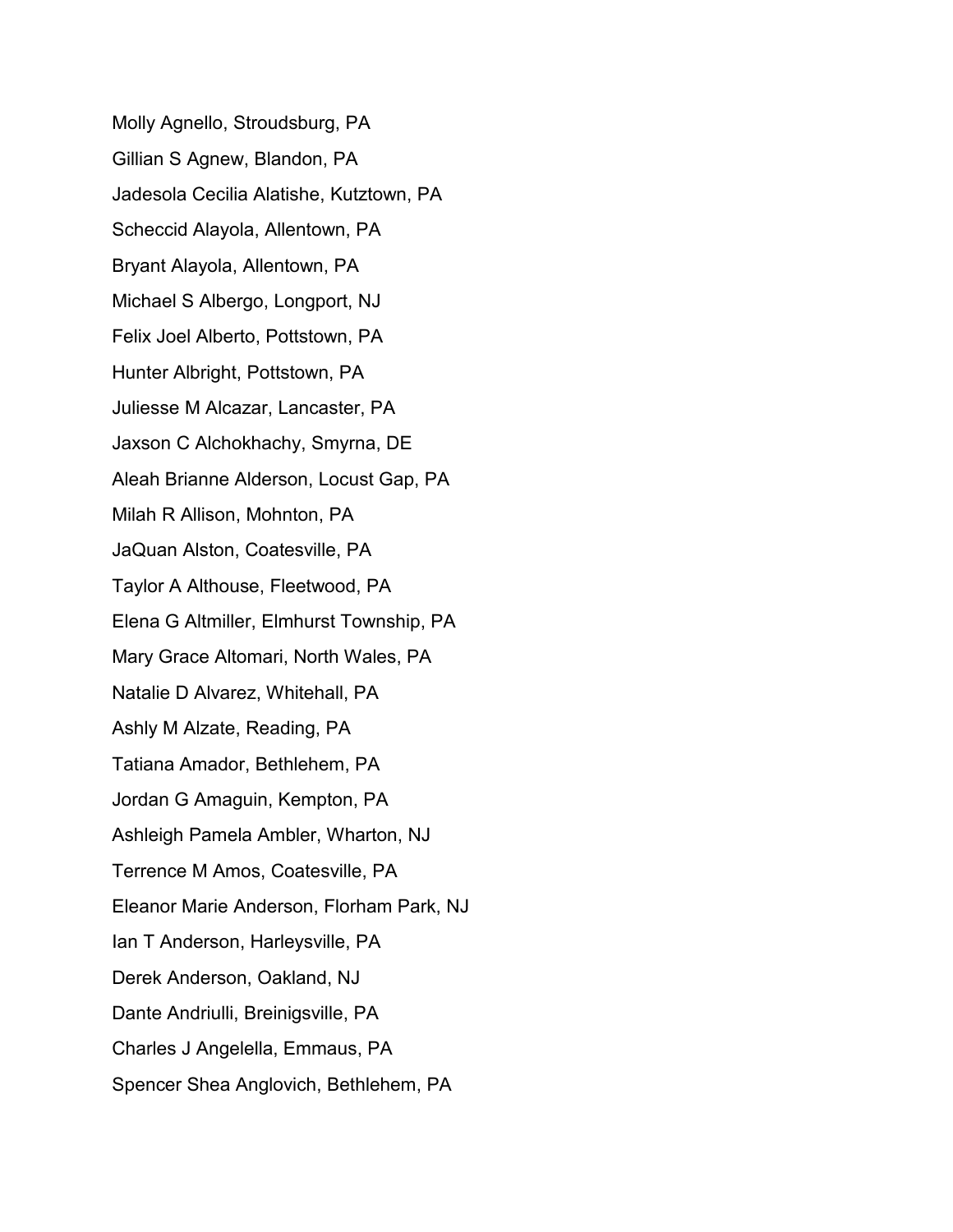Julia Anskis, Blackwood, NJ Robert A Anstett, Wilkes Barre, PA Angelo Louis Antonelli, Morgantown, PA Lindsay Rhiannon Applebach, Quakertown, PA Keri Mackenzie Appleman, Bethlehem, PA Payton L Aquila, Whitehall, PA Solomon Araneta, Perkasie, PA Lauren E Ardle, Downingtown, PA Kayla C Argen, Cresco, PA Sebastian Arizpe Vilana, Puebla, Mexico Meghan Elizabeth Artley, Shenandoah, PA Matthew E Atiyeh, Allentown, PA Taylor A Atiyeh, Northampton, PA Parker Christian Atkinson, Yardley, PA Ryan Michael Atkinson, Millersville, PA Jacob Andrew Augustus, Fogelsville, PA Nina S Aungst, Lancaster, PA Hannah E Auvil, Sparrows Point, MD Jada Lynn Avery, Bethlehem, PA Ijustice D Avery, Philadelphia, PA Italina I Ayala, Plymouth Mtng, PA Donna Rachel Ayers, West Caldwell, NJ Alana R Ayres, Spring City, PA Mason Daniel Ayres, Spring City, PA Erica Lynn Baab, Wapwallopen, PA Megan R Babinsky, Barnesville, PA Sydney M Bachert, Zionsville, PA Andrea K Bacich, Paramus, NJ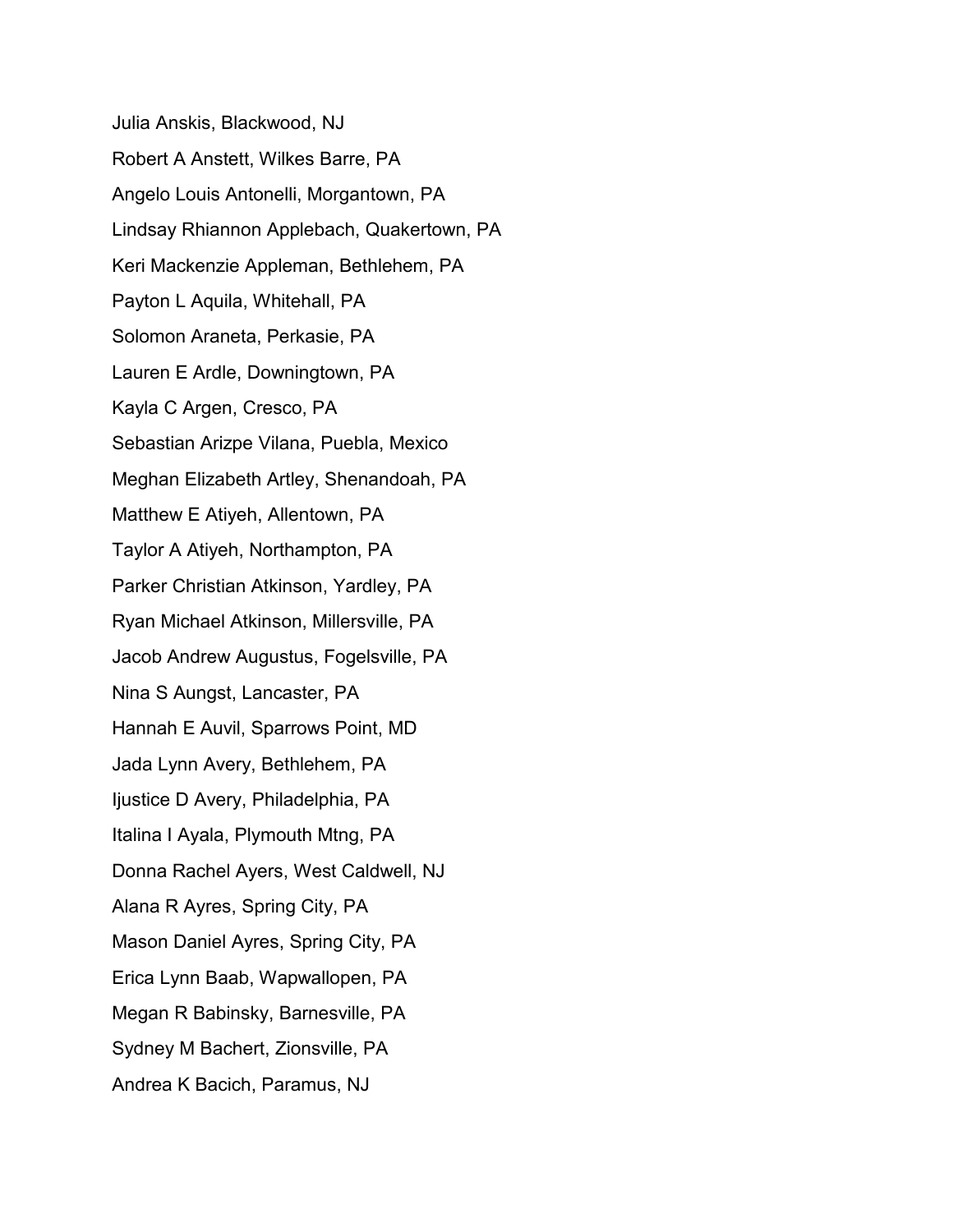Mickayla Nicole Backo, Morea, PA Trisha Badlu, Macungie, PA Bethany E Baker, Carlisle, PA Christina Maria Baker, Dover, NJ Lauren E Baker, York, PA Latavia Faith Baker, Philadelphia, PA Corrie Jo Baker, Elizabethtown, PA Brandon Richard Baker, Quakertown, PA Jaime R Baker, Bear, DE Brittney Baldwin, Lansdale, PA Elexa R Baldwin, Bushkill, PA Christina Bally, Sparta, NJ Paige Balshy, Hummelstown, PA Brayden N Bambary, Easton, PA Matthew D Bandy, Akron, PA Williams W Paul Marie Bangre, Kutztown, PA Sara Elizabeth Baran, Macungie, PA Hannah E Barber, Northampton, PA Courtney Alexis Barger, Reading, PA Braden Patrick Barker, Palmyra, PA Mckenzie Barlet, Lyon Station, PA Leanne Barnefiher, Harleysville, PA Hunter John Barnett, Levittown, PA Camryn Barnett, Breinigsville, PA Morgan A Barone, King of Prussia, PA Kiley Lynn Barth, Phoenixville, PA Alexandra Taylor Bartholomew, Sellersville, PA Samantha Faith Bartle, Birdsboro, PA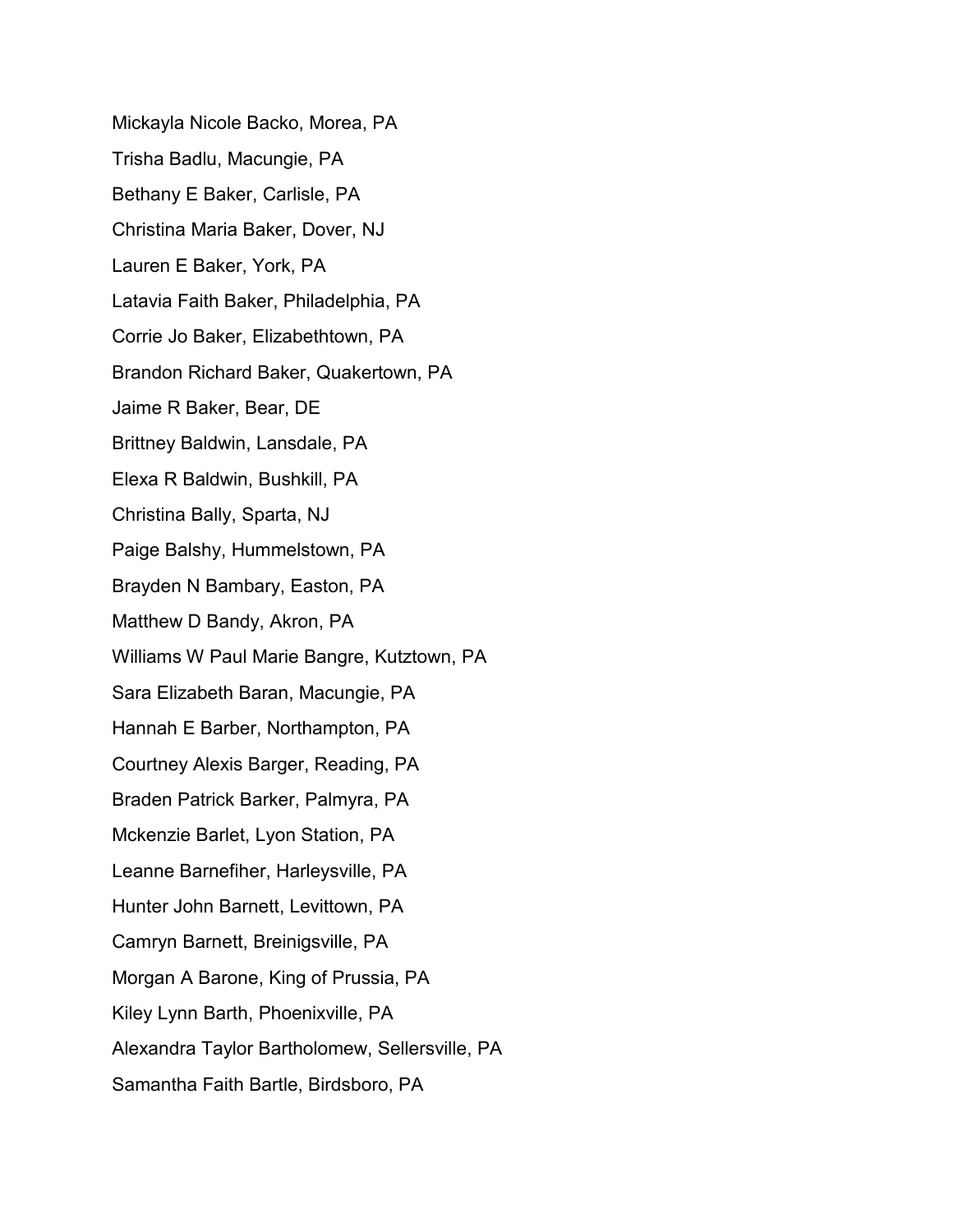Matthew I Bartlett, Nazareth, PA Kira Nicole Bartlett, Dover, PA Callum Richard Bartlett, Manningtree, Essex, England Paul Barton, Schnecksville, PA Alanna M Barton, Hawley, PA Christian Joseph Basciano, Netcong, NJ Marshae Vanessa Batchelor, Philadelphia, PA Nicholas E Batori, Pennsburg, PA Milagros Agustina Battiti, Baltimore, MD Erin N Batz, Schuylkill Haven, PA Andrew Bauer, Bechtelsville, PA Olivia Lee Bauer, Leesport, PA Sarah E Bauer, Birdsboro, PA Cameron D Baumgardner, Emmitsburg, MD Megan Ashley Baur, Coplay, PA Megan Christine Bauter, Spring Lake, NJ Liam Daniel Beaber, Sewickley, PA Jade Beasley, Morrisville, PA Charles Richard Bechtel, Pottsville, PA Morgan Christina Bechtel, Sinking Spring, PA Tyler A Beck, Warminster, PA Natalie R Becker, Northampton, PA Amanda A Beidler, Fleetwood, PA Harrison C Beil, Nazareth, PA Kirsten Bell, Bethlehem, PA Chloe M Belles, Hughestown, PA Madison M Bellesfield, Slatington, PA Natale J Bellito, Nazareth, PA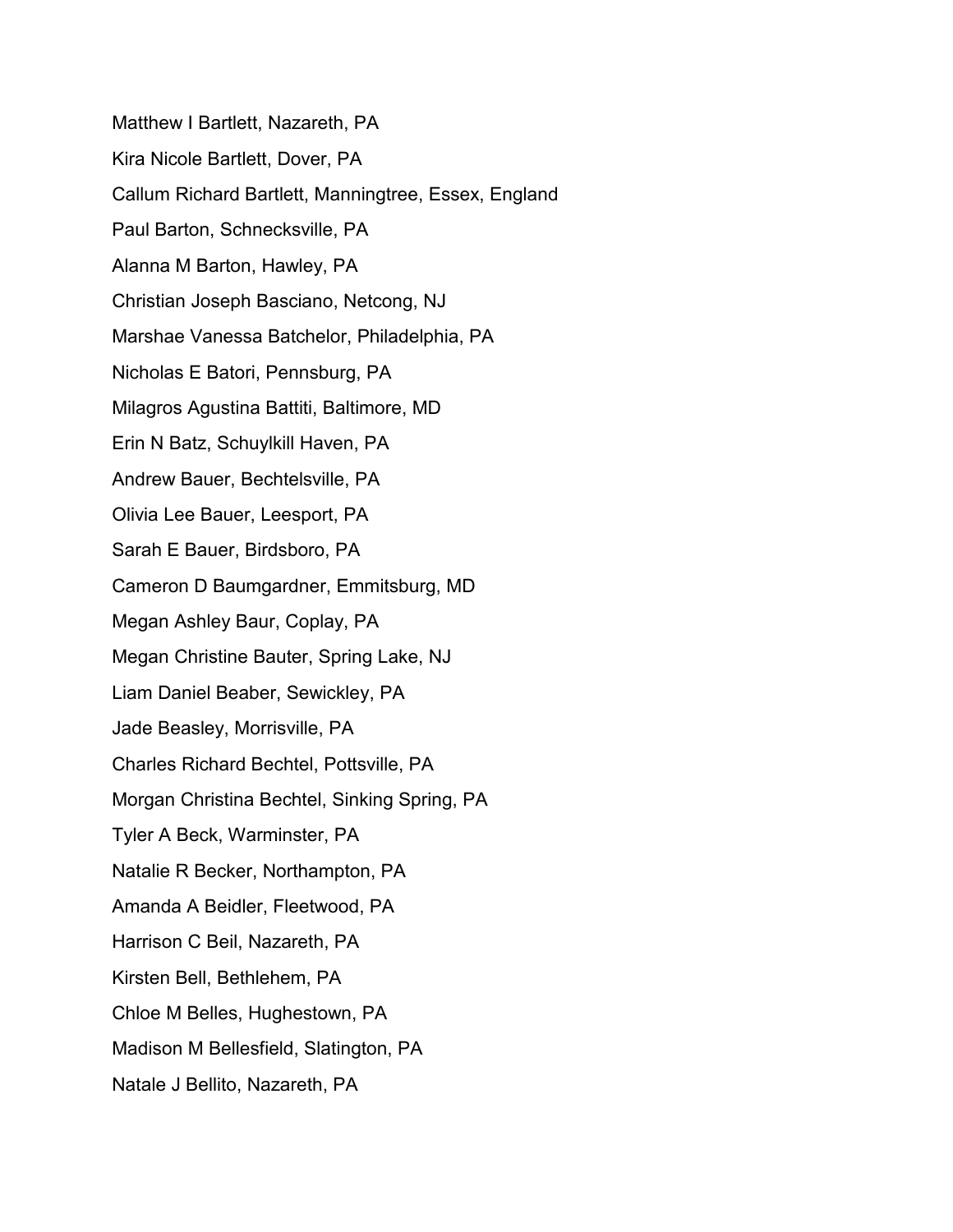Jessi Bellows, Milan, PA Emily P Belouin, Waterville, NY Cassidy M Beltzner, Palmerton, PA Devin M Bender, Macungie, PA Darren L Bender, Boyertown, PA Grace Noemia Benevides, Downingtown, PA Morganne K Bennett, Hillsborough, NJ Ethan Andrew Bennett, Bethlehem, PA Morgan A Bentley, Germansville, PA Camille Bentley, Blue Bell, PA Haley Bergeman, Garnet Valley, PA Sarah Lynn Berger, Lake Ariel, PA Erica L Berger, Kutztown, PA Sage Ann Berghold-Boger, Emmaus, PA Mindy Berky, Topton, PA Rena Michelle Bernardi, Imlay City, MI Allyssa Nicole Bernasconi, Easton, PA Zachary Joseph Berry, Pottstown, PA Presley Layne Berryhill, New Oxford, PA Ryan A Besachio, Maple Glen, PA Kimberly Lauren Best, Quakertown, PA Destiny Bethea, Philadelphia, PA Nichole E Beyer, Philadelphia, PA Yasmine Beyruti, Allentown, PA Letitia Leah Biddy, Pottstown, PA Addison R Biello, Macungie, PA Kaitlin Bilger, Macungie, PA Julianna H Bilski, Schnecksville, PA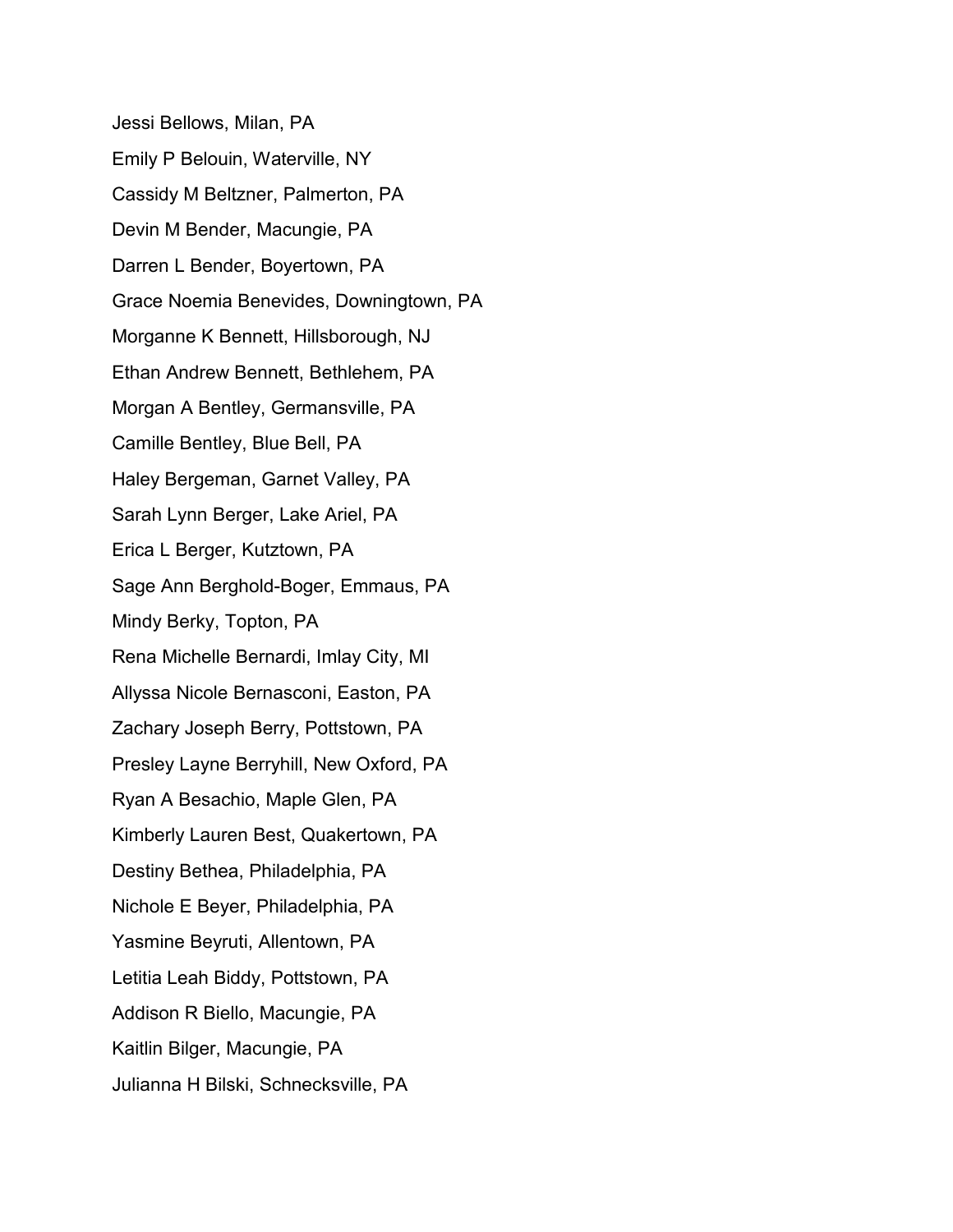Brianna M Bilyeu, Womelsdorf, PA Kay J Binder, New Ringgold, PA Amanda Nicole Bingaman, Schuylkill Haven, PA Donna Birchard, Kutztown, PA Summer Rose Biros, Blandon, PA Laura Bisco, Barnesville, PA Collin John Bishop, Laurel Springs, NJ Joseph Connor Biss, Boiling Springs, PA Tori Beth Bissinger, Lyon Station, PA Jennifer Bjork, Scott Township, PA Donald A Blaine, Jefferson Twp, PA Brooke Erin Blankenbiller, Barto, PA Noah S Blasko, Dunmore, PA Olivia L Blasone, East Berlin, PA Kimberly Blewett, Succasunna, NJ Devon A Blizard, Morgantown, PA Wyatt D Blizard, Morgantown, PA Cecelia R Bloom, Birdsboro, PA Joyce M Bloome, Downingtown, PA Gabriele Madeileen Bloshuk, Easton, PA Eric Michael Bodolus, Pottstown, PA Sarah A Boehm, Macungie, PA Tyler J Boger, Harrisburg, PA Juliana R Boggs, Blue Bell, PA Kylie A Boltz, Shillington, PA Katherine Bomboy, Elizabethtown, PA Brianna Carrie Bonaduce, Honey Brook, PA Morgan Elizabeth Boohar, Oxford, PA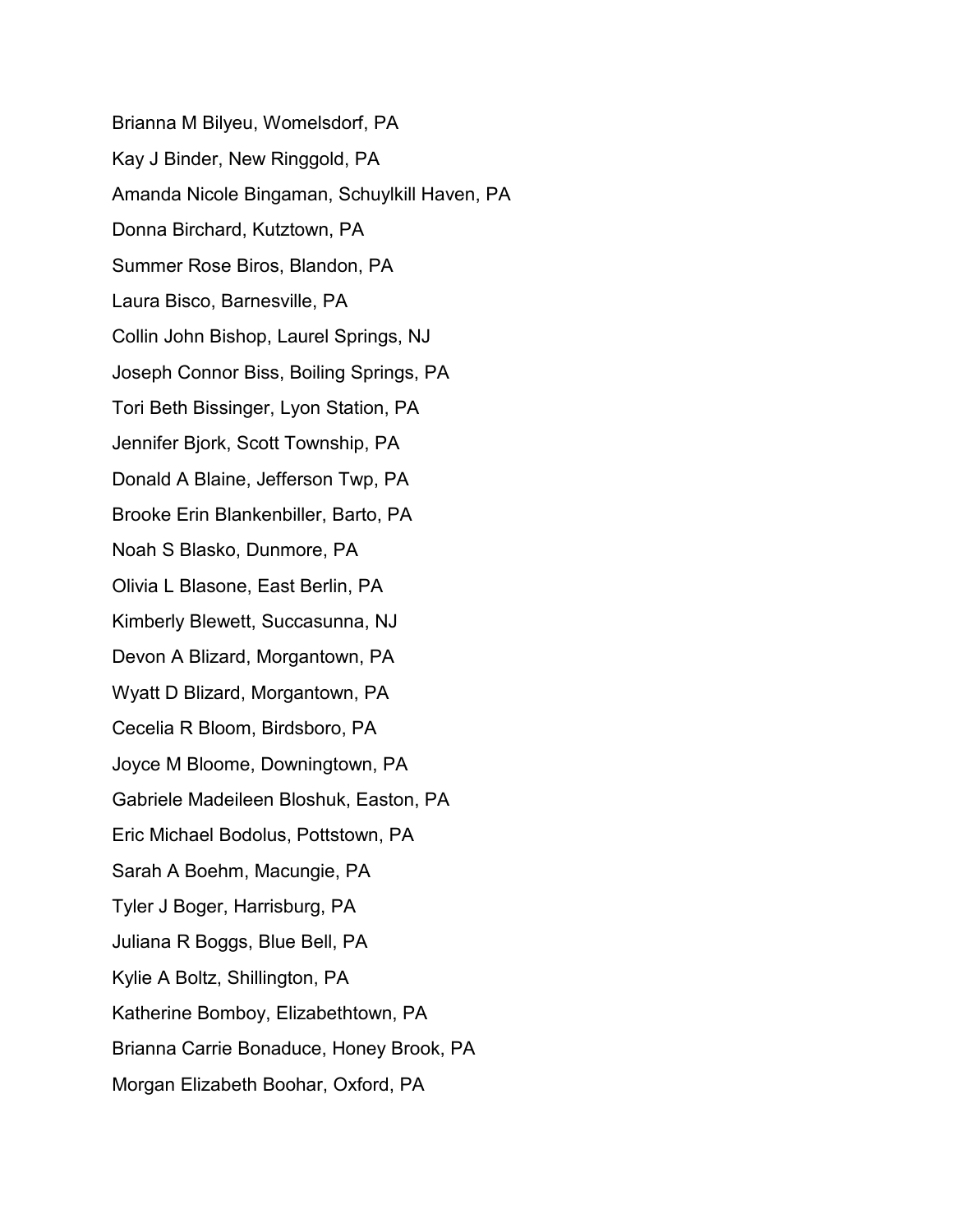Kylee Sharai Booker, Ambler, PA Janell Ashley Boonie, Middleburg, PA Mary J Booth, Mc Connellsburg, PA Katherine M Boraske, Downingtown, PA Detrick M Borden, Tamaqua, PA Noah Michael Borgman, Coplay, PA Juliana Borisow, Harleysville, PA Andrew Patrick Bosche, Harrisburg, PA Skye Boshoff, Somerset West, South Africa Evan Christian Boskoski, Morgantown, PA Ava D Bottiglia, Hummelstown, PA Erica Bottjer, Macungie, PA Austin R. Boty, Center Valley, PA James David Bouffard, Pottstown, PA Raymond Bove, Bangor, PA Heather Carissa Bower, Macungie, PA Alexis Bower, Macungie, PA Stephanie Bowers, Sinking Spring, PA Cassandra Renae Bowlen, West Reading, PA Madison Noel Bowman, Pottstown, PA Brady D Bowman, Dover, PA Garrett J Boyd, Center Valley, PA Lia Christine Boyd, Center Valley, PA Jenna Boyer, Orwigsburg, PA Micah J Boyer, Orwigsburg, PA Shantell Lynn Boyer, Myerstown, PA Sylvannah R Boyer, Womelsdorf, PA Eric Charles Boyer, Hereford, PA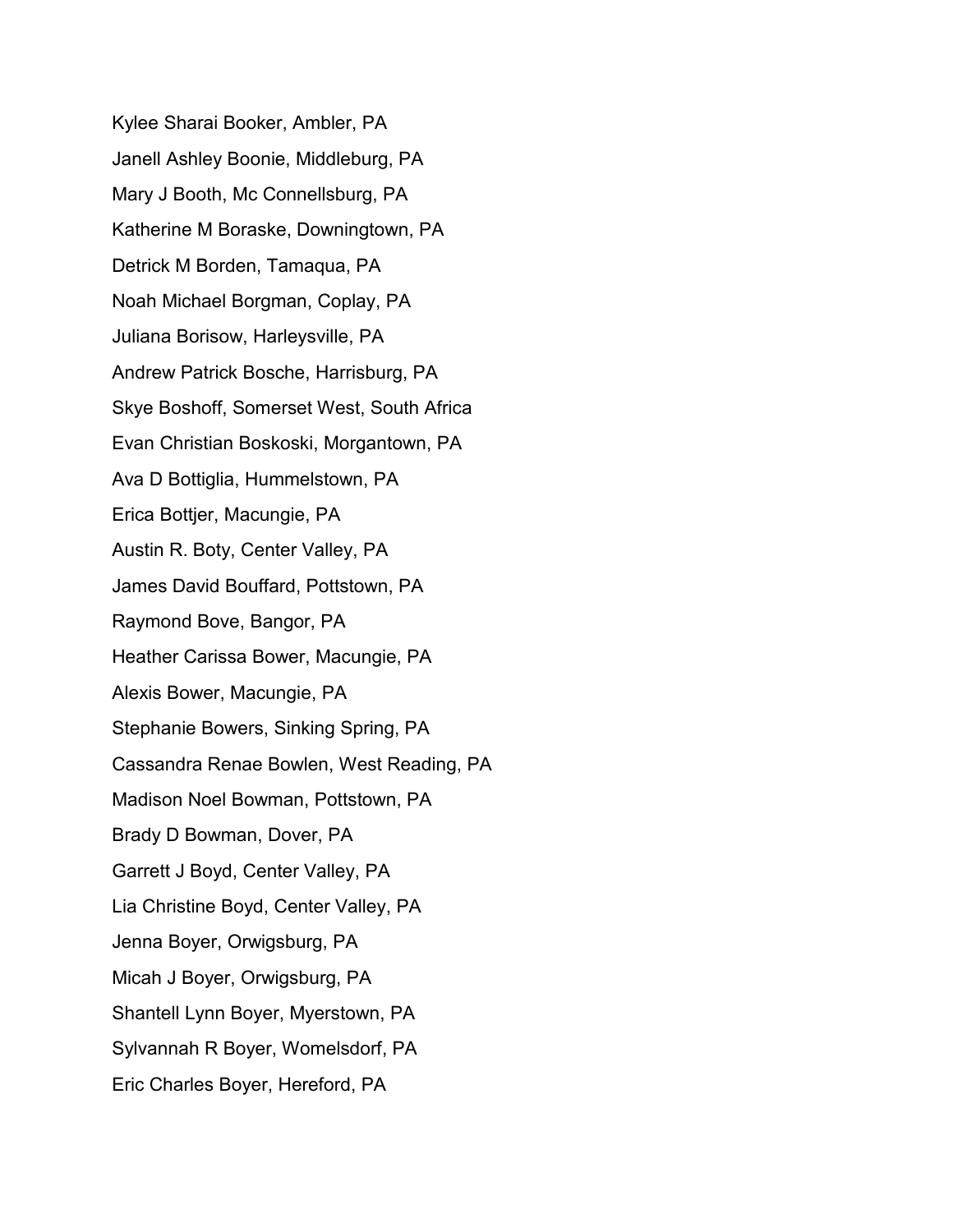Gabrielle E Boyer, West Grove, PA Angela N Boyer, Douglassville, PA Rebecca C Boyer, Boyertown, PA Jenna Nicole Bracken, Wanaque, NJ Emma B Brackett, Camp Hill, PA Katherine Bradigan, Bangor, PA Kayla Rose Bradley, Upper Darby, PA Regan Ellen Bradley, Pottstown, PA Eric N Bradley, Mechanicsburg, PA Kate Mikayla Bradshaw, Southampton, NJ Jessie Brady, Glen Gardner, NJ Sydney Braeunig, Harleysville, PA Lyndsey Braeunle, Lansdale, PA Tarojae Brake, Coatesville, PA Aimee Janelle Braunsberg, Muncy, PA David Michael Brennan, Toms River, NJ Lindsay Colleen Brenneman, Dover, PA Bethany A Brenner, Reading, PA Emma Isabella Brenner, Mertztown, PA Ryan E Breton, Reading, PA Hannah E Brewster, Denton, MD Julaya Lei Bridgette, Reading, PA Dillon Briggs, Macungie, PA Esther May Brink, Downingtown, PA Joshua Brinker, Easton, PA Carlos Ishan Brinkley, Levittown, PA Zachary C Brintzenhoff, Fleetwood, PA Karissa Brittenburg, Allentown, PA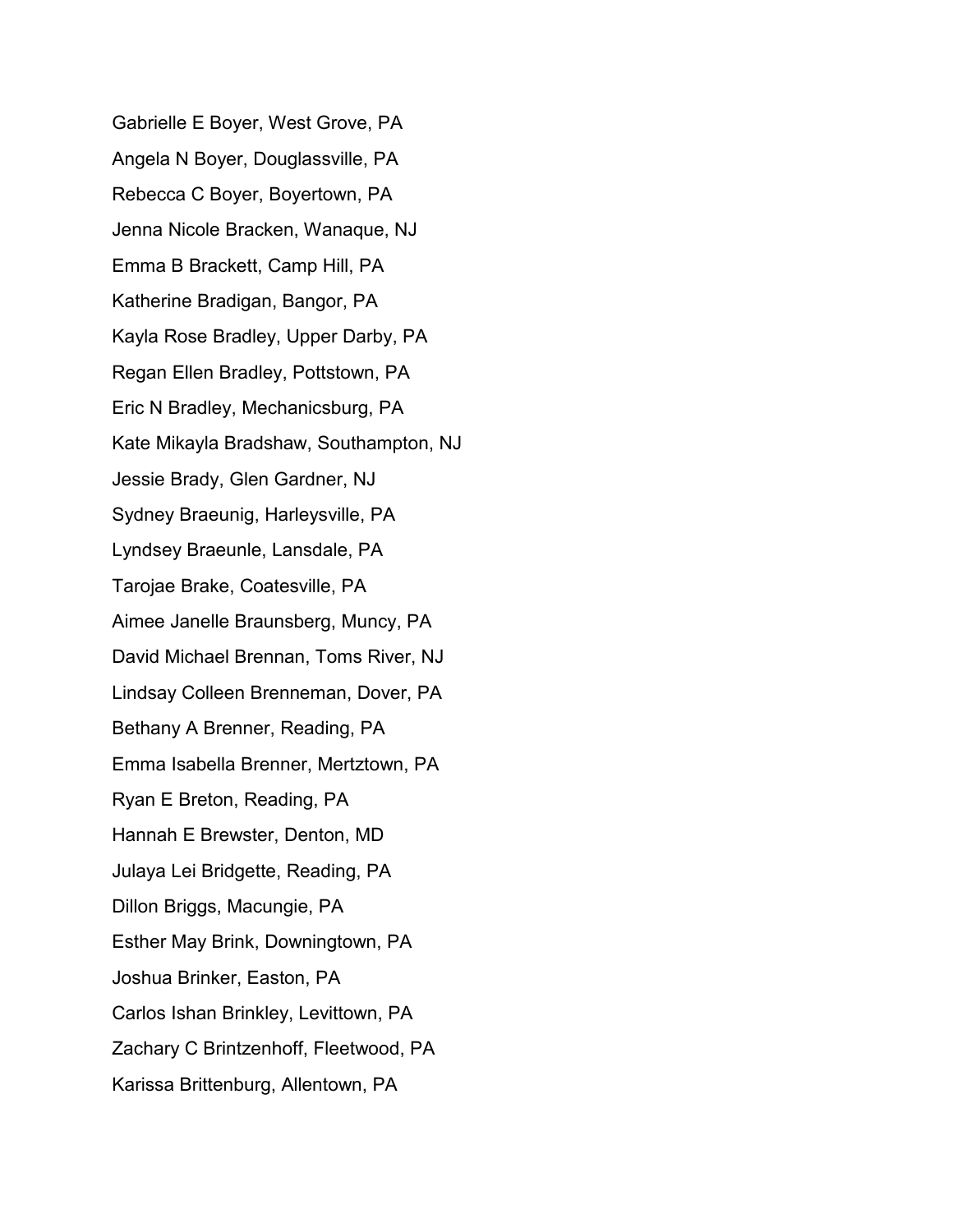Jacob B Broder, Endicott, NY Caelan R Brooks, Bear, DE Samuel B Brown, Macungie, PA Brianna Lynn Brown, Bethlehem, PA Brittany M Brown, Mount Joy, PA Nikkole W Brown, Schuylkill Haven, PA Georgia Brown, Pennsburg, PA Lillian K Brown, Lehighton, PA Thomas Brown, Wind Gap, PA Jackson B Brown, Huntingdon, PA Taylor Brown, Dillsburg, PA Courtney Browning, Camp Hill, PA Madison T Brozusky, Wapwallopen, PA Julianna M Brubaker, Sinking Spring, PA Emily R Bruce, Nazareth, PA Elizabeth R Bruno, Warren, NJ Holly M Brunst, Walnutport, PA Madison T Brzozowski, Mickleton, NJ Travis M Bubb, Seven Valleys, PA Olivia E Buccilli, Mount Laurel, NJ Elizabeth Katherine Buchanan, Princeton, WV Grace Anne Bucher, Northumberland, PA Keegan Tyler Buck, Perkiomenville, PA Sebastian D Buckley, Allentown, PA Ariah Mae Bucks, Mount Joy, PA Gianna F Buffa, Clinton, NJ Uyen Phuong Bui, Hanoi, Vietnam Carley Bullock, Lanoka Harbor, NJ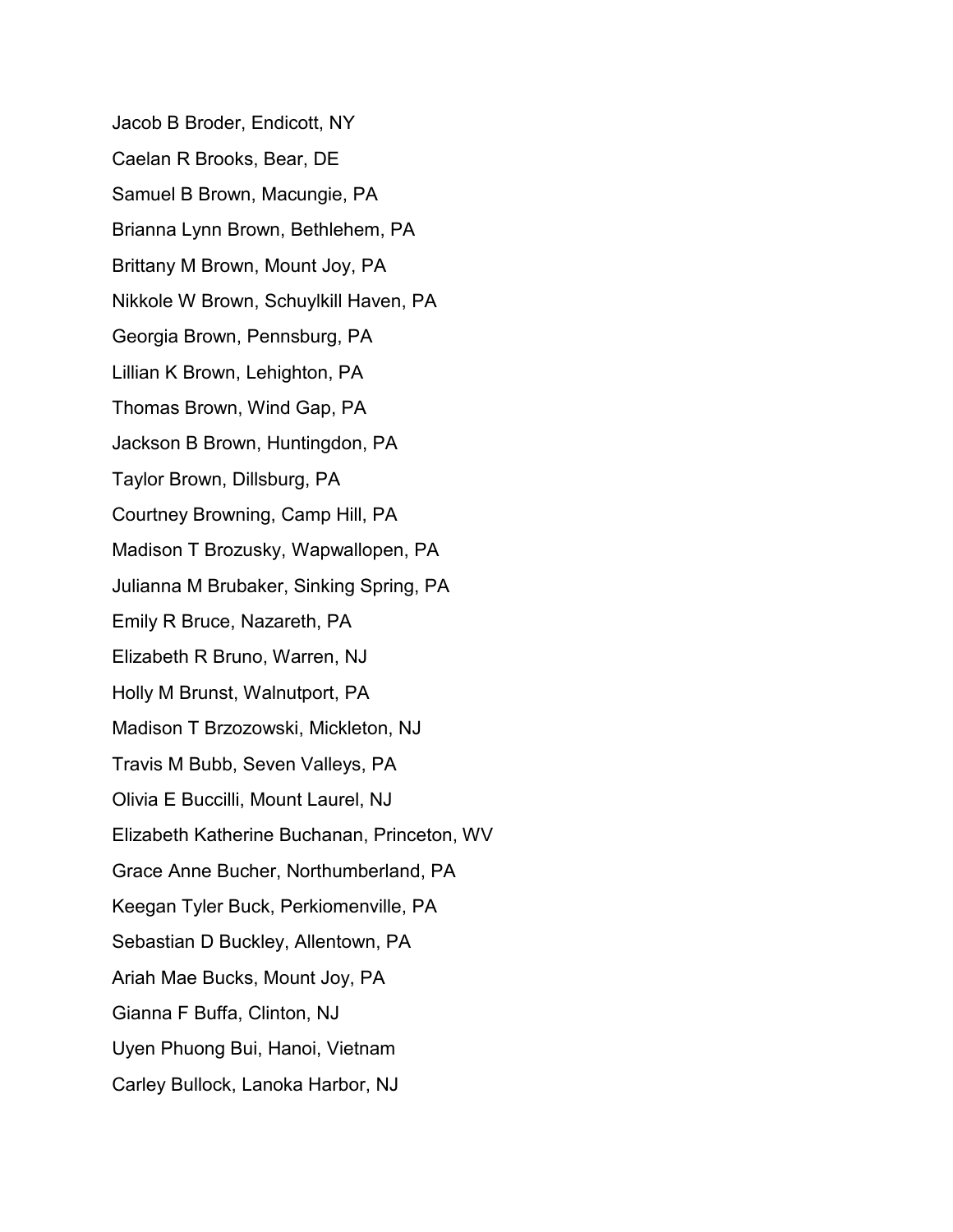Emily Burch, Mertztown, PA Emily Madison Burdge, Blairstown, NJ Aidan Sean Burke, Allentown, PA Declan Burke, Quakertown, PA Alina L Burkhardt, Alburtis, PA Nathan Ross Burleigh, Kempton, PA Rachael E Burns, Willow Grove, PA Gabriella Faith Burns, Reading, PA Emily Burns, Huntingdon Valley, PA Rachel L Burns, East Greenville, PA Kyle D Burns, Fleetwood, PA Jessica H Burton, Drexel Hill, PA Destiny Elizabeth Bush, Schwenksville, PA Brian M Bush, Levittown, PA Jordan Leigh Busits, Breinigsville, PA Eric Andrew Busser, Allentown, PA Bridgette E Bussler, Ephrata, PA Wesley S Butler, Reading, PA Cayleigh Lane Butz, Alburtis, PA Patricia C Byle, Richboro, PA Mia F Cabrera, Birdsboro, PA Colleen Rachel Cadden, West Chester, PA Edwin C Cadiz, Reading, PA Justina Cahill, Philadelphia, PA Ariana Elizabeth Camillo, Levittown, PA Mitchell Vansant Camp, Chadds Ford, PA Mikala Lashay Campbell, Norristown, PA Kacey Elizabeth Campbell, Camp Hill, PA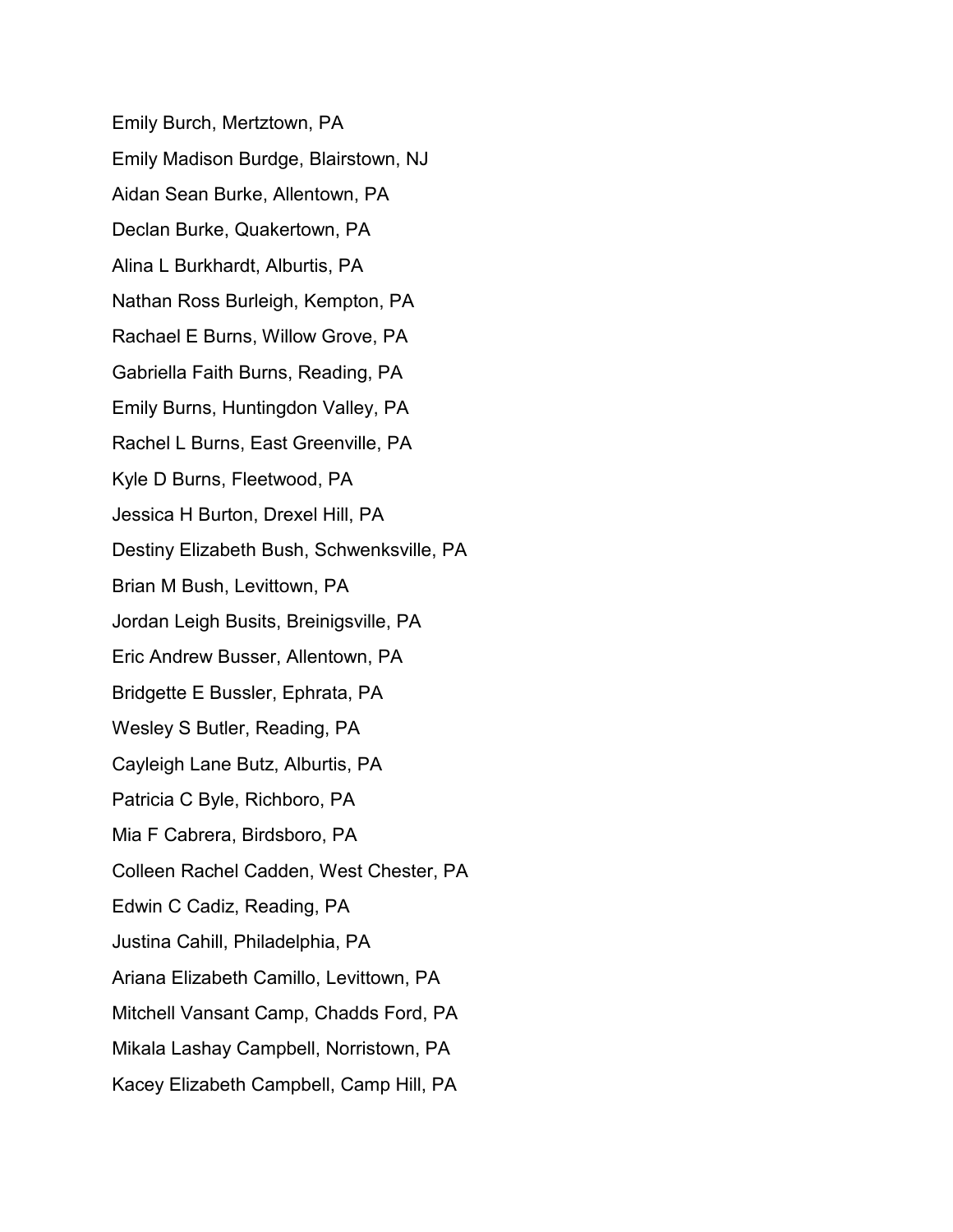Emily Jane Campbell, Hooksett, NH Abigail Summer Campion, Quakertown, PA Kristin Marie Cannon, Harrisburg, PA Kevin A. Cannon, Hatboro, PA Gabriella Canova, Reading, PA Camaryn Chanell Canton, Downingtown, PA Nora E Capella, Wanaque, NJ Ethan J Capozello, Reading, PA Rachel J Capuano, Bethlehem, PA Noelle Christine Carden, Macungie, PA Rachael Cardonick, Feasterville Trevose, PA Shannon Carey, Allentown, PA Kaitlyn E Carfagno, Flemington, NJ Morgan Cargas, Lititz, PA Michael Robert Carhart, Wind Gap, PA Emily Lauren Carmichael, Philadelphia, PA Brian Patrick Carmody, West Chester, PA Reagin Krystine Carpenter, Palmyra, PA Taylor Lorraine Carr, Hamburg, NJ Camerin Armani Carroll, Horsham, PA Samantha R Cartagena, Butler, NJ Nessa M Cartagena, Allentown, PA Inanna U Carter, Harrisburg, PA Alyssa M Casaleno, New Britain, PA Alexis Nicole Case, Ocean, NJ Gabrielle M Caselnova, Sparta, NJ Abigail P Casner, Huntingdon, PA Sean Walter Cassel, Marlton, NJ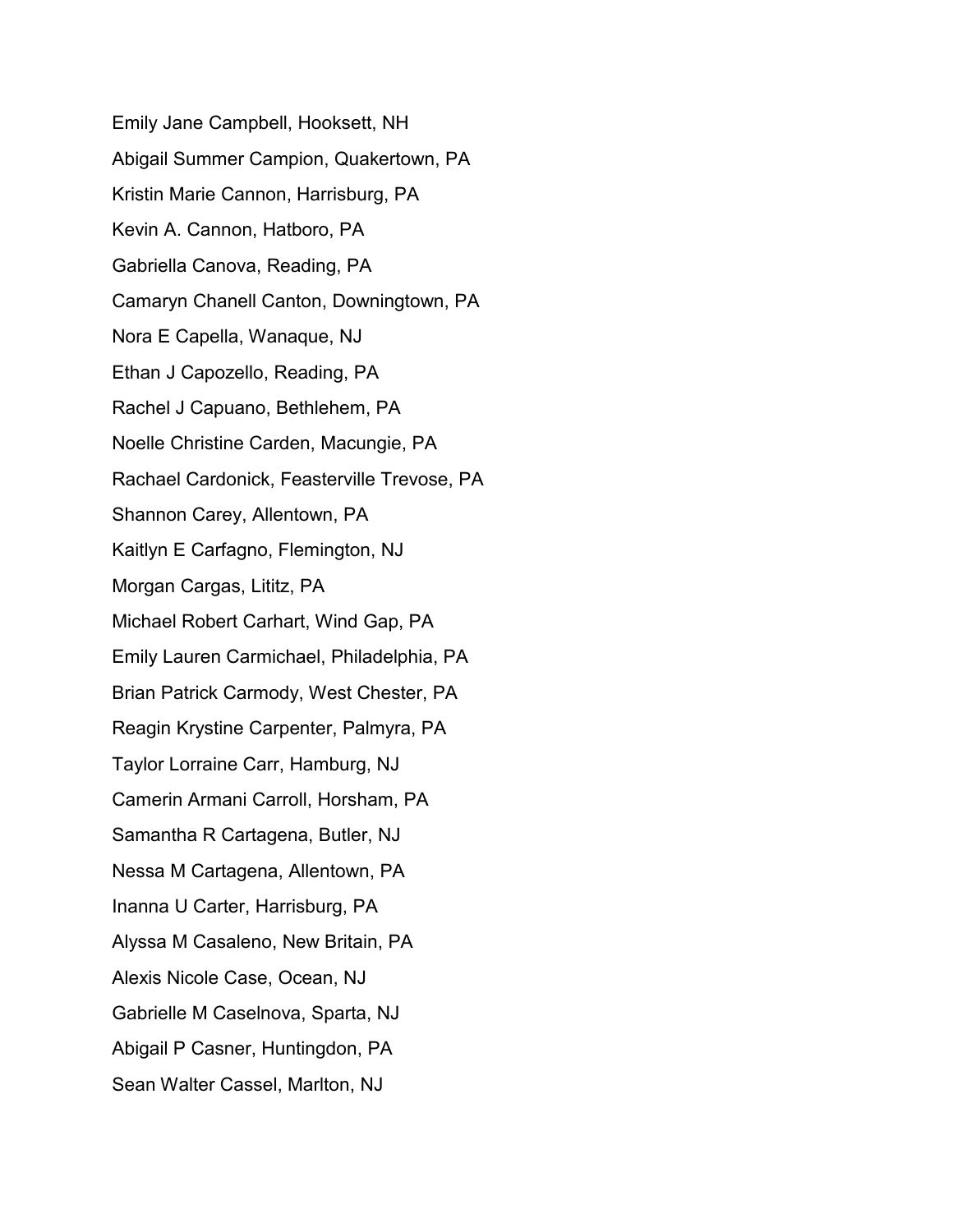Kevin Cassidy, Macungie, PA Marc A Cassidy, Macungie, PA Brianna M Casuso, Hawley, PA Akina Abigail Caton, Philadelphia, PA Sarah Cattin, Coatesville, PA Rachel M Caudell, Mehoopany, PA Dominick Joseph Cavallucci, Fogelsville, PA Madelyn Elisabeth Cave, Temple, PA Margaret R Cecere, Batavia, NY Giordano Cerisier, Ambler, PA Francis Michael Cernovsky, Spring Grove, PA Taylor Champ, Philadelphia, PA Kyle Matthew Chapin, Yardley, PA Bonnie Marie Charles, Bernville, PA Harley C Cheatham, Bensalem, PA Noelle Cheh, Flemington, NJ Dan Jasper Chen See, Fleetwood, PA Jennifer A Chetronie, Alburtis, PA Jordan Daniel Chin, Lancaster, PA Heather Nicole Chironis, Wayne, NJ Alexa Lyn Chladny, Allentown, PA Ashley Christmann, Holland, PA Jake Chronister, Carlisle, PA Ty Charles Chronister, Carlisle, PA Samantha Chubenko, Bethlehem, PA Tressa Anne Cicci, Jessup, PA Brandi M Cieniawa, Shenandoah, PA Andrew Alfonso Ciliberto, Middlesex, NJ Charles Peter Clark, Blue Bell, PA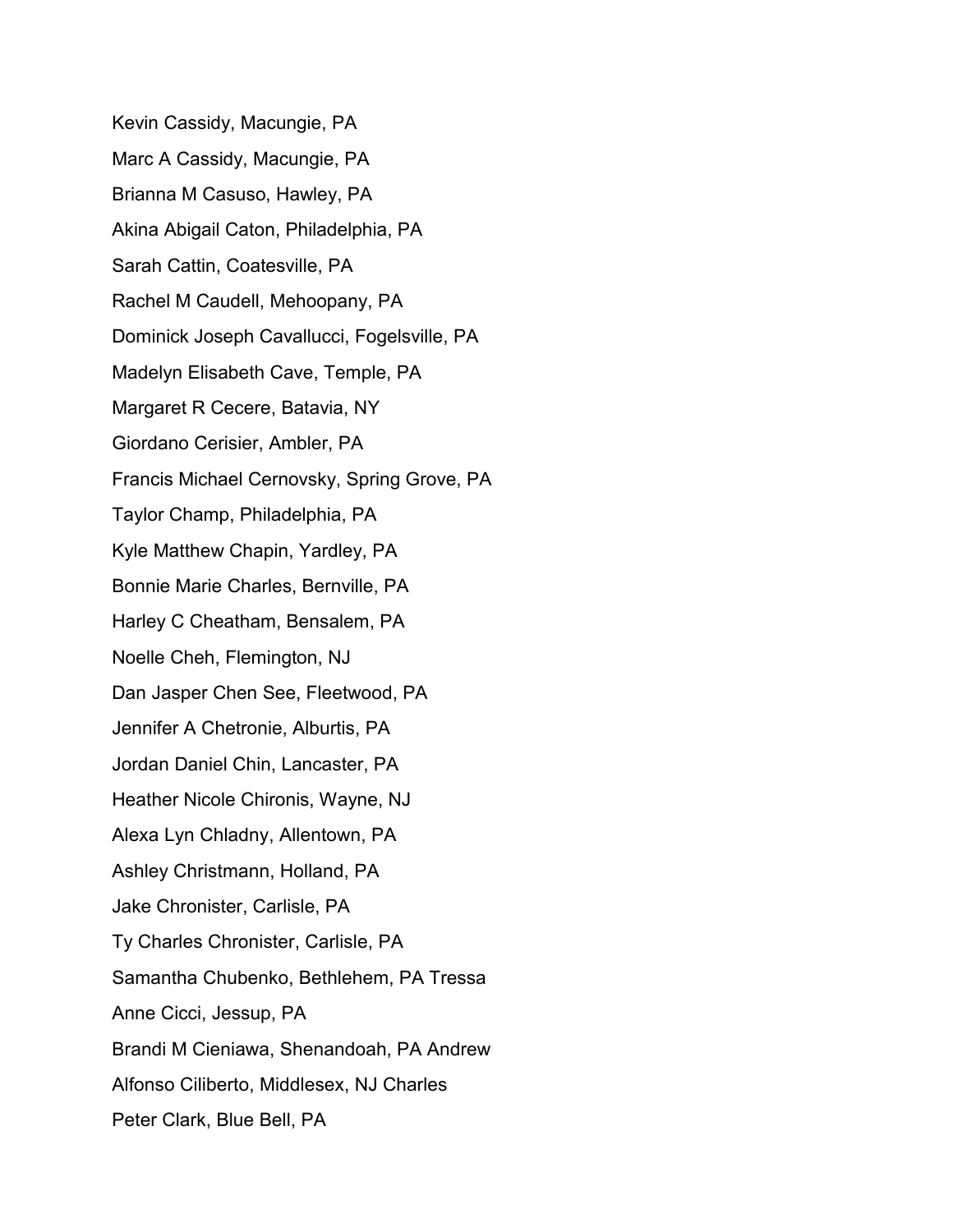Madison Ann Clark, Whiteford, MD Brenna M Clark, Wayne, NJ Emma E Clark, Danville, PA Madison L Clause, Montrose, PA Kaylee A Clauser, Schuylkill Haven, PA Llana Walker Clauss, Lititz, PA Brittany Mae Clauss, Bushkill, PA Patrick R Cleary, Schwenksville, PA Joie S Clews, Ringtown, PA Joy Clifton, Germansville, PA Heidi M Clinard, Reedsville, PA Noah C Clinard, Gilbertsville, PA Noah C Cobo, Topton, PA Kaitlin Colleen Cochran, Douglassville, PA Emelia Jane Cogill, Allentown, PA Sabrina Colburn, Bensalem, PA Brandon Cole, North Brunswick, NJ Lilith M Cole, East Stroudsburg, PA Nicklaus Allen Collies, Warrington, PA Justin Michael Collins, Kutztown, PA Caroline A Collins, Bel Air, MD Michael T Collins, Coopersburg, PA Ashley Taylor Collischan, Havre de Grace, MD Evan Colon, Allentown, PA Michael O Colon, Allentown, PA Madelyn Rain Como, Reading, PA Laura A Conaway, Allentown, PA Anthony David Confino, Pottstown, PA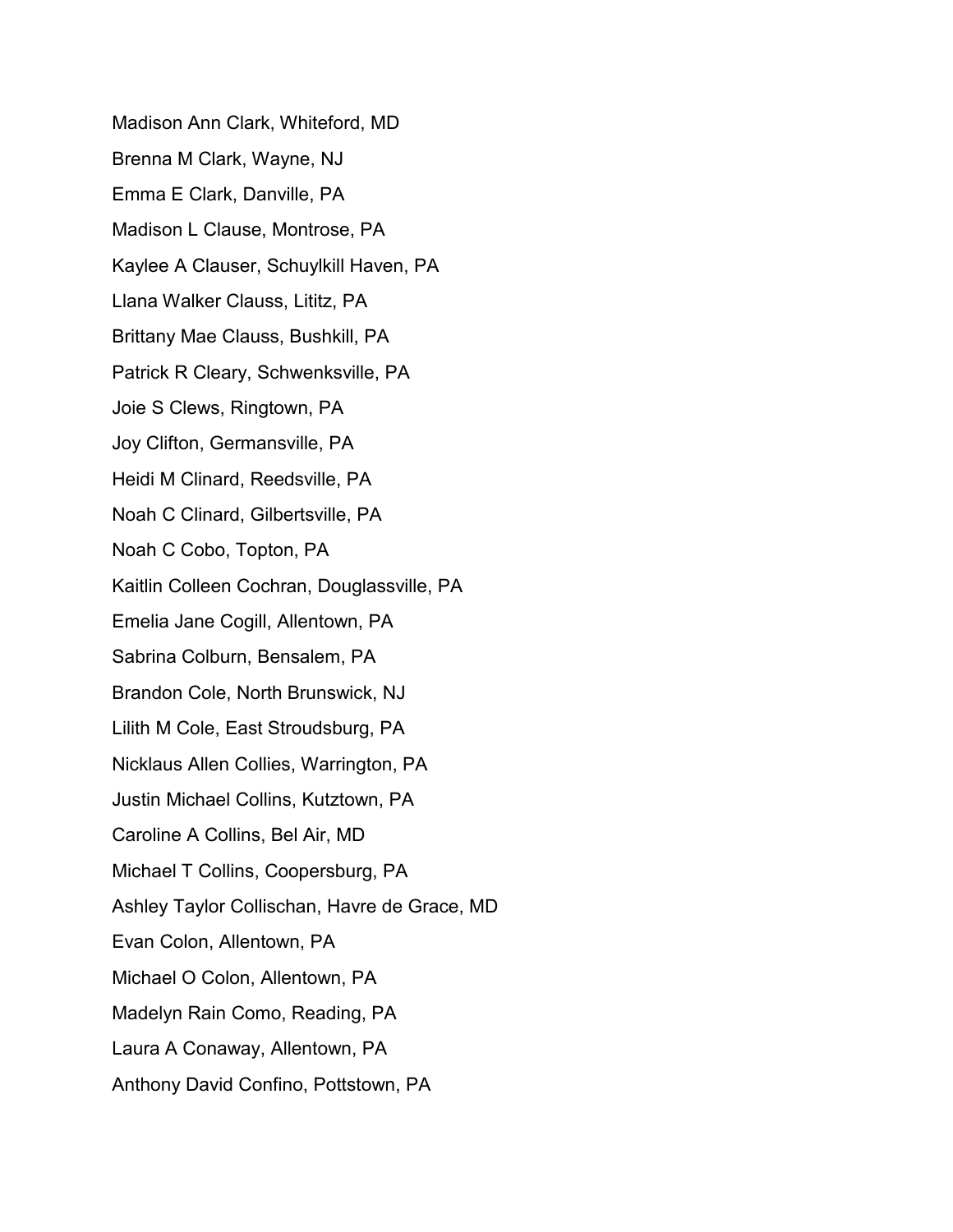Patricia Connell, Royersford, PA Michael C Connor, Clark, NJ Kelsey Conroy, Mahanoy City, PA McKenna Conselyea, Milford, PA Rachel M Conville, Pottsville, PA Julia Elizabeth Conville, Pottsville, PA Shealyn A Conway, Warminster, PA Elizabeth Grace Coover, New Oxford, PA Andrea Nicole Cope, Emmaus, PA Phillip Corley, Bethlehem, PA Timothy Hollingsworth Corrao, Telford, PA Katelynn Joan Corrigan, Harrisburg, PA Gina M Corson, Philadelphia, PA Sarah Cosentino, Hatboro, PA Abigail Cosgrove, Scranton, PA Anthony L Cosmi, Collegeville, PA Rafalene Lisa Costanza, Moon Township, PA Autumn R Coulton, Quakertown, PA Mackenzie Ann Covert, Orbisonia, PA Sienna E Cowley, Fleetwood, PA Noah M Cox, Ardmore, PA Lindsay Jane Craig, Collegeville, PA Lyndsay K Craig, Marlton, NJ Breann K Craley, York, PA Emma Christine Cramer, Jamison, PA Laine Cravotta, East Stroudsburg, PA Caitlyn G Crawford, New Tripoli, PA Ezra Kaleb Creedon, Macungie, PA Allison B Cregar, Reading, PA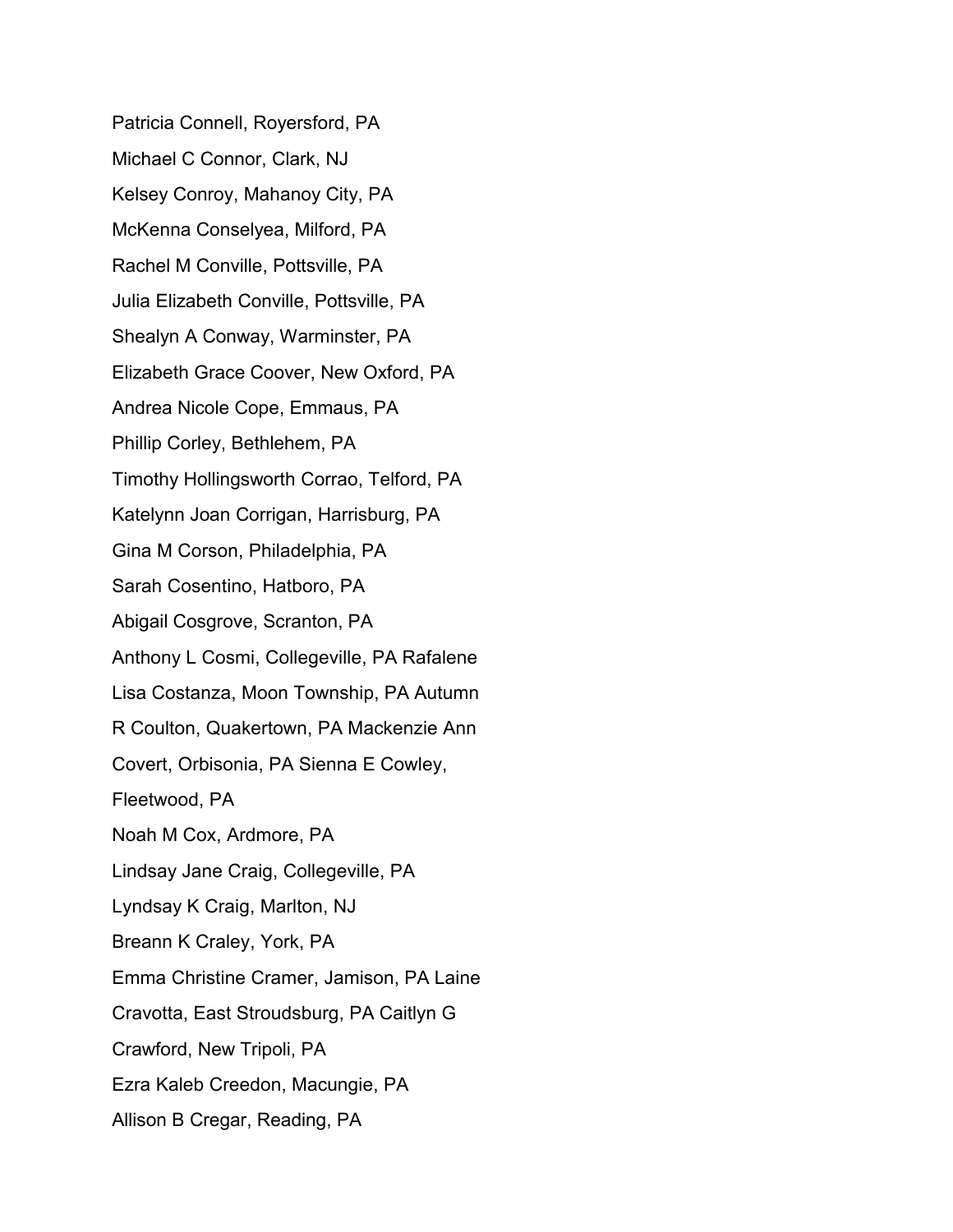Noah Cregger, Allentown, PA Jeishla Crespo, Allentown, PA Mary Ann Crider, Hamburg, PA Cameron Taylor Crisologo, Pittstown, NJ Alexandra N Crispo, Kunkletown, PA Sarah E Crissman, Blandon, PA Elizabeth Crites, Milton, PA Judith Marie Croteau, Sinking Spring, PA Olivia Elaine Crouthamel, Tafton, PA Justin Michael Crudele, Gilbertsville, PA Alexander Benjamin Cruz, Lafayette Hill, PA Abdiel J Cruz, Reading, PA Ana L Cruz, Northampton, PA Kaily Erin Crystle, Springfield, PA Anthony J Cucci, Pompton Plains, NJ Christopher Cunneen, Waldwick, NJ Natasha Dominique Cunningham, Mahanoy City, PA Wyatt G Cunningham, Dallastown, PA Brendan James Cunningham, Scranton, PA Gerald Curran, Slatington, PA Tiersa Lene Curry, Temple, PA Mary Beth Ann Cusick, Harrisburg, PA Kariann R Cuvo, Easton, PA Strahinja Cvetkovic, Kutztown, PA Gaetano Domonick D'Agostini, Millstone Township, NJ Madison Mackenzie Dailey, Lititz, PA Caden J Dailey, Easton, PA Taiwo O Dairo, Harrisburg, PA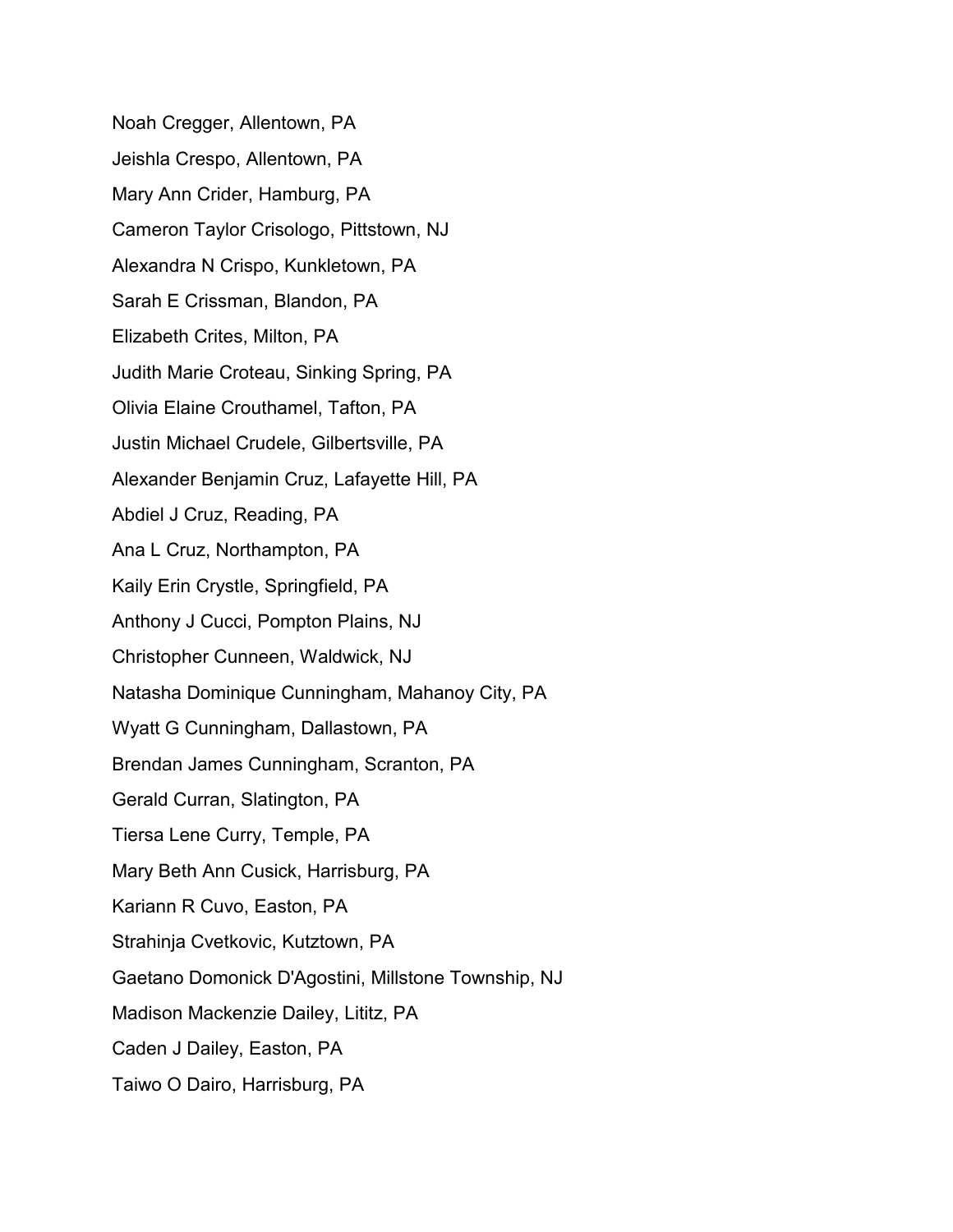Katherine J Dale, Norristown, PA Katie Elizabeth Dalla Piazza, Bethlehem, PA Taylor Rose D'ambrosio, Nazareth, PA Lucinda Anne Damm, Ottsville, PA Sarah D'amore, Milford, NJ Magestik Daniel, Bethlehem, PA Alexsis M Daniel, Coopersburg, PA Justin Edgar Daniels, Bethlehem, PA Emily A Danko, Hellertown, PA Rafael Dantas, Whitehall, PA Serena Allison Danweber, Fleetwood, PA Alyssa M Daubenspeck, Reading, PA Vincenzo Davi, Fleetwood, PA Nicholas S Davis, Shillington, PA Margaret M Davis, Allentown, PA Eilieen Gabriela De Leon, Allentown, PA Kayla Marie Dean, Lancaster, PA Brielle Makayla Dean-Johns, Chambersburg, PA Hunter Gordon Deblase, Birdsboro, PA Emily Kristin Debus, Pine Grove, PA Emma Rose Decaro, Apex, NC Angela M Decicco, Macungie, PA Briana Nicole Decker, Walnutport, PA Andrew Decocinis, Gilbertsville, PA Miranda E Defiore, Allentown, PA Paul Defrain, Emmaus, PA Nicholas John DeGennaro, Cedar Grove, NJ Desiree Dehaven, Quarryville, PA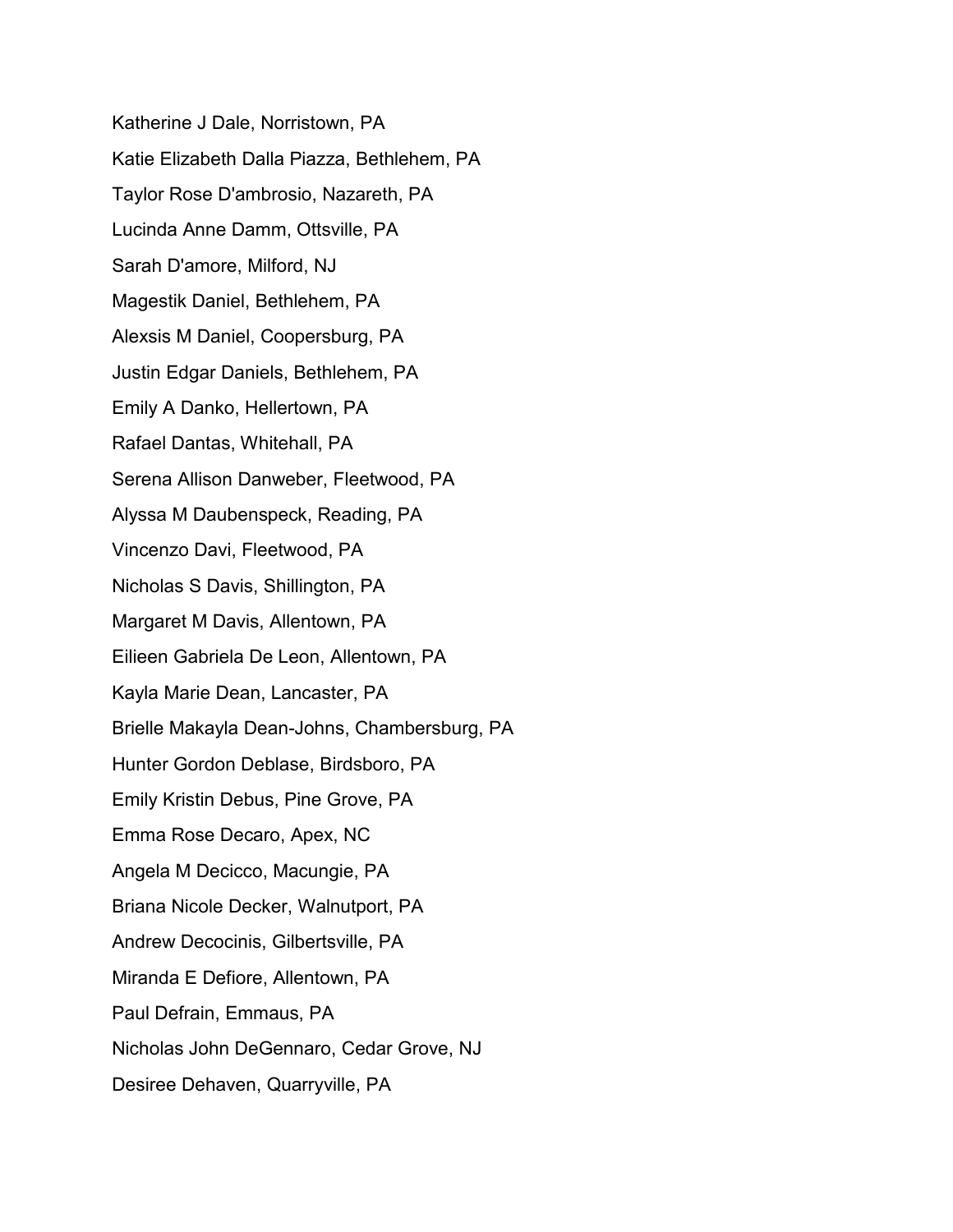Lauren N Deibert, Orwigsburg, PA Emily M Deichert, Pottstown, PA Corinne M Deichmeister, Whitehall, PA Skylar Casey Deihl, Kunkletown, PA Jovonni Angel Dejesus, Wyomissing, PA Tristen Delello, Levittown, PA Alexandra Delgado, Reading, PA Cameron C Delillo, Blandon, PA Logan R Dellacona, East Stroudsburg, PA Rebecca Lynn Deller, Dallastown, PA Anthony E Dellinger, Carlisle, PA Lauren A Delong, Mertztown, PA Keanna Kay Delp, Mifflinburg, PA Ellie C Delucia, Hamburg, NY Anthony Joseph Demarino, Cranford, NJ Geoffrey Michael DeMarro, Wallingford, PA Alyssa Cailin Demas, Phoenixville, PA Jordyn Demshick, Tullytown, PA Alyssa Dennin, Willow Grove, PA Michael Ryan Dent, Orefield, PA Matthew James DePietro, Boyertown, PA Kimberly C Deraney, Oakland, NJ Lacey Davida Derr, Allentown, PA Jordan A Derr, Milton, PA Rylee Ann Derr, Lititz, PA Andrew John Desabatino, Richboro, PA Peyton Desanta, Lansdale, PA Gianna Rebeca Destefani, Kutztown, PA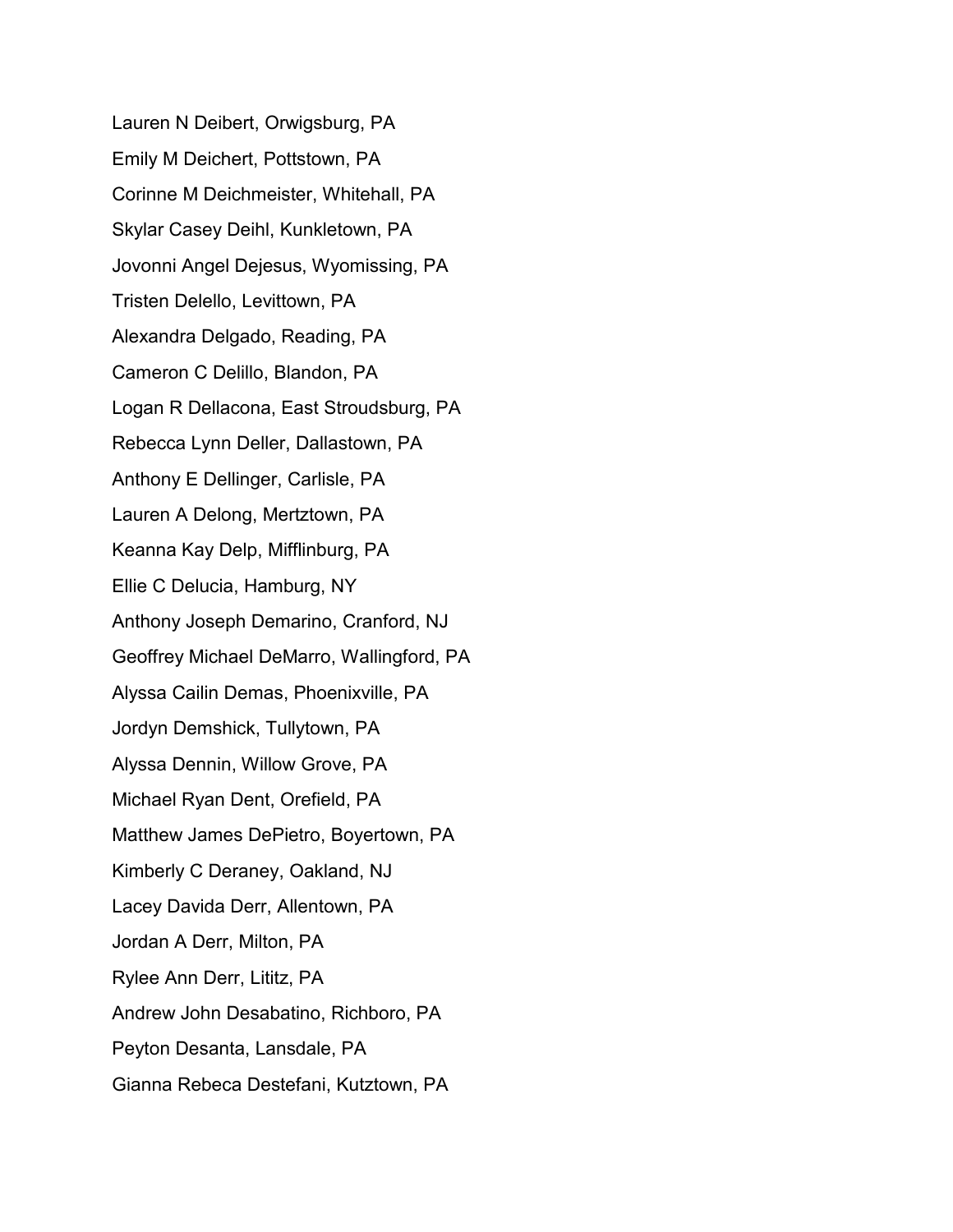Brian Eugene Detrick, Alburtis, PA Maxwell R Deturck, Temple, PA Leaida A Dever, Milford, PA Matthew Patrick Devine, Dingmans Ferry, PA Carl-Nicholas Devitz, Fredericksburg, PA Jesse Rowan Dewitt, Allentown, PA Matthew Dezzi, Easton, PA Alexander J Diamond, Allentown, PA Boubacar Diawara, Norristown, PA Cynthia Diaz, Allentown, PA Dominic V Didio, Green Lane, PA Shannon R Dieffenbach, Birdsboro, PA Gwendolin Xiuzhi Diener, Allentown, PA Sarah Difulgo, Ambler, PA Carson V Dillard, Glenwood, MD Erin Dillon, Oley, PA Shiyi Ding, Kutztown, PA Anthony John Dinnocenti, Collegeville, PA Aaron J Dipaolantonio, Schnecksville, PA Maddison E Dissinger, Harrisburg, PA Tue Minh Doan, Allentown, PA Maria Dobbs, Norristown, PA Steven Doddy, Emmaus, PA Erin A Doherty, Bound Brook, NJ Casey Yvonne Dohner, Mechanicsburg, PA Paul Dolan, Largo, FL Rebekah June Dolbin, New Ringgold, PA Adam A Dolga, Pottstown, PA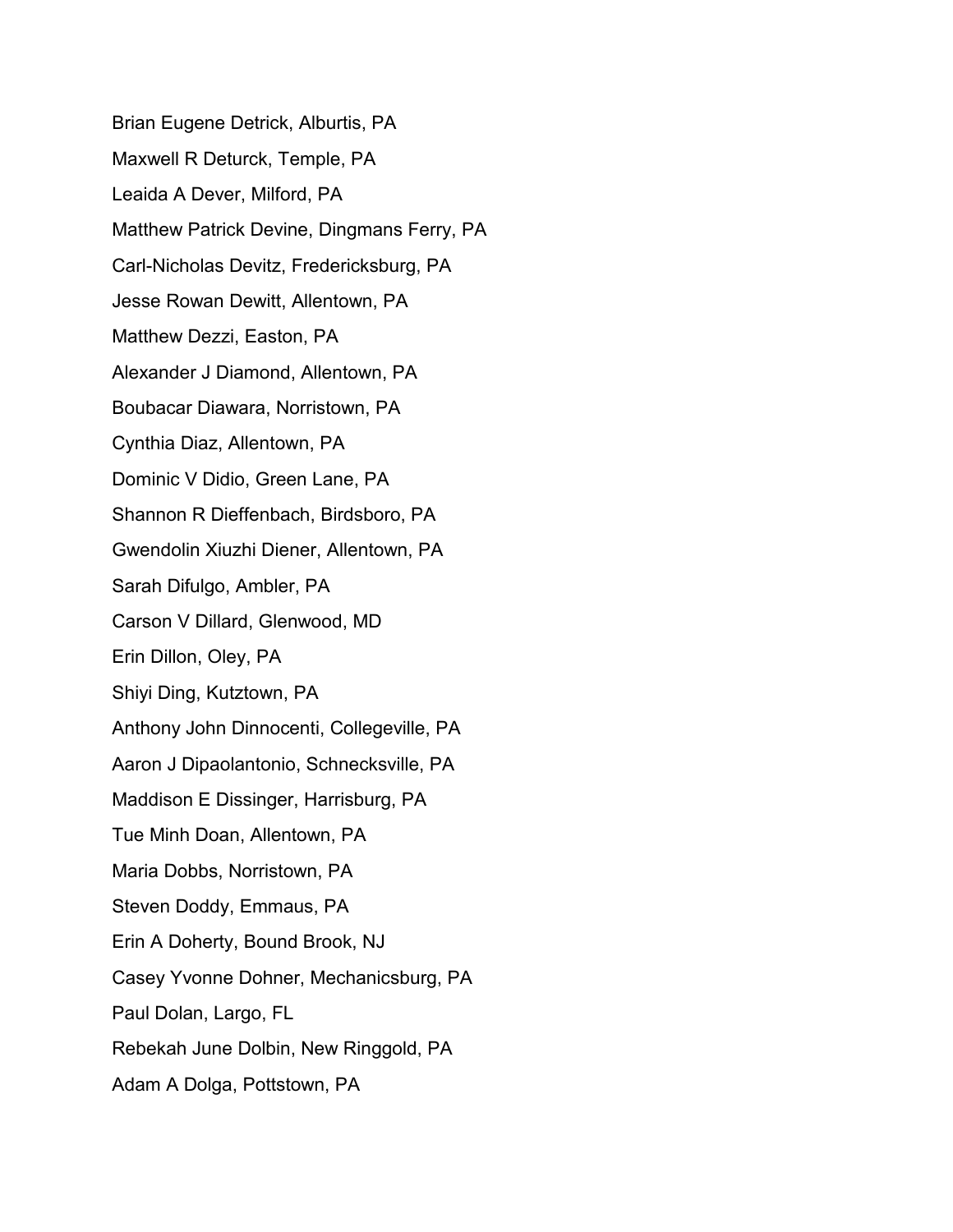Shane P Dolon, Catasauqua, PA Kerry Marie Domas, Point Pleasant Beach, NJ Rebecca Rose Domas, Point Pleasant Boro, NJ Mark Robert Domin, Royersford, PA Derek Domsicz, Mohnton, PA Maya Synclaire Donato, Fleetwood, PA Alyssa Donato, Cedarville, NJ Ashley Donegan, Macungie, PA Olivia C Donnini, Wapwallopen, PA Ruby Jean E Donovan, Womelsdorf, PA Kevin Michael Donton, Schuylkill Haven, PA Aleksandr C Dopko, Brick, NJ Jessica Helen Dorf, Clinton, NJ Noah William Dorman, Schnecksville, PA Allison A Dorrler, Hillsborough, NJ Jodi Laurel Dorsett, Kutztown, PA Jamie Lyn Dotterer, Quakertown, PA Katherine A Dotterweich, Douglassville, PA Zoe C Dougherty, Coplay, PA Carli Marie Dovidio, Upper Black Eddy, PA Grace M Dow, Flanders, NY Shae Lynn Downey, Philadelphia, PA Karlie Doyle, Howell, NJ Matthew Dress, Coopersburg, PA Jennifer Dries, Kutztown, PA Kellianne C Driscoll, Holmes, PA Kathryn Emily Drury, Flanders, NJ Karrison K Dubbs, Schuylkill Haven, PA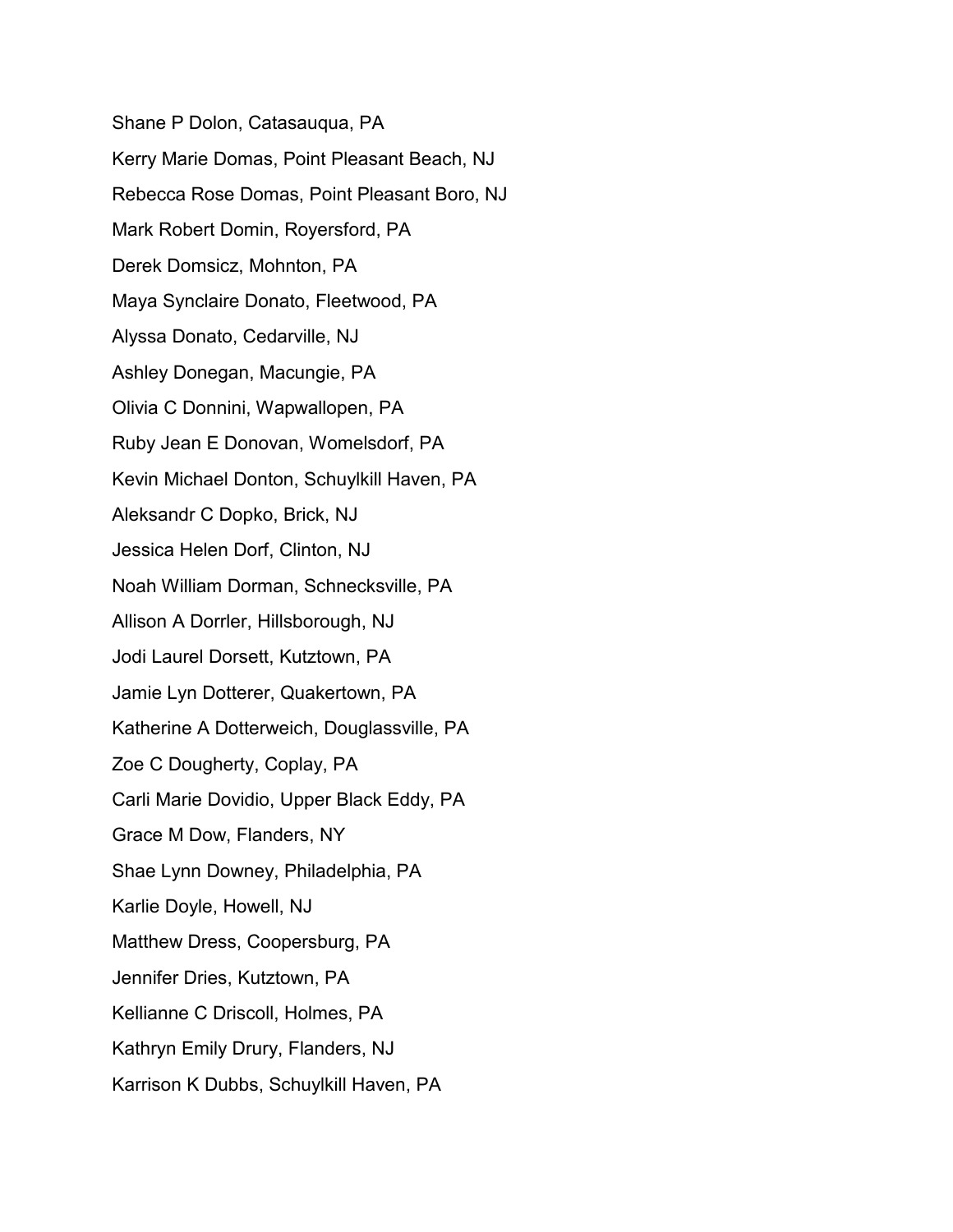Peter R Dubois, Allentown, PA Rebecca L Duca, Fleetwood, PA Raymond S Dudick, Lyons, PA Katherine L Duguid, West Chester, PA Kelly N Dulaney, Allentown, PA Andrew Paul Dunacusky, Phoenixville, PA Aidan J Duncan, Changewater, NJ Emma Dunegan, Exton, PA Haley L Dunkelberger, Kempton, PA Brendan M Dunkle, Emmaus, PA Jessica A Dunn, Staten Island, NY Andrew C. Dunn, Bethlehem, PA Shannon Lea Dunnigan, Whitehall, PA Ricky Duong, Reading, PA Sophia Duong, Schuylkill Haven, PA Ariana Alesandra Duran, Phillipsburg, NJ James Daniel Durham, East Stroudsburg, PA Olivia Durr, Whitehouse Station, NJ Cassia Brynn Duske, Spring City, PA Max E Dusman, Hanover, PA Rachel Elizabeth Dusman, Chambersburg, PA Garrett A Dzugan, Shavertown, PA Jessica F Eason, Osceola Mills, PA Michaela Lynn Ebert, Walnutport, PA Riley Ecker, Bernville, PA Madison Mae Eckert, Orrtanna, PA Nina May Eddinger, Reading, PA Mia N Edmanson, Dover, DE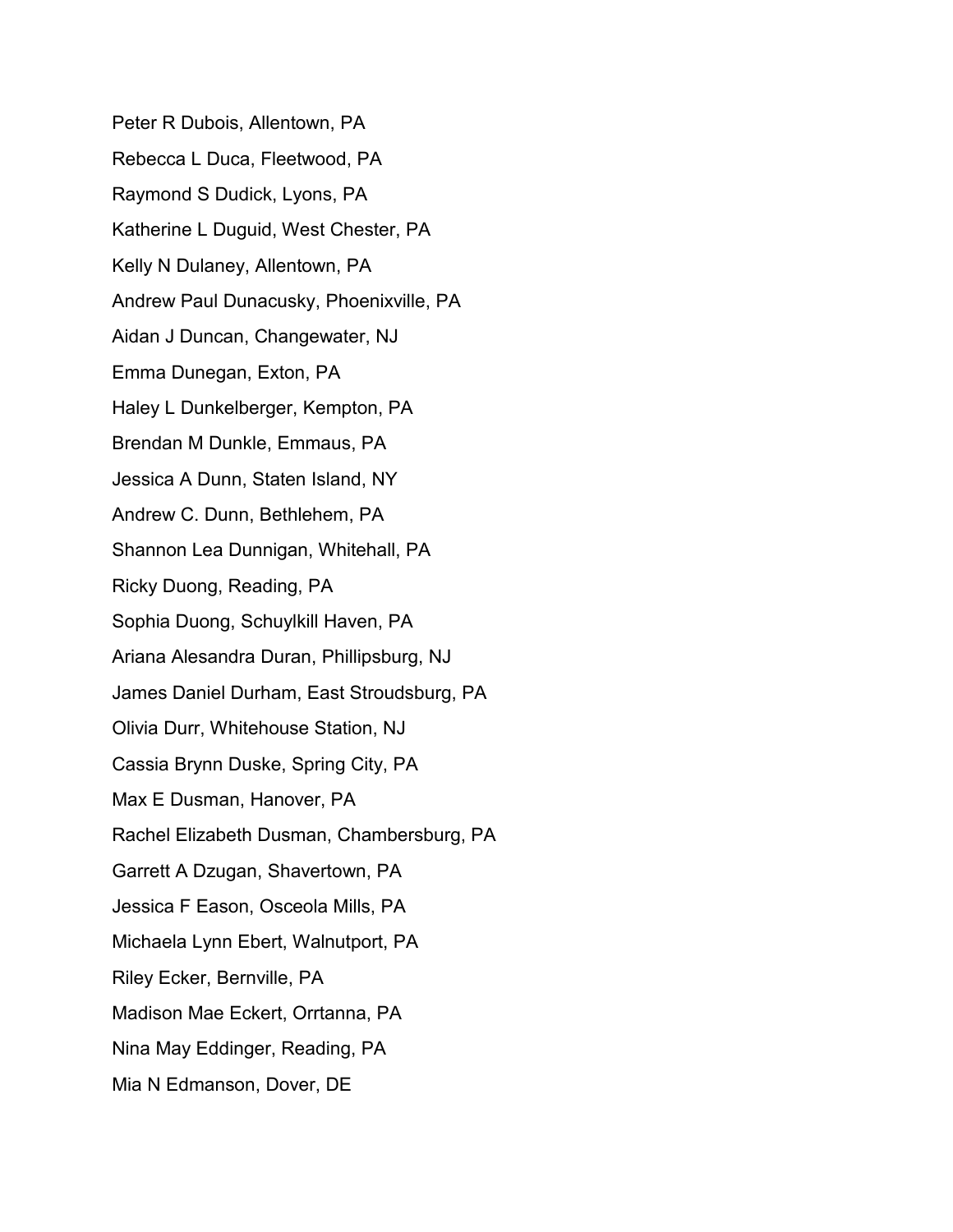Sarah Edris, Mohrsville, PA Pamela C Edris, Mechanicsburg, PA Robert Burgess Edris, Mechanicsburg, PA Joseph David Egan, Slatington, PA Madison B Eggert, Newportville, PA Ethan M Eisenhart, Lancaster, PA Daniel Ejk, Saylorsburg, PA Kayla Marie Elicker, Bernville, PA Gabrielle Lynn Ellerbee, York, PA Kasey J Elliott, Dover, PA Dylan Elliott, Sicklerville, NJ Connor Foerster Ellis, North Wales, PA Reed S Ellis, Alburtis, PA Skylar E Elmy, Wilkes Barre, PA Abigail Mariah Elsavage, Pottsville, PA Amira A Elston, Elkins Park, PA Emery E Elton, Bethlehem, PA Kaitlin E Eltz, Reading, PA Dylan M Embiscuso, Ephrata, PA Coty R Emerich, Bernville, PA Anthony Michael Emig, Bethlehem, PA Madison Noelle Empie, Chester Springs, PA Mary Endy, Reading, PA Mary Catherine Engel, Glenmoore, PA Alexander M Engel-Swift, Leesport, PA Madeline England, Northvale, NJ Emily Marie Englar, York, PA Alyssa Marie Engle, Harleysville, PA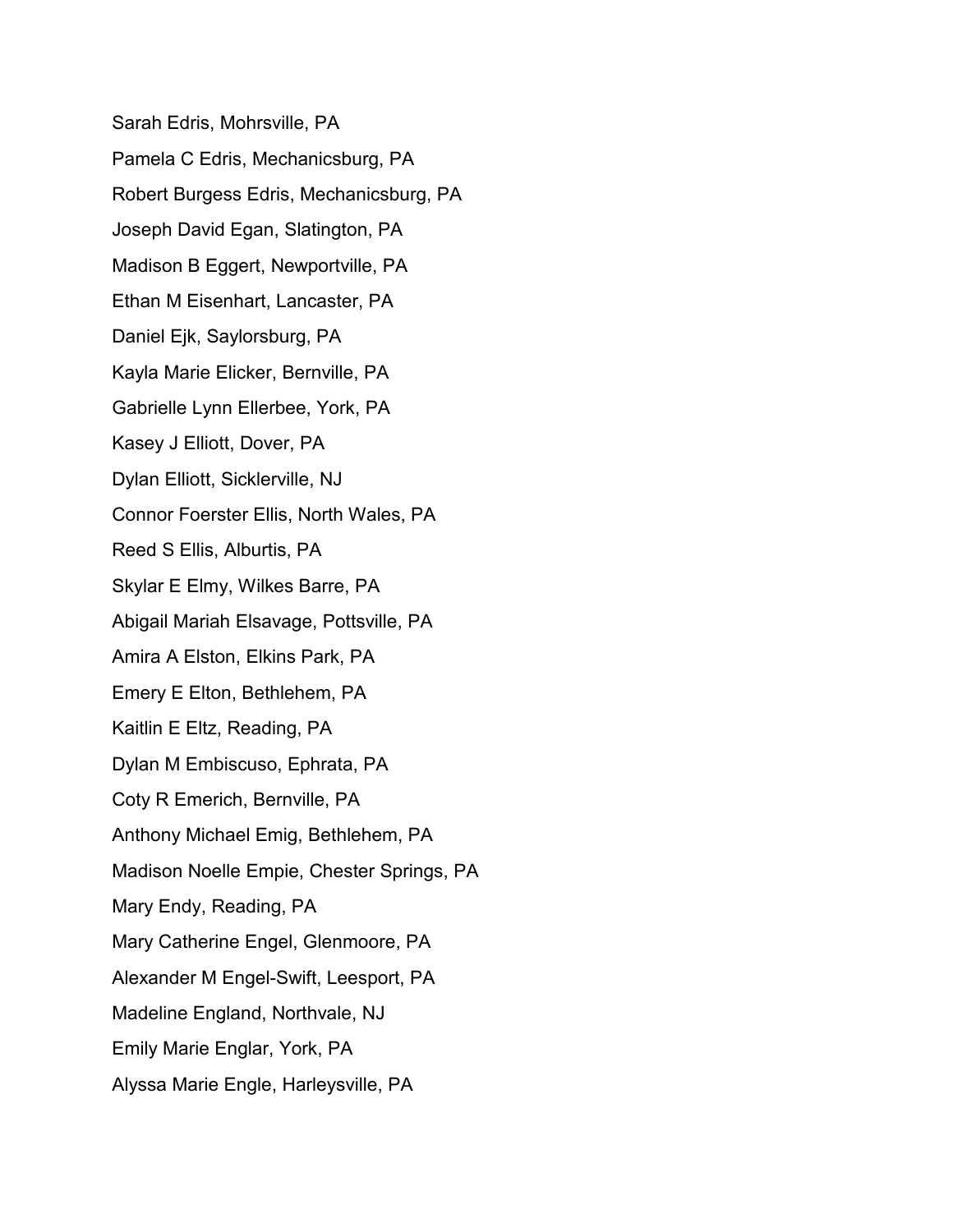Mckenzie M Epler, Reading, PA Lauren N Epler, Hummelstown, PA Lauren Michelle Erb, Oley, PA Brooke Elizabeth Eshbach, Allentown, PA Gina Esposto, Blandon, PA Joan M Estrella, Reading, PA Michael Ryan Ettl, Northampton, PA Kristopher B Eustace, Reading, PA Madison Evans, Dallas, PA Samantha Jean Evans, Kutztown, PA Maya Rachelle Evans, Kutztown, PA Lindsey Lorraine Eways, Reading, PA Chelsea Lynn Fadio, Blakeslee, PA Bridget R Faherty, Bristol, PA Connor Fahie, Easton, PA Benjamin Werner Fahie, Easton, PA Jordan Fainor, Allentown, PA Rebekah Fair, Sellersville, PA Amelia C Fair, Lititz, PA Katlyn Marie Fake, Myerstown, PA Emily Famularo, Macungie, PA Brittney M Fanelli, Monroe Township, NJ Lauren Marie Farbanish, Dover, NJ Anna Faretty, Birdsboro, PA Amanda Sue Farr, Auburn, PA Genevieve Catherine Farr, Mehoopany, PA Mackenzie William Farr, Jenkintown, PA Jacob Riley John Farrara, Reading, PA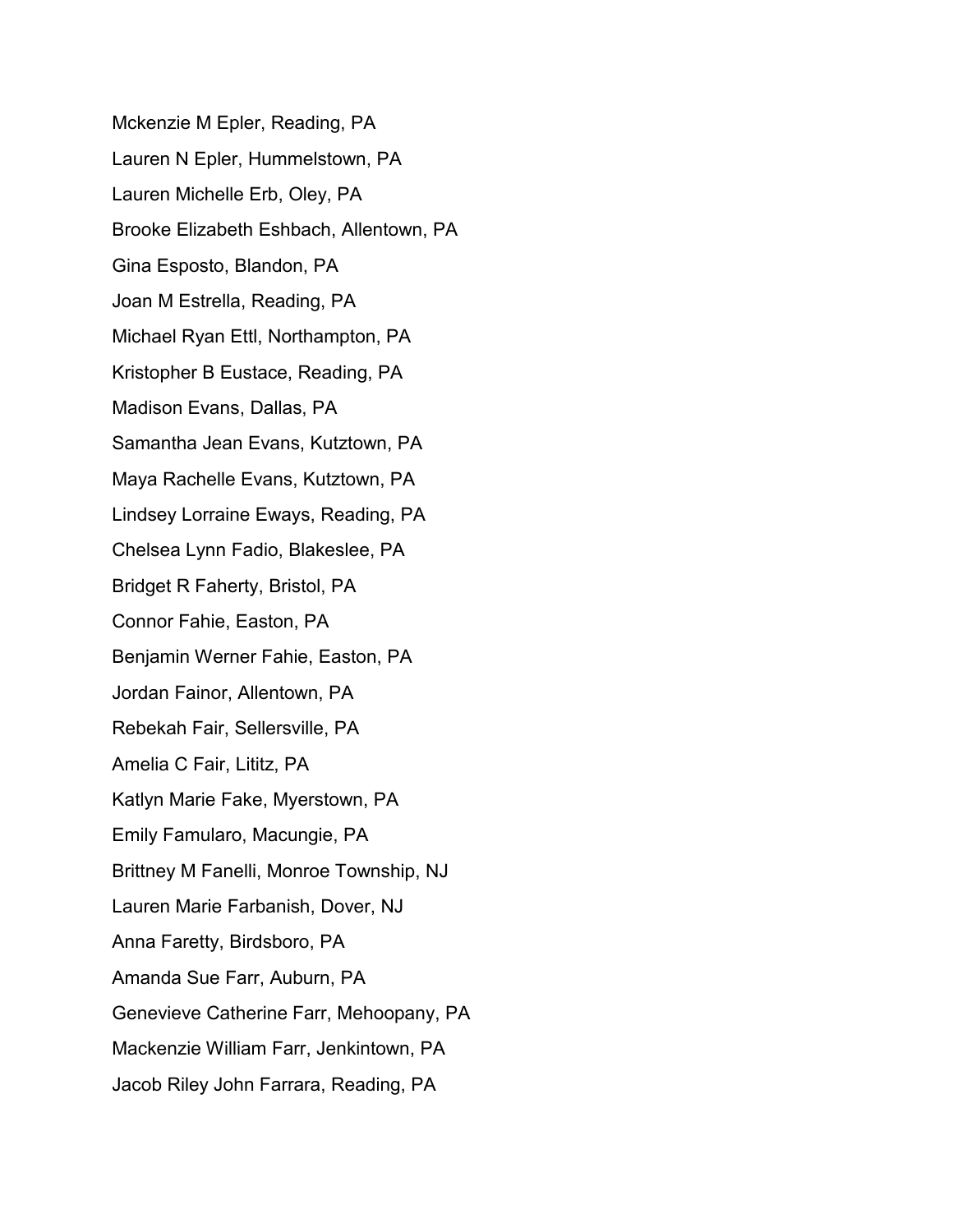Molly Erin Farrara, Reading, PA Emily Ione Farrer, Mansfield, PA Ben Fascelli, Bethlehem, PA Grace Lauren Fassbender, Chalfont, PA Robert Fassbender, Coopersburg, PA Dakota Faust, Leesport, PA Noah T Faust, Mohrsville, PA Sydney Faux, Falls, PA Anna Fazekas, Pocono Summit, PA John Stephen Fechter, Perkasie, PA Noel Katarina Fedeli, Reading, PA Tyler Fedorenko, Parsippany, NJ Eleni D Feggulis, South River, NJ Alexander M Felix, Ocoee, FL Zoe Feller, Allentown, PA Tabitha A Felton, New Cumberland, PA Tyler David Fenske, Wayne, NJ Olivia Fenstermacher, Blandon, PA Reece Jacob Fenstermacher, Blandon, PA Anxhela Ferko, Philadelphia, PA Eric Ferko, Scott Twp, PA Estela V Fernandez, Edison, NJ Jonathan E Fernezan, Allentown, PA Carlee Rosetta Ferraina, Nazareth, PA Jordan Lydia Ferrel, Macungie, PA Maria Ferrizzi, Lansdale, PA Olivia Michelle Fickes, Mechanicsburg, PA Joseph M Figueroa, Bethlehem, PA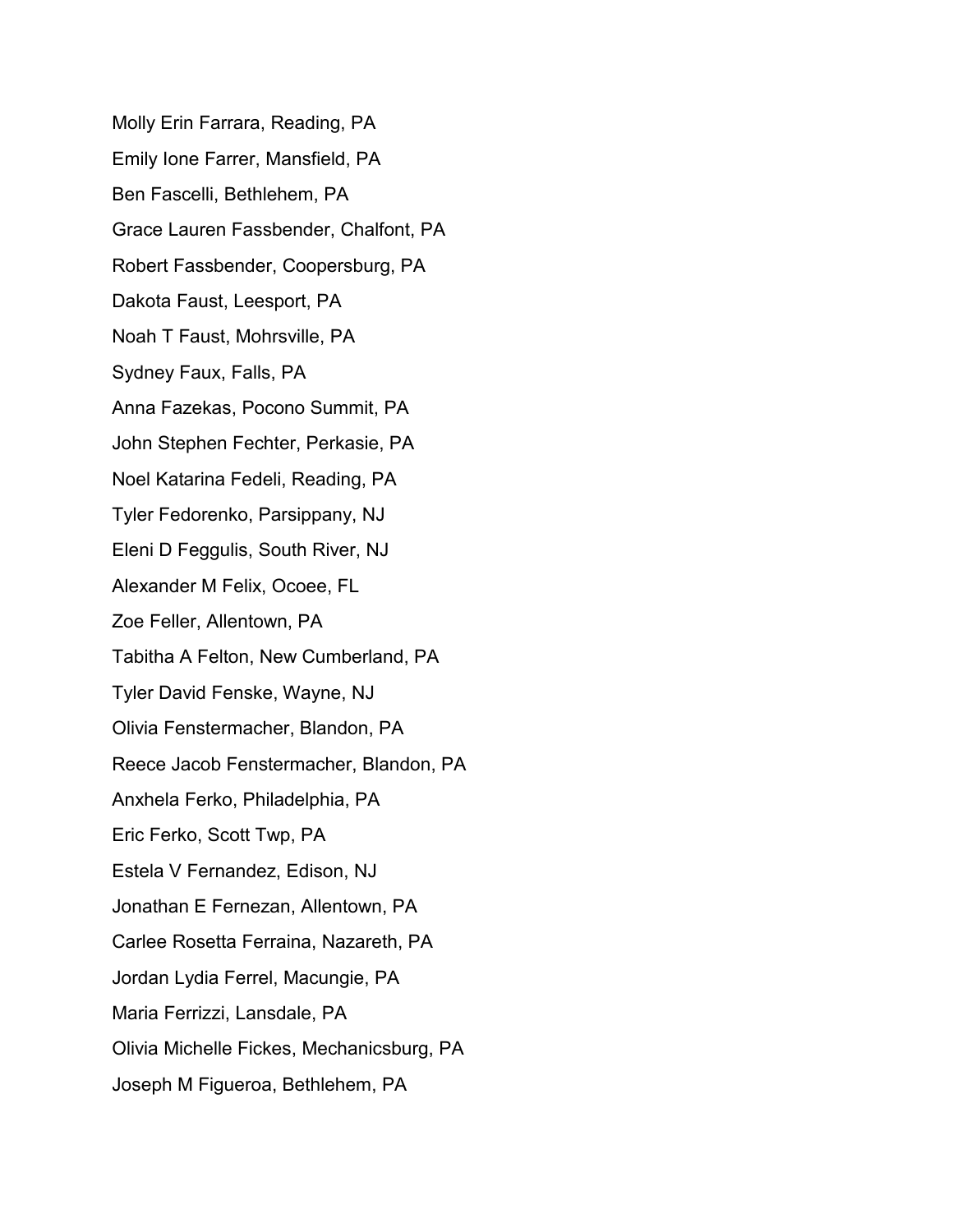Zachary M Fike, Budd Lake, NJ Maci Adrianna Filopanti, Gilbertsville, PA Megan Fink, Whitehall, PA Joshua R Finkbiner, Douglassville, PA Nicole A Finken, Easton, PA Kelley Margaret Finley, Bethlehem, PA Eric Fischer, Albrightsville, PA Christal Lynn Fisher, Whitehall, PA Emily Judith Fisher, Lititz, PA Taylor Fisher, Royersford, PA Raevona V Fisher, East Greenville, PA Tyler Robert Fisher, Lenhartsville, PA Sydney Fisher, Lenhartsville, PA Reece Aaron Fitch, Philadelphia, PA Lindsey S Fitting, Phoenixville, PA Angela M Flack, Tamaqua, PA Lindsay R Flack, Boyertown, PA Christian Nathan Flammer, Leesport, PA Ethan B Flanagan, Macungie, PA Hailey Elizabeth Fleishman, Philadelphia, PA Francis Fletcher, Royersford, PA Danica Elizabeth Flinchbaugh, Blandon, PA Hannah Chris Florendo, Breinigsville, PA Maria S Flores Vilchez, Allentown, PA Nyairah Flowers, Philadelphia, PA Hunter Mathew Focht, Lehighton, PA Kirsten A Fodor, Phillipsburg, NJ Hailey Briann Follett, Allentown, PA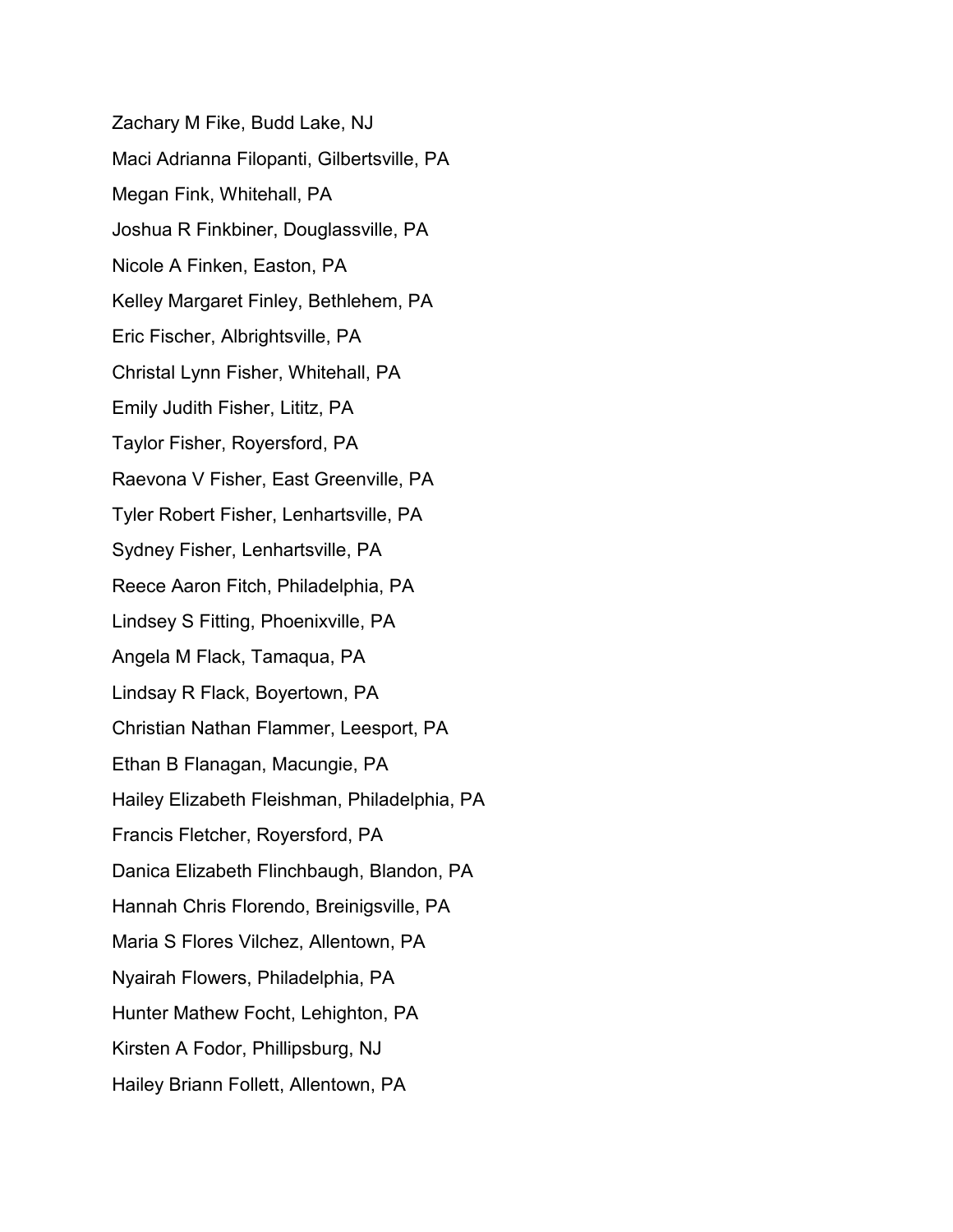Christopher Ford, Hatboro, PA Spencer Ford, Kinderhook, NY Deidre A Forney, New Cumberland, PA Victoria Leigh Foster, Coatesville, PA Sydney E Foster, Ewing, NJ Kelsie Miranda Fowler, Bristol, PA Jena M Fowler, Orefield, PA Allie Paige Fox, Topton, PA Alyssa C Fox, Shamong, NJ Lauren Marie Francavilla, Nazareth, PA Robert J Frankenfield, Telford, PA Ahmaad Franklin, Melrose Park, PA John J Franko, Tamaqua, PA Alison Peggy Franzone, Emmaus, PA Kelsey T Frary, Breinigsville, PA Tessa L Freed, Fleetwood, PA Emily Freer, Harleysville, PA Aubrey E Freese, Coatesville, PA Jeri Louise Fries, Cheltenham, PA Emma Judith Fries, Reading, PA Meredith Catherine Fritz, Lafayette Hill, PA Danielle Fronheiser, Barto, PA Taylor Elizabeth Fronheiser, Barto, PA Angelina M Frugoli, Southampton, PA Madison A Frye, Tamaqua, PA Alyssa L Frye, Tamaqua, PA Elizabeth Margaret Fryling, Neffs, PA Mackenzie Catherine Fuhrman, Elizabethtown, PA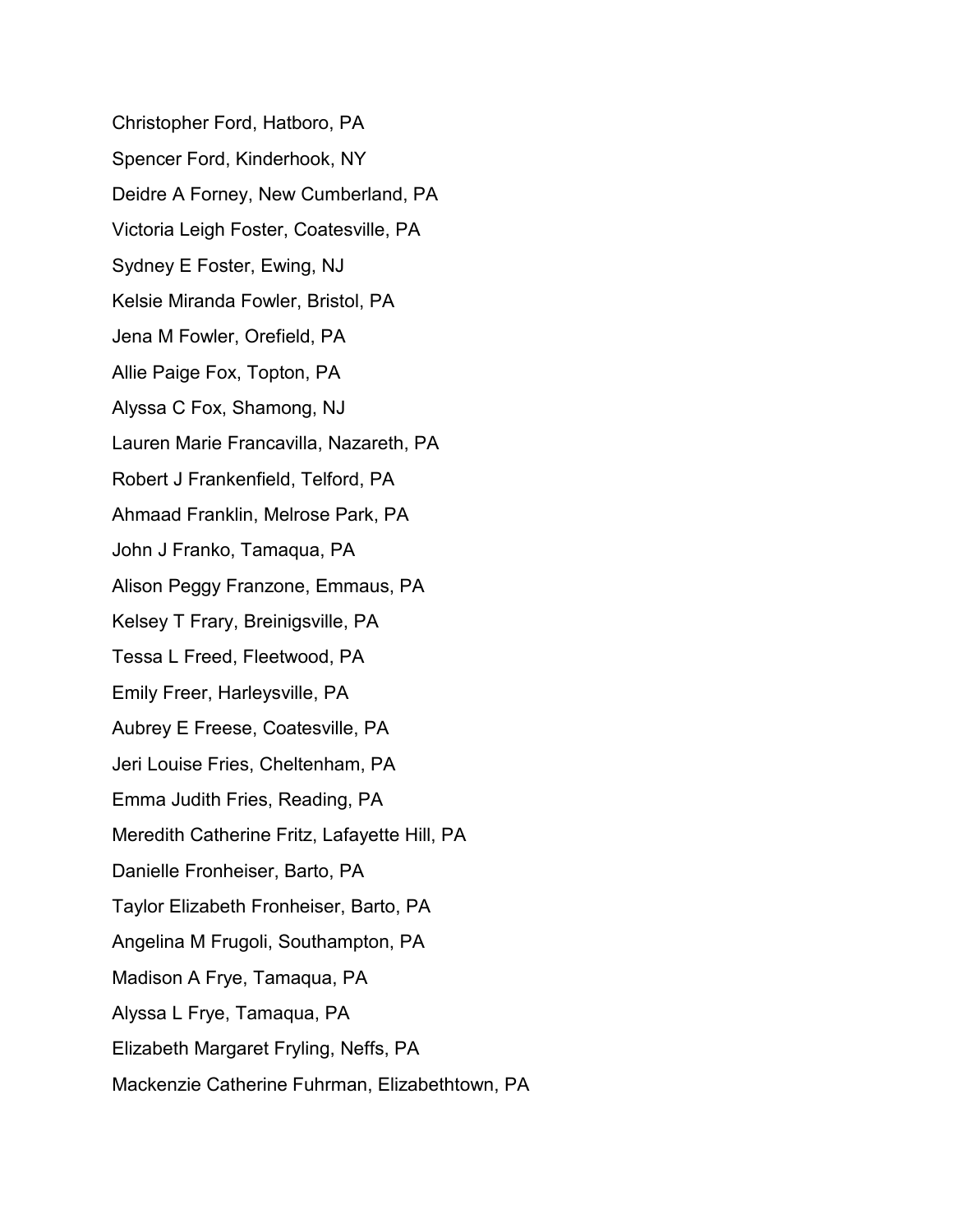Brett Connor Fullerton, Green Lane, PA Collin Ray Fultz, Reading, PA Megan L Fuoco, Reading, PA Dashawn Furman, Easton, PA Grace Elizabeth Fusciardi, Frenchtown, NJ Morgan Rose Gabriele, Easton, PA Alyssa Gagliardi, Hackettstown, NJ Madison Elsa Gagliardi, Downingtown, PA Laura E Gahagan, West Chester, PA Jennifer E Gale, Doylestown, PA Laura Elizabeth Gale, Blakeslee, PA James Michael Galioto, Wayne, NJ Gianna M Gallagher, Conshohocken, PA Ethan T Gallagher, Collegeville, PA Olivia K Galligan, Harleysville, PA Jenna L Galvin, Easton, PA Hannah L Garbowski, Wilmington, DE Daniela Giovanna Garcia, Reading, PA Isidra E Garcia, Harrisburg, PA Ariana B Garcia, Pottstown, PA Keishla M Garcia-Alvarez, Palmyra, PA Amy Gardiner, Summit Hill, PA Trent A Garlin, Annville, PA Emma M Garneau, Whitehall, PA Jacquelyn Rae Garner, Catasauqua, PA Jessica Mackenzie Garrison, Bloomsburg, PA Nicholas C Gartley, Elizabethtown, PA Lauren Ashley Garuccio, Monroe Township, NJ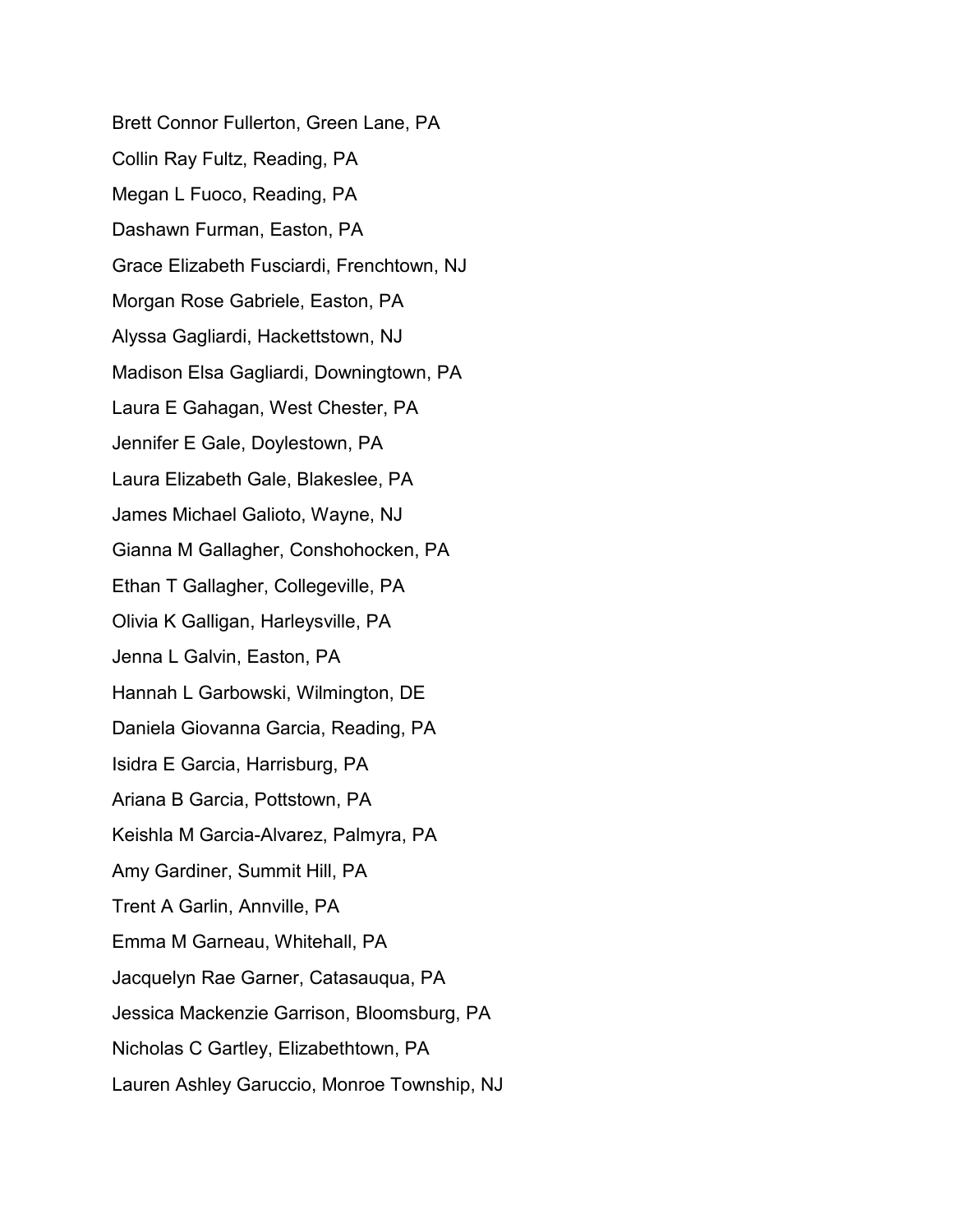Fatima Evelyn Garwood, Philadelphia, PA Trevor Gasiorowski, Glen Riddle, PA Amanda M Gasiorowski, Doylestown, PA Alexander Gates, Nazareth, PA Ashley Lynn Gatto, Dingmans Ferry, PA Christopher Adam Gauntner, Allentown, PA Taylor Janet Gearhart, Bristol, PA Michael W Geary, Fairless Hills, PA Karyssa A Geckle, New Cumberland, PA Claudia Geiger, Lancaster, PA Alexa Nicole Geiser, Phoenixville, PA Kate E Geist, Birdsboro, PA Matthew J Gelhaus, Cincinnati, OH Andrew P Geller, York, PA Shannon C Gemmell, Coatesville, PA Kyree L Generett, York, PA Ruina G Gentile, Jim Thorpe, PA Samantha R Gentry, Doylestown, PA Marykate R Geppert, Jefferson, MD Melinda A Gerlach, Mertztown, PA Hannah Gesicki, Emmaus, PA Taylor Getchius, Allentown, PA Jaelyn Rayne Getz, Lebanon, PA Bradley T Giachetti, Perkasie, PA Marissa Giancola, Cape May, NJ Brianna Mary Gibbons, Phoenixville, PA Jessica Mae Gieringer, Fleetwood, PA Alyssa N Gilbert, Harrisburg, PA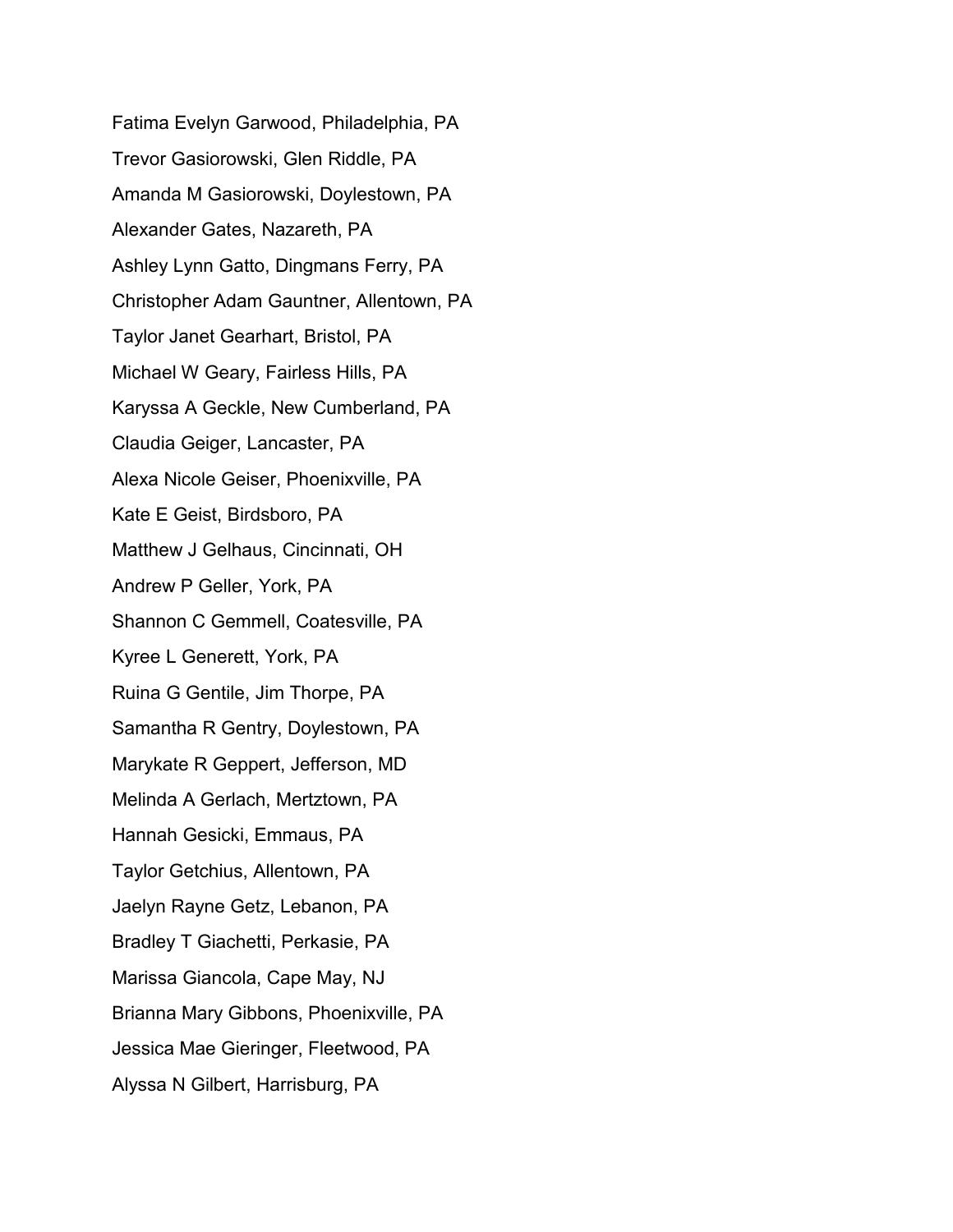Nathanial Brooke Gill, Dallas, PA Juliana Vanessa Gill, Orlando, FL Jeremy A Gilmore, Tannersville, PA Abigail Elizabeth Gipe, Middletown, PA Jon Giuffrida, Tobyhanna, PA Megan Michelle Giunta, West Chester, PA Francesca M Glackin, Pennsburg, PA Brooke Marie Gladfelter, Red Lion, PA Jessica Jean Glass, Brick, NJ Alicia Marie Glenn, Wilmington, DE Ilire Goca, North Haledon, NJ Sara M Gochman, Havertown, PA Jessica Noelle Godshall, Souderton, PA Stephen Michael Godshall, Zionsville, PA Madison P Godwin, Media, PA Meghan E Goetz, Gilbertsville, PA Nicole Rachelle Goldberg, Oakland, NJ Nicholas James Golombek, Orwigsburg, PA Mathew A Gomes, Randolph, NJ Nicolas Andres Gomez Amin, Santiago de Chile, Chile Dominick Goncalves, Allentown, PA Shalaika Gonzalez, Lancaster, PA Oscar Gonzalez-Gonzalez, Reading, PA Benjamin P Good, Gordonville, PA Margaret E Gooding, Audubon, PA Zach Goodman, Shillington, PA Abigail Grace Goodrich, Royersford, PA Katie I Gorey, Fleetwood, PA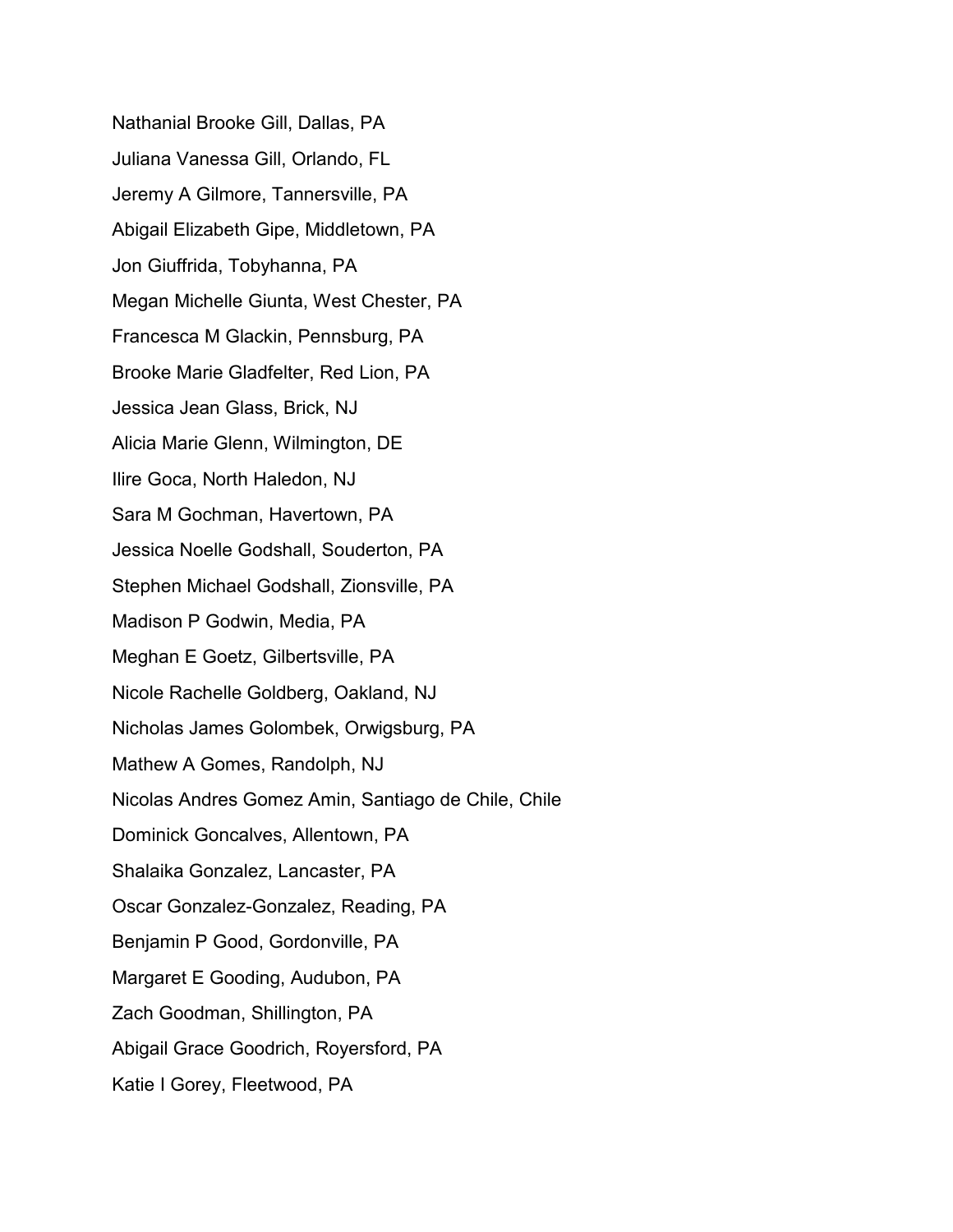Madeline A Gotshall, Hummelstown, PA Tyler Grabowski, Richboro, PA Kendall A Graff, Germansville, PA Joseph John Grandstrom, Reading, PA Colleen Frances Graney, Allentown, PA Cecelia Rose Grant, Southampton, PA Serena A Grantland, Media, PA Michael R Gray, Douglassville, PA Carson Bradley Gray, Sinking Spring, PA Brendan I Gray, Bryn Mawr, PA Benjamin H Gray, Garnet Valley, PA Anna Lorraine Grayek, Kutztown, PA Jalen Devonne Grayson, Drexel Hill, PA Emily May Graziano, Coatesville, PA Emaleigh Greb, Mifflinburg, PA Alexis Mary Greber, Quakertown, PA Abigail Jane Greco, Glen Mills, PA Danielle Nicole Green, Bangor, PA Gianna Green, West Chester, PA Brianna Marie Greenawalt, Macungie, PA Ashleigh M Greene, Temple, PA Devon David Greenwood, Mount Holly Springs, PA Dayle Jolynn Greenzweig, Saylorsburg, PA Megan N Gregoire, Frackville, PA Hayden Gregory, Spring City, PA Payton Renee Gregory, Millville, PA Arielle Rylee Gremling, Neffs, PA Gabrielle Griffin, Nanticoke, PA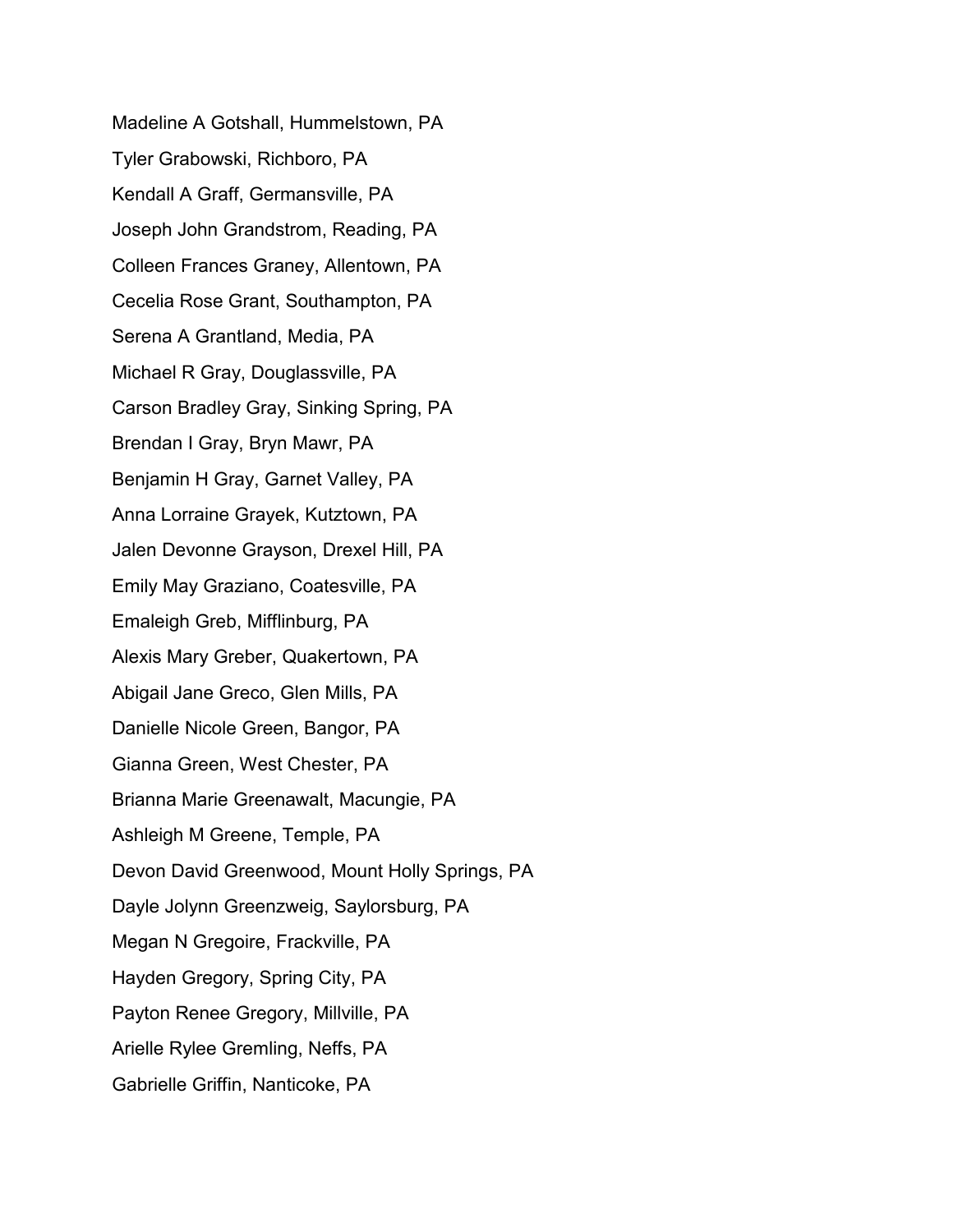Kaitlyn M Groff, Bally, PA Kaitlynn Ashley Groff, Newmanstown, PA Hannah Grace Groff, Annville, PA Emily R Groshek, Orangeville, PA Savannah M Gross, Hanover, PA Courtney T Gross, Allentown, PA Kelly Groth, Audubon, PA Gabriel John Grove, Columbia, PA Stefan Brinckman Grove, Birdsboro, PA Liam T Grover, Southampton, PA Devyn L Grube, Center Valley, PA McKayla Nicole Grundahl, Bristol, PA Kailyn Leigha Grym, Kutztown, PA Jordan Avery Guadagnino, Bethlehem, PA Lauren M Gudknecht, Churchville, PA Shane Michael Guers, Schuylkill Haven, PA Amanda Lynn Guldin, Pottsville, PA Jackson Adolph Gunelson, Pottsville, PA Kordell Travis Gustafson, Allentown, PA Anthony Guzman, Oxford, PA Allyson Lara Haas, Shillington, PA Joshua T Haas, Whitehall, PA Brenna Haas, Allentown, PA Jennifer Haas, Breinigsville, PA Michael N Haas, Reading, PA Stephen Michael-Paul Haase, Upper Chichester, PA Carly Haberle, Green Lane, PA Evan Tyler Hadsell, Port Royal, PA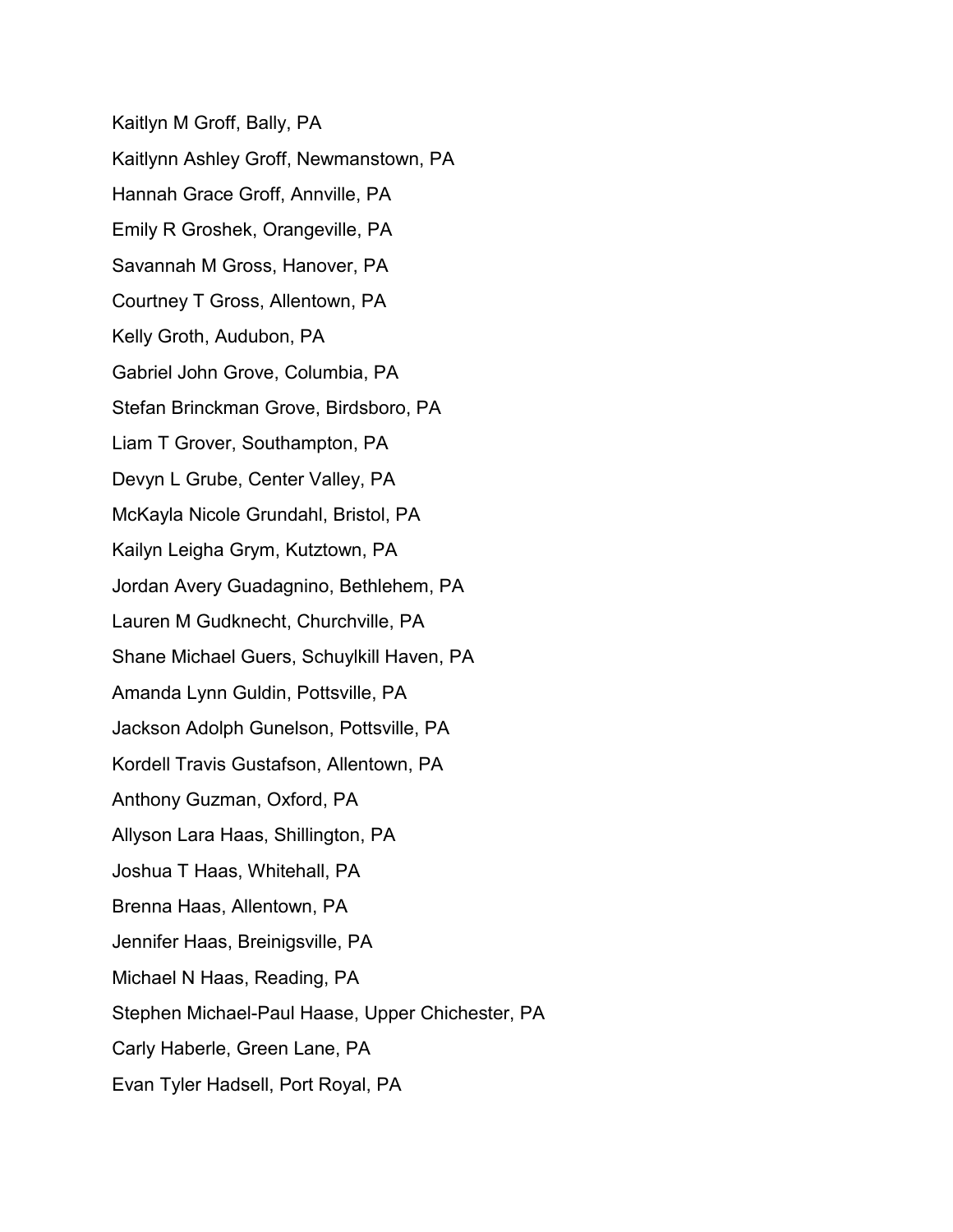Faryn Parae Hague, Spring Brook Township, PA Elizabeth A Haikes, Scranton, PA Adrienne M Haines, Lititz, PA Autumn E Haldeman, New Tripoli, PA Nathan Andrew Joseph Haller, Pine Grove, PA Jessica Hallowell, Mertztown, PA Lena M Hamm, Nazareth, PA Daniel Ryan Hamm, Germansville, PA Lukas M Hand, Bridgeville, PA Rebeckah N Haney, Scotrun, PA Madison Corrine Hansen, Northampton, PA Elle Elijah Harden, Felton, DE Mikala M Hardie, West Chester, PA Clara Harding, Media, PA Aaron Michael Harman, Drums, PA Nicholas P Harms, Bethlehem, PA Morgan Elizabeth Harper, Rome, PA Emily Harrington, Fogelsville, PA Justin Isaiah Harris, Philadelphia, PA Kellie K Harris, Chester, PA Roberta L Harris, Pottsville, PA Abigail M Harris, Hummelstown, PA Nora Mae Harrison, Mertztown, PA Savanna Marie Harrison, Perkasie, PA Mark Edmond Harron, Upper Chichester, PA Rebecca Hart, Oakland, NJ Paige E Hart, Bechtelsville, PA Morgan P Hartlaub, Hanover, PA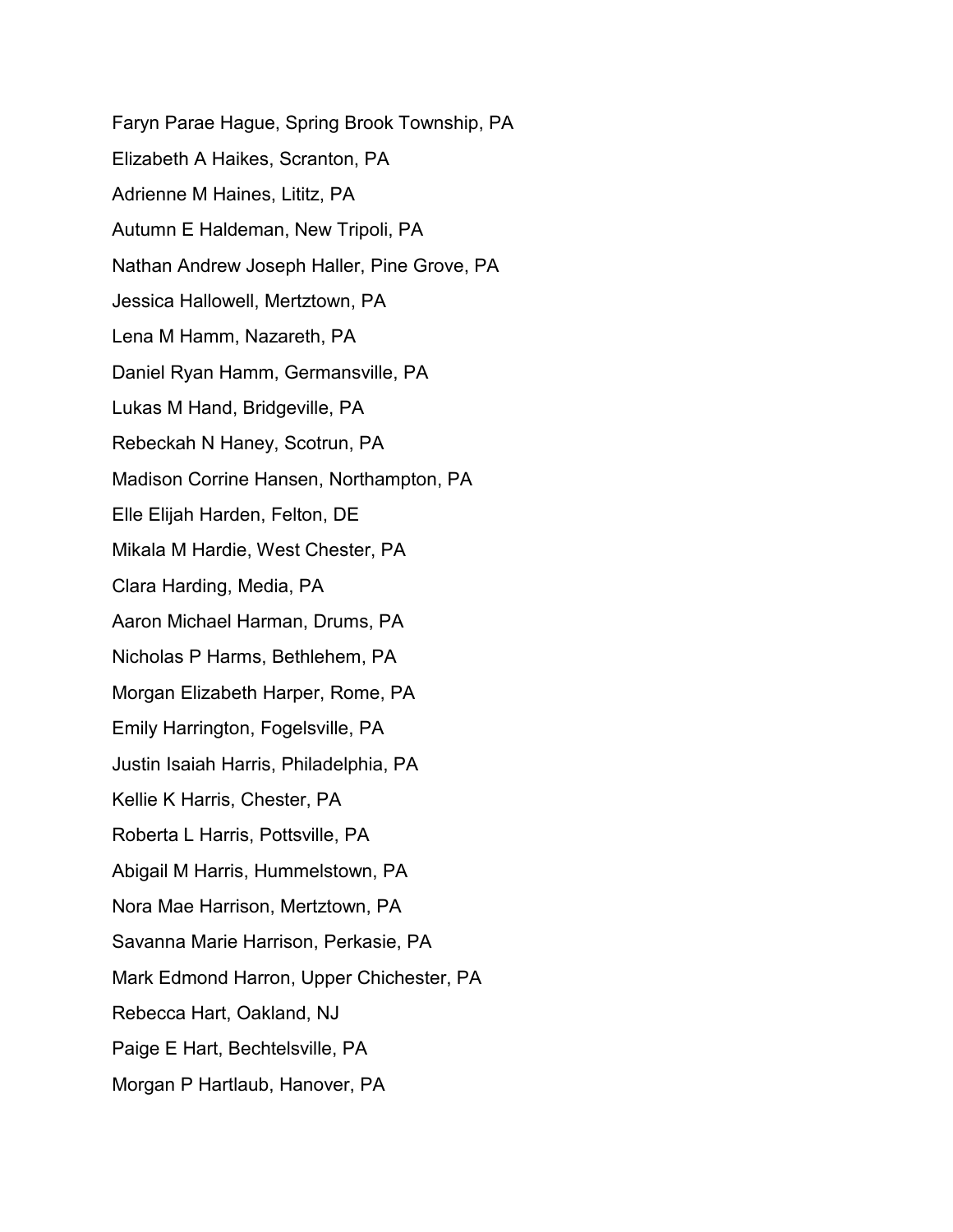Noah Ryan Hartley, South Williamsport, PA Laura G Hartley, Mt Pleasant Mills, PA Teryn Lynn Hartline, Boyertown, PA Sarah Elizabeth Hartman, Oley, PA Madeline G Hartmann, Mechanicsburg, PA Madison Kate Hartwig, Lansdale, PA Sarah K Harvey, Swanton, VT Kaylie Marie Haskins, Palmerton, PA Jenna L Haskins, Palmerton, PA Ethan Alexander Hassick, Bethlehem, PA Kaden S Hastie, Tabernacle, NJ Madison Elizabeth Hathaway, Bangor, PA Joana Hatzis, Allentown, PA Jacob A Hausman, Whitehall, PA Tamar Haut, Chester Springs, PA Keshia Havelow, Lincoln University, PA Takumi Alexander Hawes, Albrightsville, PA Leah F Hawk, Allentown, PA Austin Tyler Hawley, Emmaus, PA Cody B Hawley, East Stroudsburg, PA Amy Elizabeth Haws, Trenton, NJ Nathan Hayduk, Kutztown, PA Aubrie Veronica Hayes, Allentown, PA Caylee Marie Hayes, Dover, PA Madison R Hayner, Carbondale, PA Kurtis Dyon Haynesworth, Henryville, PA Savanah Hayward, Kutztown, PA Robbie Hazard, Merion Station, PA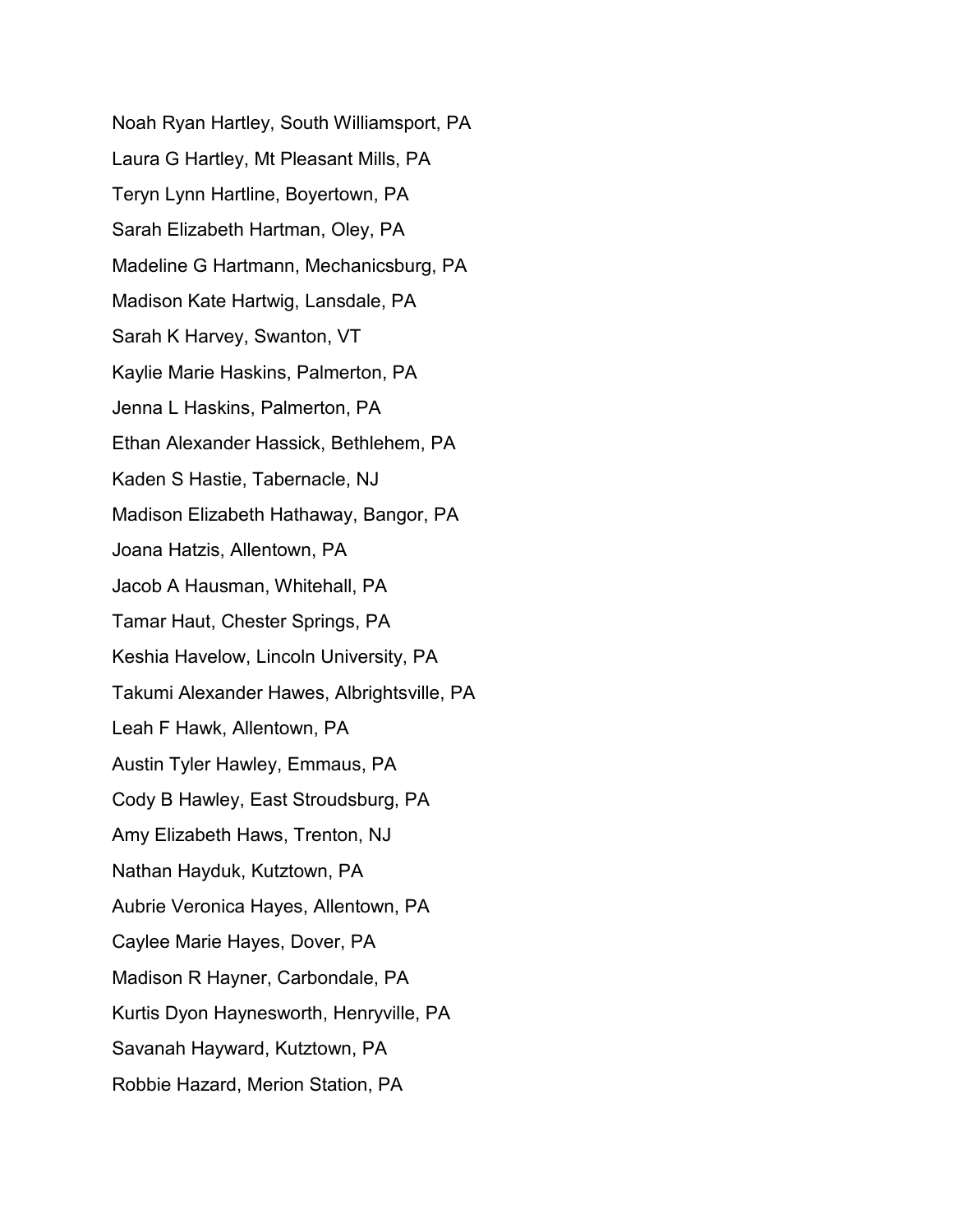Dominique D Headen, Harrisburg, PA Kirby Heagy, Mertztown, PA Rachael J Heater, East Stroudsburg, PA Calista Leigh Heath, Landenberg, PA Megi Hebeja, Plymouth Meeting, PA Brock Heckman, Lehighton, PA Ciana Rose Heckman, Bath, PA Matthew Ryan Heffner, Reading, PA Amanda L Hein, Allentown, PA Grace L Heinlein, Baltimore, MD Annelise Jean Heinrichs-Schuler, Allentown, PA Courtney A Heiser, Hellertown, PA Morgan Saige Heller, Orefield, PA Adam P Helmer, Gilbertsville, PA Kolten J Hendershot, Pottstown, PA Ariel T Henderson, Philadelphia, PA Allison Henderson, Boalsburg, PA Jerly Henriquez, Philadelphia, PA Samantha Elida Henriquez Escobar, Reading, PA Sarah McLaine Henry, New Tripoli, PA Alexa L Henry, Fleetwood, PA Paige Allison Henry, Woodlyn, PA William Henry, Palmerton, PA Dana Marie Henry, Oakhurst, NJ Delaney Elizabeth Hensor, Fallsington, PA Dylan Spencer Herbst, Bechtelsville, PA Sally Margaret Herman, Carlisle, PA Alana Samir Hernandez, Myerstown, PA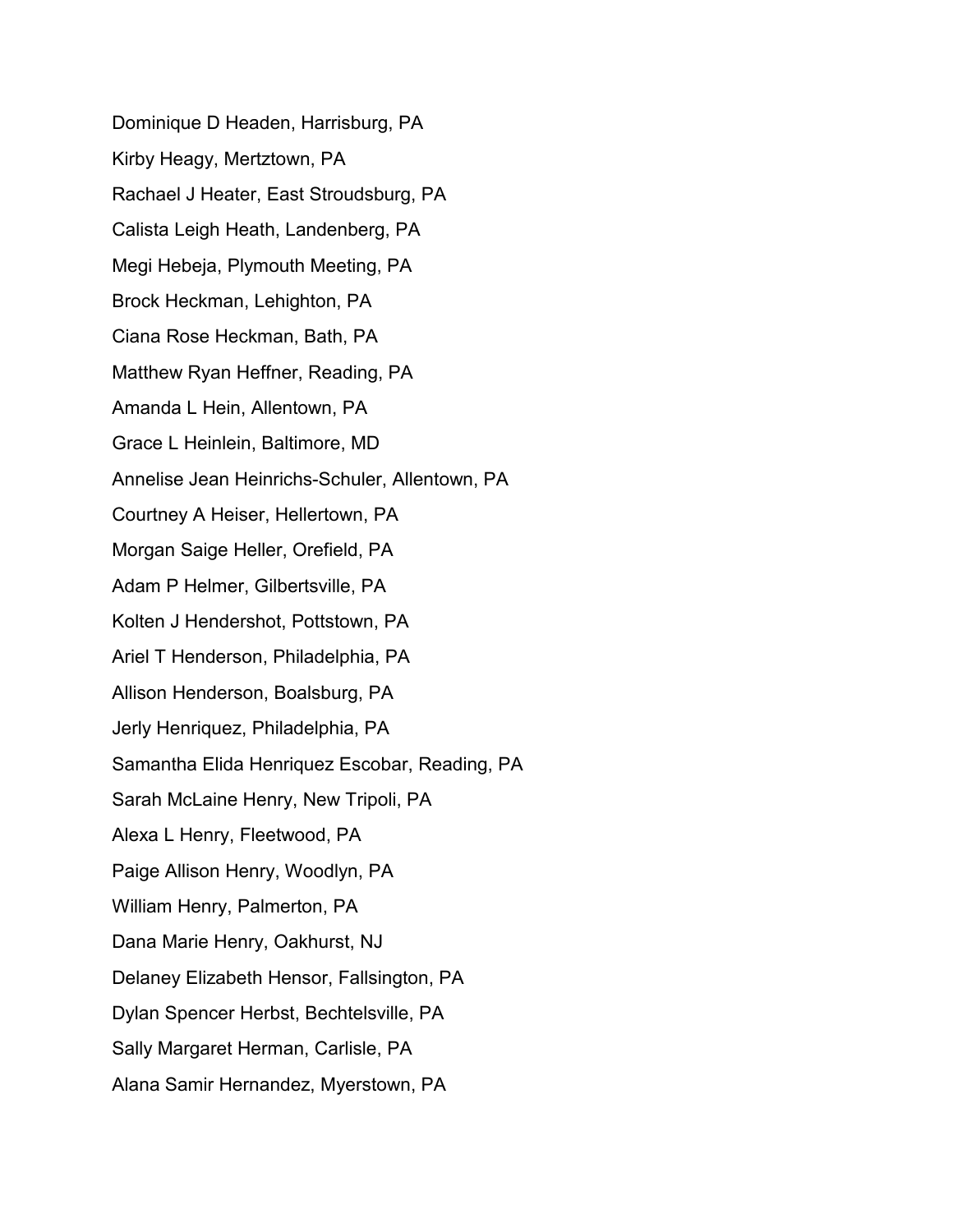Victoria M Hernandez, Reading, PA Arnulfo Andrez Hernandez, Reading, PA Christopher Hernandez, Allentown, PA Alicia M Hernandez, Orrtanna, PA Brian M Herner, Stewartsville, NJ Mackenzie Elizabeth Herold, Slippery Rock, PA Dawson James Herr, Lykens, PA Nick Herrera, Allentown, PA Zachary A Herring, Lincoln University, PA Sarah E Hersh, Whitehall, PA Kaitlin Rose Hershey, Coatesville, PA Aaron M Hess, Leesport, PA Jocelynn Alexis Hessler, New Cumberland, PA Colby Hetrick, Macungie, PA Laura A Hetzel, Easton, PA Julianne Marie Hewitt, Medford, NJ Julia N Heydt, Bechtelsville, PA Bruce J Hidalgo, Tannersville, PA Madison Olivia Higgins, Northampton, PA Cheyanne Tehya High, Valley View, PA Madelyn K Hight, Lancaster, PA Rachel Anna Hiley, Mendham, NJ Daniel Burke Hilferty, Ridley Park, PA Molly E Hill, Elizabethtown, PA Rylee M Hill, Coatesville, PA Alyssa P Hilmer, Emmaus, PA Dalton P Hines, Dingmans Fry, PA Sophie R Hinkle, Columbia, PA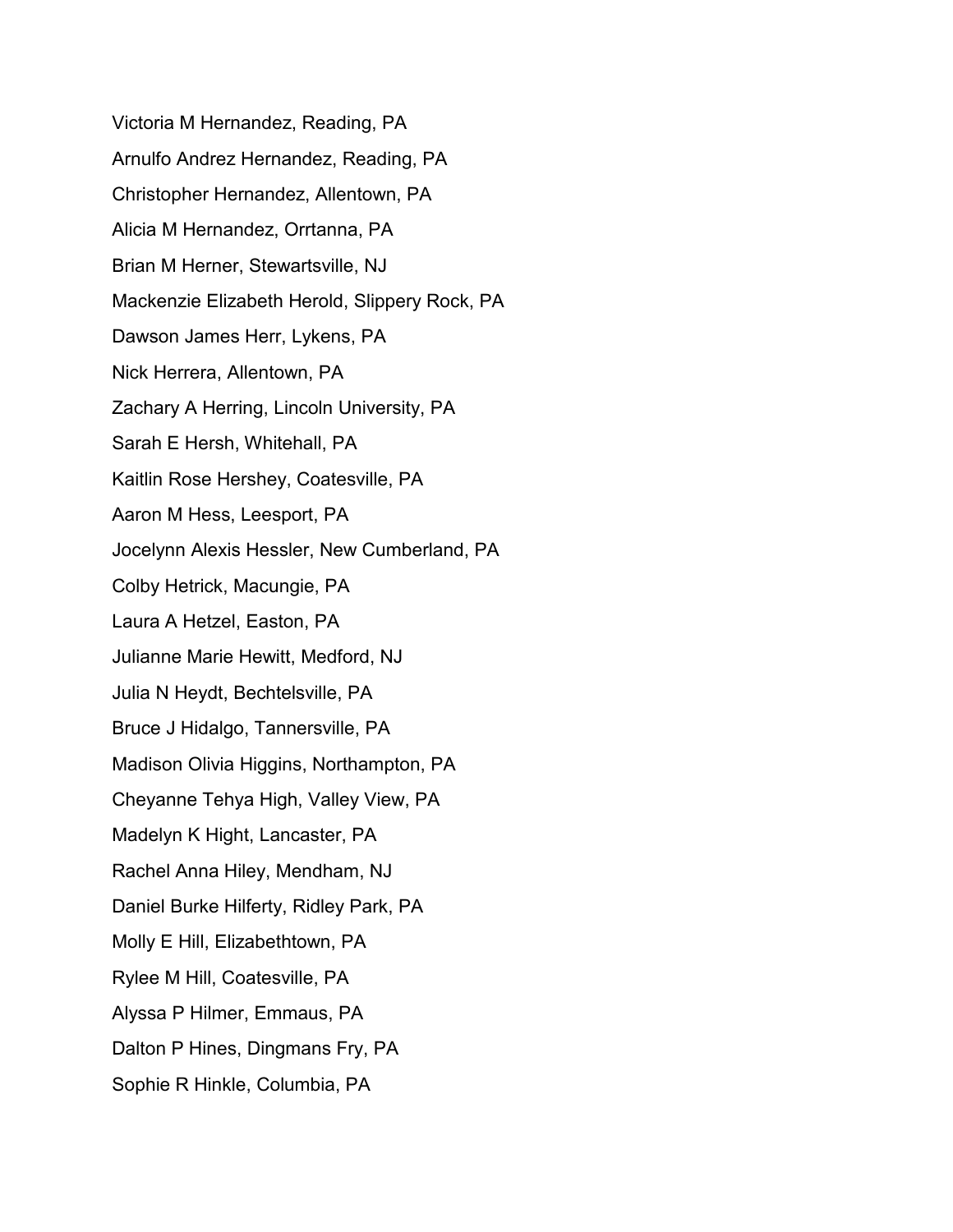Luke David Hinkley, Bernville, PA Lauren Marie Hirschman, Philadelphia, PA Madelyn D Hissong, Mercersburg, PA Sarah Elise Hlay, Burlington, NJ Kennedy Ho, Kutztown, PA Carly Hoak, Pottsville, PA Peter Hoang, Allentown, PA Megan Elizabeth Hobar, Whitehall, PA Megan R Hode, Middlesex, NJ Sean G Hoey, Morris Plains, NJ Jamilee C Hoffman, Chalfont, PA Luke A Hoffman, York, PA Alexander James Hofmann, Pennsburg, PA Rebecca R Hofving, Long Pond, PA Christine June Holland, Scranton, PA John Austin Hollis, Lititz, PA Madelin Holm, Kutztown, PA Carin Elisabeth Holmes, Pennsburg, PA Caitlin Patricia Holt, Albrightsville, PA Abigail Marie Holtman, Malvern, PA Zachary J Homa, Allentown, PA Jessica G Homa, Allentown, PA Kendre Hone, Newtown, PA Krystal N Honohan, Easton, PA Ian Patrick Hook, Old Forge, PA Ty A Hooven, Northampton, PA Eirene R Hoover, Gap, PA Taylor Rose Hoover, Old Forge, PA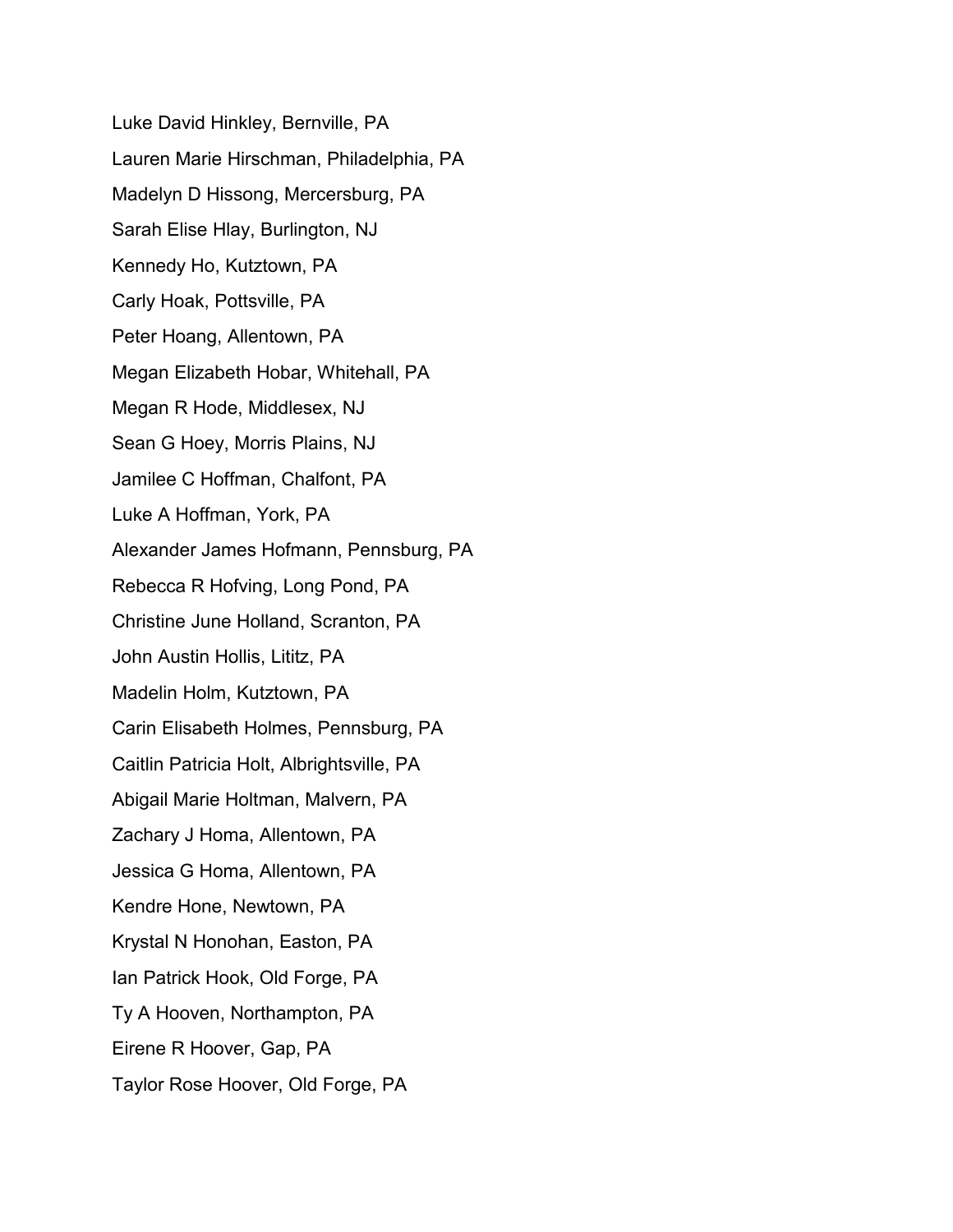Kyle Hordyszynski, Fleetwood, PA Trevor W Horn, Alburtis, PA Hannah Hornung, Carlisle, PA Jacob Nathaniel Horst, Pottsville, PA Cerys A Horton, Yardley, PA Megan Rose Horvat, Stroudsburg, PA Katelyn M Hotzman, Fleetwood, PA Philip Houseknecht, Emmaus, PA Cortney J Houseknecht, Montoursville, PA Wyatt D Houtz, Myerstown, PA Adrianna Elise Howden, Roaring Brook Twp, PA Gabrielle Hoynoski, Orwigsburg, PA Michelle Hua, Upper Darby, PA Amy L Huber, Catasauqua, PA Brittany C Hubler, Hatboro, PA Brianna Huck, Macungie, PA Braden Taylor-John Hudak, Bethlehem, PA Hunter R Hudson, Lancaster, PA Ryder G Huey, Bernville, PA Kayla Ann Hughes, Highland Mills, NY Jake W Hukow, Harleysville, PA Kaitlyn Marie Hulina, Reading, PA Madison Lynn Huller, Airville, PA Madison Mary Humes, New Tripoli, PA Hannah Marijon Hungerford, Hamburg, PA Amber L Hunsicker, Fountain Hill, PA Morgan Virginia Hurd, Schnecksville, PA Devon Parker Hurst, Lancaster, PA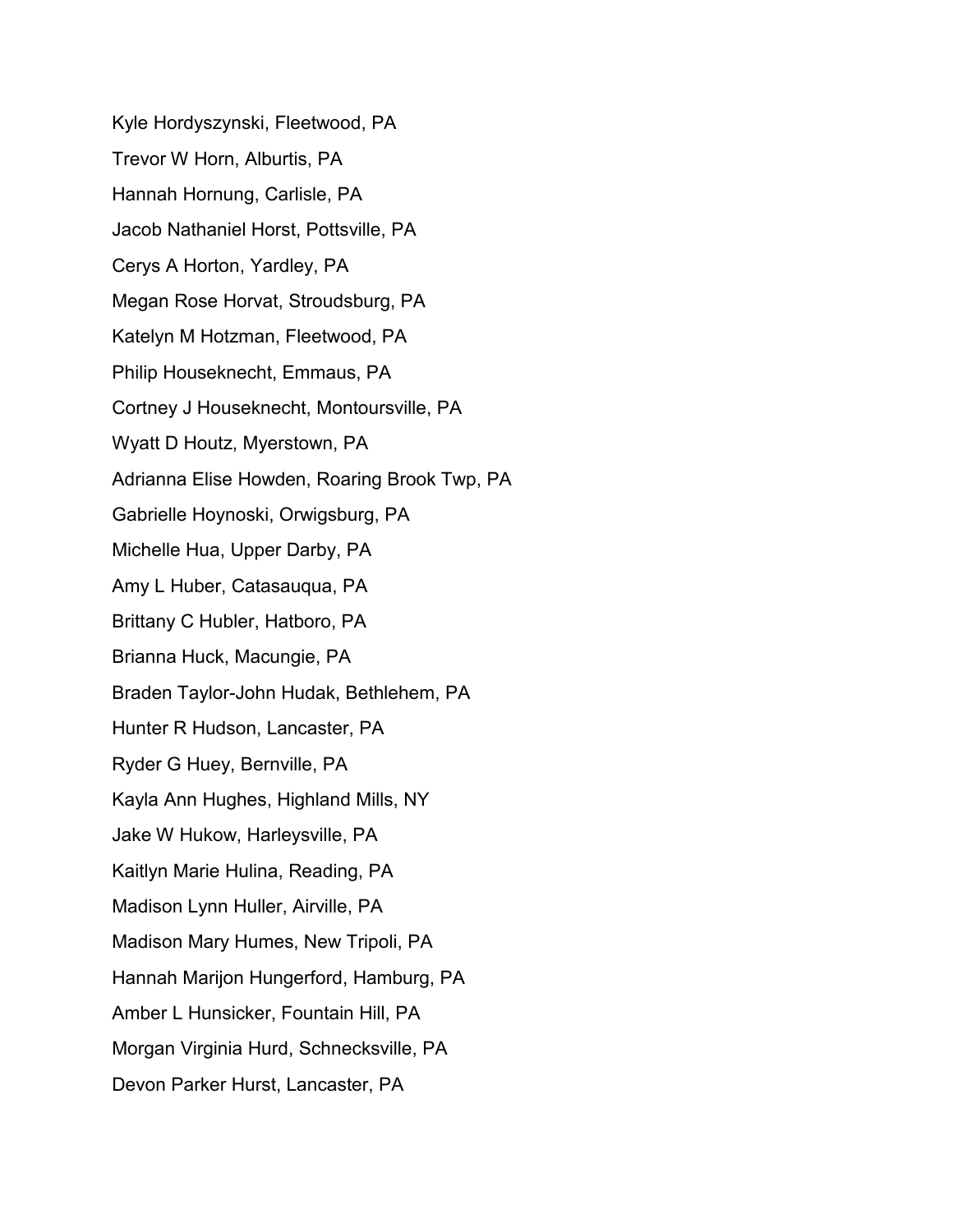William Storm Hutchinson, Pottsville, PA Charles Hutterer, Whitehall, PA Tu Bang Huynh, Guttenberg, NJ Alexis M Hyska, Bensalem, PA Haley M Iacobelli, Breinigsville, PA Briana Marie Iannelli, Sewell, NJ Olivia Iannucci, Philadelphia, PA Stephanie R Iannuzzelli, Budd Lake, NJ Kylaiya L Iles, Harrisburg, PA Hailey Rose Ilgenfritz, Whitehall, PA Lara Ilsemann, Bethlehem, PA Clayton E Inderbitzen, Shillington, PA Yofreisy Marie Iraola, Allentown, PA Lauren K Itkor, Hackettstown, NJ Roman Marcel Ivaldi, Andover, NJ Rachel Emelia Jackapino, Flanders, NJ Graycee Jackard, West Chester, PA Katelyn Lorraine Jackson, Hershey, PA Lauren N Jackson, Stafford, VA Shannon Ann Jacobs, Fogelsville, PA Kelsey M Jacobson, York, PA Kirstyn Jaeger, Breinigsville, PA Abbey S James, York, PA Anthony John Jampo, Allentown, PA Angel L Jarrett-Crensha, Philadelphia, PA Jenna Rae Jaworowski, Norristown, PA Karissa Sheridan Jean, Reading, PA Trevor M Jedwabnik, Roseland, NJ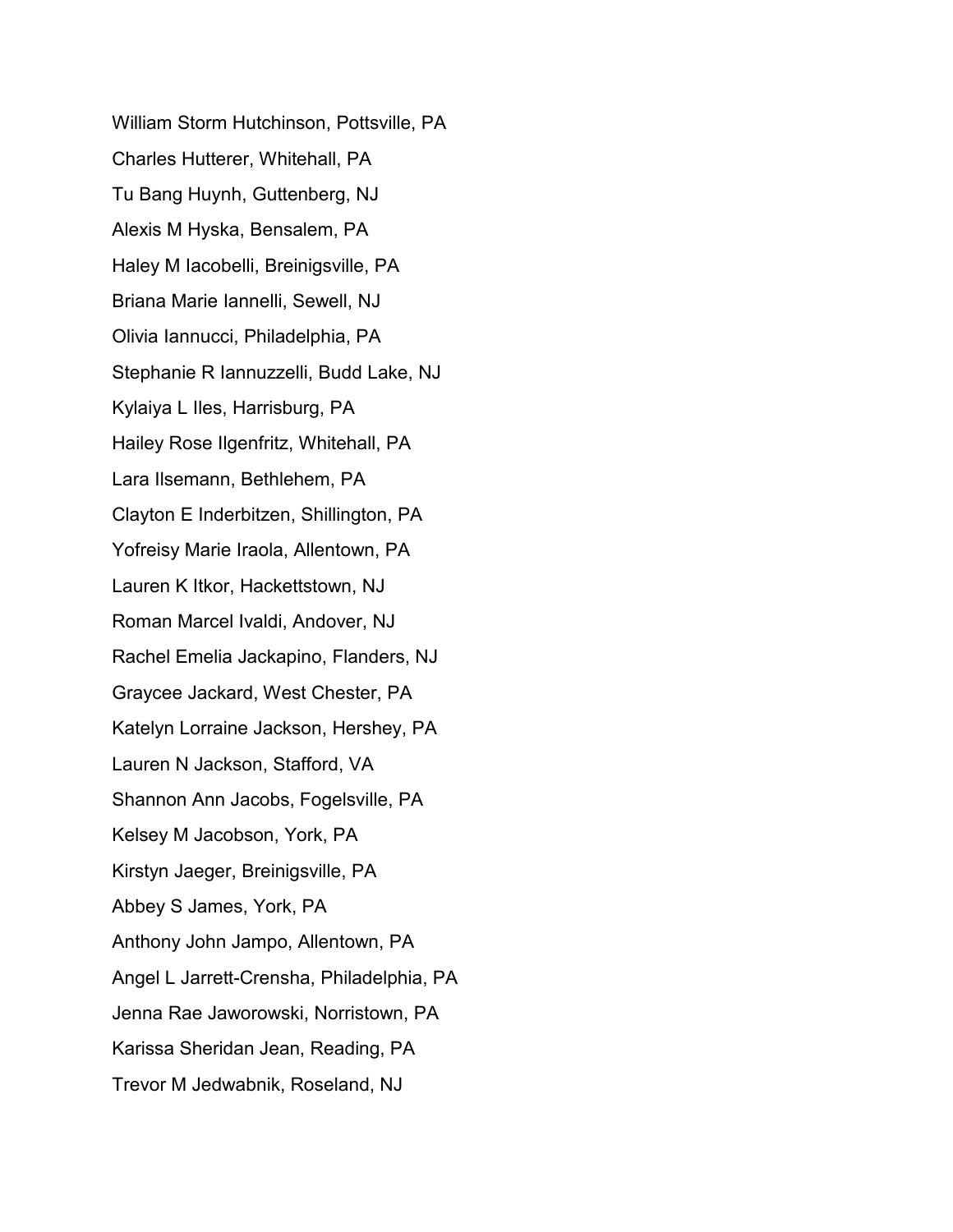Gregory Shawn Jeffries, Reading, PA Emily Lynn Jeinnings, Huntingdon Valley, PA Natalie Jennings, Bangor, PA Ryan Jennings, Voorhees, NJ Jarred K Jermacans, Reading, PA Staci Jett, Westampton, NJ Sheriel Jaridis Jimenez, West Lawn, PA Amanda S Johns, Schuylkill Haven, PA Daniel Alexander Johns, Orwigsburg, PA Claire Ingrid Johnson, Fleetwood, PA Abigail Ann Johnson, West Milford, NJ Tymairah Evonne Johnson, Philadelphia, PA Kara Johnson, Mountain Top, PA Hailey B Johnson, Wrightstown, NJ Joanne Flora Johnson, Nazareth, PA Morgan Kristine Johnson, Muncy, PA Benjamin Thomas Jones, Lancaster, PA Chadd Jones, York, PA Marisa Jones, Allentown, PA Hunter R Jones, Kutztown, PA Osger Joseph, Elkins Park, PA Dootleen Joseph, Upper Darby, PA Derek Richard Joyce, Jim Thorpe, PA Briana Alejandrina Juergensen, Flemington, NJ Michael Ara Julfaian, Macungie, PA Jenifer Julo, Coopersburg, PA Belen A Jurado, Allentown, PA Maria Lena Kaack, Reutlingen, Germany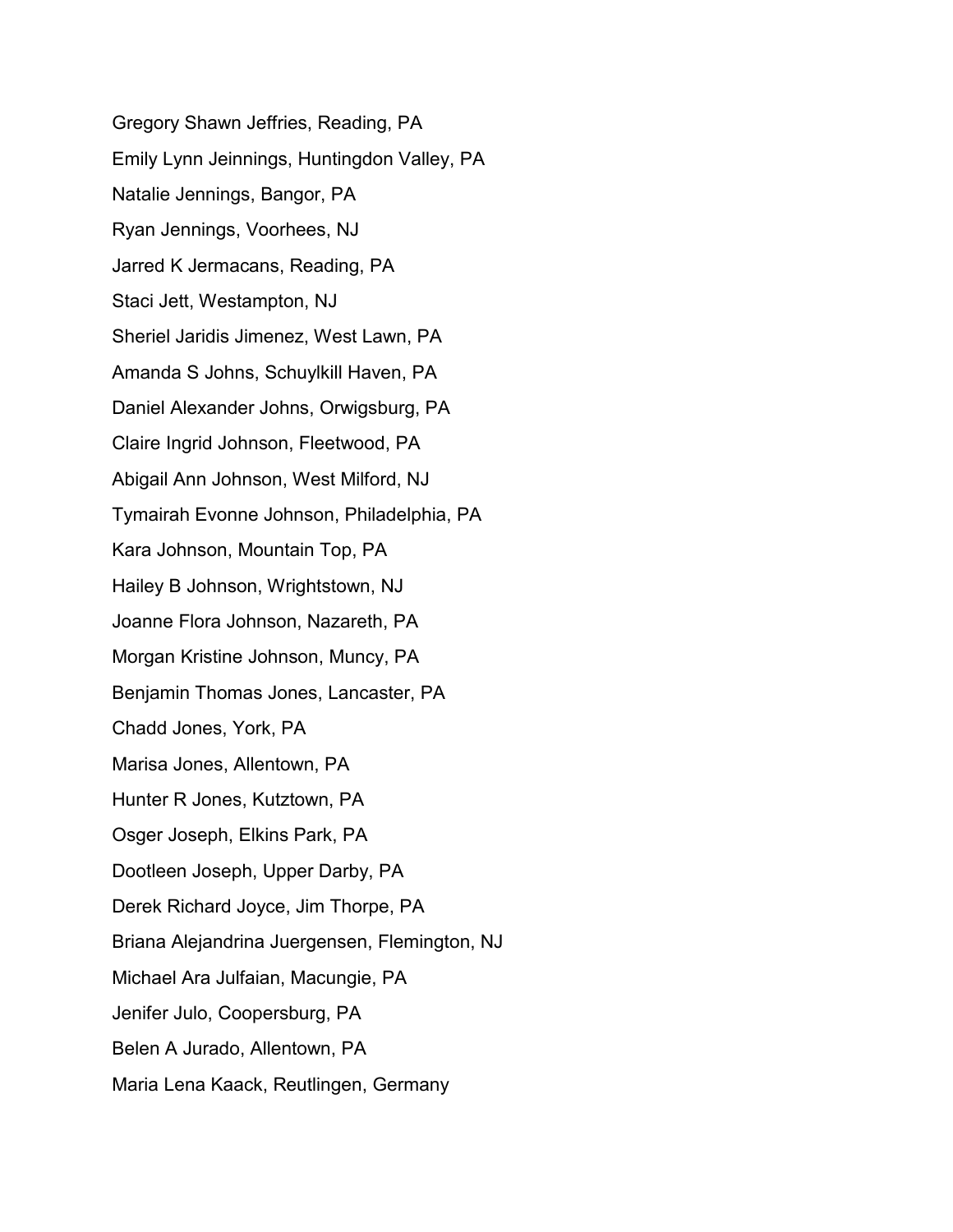Anthony Joseph Kabana, Tamaqua, PA Evan Nicholas Kahn, Collegeville, PA Katelyn N Kaisinger, Horsham, PA Kristin Letty Kaleycik, Bethlehem, PA Savanna R Kalinowski, Nanticoke, PA Mariah Kaltenstein, Kirkwood, PA Riley Nicole Kampia, Fleetwood, PA Gabriel E Kane, Reading, PA Samuel Kang, East Stroudsburg, PA Peter Kanjorski, Kutztown, PA Jenna Lynn Kanyak, Hazle Township, PA Yvonne Wawira Kanyi, Catasauqua, PA Jerome B Kapp, Barto, PA George G Karalis, Royersford, PA Xena Karalis, Royersford, PA Omar B. Karim, Breinigsville, PA Tanner Michael Karycki, Mount Carmel, PA Chloe I Katinas, Mineola, NY Collin Kauffman, Lititz, PA Anastasia P Kauffman, Langhorne, PA Cassidy E Kauffman, Oley, PA Julia Elizabeth Kaufman, Sellersville, PA Karanpreet Kaur, Hamburg, PA Juliana Kays, Sparta, NJ Kiersten Noel Keen, Narvon, PA Laura E Keim, Farmingdale, NY Brianna Nicole Keiser, Lehighton, PA Audrey B Keller, West Lawn, PA Aubrey M Kelley, Reading, PA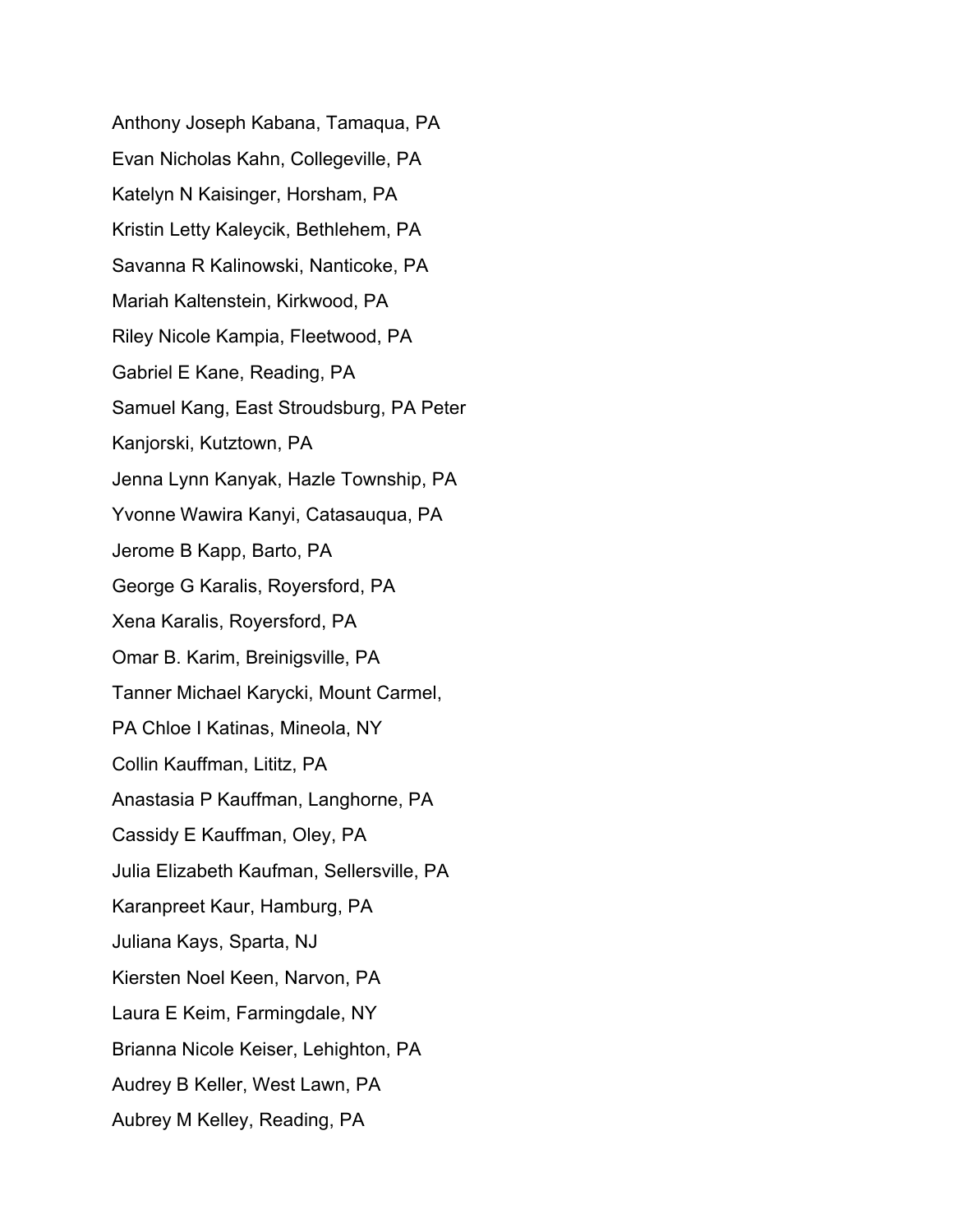Cody Maxie Kelley, Shillington, PA Patrick Shawn Kelly, Macungie, PA Shannon Kelly, Philadelphia, PA Jeremiah Kemmerling, Reading, PA Logan C Kemp, Hanover, PA Matthew D Kennedy, Pocono Summit, PA Jacob Kerchner, Whitehall, PA Carolyn Anne Kerkowski, Dallas, PA Haille A Kern, Kutztown, PA Kira Olivia Kern, Breinigsville, PA Kaitlyn Ruth Kerr, Birdsboro, PA Megan L Kerr, Geneva, NY Helen M Kerschner, Hamburg, PA Lindsey Anne Kershaw, Sellersville, PA Brian Michael Kesek, Lehighton, PA Camille R Kester, Bloomsburg, PA Victoria Alexandra Kester, Alburtis, PA Mia N Keszczyk, Gilbertsville, PA Jacob Khalife, Wilkes Barre, PA Anam Khan, Stroudsburg, PA Carissa Marie Kiapes, Pottsville, PA Logan Eugene Kibler, Spring Grove, PA Jean Pierre Agustin Kiklikian Herrera, Santiago, Chile Sjon Phalen Kilbourn, Mountain Top, PA Julia Megan Kilbride, Horsham, PA Thomas Charles Killoran, Perkiomenville, PA Harry Song Kim, Glenside, PA Liannah Jeemin Kim, Easton, PA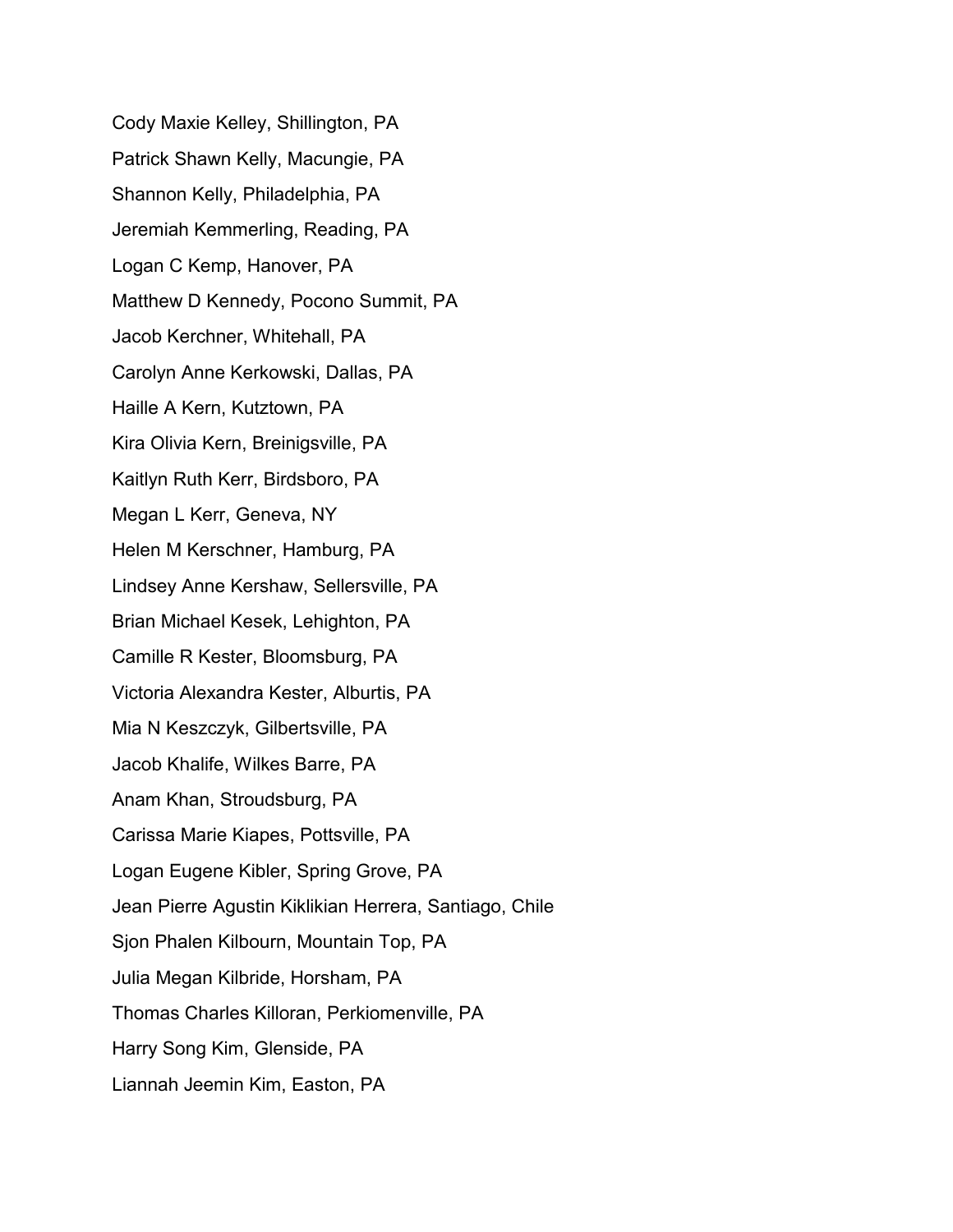Bradley Thomas Kim, Mount Bethel, PA Nicholas Ephraim Kime, Hanover, PA Blair Ashley King, Sharon Hill, PA Trevor E King, Willow Street, PA Olivia Grace King, Allentown, PA Samantha Jane King, Greencastle, PA Kathleen M Kinley, Cogan Station, PA Christopher Eric Kinsler Jr, Horsham, PA Andrew T Kirby, Dunmore, PA Kara Nicole Kirkpatrick, Hanover, PA Megan Kirn, Philadelphia, PA Courtney L Kirschner, Southampton, PA Zachariah S Kish, Allentown, PA Haleigh Christine Kistler, Slatington, PA Ty C Kistler, Tamaqua, PA Connor J Kistler, Schnecksville, PA Rachel Lynn Kitchenman, Levittown, PA Neil Bradley Kitner, Newport, PA Apollo Kivler, Dingmans Ferry, PA Joshua David Klase, Orefield, PA Jamie Klaum, Fountain Hill, PA Holly Rose Klebes, West Chester, PA Gregory Klein, Eagleville, PA Treasure J Kleinsmith, Topton, PA Sophia Lenore Kleman, Hershey, PA Macyn J Klinder, Easton, PA Adam John Kline, Manheim, PA Matthew Samuel Kline, Pottstown, PA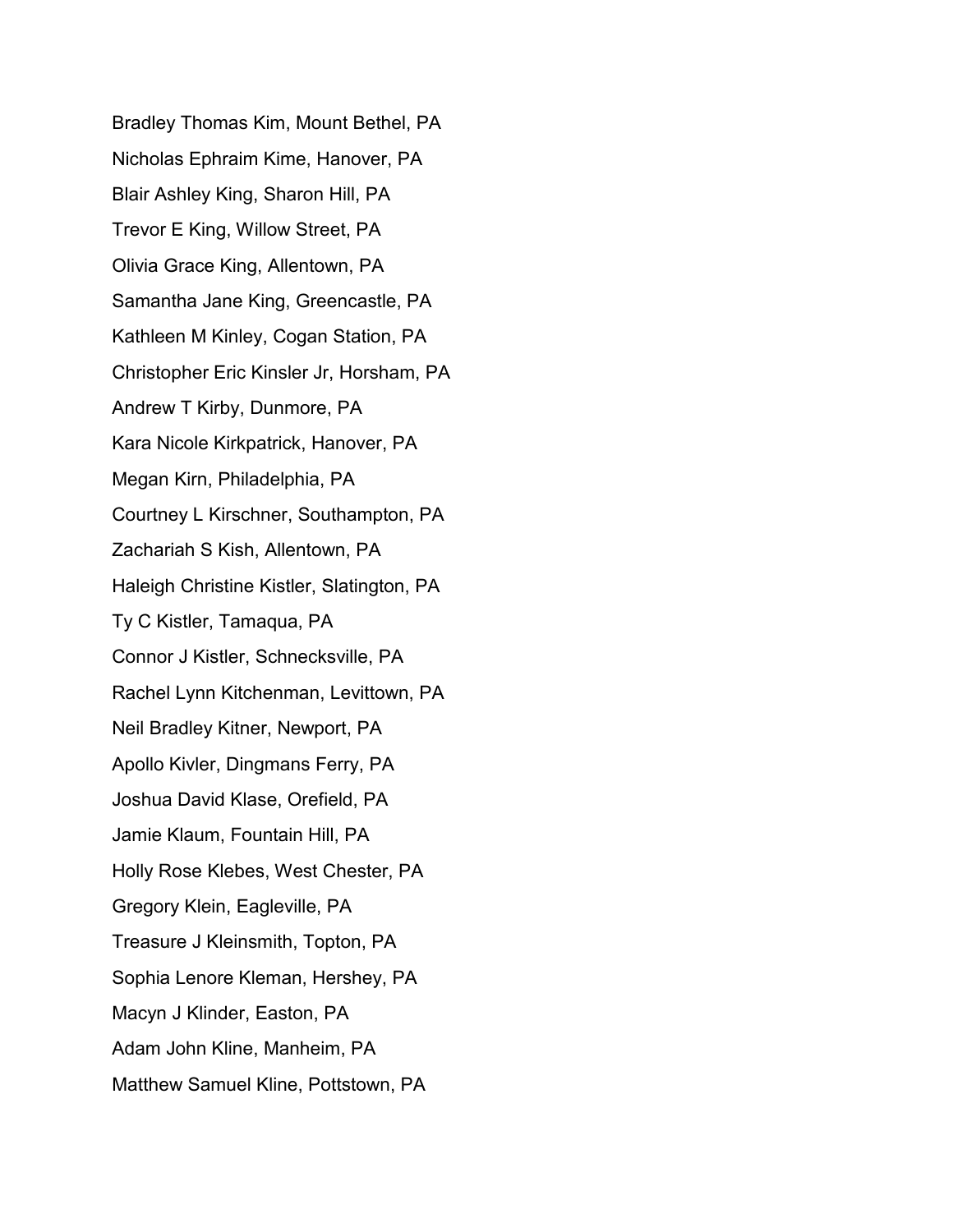Shawna L Kline, Coplay, PA Leah Kline, Chambersburg, PA Emily Kline, Wyomissing, PA Kaitlin M Kline, Lebanon, PA Paetyn Klinger, Selinsgrove, PA Emily N Klinger, Macungie, PA Michael Joseph Klisch, North Wales, PA Jessika L Klo, Bethlehem, PA Haley Klunk, York, PA Taylor Jean Knappenberger, Schnecksville, PA Olivia Leigh Knauss-Hauck, Coatesville, PA Joseph R Knecht, Lititz, PA Kelci M Knirnschild, Germansville, PA Emmeline Grace Knowlan, New Ringgold, PA Kaitlyn Kobol, Yardley, PA Jaron Koch, Kutztown, PA Alexandra G Koch, Sinking Spring, PA Madeline Elizabeth Koch, Freemansburg, PA Shyanne Marie Koenig, Bernville, PA Christina Lenore Kofchock, Hamburg, PA Jennifer Ann Kohler, Holmdel, NJ Brianna N Koller, Sinking Spring, PA Jamie Lynn Kolp, Lititz, PA Jaclyn T Koose, Easton, PA Victoria Rose Korb, Reading, PA Alexa Korinis, Blairstown, NJ Lika Victoria Koss, Macungie, PA Allison Juliet Kostaras, Robesonia, PA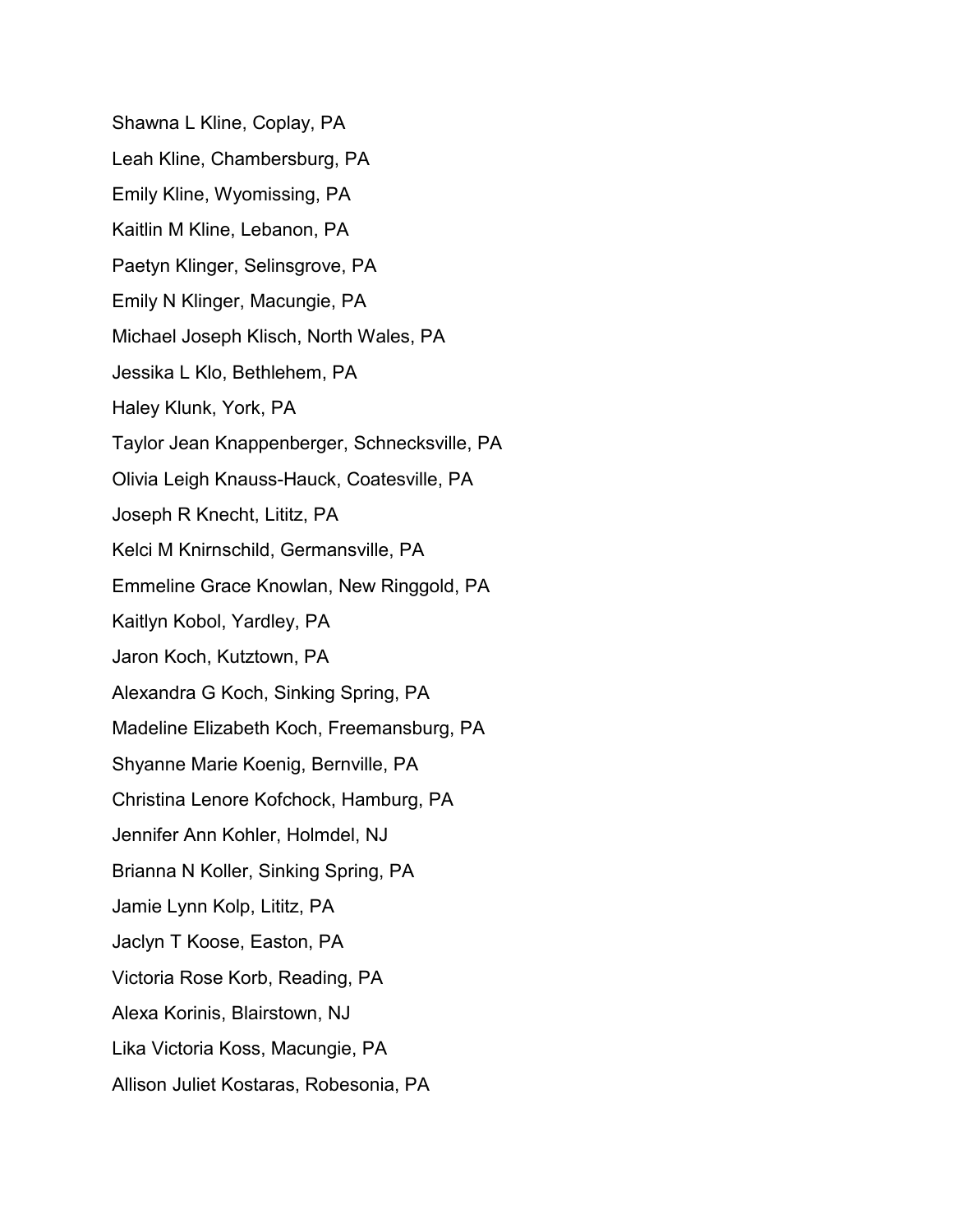Maritsa D Koukaras, Willow Grove, PA Katrina L Kovach, Wilmington, DE Lauren M Kovacs, Orefield, PA Jake R Kovacs, Gilbertsville, PA Sarah N Koviack, Rock Glen, PA Carly M Kozacheck, Auburn, PA Samuel Morton Kozak, Bala Cynwyd, PA Jacqueline Marie Kozloski, Wilmington, DE Brittney Leigh Kracht, Lansdale, PA Paige Alexis Krahling, Exton, PA Ashlee Taylor Kreider, Palmyra, PA Ethan Cole Kreider, Reading, PA Sarah Diane Kreisher, Douglassville, PA Chloe J Krempasky, Schnecksville, PA Vanessa P Krempasky, Schnecksville, PA Samantha K Krepich, Churchville, PA Michael Kryeski, Breinigsville, PA Jack H Kubinec, Bethlehem, PA Logan Michael Kubinski, Stroudsburg, PA Jared M Kubitsky, Bethlehem, PA Kou E Kue, Mohnton, PA Allen J Kuestner, Sumneytown, PA Addison Kuhns, Allentown, PA Peri L Kukowski, Richlandtown, PA Jordan Anthony Kull, Orwigsburg, PA Robin Lynn Kulp, Gilbertsville, PA Tyler Kunz, Harleysville, PA Kaylee Ann Kupiec, Woodbury, NJ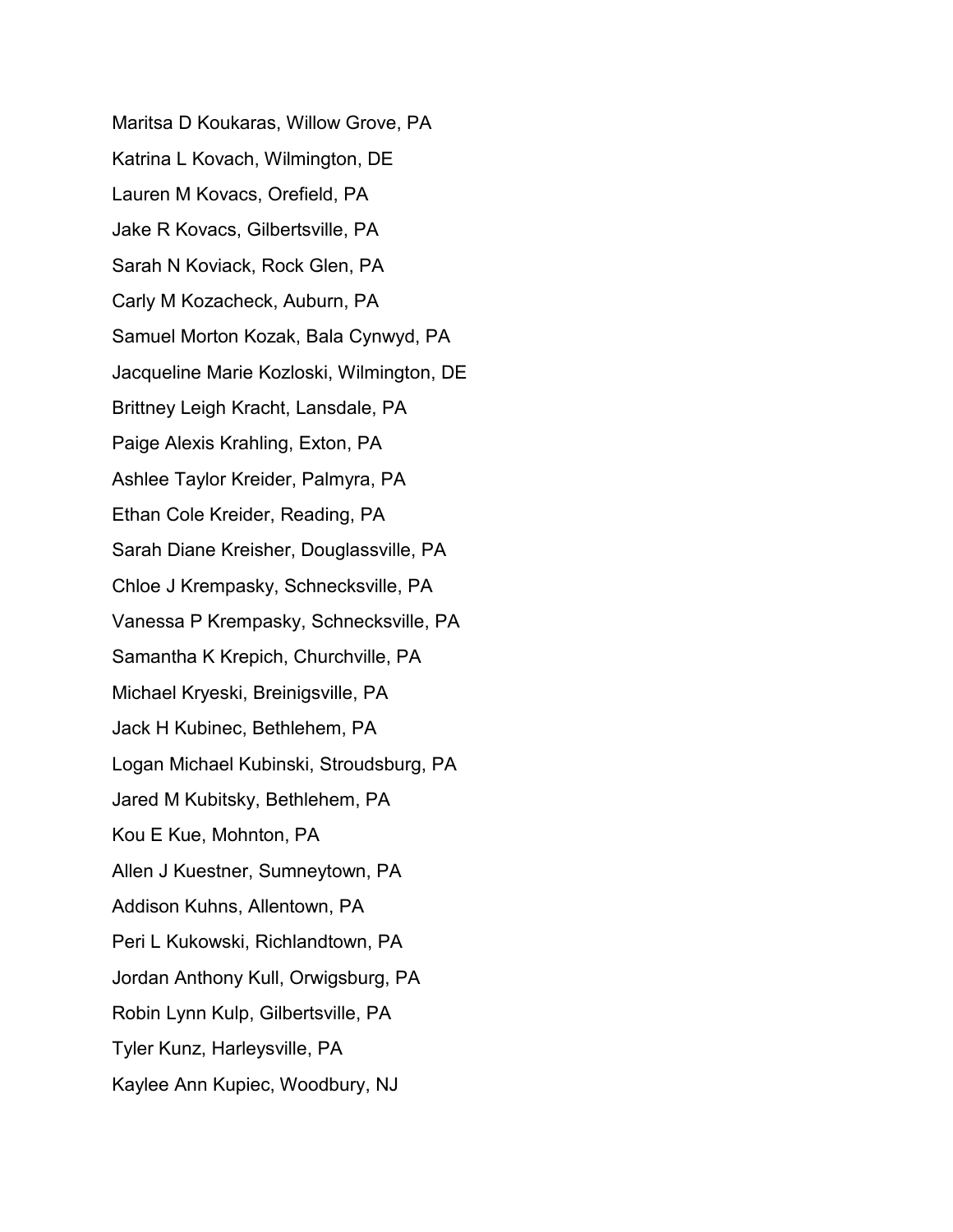Joseph Kuria, Collegeville, PA Remzie Kurtis, Breinigsville, PA Colleen T Kurylo, Easton, PA Cassidy Kutger, Warminster, PA Grace O Kutz, Hamburg, PA Samantha G Labianca, Beachwood, NJ Victoria Lado, Orwigsburg, PA Katelyn N Lahr, Bath, PA Megan E Laird, Norristown, PA Dawn Lam, Mount Joy, PA Kassidy Elaine Lamanna, West Lawn, PA Joshua Reed Lamanna, Reading, PA Jonathan Daniel Lambert, Catasauqua, PA Gianna F Landi, Emmaus, PA Devin T Landis, Avondale, PA Devon Michael Landis, Quakertown, PA Lesley Lane, Monroe Township, NJ Teressa R Lange, Wayne, NJ Hannah G Langkamer-Smith, Allentown, PA Amber L Lantz, Wernersville, PA Elizabeth M Lantz, Reading, PA Marilu Lara, Reading, PA Austin Hiram Lare, Perkasie, PA Jacob C Lare, Allentown, PA Carly Allyn Lariviere, Douglassville, PA Jamie L Lasko, Bethlehem, PA Ashley A Latshaw, Barto, PA Julia Lynn Laudadio, Kutztown, PA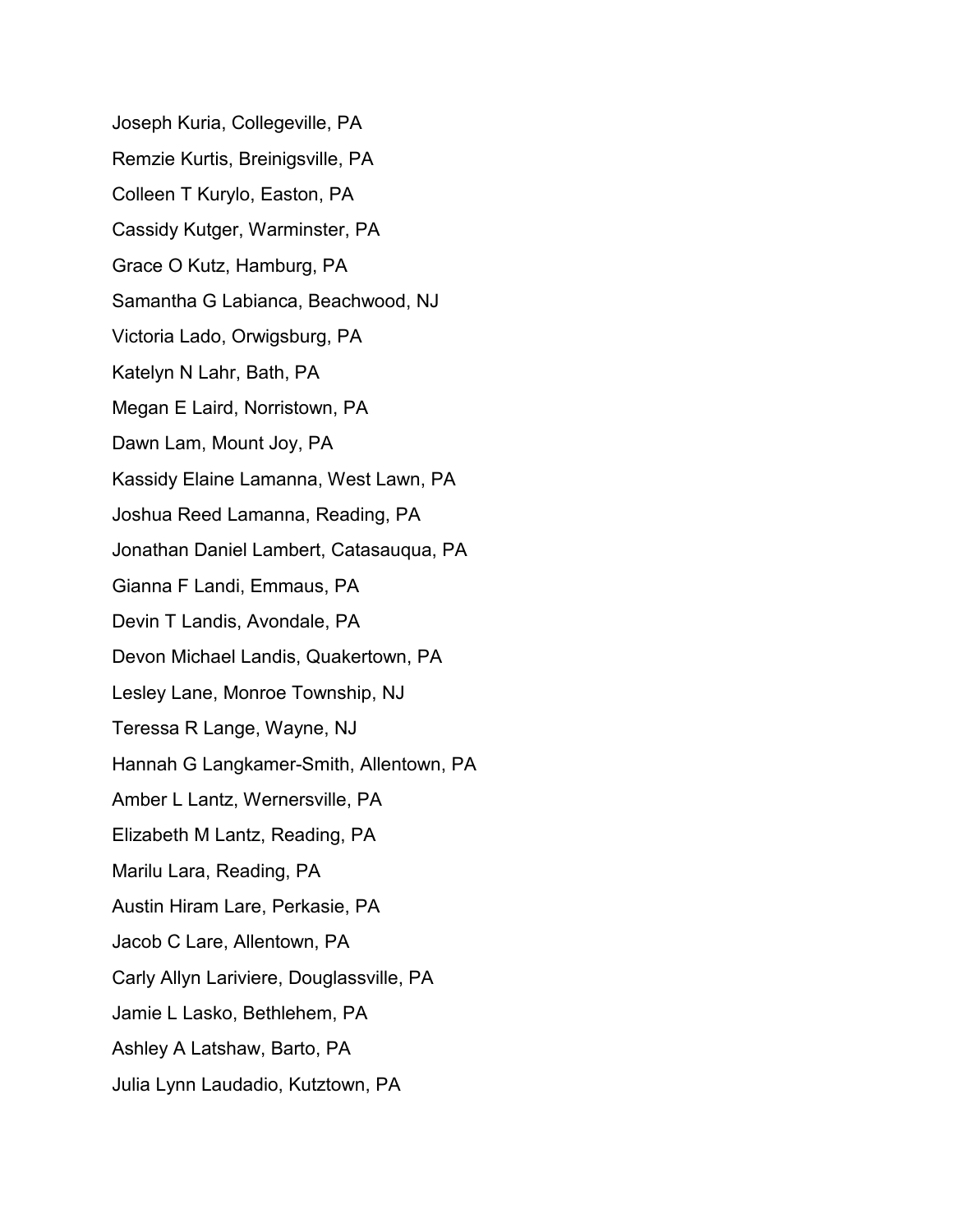Haley Lynn Lawrence, Emmaus, PA Caleb W Lawrence, Dillsburg, PA Victoria M Lawrence-Milevoi, Kutztown, PA Brooke Lawson, Kutztown, PA Emilie Jordan Laychock, Hummelstown, PA Hannah Justina Laychock, Hummelstown, PA Kaylee M Laychock, Hummelstown, PA Rileigh N Leach, Hammonton, NJ Alexandra Leader, Hummelstown, PA Li Ling Lee, Great Bend, PA Molly S Lee, Cresco, PA Emily Leeb, East Meadow, NY Emily L Lee-Chong, Dingmans Ferry, PA Madeleine V Lefevre, Doylestown, PA Emily C Leggiero, Gouldsboro, PA Cheyenne Celine Lehman, Pine Grove, PA Janna E Leibensperger, Kutztown, PA Heather Rose Leiby, Lancaster, PA Brianna Nicole Leidy, Telford, PA Nicole Alexis Leight, Sellersville, PA Sara Leinenbach, Upper Black Eddy, PA Samantha Leitner, Freehold, NJ Kyrsten Nicole Leland, Bel Air, MD Aubrey Marie Lengel, Reading, PA Anna Lengner, Chatham, NJ Steven Leon, Catasauqua, PA Elijah T Leon Guerrero, Douglassville, PA Julia Leonard, Pennsburg, PA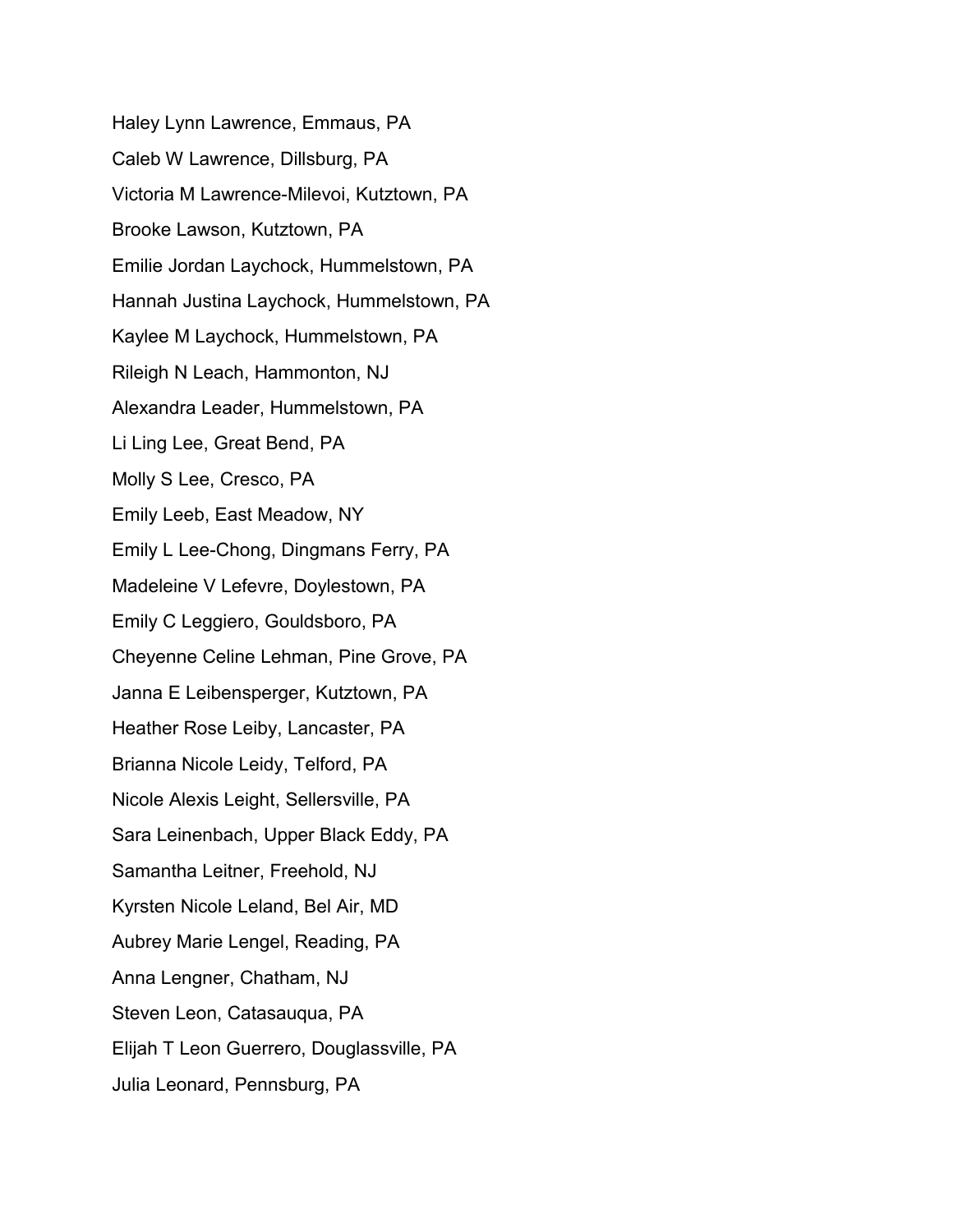Tanner A Levan, Birdsboro, PA Trevor Leverington, Kutztown, PA Donovan Levine, Royersford, PA Collin S Levis, Mechanicsburg, PA Mackenzie L Lewis, Willow Street, PA Jalen C Lewis, Hanover, MD Haley D Lewis, Catasauqua, PA Todd L Lichtenberg, York, PA Jessica Jean Licker, Alburtis, PA Gennyka S Liebenthal, Jamesburg, NJ Harrison J Lienweaver, Zionsville, PA Bryanna Morgan Light, Pottstown, PA Emily Lilly, Phillipsburg, NJ Mackenzie M Lilly, Breinigsville, PA Xavier A Lima, Reading, PA Madison C Linaweaver, Drexel Hill, PA Kaylee Marie Lindenmuth, Shenandoah, PA Brenden Lindsey, Reading, PA Matthew Lingenfelter, Hereford, PA Olivia Drew Lionetti, Westwood, NJ Ashley Morgan Lipari, Frederick, MD Nicholas Dines Lipari, Easton, PA Jenna Lipowski, Nanticoke, PA Erica Leigh Lis, Ramsey, NJ Ava E Lobach, Bethlehem, PA Georgia B Lobb, Lititz, PA Daniel Peter LoBue, Hopatcong, NJ Marissa Loeb, Bernville, PA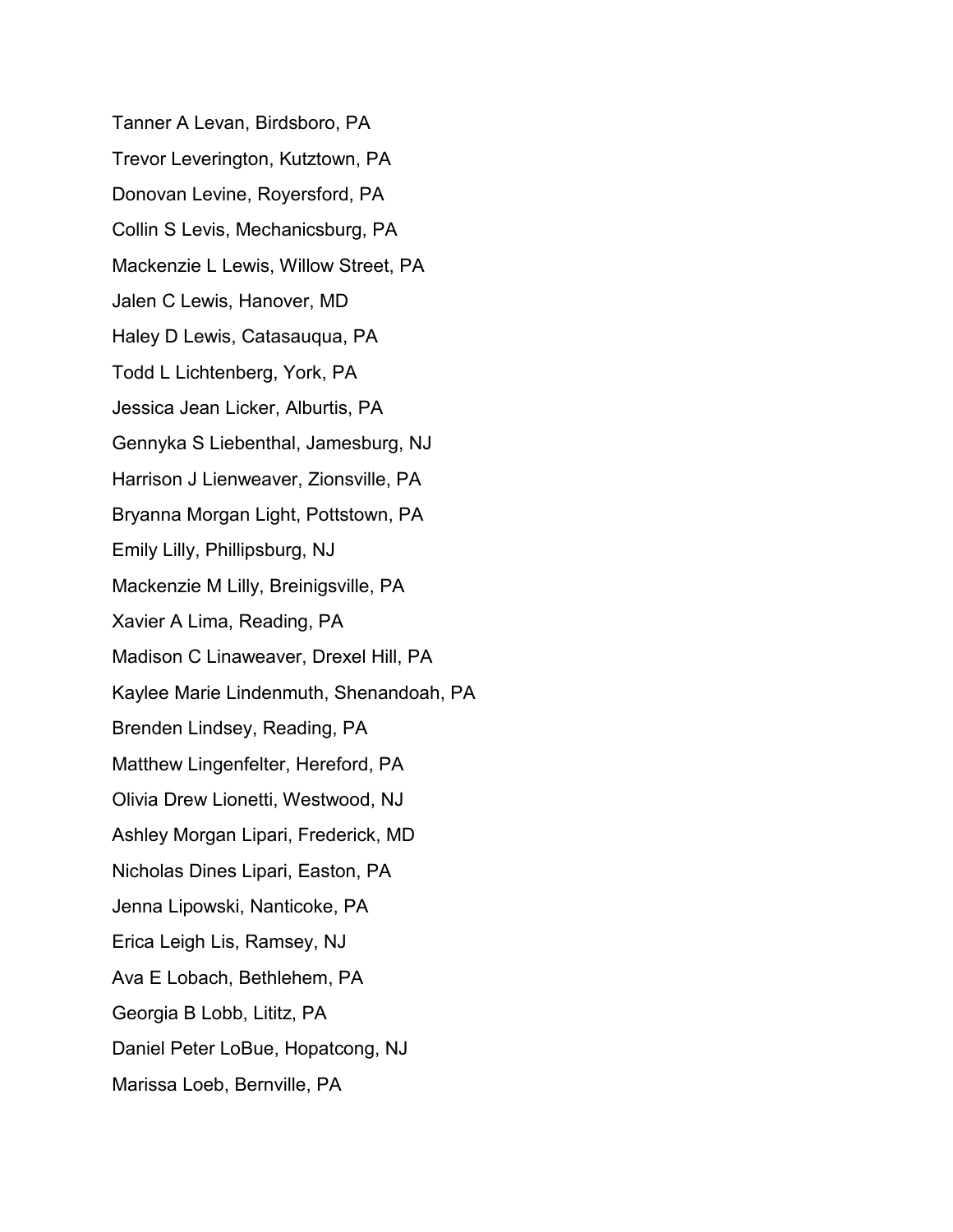Janine Loessl, Mertztown, PA Aimee Renee Loessl, Mertztown, PA Sydney J Loftus, Peckville, PA Mariana S Londono, Allentown, PA Craig David Long, Analomink, PA Brooke Linda Long, East Greenville, PA Austin Devon Long, Emmaus, PA Rebekah Patrice Long, Schwenksville, PA Ciara C Long, Lancaster, PA Zachary Michael Long, Absecon, NJ Grace Dolores Long, Jamison, PA Matthew T Lonzinski, New Milford, PA Jesus Lopez, Reading, PA Derek Tyler Lopez, Pottstown, PA Daisy Lopez, Bethlehem, PA Sabrina Lopresti, East Stroudsburg, PA Kelly J Loughery, Birdsboro, PA Brian T Loughlin, Warminster, PA Morgan Nicole Loux, Coopersburg, PA Alan J Lovelidge, Allentown, PA Gerald Ivan Lowe, Kutztown, PA Elizabeth Lower, Fleetwood, PA Hannah Elizabeth Loysen, Bartonsville, PA Brooke M Lubarsky, Easton, PA Daniel Ambrose Lucidi, Oley, PA Jessica Ludwig, Milford, NJ James W Luma, Kutztown, PA Kevin T Lumley, Quakertown, PA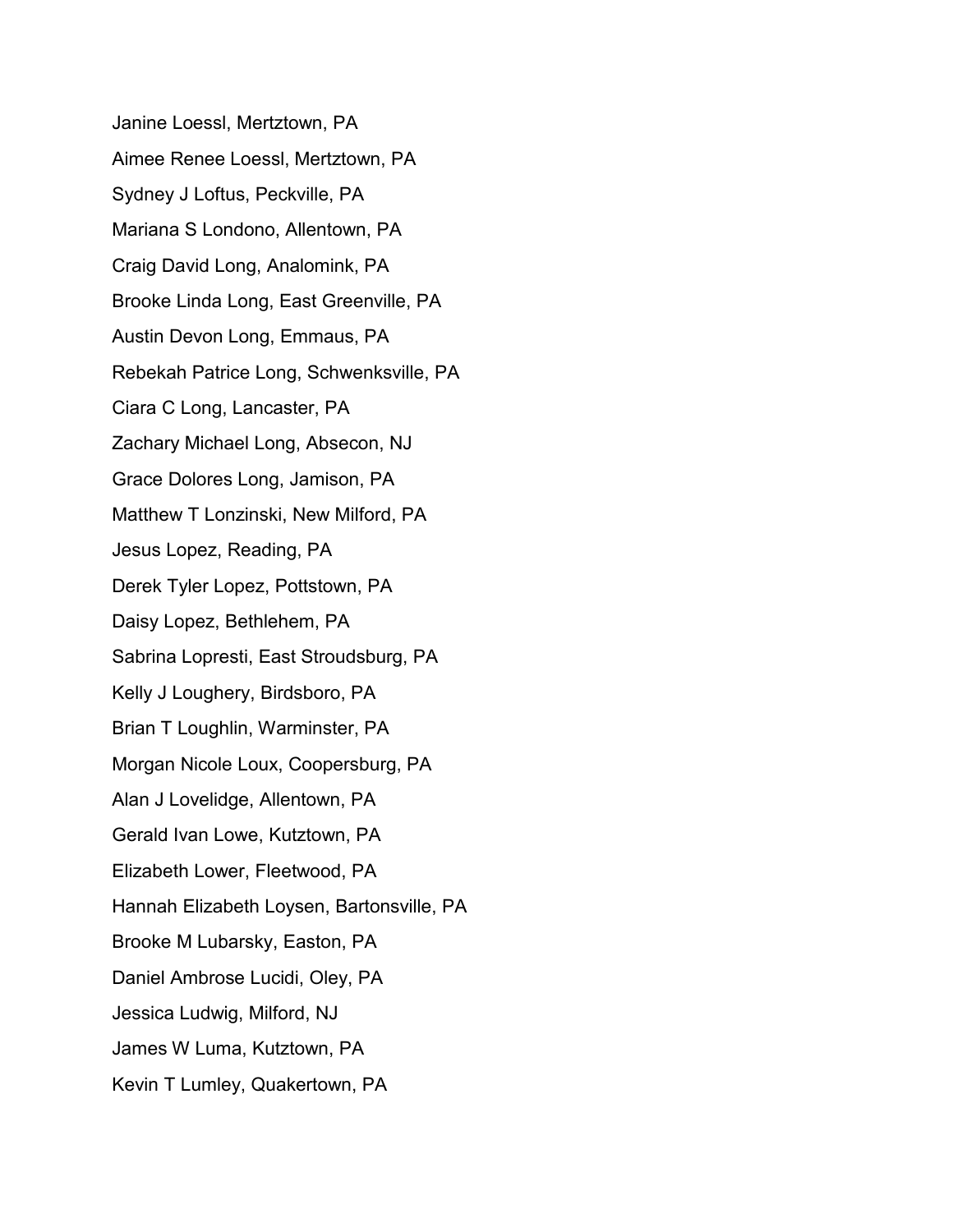Maximillian F Lunsmann, Ringoes, NJ Mariah E Luring, York, PA Noah J Lustig, Parsippany, NJ Bradyn M Lutz, Kempton, PA Julia R Lutz, Bath, PA Ella Regina Luzzi, Spring Lake, NJ Megan Kathleen Lynch, Wyomissing, PA Colin Lynch, Kutztown, PA Benjamin L Lynch, Spring City, PA Emily Lynch, Fallsington, PA Alyssa Lytle, Lincoln University, PA Kelsey E Lyzell, Milford, PA Julia E Mace, Kutztown, PA Raven A Macklin, Abington, PA Emily Paige Macklin, Nazareth, PA Brittany Amber Macko, Lafayette, NJ Kierra J Macleod, Pottstown, PA Joseph James Madrak, Kennett Square, PA Juliana M Maffea, Bethlehem, PA Kevin P Magnotta, Hackettstown, NJ Stephen A Magrowski, Bernville, PA Matthew Edward Maher, Philadelphia, PA Katherine Elizabeth Mahoney, Flemington, NJ Kyle M Maiden, Pennsburg, PA Nicole H Maier, Stanhope, NJ Matthieu D Maier, Warminster, PA Samia Afrin Maisha, Dhaka, Claudia J Makarski, Garfield, NJ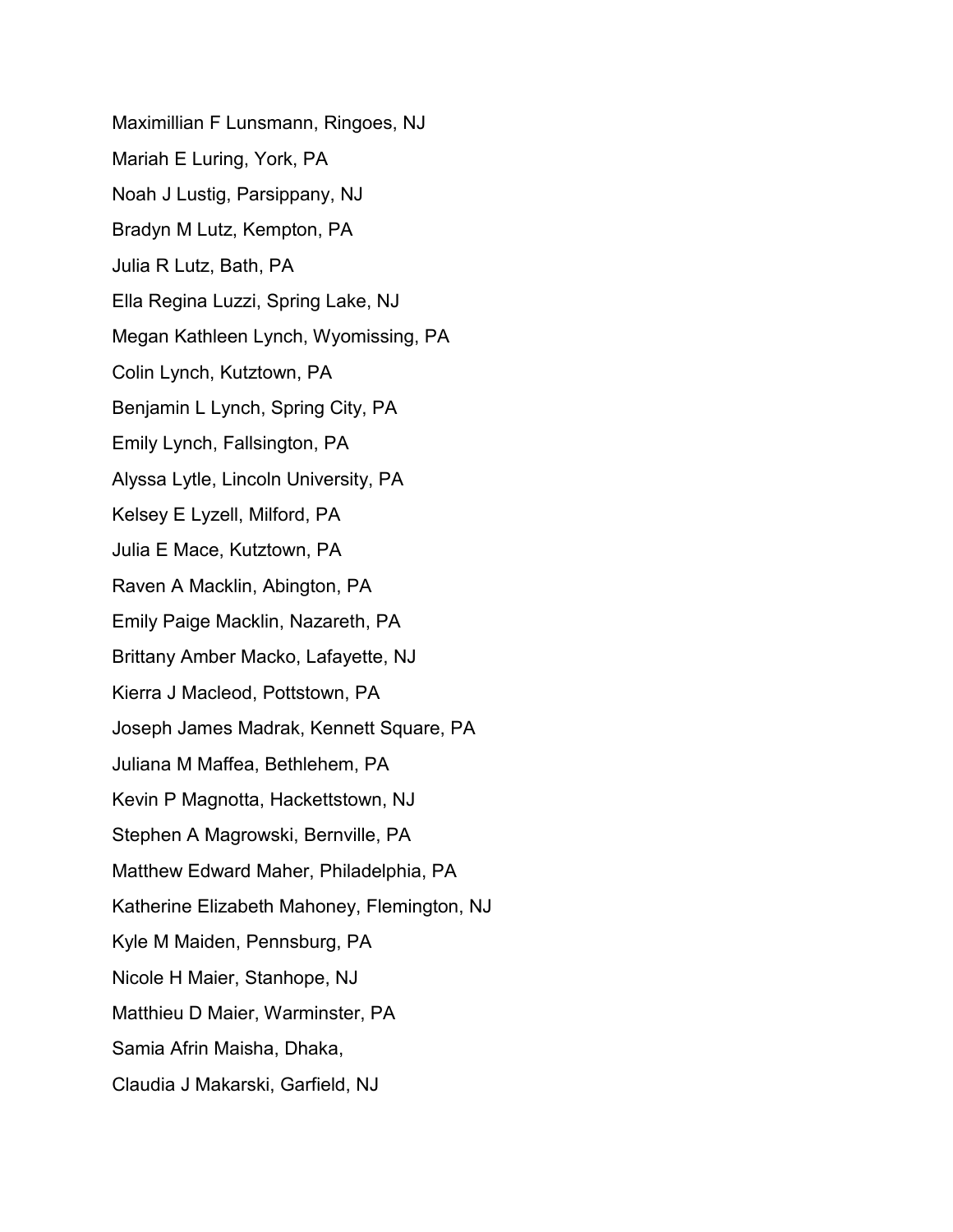Anna Christina Makdissi-Elias, Wyomissing, PA Jolene Lynn Makovsky, Northampton, PA Mollie Mae Makowski, Reading, PA Grace E Malandrucco, Hillsborough, NJ Alexis Nicole Maldonado, Westampton, NJ Matthew C Malenovitch, Wilkes Barre, PA Matthew Malitsky, Allentown, PA Brenna Rhiannon Malloy, Norwood, PA Emily Malone, Roseland, NJ Kyle A Malone, Hellertown, PA Nicholas Garrett Mancaruso, Green Lane, PA Catherine Mancino, Allentown, PA David A Manderewicz, Wyomissing, PA Kelly Lynn Manning, Perkiomenville, PA Katherine Millicent Manning, Morrisville, PA Cheryl A Mannino, Reading, PA Jacky Mansour, Whitehall, PA Sydney Brooke Manzo, Lansdale, PA Alec Edward Marchek, Kutztown, PA Lynzie A Marchesani, Collegeville, PA Ashley Marich, Easton, PA Matthew V Marinelli, Collegeville, PA Keri Marini, Phoenixville, PA Anthony Dominic Marino, Breinigsville, PA Morgan Christine Marion, Pennsburg, PA Breyten Maritz, Franschhoek, Gina M Markus, Southampton, PA Claire Markwalder, New Hope, PA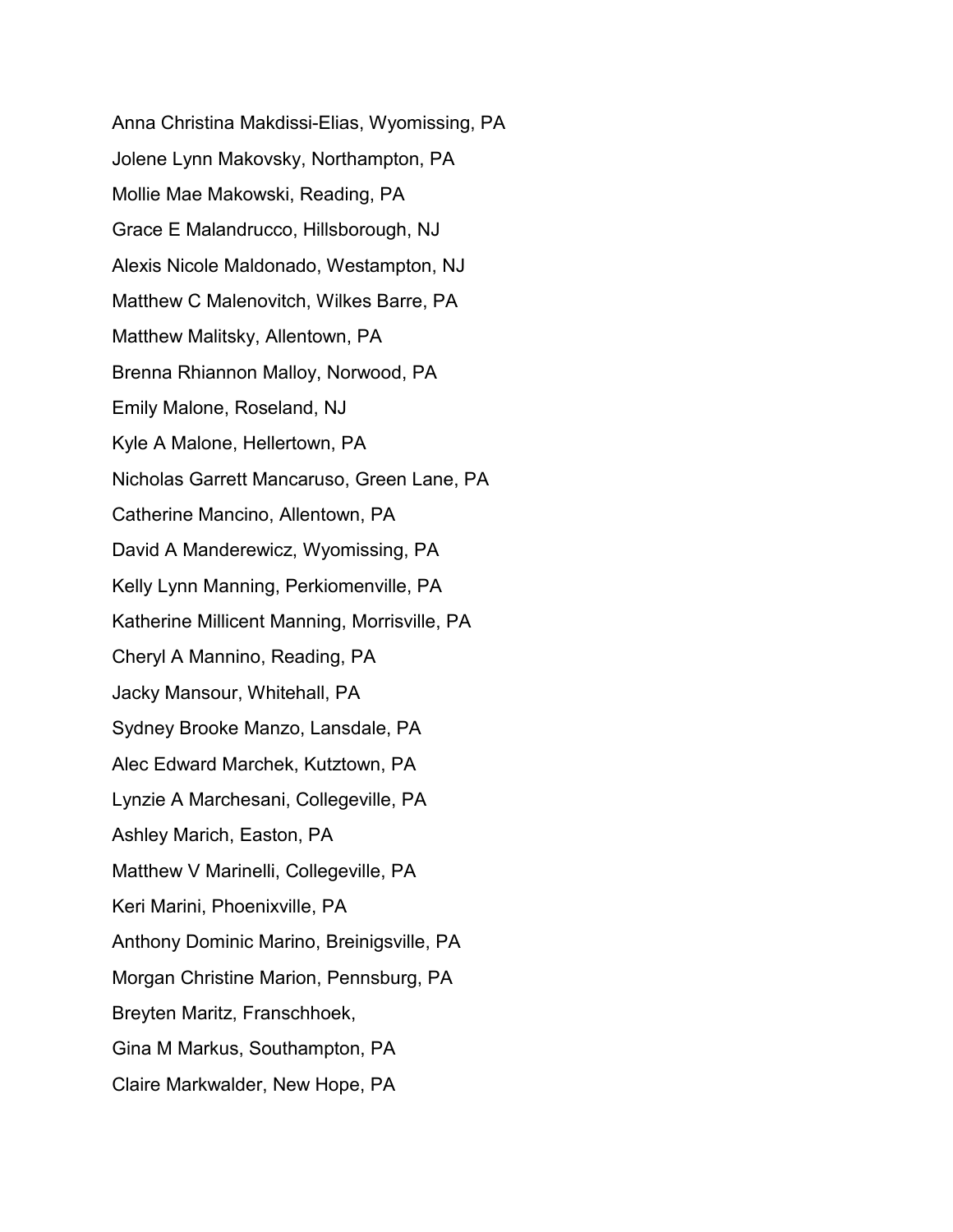Jessica A Marselles, Whitehall, PA Sadie Marie Marsh, Stroudsburg, PA Chantel I Marshall, Philadelphia, PA Joseph P Martin, Allentown, PA Madison Paige Martin, Rutledge, PA Caroline Isabella Martin, Whitehall, PA Maria A Martin, Philadelphia, PA Charis I Martin, Gilbertsville, PA Joshua M Martin, Emmaus, PA Morgan Alexandra Martinez, Northampton, PA Eric Martinez, Hazleton, PA Karilyn Martinez, Whitehall, PA Naila Lynn Martinez, Philadelphia, PA Hannah N Marx, Palmyra, PA Kathryn Renee Mascarenas, Hamburg, PA Taylor Lynn Masino, Rockaway, NJ Kayla Jean Maskornick, Breinigsville, PA Sarah Emily Masters, Langhorne, PA Heather Mastrangelo, Palmyra, PA Kayla Mastrocola, Norristown, PA Victoria Marie Mastroianni, Allentown, PA Christopher R Mastronardo, Easton, PA Allison Marie Matero, Dallastown, PA Cole Braxton Matrishin, Allentown, PA Lind Matta, Whitehall, PA Jessica R Mattner, Manahawkin, NJ Stephanie Ann Mauser, Breinigsville, PA Kayla Elizabeth May, Collegeville, PA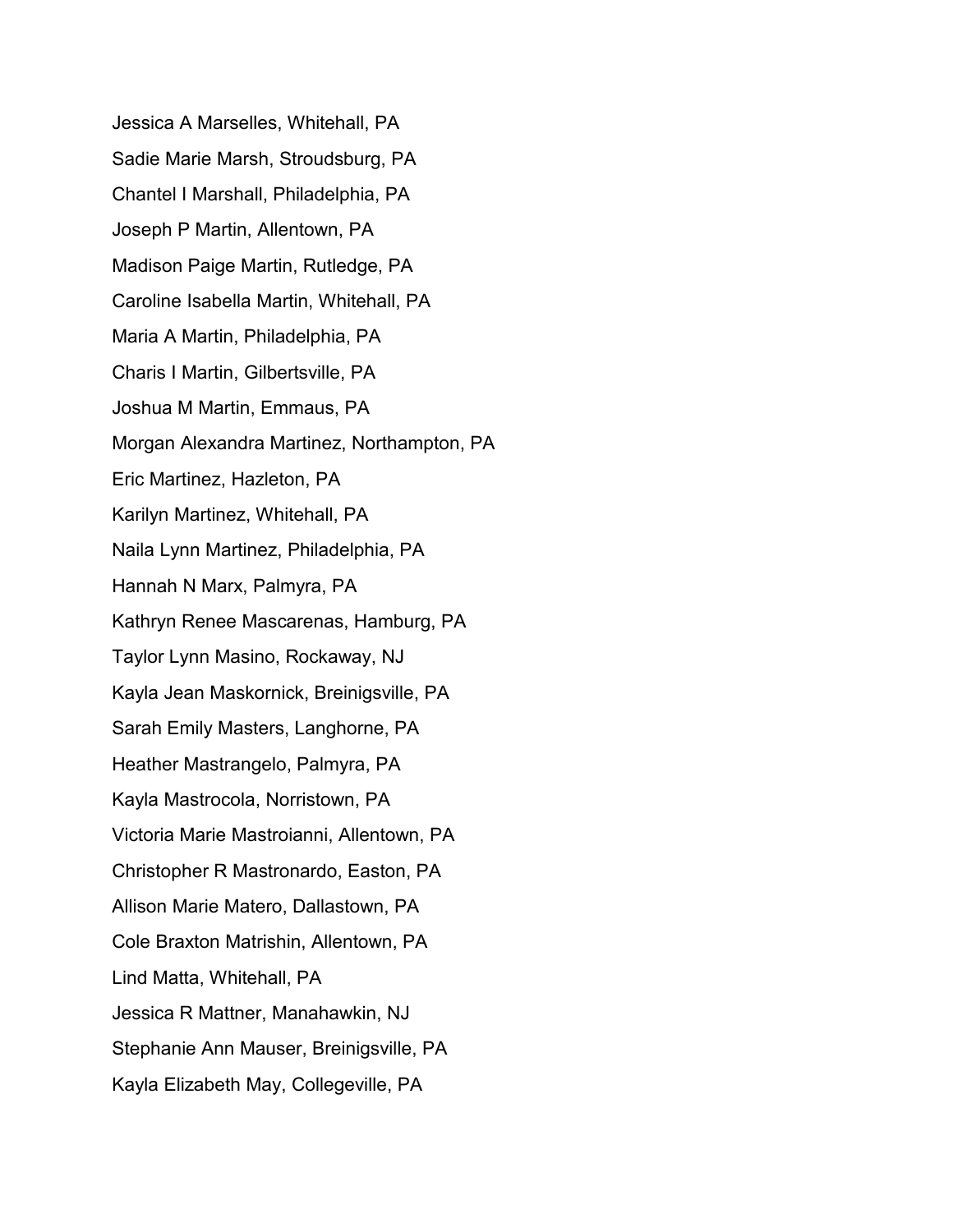James Richard Maybaum, Richboro, PA Vanessa G Maybruck, Allentown, PA Daniel F Mazzeo, Easton, PA Briana Elizabeth McAleer, Long Valley, NJ Alexis M McCallum, Havertown, PA Erin Elizabeth McCarthy, Drexel Hill, PA Douglas Arthur McCaskey, Mount Joy, PA Colin M Mccaulley, Temple, PA Rebecca Jenna Mcclaine, Kutztown, PA Paige Elizabeth McClatchie, Reading, PA Daniel Louis McClay, Collegeville, PA Jessica Marie McClelland, Levittown, PA Matthew McClure, Levittown, PA Alexis Maree McColgan, Spring City, PA Patrick McCord, Saint Clair, PA Madison Jade McCormac, Bensalem, PA Matthew Robert Mcculla, Reading, PA Jake R McDaniel, Holly Springs, NC Marley A Mcdermott, Lancaster, PA Alyssa Ann McDonald, New Ringgold, PA Kaitlin J McElroy, Hereford, PA Margaret Theresa McFadden, Easton, PA Matthew T McGinty, Langhorne, PA Robert L McGowan, Reading, PA Katherine Sarah McGrath, Kutztown, PA Machaela J McGuire, Collegeville, PA Kelsey R McIntyre, Coatesville, PA Jocelyn D McKelvey, Bensalem, PA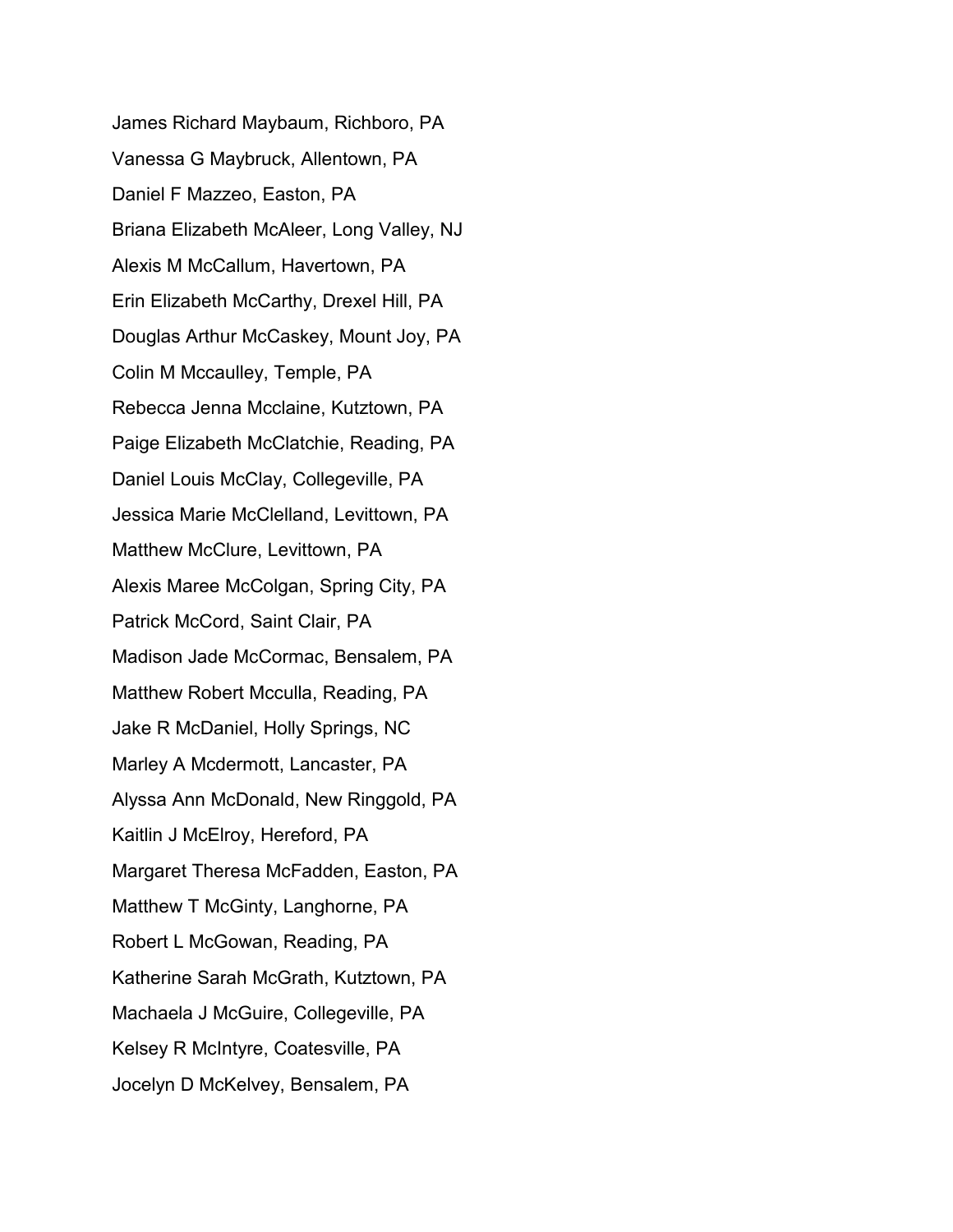Riley Mckelvey, Hatfield, PA Madison Rose McKenzie, Breinigsville, PA Kymani R Mckenzie, Alburtis, PA Samantha L Mcmullan, Pine Grove, PA Jenna E McQue, East Greenville, PA Delaney Mairin McSherry, Feasterville Trevose, PA Mareika S Mcstravick, Pennsburg, PA Emily Michelle Meale, Tabernacle, NJ Ashley Ann Mease, Bethlehem, PA John Meck, Pittston, PA Kenton Michael Meckley, York, PA Brandon E Medina, Reading, PA Jacob Medina-Cintron, Allentown, PA Zosia Rose Mehlberg, Granger, IN Victoria Meier, West Milford, NJ Avery Taylor Meiners, Perkasie, PA Matthew Meinhart, Allentown, PA Danielle N Melman, Bethpage, NY Salvador Lewis Melo, Lehighton, PA Caraline Amber Meluskey, Center Valley, PA Skyler Mener, Nazareth, PA Rebeckah Mengel, Easton, PA Sarah G Mengel, Easton, PA Morgan Lynn Mengle, Weatherly, PA Alexander D Mento, Pottstown, PA Maria L Meo, Sewell, NJ Victoria R Mercado, East Greenville, PA Juliet Athena Mercado, Allentown, PA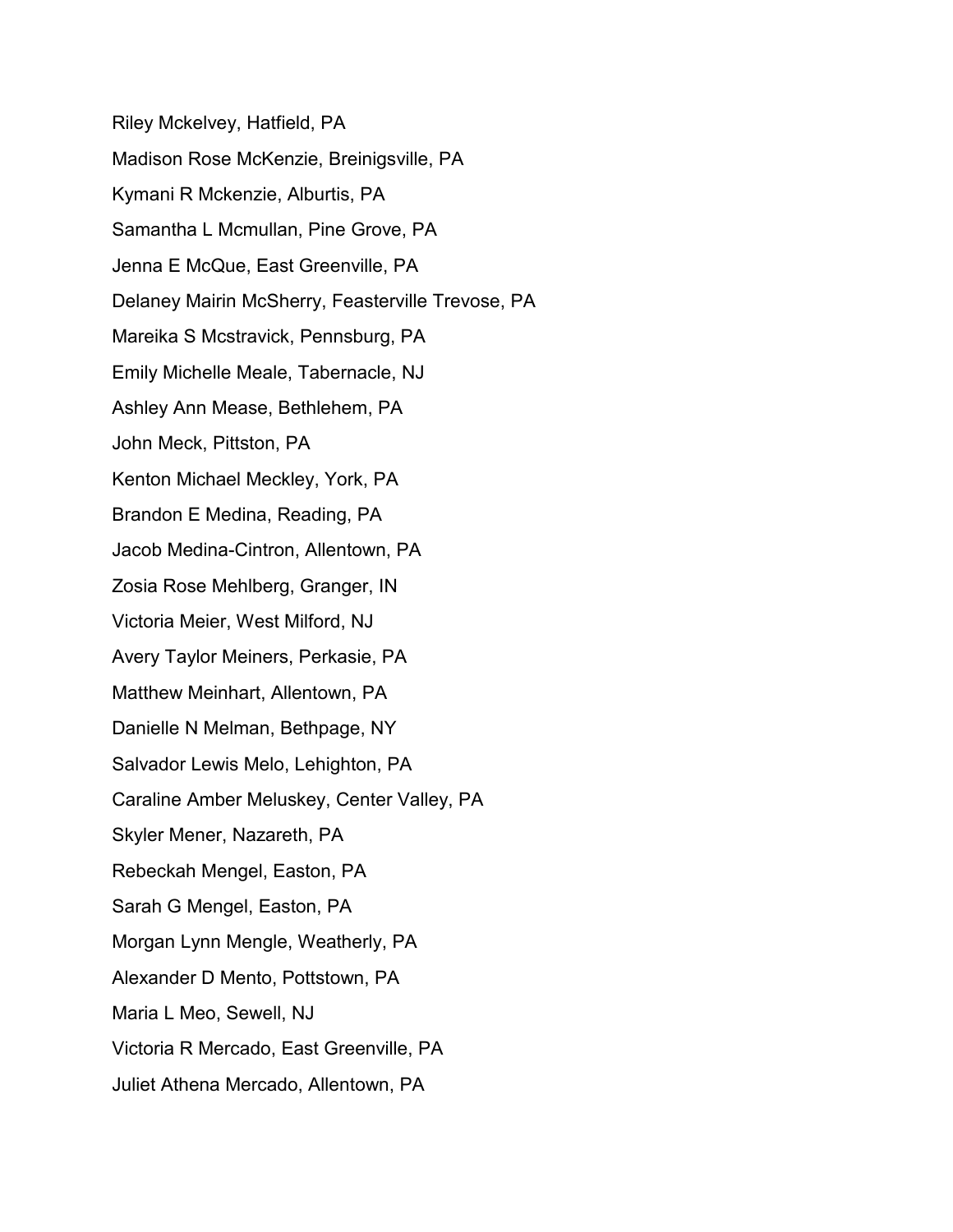Kelsey A Meriwether, Nazareth, PA Joseph Michael Merlino, Harleysville, PA Savannah V Merolillo, East Earl, PA Alexa Nicole Merrel, Hanover, PA Allyse Merz, Oley, PA Thomas D Messina, Blandon, PA Allezondra J Metz, Easton, PA Jordan A Metzger, Milford, PA Megan R Meyer, Lenhartsville, PA Brandon K Micciche, Newtown, PA Haven M Michaylira, Nazareth, PA Nicole Mickles, Plymouth Meeting, PA Lauren E Mickley, Northampton, PA Alexis Middaugh, Slatington, PA Shyanne Rae Middendorf, Towanda, PA Dominique M Middleton, Philadelphia, PA Samantha N Mikos, Freehold, NJ Porter Milam, Hanover, PA Giana M Mileto, Cresco, PA Joseph Frank Milici, Wayne, NJ Angela Marie Miller, Boyertown, PA Cheyenne B Miller, York, PA Olivia L Miller, Forty Fort, PA Katlyn Miller, Middletown, PA Taylor Rose Miller, Kutztown, PA Rachel Ann Miller, Bensalem, PA Matthew Miller, Palmerton, PA Jacqueline Mariah Miller, Lock Haven, PA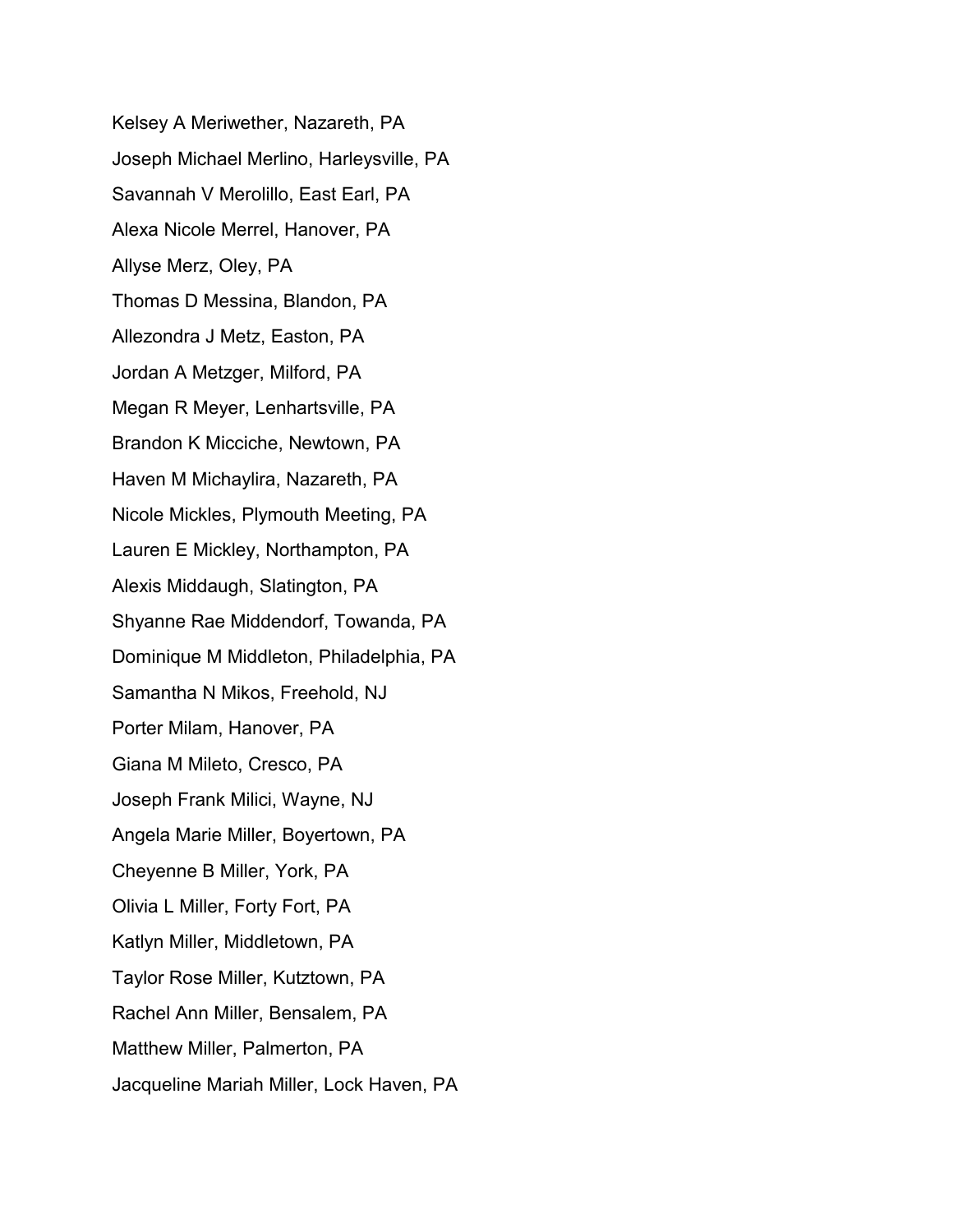Lauren E Miller, Hummelstown, PA Zachary J Miller, Jonestown, PA Sydney Shaye Miller, Reading, PA Alexander Michael Miller, Reading, PA Madeline N Miller, Elkins Park, PA Ashley C Miller, Montrose, PA Gabrielle L Miller, Pipersville, PA Brynn Miller, Halifax, PA Sarah Elizabeth Miller, Robesonia, PA Kristina A Miller, Lansdale, PA Taiya M Miller, Tobyhanna, PA Skylar J Miller, Topton, PA Kendra Jean Milliken, Thornton, PA Jack Nathan Millman, Reading, PA Kayla Rose Mills, Whippany, NJ Carlie Ana Mills, Danville, PA Rachael J Mills, Kutztown, PA Taylor Marie Minell, Wharton, NJ Rory Anna Misko, Carbondale, PA Michael E Mistler, Allentown, PA William C Mitchell, West Chester, PA Erik C Modig, Riegelsville, PA David Mohamad, Harrisburg, PA Madison Lynn Mohr, Elizabethtown, PA Brianna Molina, Flanders, NJ Candice Molina, Allentown, PA Scott David Moll, Breinigsville, PA Delphi Louise Molyviatis, Oley, PA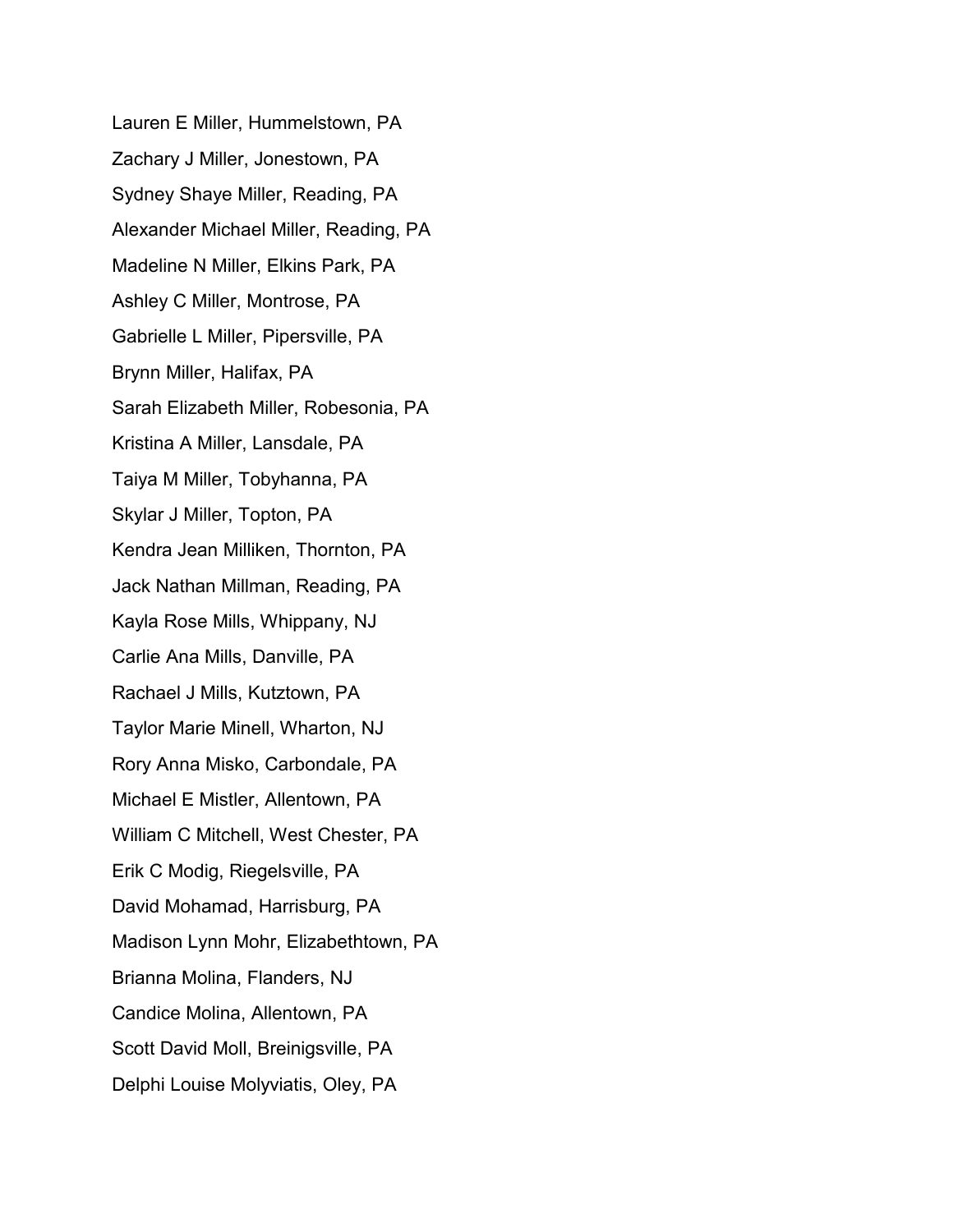Angerly Nicole Montalvo-Nazario, Philadelphia, PA Heily Marie Montes, Allentown, PA Joshua Montesines, Secane, PA Faith Nicole Montgomery, Zionsville, PA Marissa Montowski, Douglassville, PA Emily A Moore, Palmyra, PA Rose Lazara Moore, Phoenixville, PA Joel Morales, Allentown, PA Kimberly Victoria Morales, Whitehall, PA Kaleigh Nichole Moran, Jefferson Township, PA Olivia Marie Morano, Quakertown, PA Nicholas J Morello, Macungie, PA Gavin E Moretski, Harleysville, PA Allyson Christine Morgan, Temple, PA Brittany A Morgan, Zionsville, PA Erin Morrell, Boyertown, PA Katie Marie Morris, Bristol, PA Daniel J Morris, Havertown, PA Sophie Morrison, Mount Joy, PA Alexis Morrow, Landisburg, PA Courtney R Morstatt, Topton, PA Mattea Bernard Mosca, Red Bank, NJ Lauren A Mosser, Tabernacle, NJ Christina Lynn Mott, Hamburg, PA Gabriel Micheal Motter, Harrisburg, PA Kenleigh M Mowe, Mount Holly Springs, PA Jennifer Moyer, Boyertown, PA Brooke Taylor Moyer, Hatfield, PA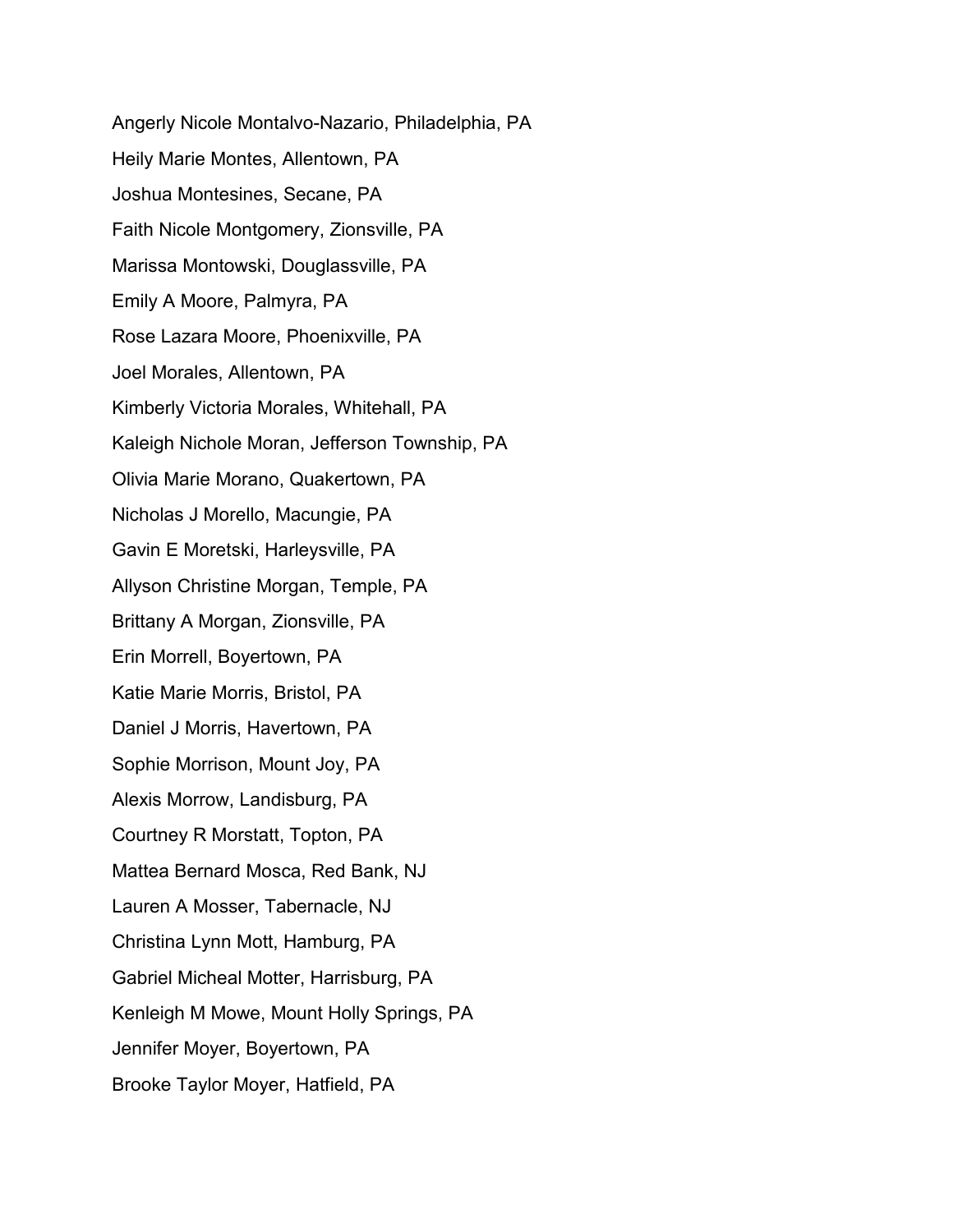Kyle Logan Moyer, Emmaus, PA Abby M Moyer, Whitehall, PA Hannah Jo Moyer, Lititz, PA Joseph James Moyer, Kutztown, PA Lindsey M Moyer, Boyertown, PA Brett Michael Moyer, Boyertown, PA Tanner Westyn Moyer, Manheim, PA Kelsey D Moyer, Gilbertsville, PA Emily R Moyer, Alburtis, PA Austin T Moyer, Souderton, PA Courtney A Moyer, Mertztown, PA Cassidy Sunshine Muldoon, Dallas, PA David E Muller, Dublin, PA Michael Lawrence Mulligan, Lansdale, PA Dianna D Mumford, Philadelphia, PA Solana Rae Mummert, Denver, PA Madison Mummert, Glen Rock, PA Shadrach A Murphy, Dover, PA Ryan P Murphy, Tamaqua, PA Emily S Murray, Coatesville, PA Ryan Patrick Murray, Kingston, PA Nicholas Murray, Reading, PA Aidan James Murrell, River Edge, NJ Morgan Marie Musser, Ferndale, PA Kyle J Musto, Exeter, PA Jillian Rose Muthard, Northampton, PA Kali Rose Muthersbaugh, Schuylkill Haven, PA Leann T Nabua, Waynesboro, PA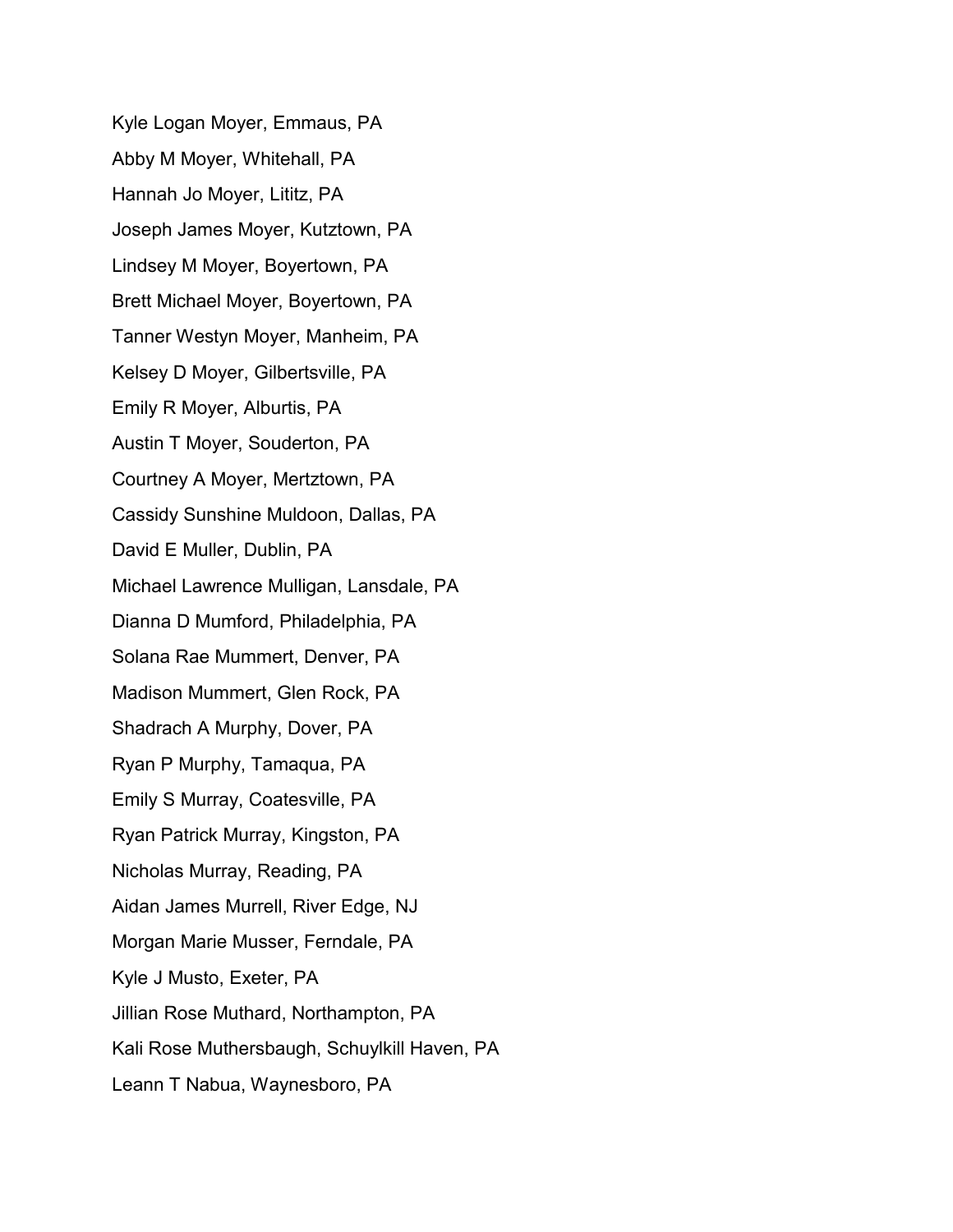Dakota M Nace, Mount Wolf, PA Morgan Nadin, Chadds Ford, PA Trisha N Nagle, New Tripoli, PA Bailey Elizabeth Nagle, Middleport, PA Victoria Louise Nagy, Phillipsburg, NJ Julia M Nahrgang, East Norriton, PA Nicoletta S Napoli, Easton, PA Androw Tamer Narouz, York, PA Frances J Nase, Boyertown, PA Gina Marie Naseef, Schwenksville, PA Alyssa Nicole Nastasi, Quakertown, PA Ryan J Naugle, Shillington, PA Katie Rose Neece, Elizabethtown, PA Matthew Joseph Needelman, Lititz, PA Emily L Neff, Etters, PA Emily Michele Neiberlien, Manasquan, NJ Alexi K Neiffer, Pottstown, PA Beth Lynn Nelson, Bethlehem, PA David C Nelson, Robesonia, PA Olivia Ann Newman, Havertown, PA Kyle P Newman, Palmyra, PA Reagan Alexandra Newswanger, Pine Grove, PA Jessica S Newton, Stroudsburg, PA Amber Grace Ney, Hamburg, PA Leon Ngo, Lancaster, PA Thi Van Anh Nguyen, Ho Chi Minh City, Vietnam Quy-Vuong Victor Nguyen, Reutlingen, Germany Caroline R Nicholson, Aston, PA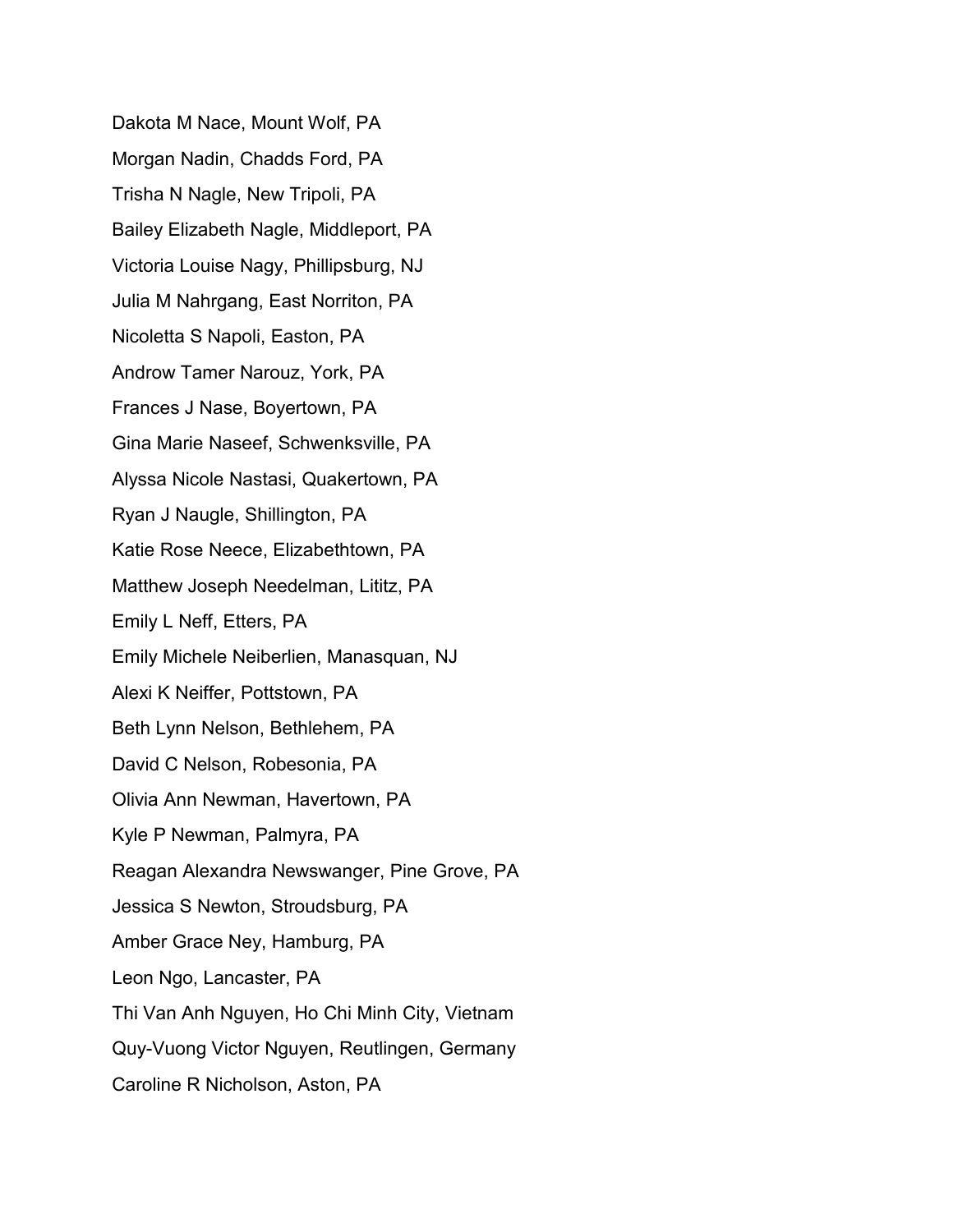Megan Lynn Niedrist, Warminster, PA Anna Grace Nissley, Elizabethtown, PA Justin Antonio Nival, Hellertown, PA Sharon Nolt, Myerstown, PA Caitlin R Noone, Allentown, PA Jaylend M Norris, Owings Mills, MD Samantha M Norton, Quakertown, PA Paul Jacob Novak, Manheim, PA Brianna L Nowack, Glenmoore, PA Mikaelle Lemos Nunes, Bethlehem, PA Olyvia Rose Nunez, Easton, PA Yajayra Margarita Nunez, Kennett Square, PA Catherine Valerie Nunn, Reading, PA Alec John Nunziato, Yardley, PA Brooke E Nuskey, Sinking Spring, PA Riley Nyce, Germansville, PA Griffin C Nye, Temple, PA Alyssa M Oakley, Allentown, PA Melissa M O'brien, Bridgewater, NJ Allison Leigh O'Brien, Albrightsville, PA Liam Drake O'Brien, Allentown, PA Emine Ocak, Kutztown, PA Christian O'Connell, Philadelphia, PA Courtney E O'connell, Monroe Township, NJ Thorne O'Connell, Kutztown, PA Madison R O'connor, Belford, NJ Anne-Hee O'connor, Fogelsville, PA Lynne K O'connor, Southampton, PA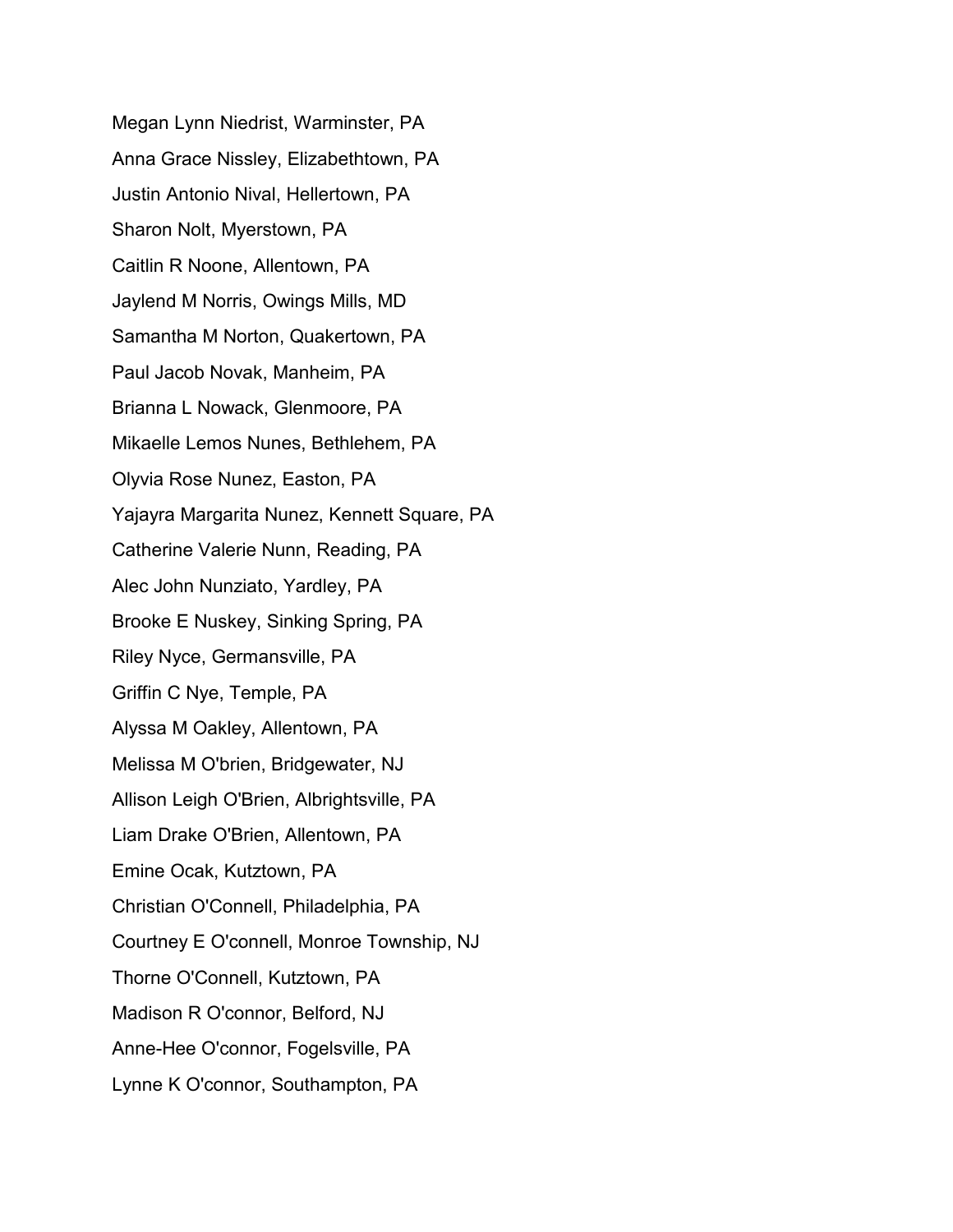Erica Ranae Oden, Sunbury, PA Hailey F Odonnell, Allentown, PA Emily Margaret O'Flynn, Farmingdale, NY Jensen Ann Ohl, Allentown, PA Zachary Ohmacht, Bath, PA Olukemi G Olaewe, Reading, PA Matthew Steven Oliver, Kutztown, PA Kenady Maxine Oneil, Medford, NJ Grace H O'Neill, West Grove, PA Jade Oprysko, Huntingdon Valley, PA Patrick J O'Reilly, Springfield, PA Courtney Elizabeth Orourke, Wallingford, PA Angel L Orta, Hamburg, PA Miguel Alejandro Ortega Arias, Kutztown, PA Emily Orth, Mohrsville, PA Wilberto Ortiz, Reading, PA Jacob Ryan Ortman, Warrington, PA Madeline O'Shea, Hummelstown, PA Mya R Ostermiller, Red Bank, NJ Justin Ostopowicz, Lansdale, PA Fiona Clare O'Toole, Kinnelon, NJ Riley N Owen, Warminster, PA Holly Parker Owen, Hatboro, PA Madison K Owles, Morrisville, PA Emily Oyler, Elizabethtown, PA Ana Martha Ozorio, Kutztown, PA Jeromy Edward Pacana, Morgantown, PA Jessa N Paczkoski, Shamokin, PA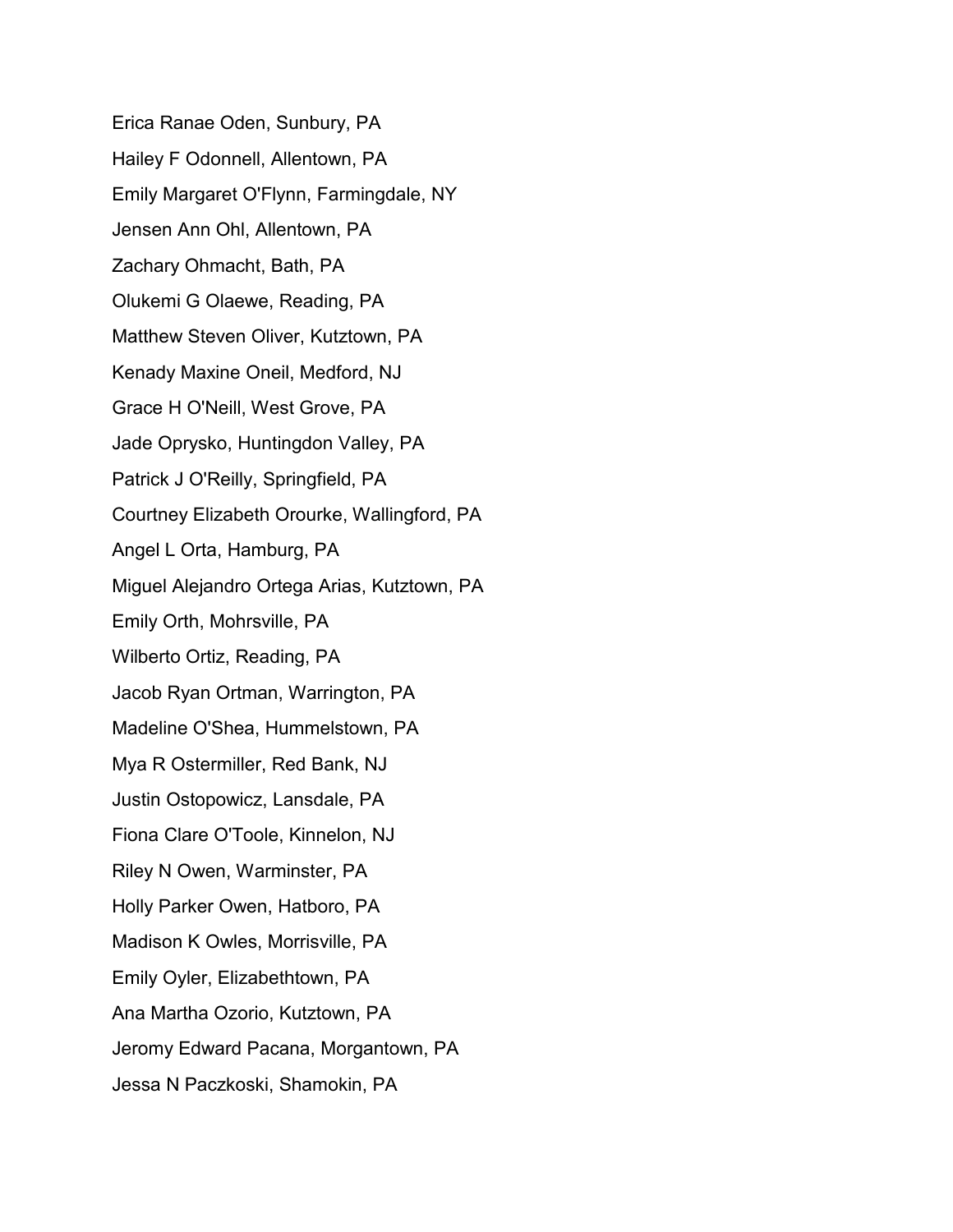Jason Padilla, Schnecksville, PA Jeremy D Padovani, Wilmington, DE Jessica Leigh Page, Reading, PA Nicolette M Pagliei, West Chester, PA Brandon Rebelo Palatino, Highland Mills, NY August-Lane Bernadette Palchanis, Plymouth, PA Marisa Palencar, Macungie, PA Michael Pallanti, Macungie, PA Brianna E Pallo, Jessup, PA Danielle J Palmer, Shrewsbury, PA Danielle L Palmieri, Waldwick, NJ Alexandria J Palmieri, Windsor, PA Madison Dawn Pancher, Shamokin, PA Calvin Matthew Panner, Orefield, PA Catherine M Pardee, Milton, DE Nathan Edward Parent, Shoemakersville, PA Michael C Parisse, Huntingdon Valley, PA Hunter Alexis Parker, Hegins, PA Riley E Parker, Allentown, PA Morgan T Parker, Newark, DE Zion L Parris, Philadelphia, PA Victoria Caroline Pascucci, Auburn, PA Jenna Marie Kamalei Passero, Midland Park, NJ Steven P Pastore, Coopersburg, PA Dhara S Patel, Breinigsville, PA Jay S Patel, Collegeville, PA Yashkumar Patel, Allentown, PA Kayla J Patney, Stroudsburg, PA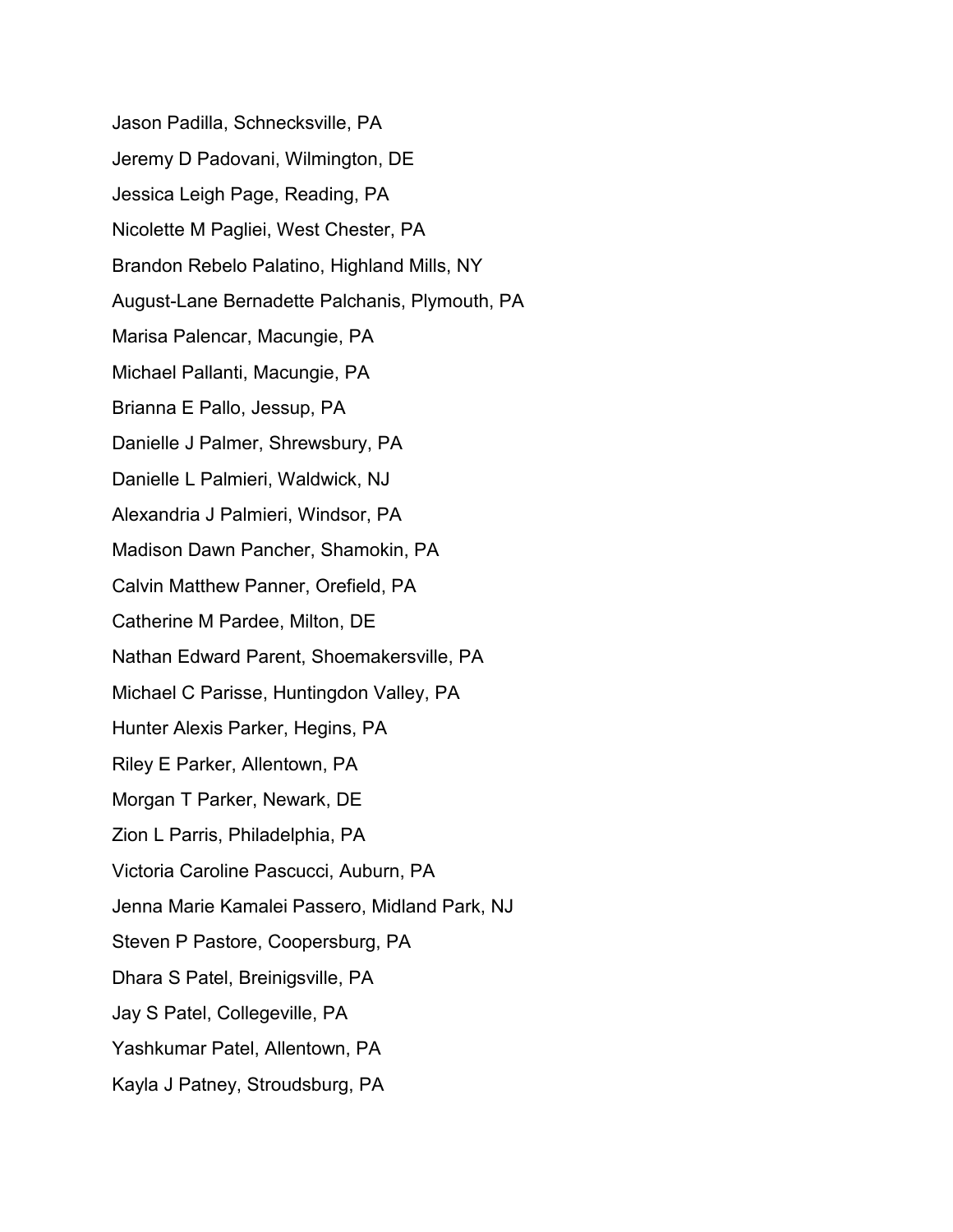William E Patti, Wernersville, PA Lauren E Patton, Bethlehem, PA Uttam Paudel, Kutztown, PA Spencer James Paukstis, Minersville, PA Isaiah M Paulin, Leola, PA Kaitlin S Pauling, Selinsgrove, PA Werner Vicente Paulino, Philadelphia, PA Megan A Paulis, Pasadena, MD Krista Pawling, Jenkintown, PA Celena M Pawling, Telford, PA Katie A Peck, Drexel Hill, PA Karley R Pedrick, Ivyland, PA Aubrey Alene Peirce, Coatesville, PA Ava L Peklinsky, Bangor, PA Patricia Katherine Pellegrino, Gettysburg, PA Miranda Emily Pells, Palmyra, PA Annika L Pemberton, Saylorsburg, PA Chase K Pendleton, Collegeville, PA Gabrianne N Penn, Kennett Square, PA Dorie M Penny, Hallstead, PA Alexis Nikole Peoples, Philadelphia, PA Emily O. Peralta, Allentown, PA Rene A Perez, Roselle Park, NJ Marcos J. Perez, Allentown, PA Michael David Perkins, Lehighton, PA Isabelle A Perkins, King of Prussia, PA Natalie Perkowski, Ebervale, PA Tayane Kara Perry, Philadelphia, PA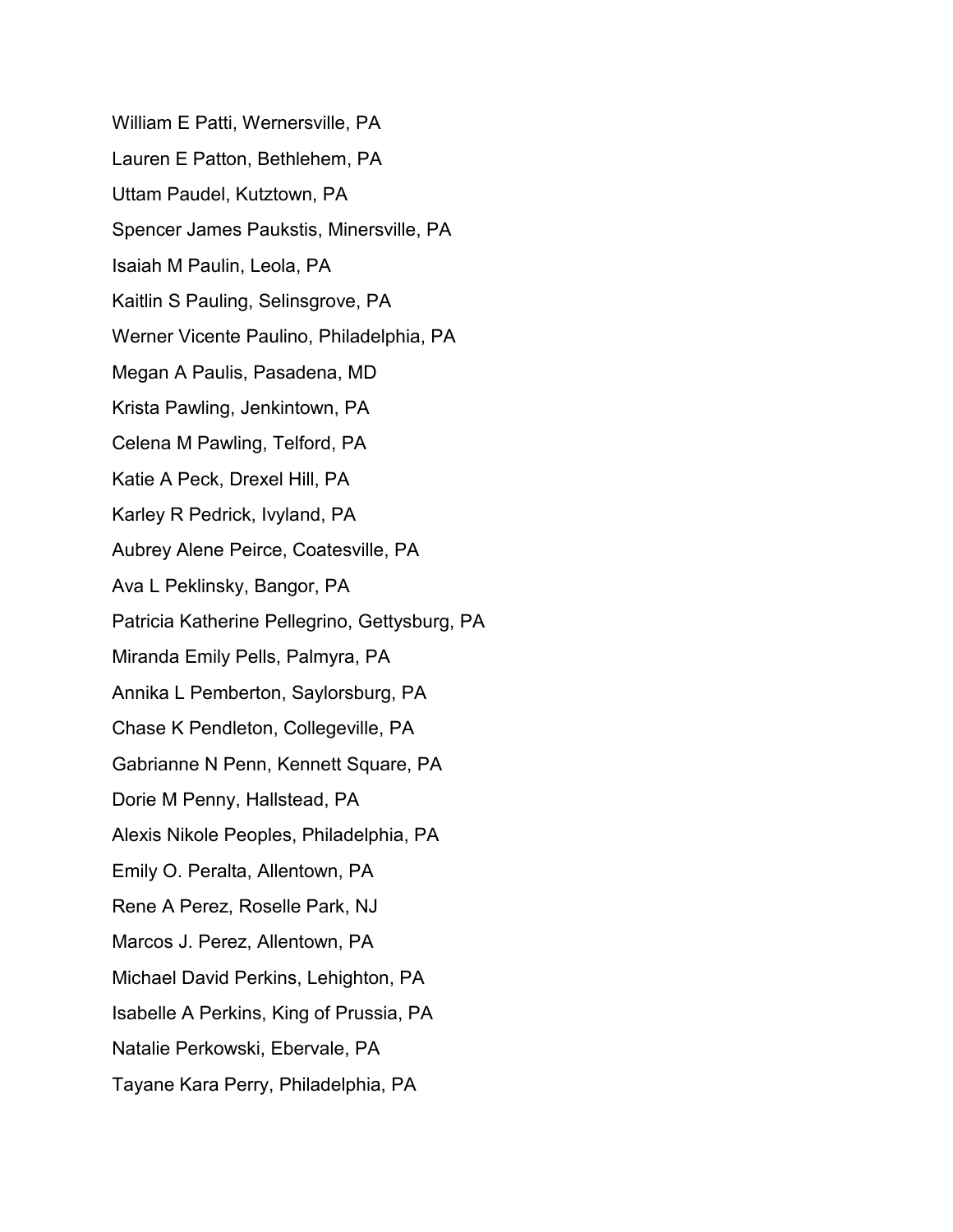Meghan Ryan Peters, Perkasie, PA Matthew R Peters, Birdsboro, PA Zach Peters, Lititz, PA Alexa Petracci, West Deptford, NJ Ian Petrillo, Mechanicsburg, PA William Andrew Petrison, Landenberg, PA Michaela Aries Petrucci, Lehighton, PA Grace M Petterson, Easton, PA Christopher Pettinari, Easton, PA Jordan T Pettit, Orwigsburg, PA John Elliott Pettit, Orwigsburg, PA Thomas A Pezzano, Conshohocken, PA Andy Huynh Thi Pham, Peckville, PA Valerie I Philipps, Saylorsburg, PA Allison Marie Phillips, Bangor, PA Sean Patrick Phillips, Phoenixville, PA Hannah Phillips, Allentown, PA Hunter W Phillips, Easton, PA Kobe A Pielow, Coatesville, PA Gabrielle A Pierson, Ambler, PA Thomas J Pietra, Paoli, PA Vincent Franco Pikunic, Union City, NJ Lauren M Pilaar, Pompton Plains, NJ Danielle Rae Pillart, Gibsonia, PA Jaclyn Pillinger, Hillsborough, NJ Mitchell Jeffrey Pinder, Gilbertsville, PA Tyler Pine, West Chester, PA Dimple Reddy Pinnam Reddy Yugandhar Reddy, West Tambaram, Chennai, India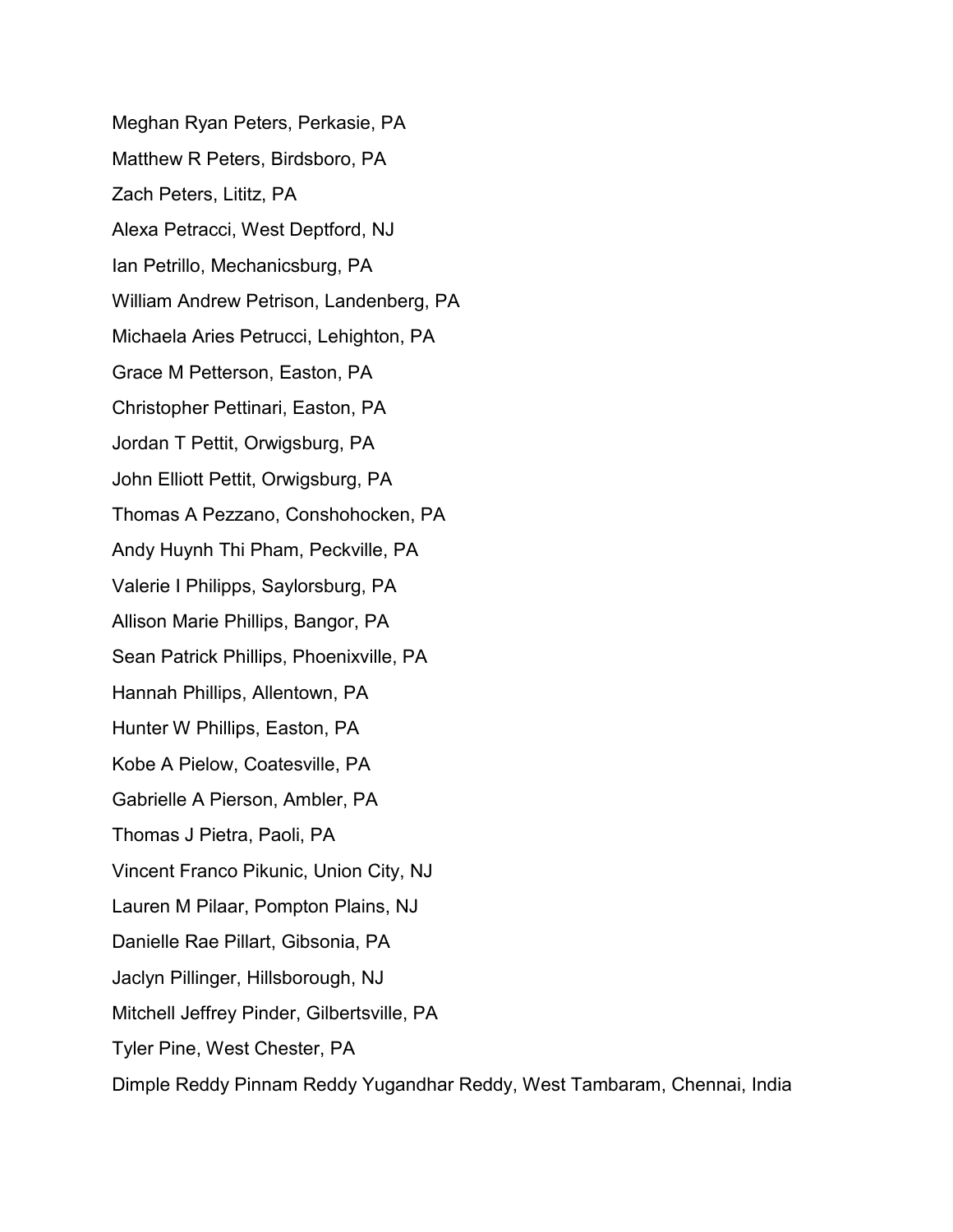Olivia Pio, Quakertown, PA Marcus Kane Pitt, Yardley, PA Sydney Rachel Pitta, Quakertown, PA Frank A Pizzuta, Collegeville, PA Alexandria Plank, Allentown, NJ Jenna Plump, Hanover, PA Melissa Polanco, Reading, PA Cassidy Alexis Pompei, Mohnton, PA Carmen A Popovici, Reading, PA Grace J Porter, Newtown, PA Jessica L Posselt, Easton, PA Corey M Potter, Fleetwood, PA Madeline G Poulton, Atco, NJ Brenna Powell, Elkins Park, PA Gregory Thomas Power, McChord AFB, WA John Dante Prato, Brick, NJ Catherine Maria Pratt, Allentown, PA Madison Pratt, Pottstown, PA Taylor Ann Prebula, Coplay, PA Rashawn J Pressley, North Beach, MD Emily Elizabeth Preston, Lancaster, PA Ivy R Price, Gilbertsville, PA Julia Marie Priest, Swoyersville, PA Jessica Pringle, Quakertown, PA Aaron N Pritchard, Mertztown, PA Kayla Skye Pritchard, Hellertown, PA Dominic J Proietto, Norristown, PA Tianna Marie Pucklavage, Coaldale, PA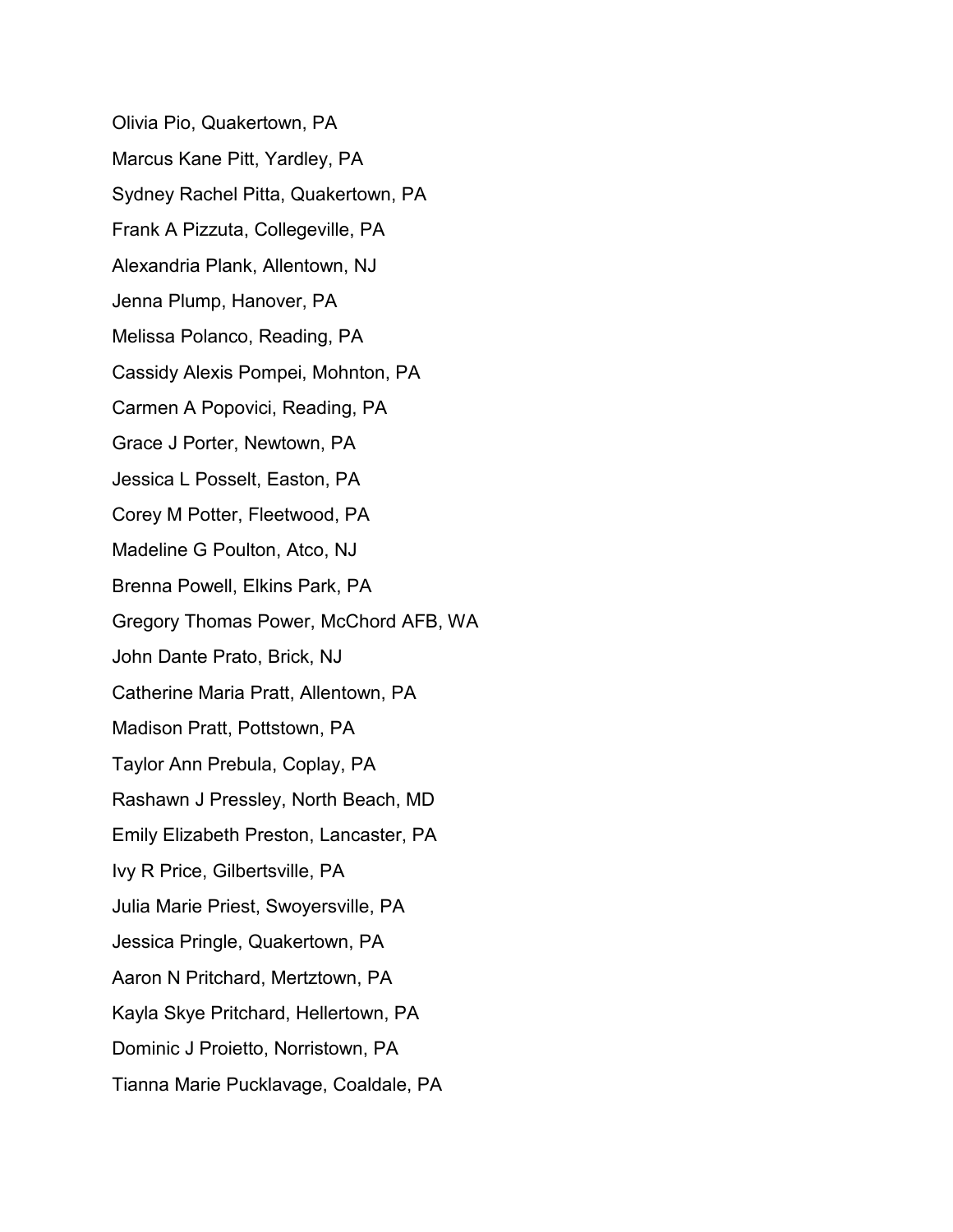Andrew Joseph Puka, Frackville, PA Kimberly A Pullia, Springfield, PA Lindsay N Purcell, Pottsville, PA Madison Marie Purich, Huntingdon Valley, PA Katherine R Purner, Allentown, PA Alexis Pursell, Catasauqua, PA Molly E Putnick, Sellersville, PA Sabrina Lynn Putz, Bangor, PA Adrianna Pyda, East Stroudsburg, PA Benjamin Quaglio, Orefield, PA Malina Nicole Quarry, Elizabethtown, PA Corey Queen, Perkasie, PA Emily Grace Quigg, Macungie, PA Alexandra Quigg, Marlton, NJ Mark Steven Quinn, Palmerton, PA Garrett H Quinn, Alburtis, PA Phoebe Quintero, Flemington, NJ Isabella Nichole Race, Monroe Township, PA Isabel F Radel, Harveys Lake, PA Makayla E Radovich, Yardley, PA Carly Bea Radowitz, Hillsborough, NJ Ivette Rafael, West Long Branch, NJ Aaron Joseph Raff, Lancaster, PA Brandon Rafter, Souderton, PA Jayson Santo Rago, Shenandoah, PA Victoria Rose Ragusa, Norristown, PA Ashley Nicole Raimondo, Sellersville, PA Alexander William Rainer, Harleysville, PA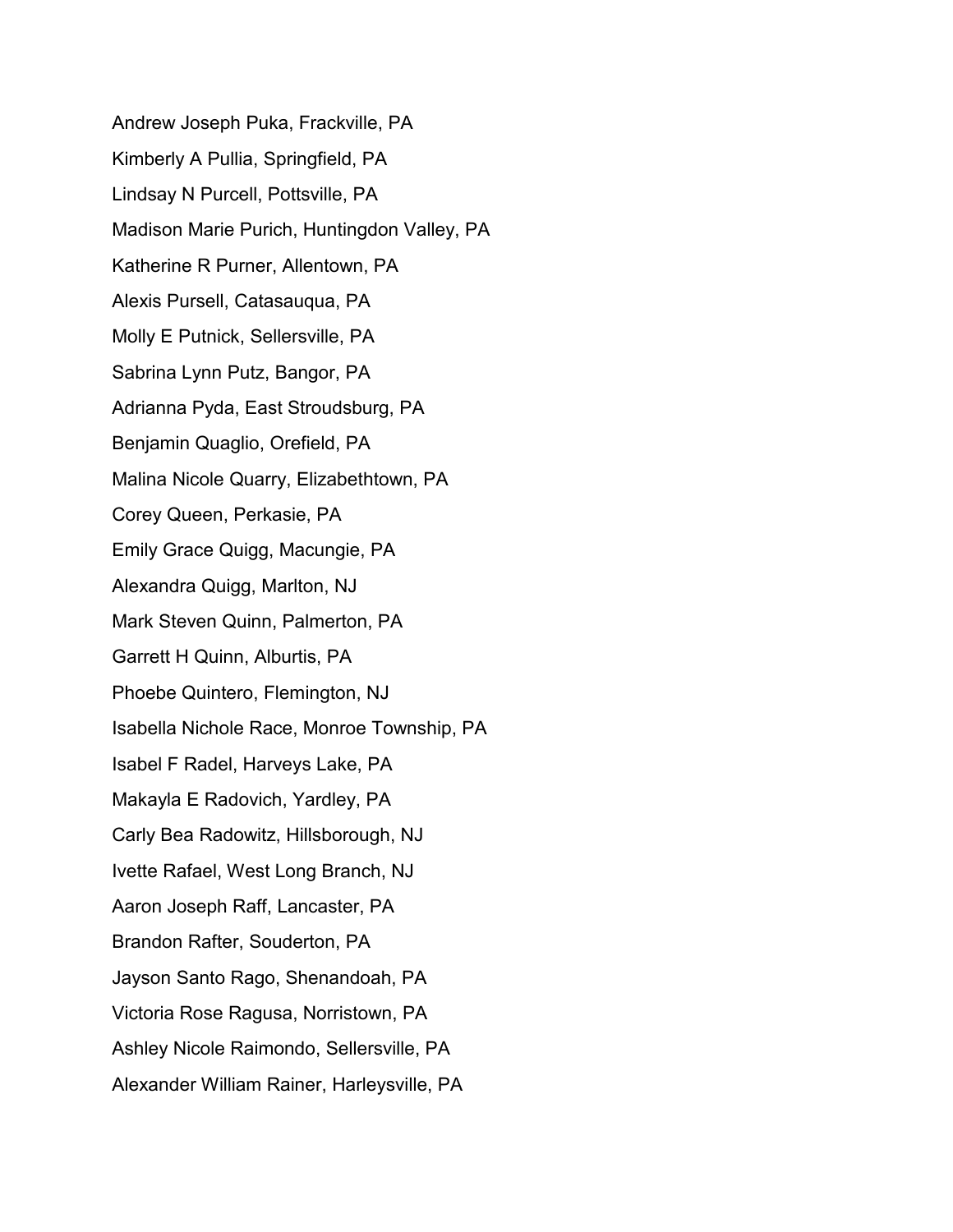Michael H Raineri, Gilbertsville, PA Morgan Elizabeth Rambo, Red Hill, PA Suyapa D Ramirez-White, Tobyhanna, PA Maria Daniela Ramos, Macungie, PA Ciara Ramos, Whitehall, PA Kayla K Ramsey, Blakeslee, PA Sarah C Rander, Macungie, PA Karlee A Rapp, Blandon, PA Sarah Grace Rappoldt, Coatesville, PA Elizabeth D Rapposelli, Hockessin, DE Marissa Marie Rapposelli, Birdsboro, PA Kyle Steven Rasmus, Harrisburg, PA Isabella Maria Raso, Easton, PA Charlotte Mary Raube, West Chester, PA Katherine Raudenbush, Ringwood, NJ Safal Raut Chhetri, Kutztown, PA Kurtis C Ravenel, Carlisle, PA Alex B Raymond, Manchester, PA Nadia Bella Razi, East Brunswick, NJ Faith M Readinger, Reading, PA Sabrina Readinger, Reading, PA Donovan F Readinger, Oley, PA Gwendolyn Danae Rearich, Ephrata, PA Lukas P Rebman, Elizabethtown, PA Clarissa D Reed, Finksburg, MD Cassidy A Reed, Cresco, PA Ashton Reese, Quakertown, PA Erika Rose Reid, Easton, PA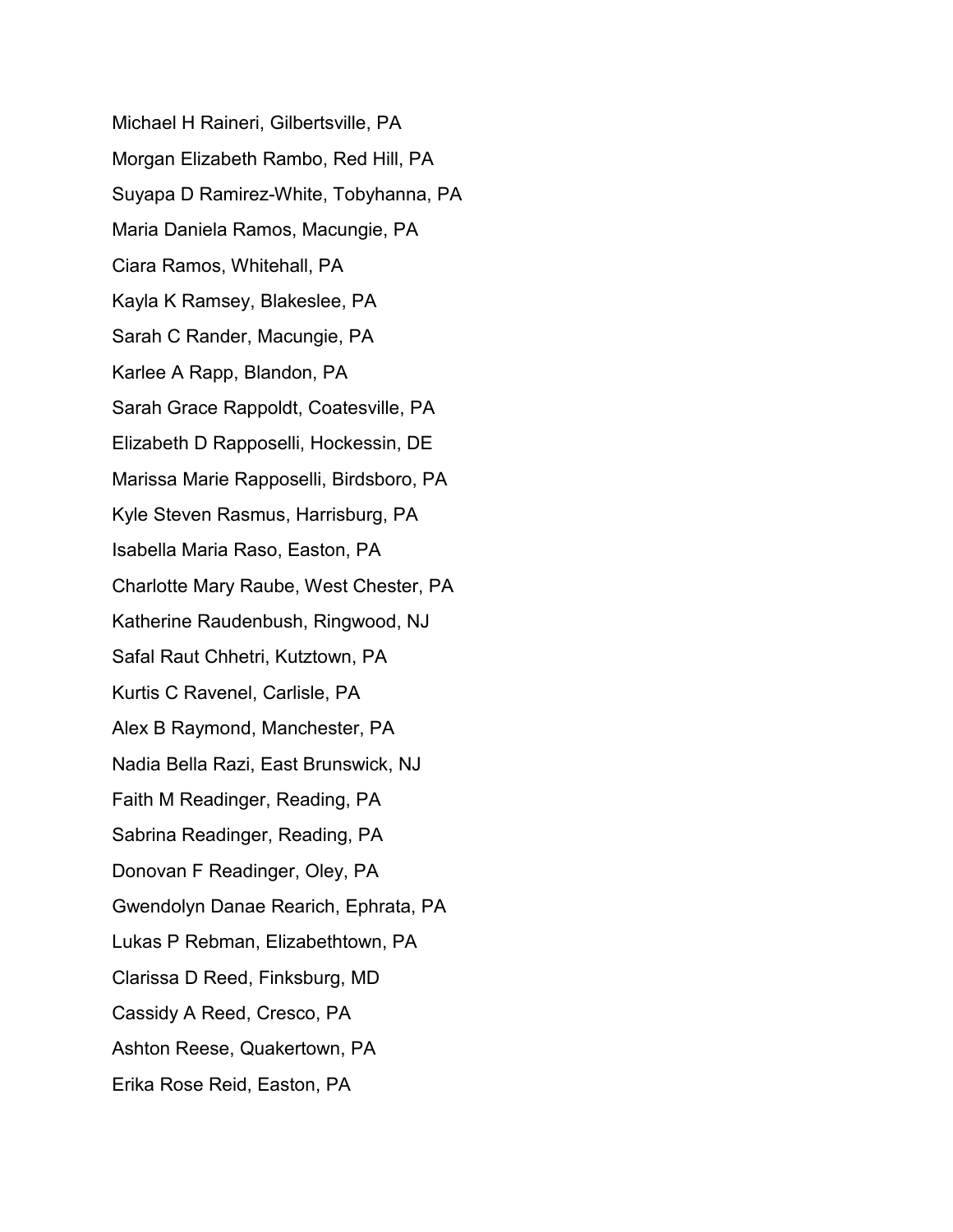Bryson I Reidinger, Easton, PA Madeleine E Reilly, Douglassville, PA Darian R Reimels, Medford, NJ Brenna Theresa Reinert, Philadelphia, PA Ashley M Reinstein, Oley, PA Isaac Reiter, Fleetwood, PA Matthew Patrick Relkin, State College, PA Morgan Alexandra Remaly, Orefield, PA Amanda Remick, Kutztown, PA Casey J Remolde, Philadelphia, PA Kelsey Jordan Renoll, York, PA Viktoriya Repchuk, Feasterville Trevose, PA Stephanie Nicole Reph, Lehighton, PA Randall A Repsher, Newfoundland, PA Kaylin Reuwer, Harrisburg, PA Jillian Rex, Whitehall, PA Andres A Reyes, Hershey, PA Peter Reyes, Brooklyn, NY Ryan J Reynolds, Birdsboro, PA Ignacion Reynoso, Reading, PA Sarah Nikole Rheam, Shermans Dale, PA Luke Edward Rheiner, Macungie, PA Kara Rhoads, Jonestown, PA Allyson E Rhoads, Columbia, PA Madison Rhyder, Coplay, PA Elizabeth Marie Rice, Schnecksville, PA Jacob Timothy Rice, West Chester, PA Dominic Richard, Temple, PA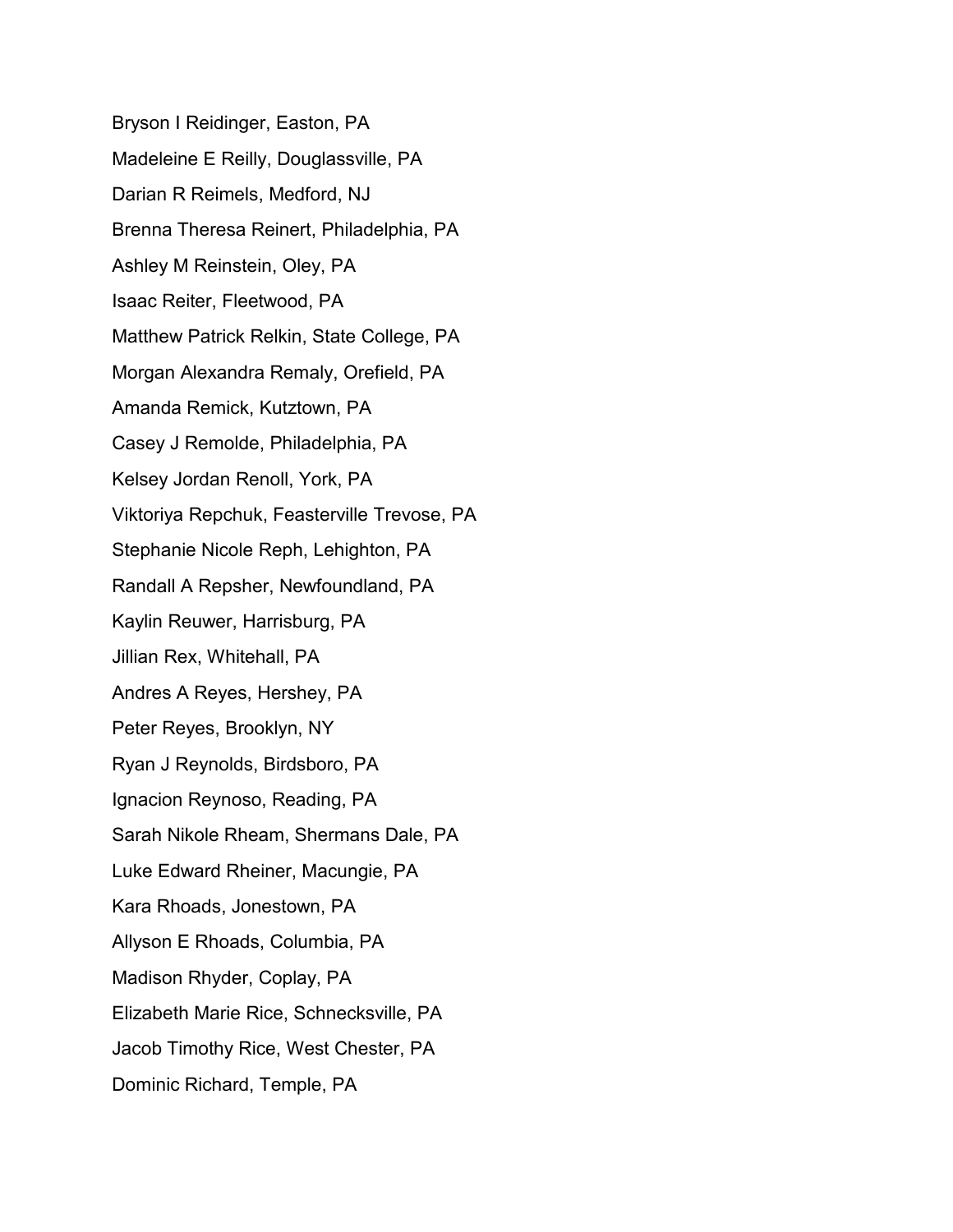Hannah Ricles, Bethlehem, PA Marlaina Ember Riegel, Germansville, PA Tiandra Riegel, Whitehall, PA Joseph S Riley, Harleysville, PA Ryan Robert Riley, Philadelphia, PA Olivia R Rinaldi, Wyoming, PA Zebulon R Rineer, Denver, PA Stephanie Rinker, Macungie, PA Lillie E Risser, New Holland, PA Anita Risteski, Eynon, PA Joshua Ristovski, Rochelle Park, NJ Anthony Jacob Ritzko, Schuylkill Haven, PA Paulina Rivas, Nazareth, PA Emily A Rivell, Collingswood, NJ Gisela Damaris Rivera, Sinking Spring, PA Idalmi V Rivera, Reading, PA Chastidy Danielle Rivera, Kutztown, PA Andre G Rivera, Reading, PA Desiree Rivera Dejesus, Reading, PA Rachel Nicole Rizzo, Manahawkin, NJ Jessica Rizzolo, Easton, PA Stephanie Roach, Wildwood, NJ Emily Lorraine Robbins, Bogota, NJ Montanna L Robbins, Gilbertsville, PA Ginger Marie Roberti, Easton, PA Nicholas James Roberts, Telford, PA Tia S Roberts, Philadelphia, PA Sean Austin Robertson, Cressona, PA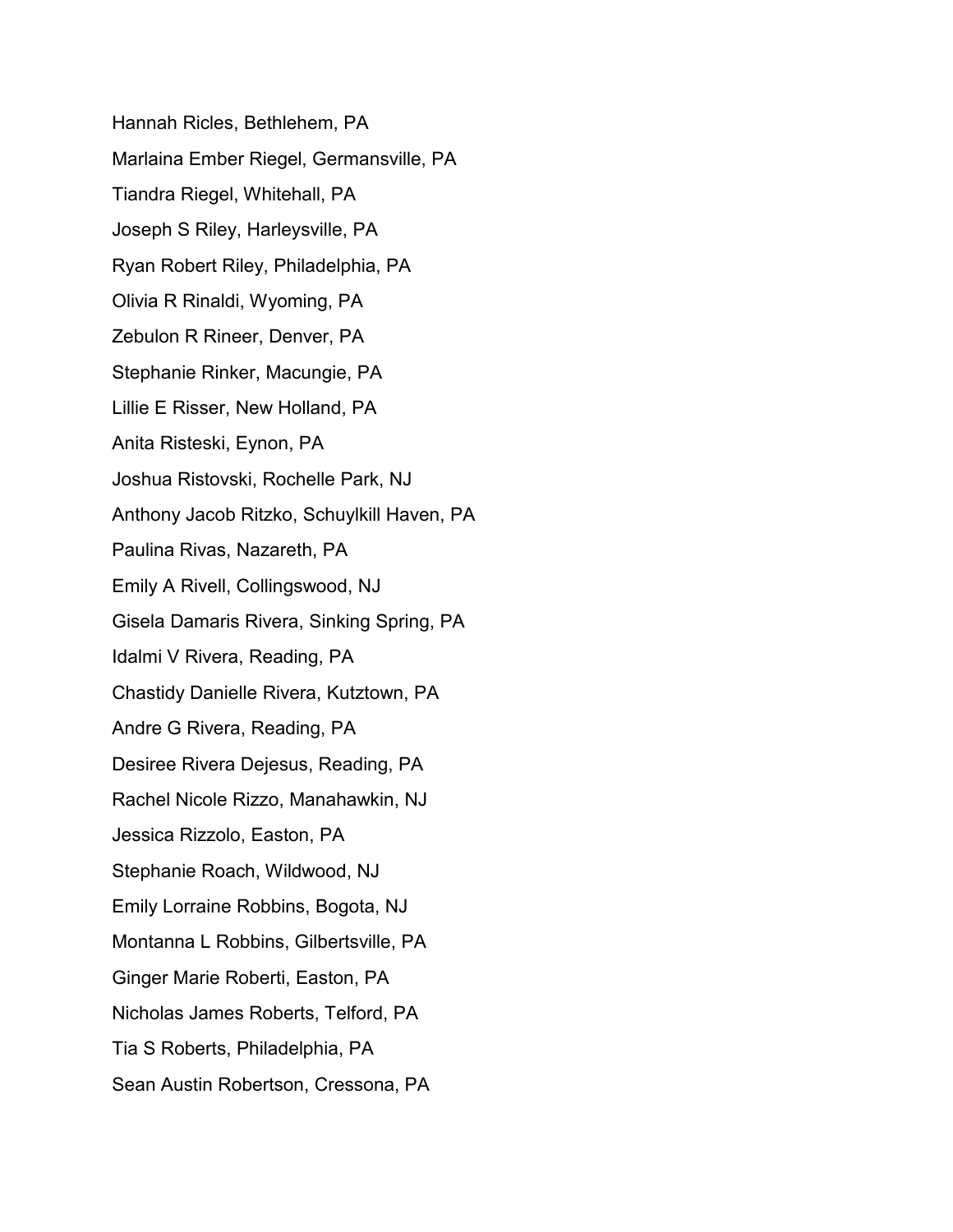Shannon M Robicheau, Easton, PA Alexa G Robinson, Coopersburg, PA Cole Mannix Roche, Quakertown, PA Hali N Rockstroh, Bethlehem, PA Erin B Rodenbaugh, King of Prussia, PA David Rodgers, Wescosville, PA Jaclyn E Rodick, Stanhope, NJ Julio Carmelo Rodriguez, Carlstadt, NJ Mariluz E Rodriguez, West Hazleton, PA Alejandro M Rodriguez, Allentown, PA Charles W Rogers, York, PA Trenton Caine Rogers, Cincinnati, OH Eric Rojas, Miami, FL Maria Jose Rojas Tamez, Collegeville, PA Richard Roman, Birdsboro, PA Alexa Margaret Romanoskie, Kutztown, PA Taylor J Romberger, Leesport, PA Alyssa M Romoho, Bernville, PA Bianca G Rosales, Skillman, NJ Gabe Robert Rosanelli, Pennsburg, PA Judah Rose, Media, PA Ryan Rose, Easton, PA Leigh Roselli, Romansville, PA Spencer C Rosenmerkel, Sinking Spring, PA Shoshana Rosenstein, Dresher, PA Kerry M Ross, Levittown, PA Ramsi Shea Ross, Kutztown, PA Lea R Rossanese, Whitehall, PA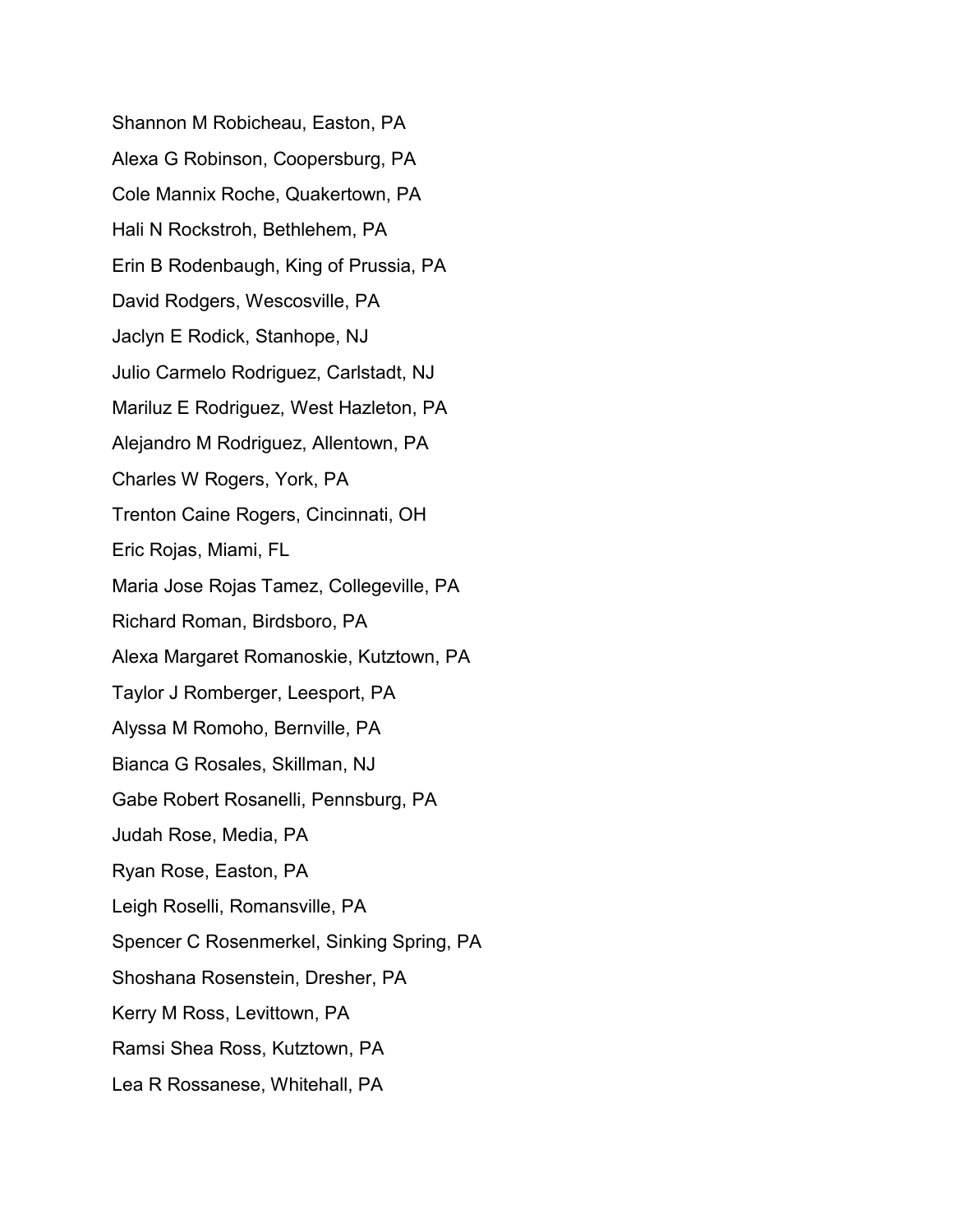Shannon Elaine Rosser, East Stroudsburg, PA Desiree L Rossi, Schuylkill Haven, PA Antonio B Rossillo, Warrington, PA William K. Roth, Fogelsville, PA Cody T Roth, Gilbertsville, PA Megan J Roth, Gibsonia, PA Callie Celine Rothermel, Macungie, PA Rachel Rothrock, Phillipsburg, NJ Jenna Cheyenne Rothrock, Mertztown, PA Boaz Rottet, Tamaqua, PA Rebekah Anne Roux, Baldwinsville, NY Courtney Nicole Rowedder, Richlandtown, PA Raeann S Rowlin, Phillipsburg, NJ Sarah Rozany, Cliffwood, NJ Chloe Ann Rubino, Middletown, NJ Michael William Rubinstein, Lebanon, PA Sophia Marie Rubio, Nazareth, PA Jennifer Rubio Florian, Santo Domingo, Dominican Republic Connor Scott Ruch, Tamaqua, PA Emily Elizabeth Rudderow, Tabernacle, NJ Alyssa M Rufo, Mechanicsburg, PA Isaac James Ruhf, Kutztown, PA Sole G Ruiz, Reading, PA Victoria G Ruppert, West Chester, PA Rachel Rebekah Russell, Wellsboro, PA Erica Marie Russo, Staten Island, NY Sophia Lane Russo, Lancaster, PA Sabina Isabella Russo, Mechanicsburg, PA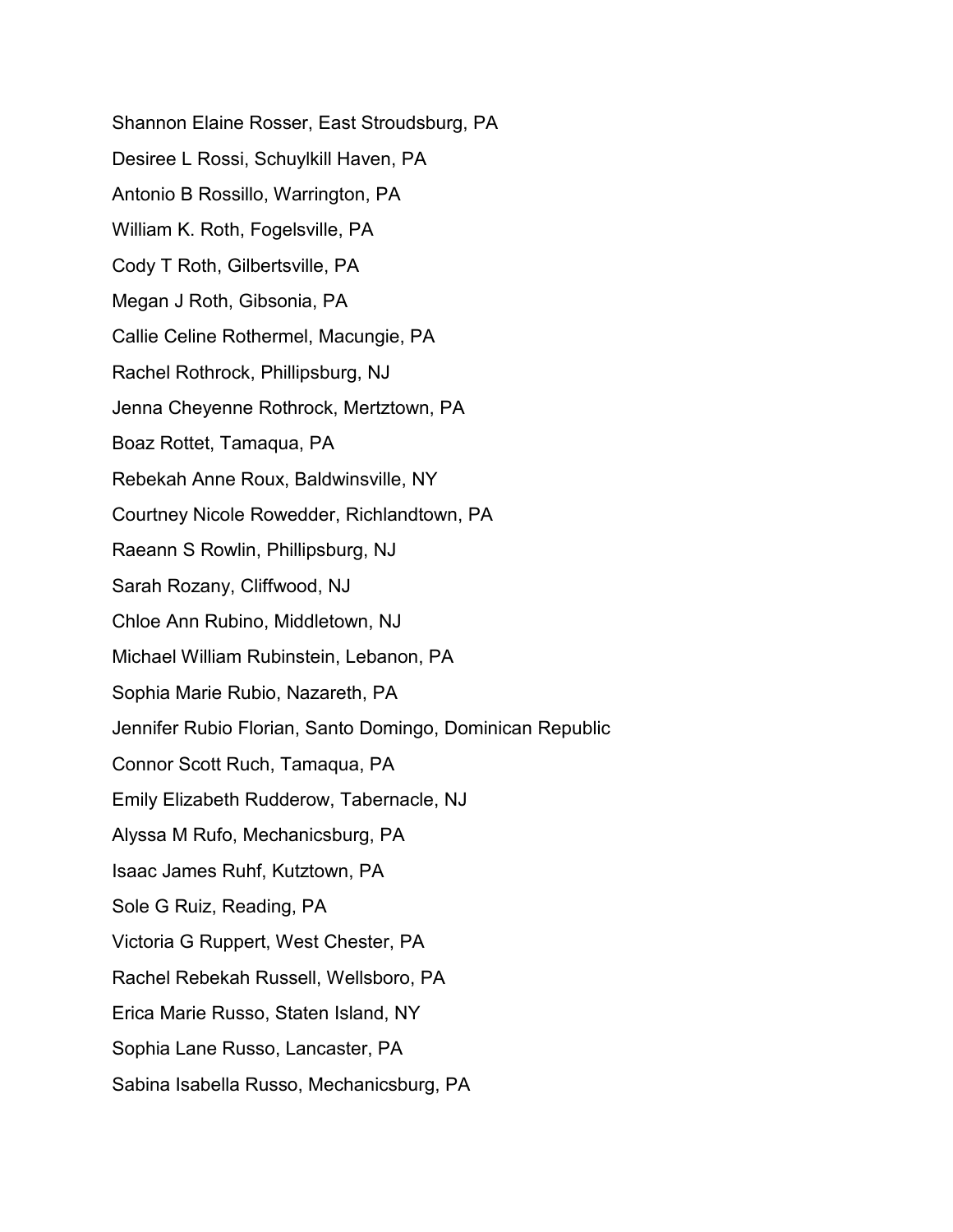Alexa Danielle Russo, Branchburg, NJ Alexis Ann Rute, Bethlehem, PA Brandon Rutkowski, Bethlehem, PA Travis Cade Rutledge, Tyler Hill, PA Brenna Lynn Ryabin, Lansdale, PA Abd-Rahman Khaled Saad, Adamstown, PA Mark Sabino, Orefield, PA Nazube Sabri, Breinigsville, PA Emily Rose Sacco, Trenton, NJ Emily Sadowski, Mohrsville, PA Jenna Rose Sagan, Columbia, NJ Matthew Sagl, Fogelsville, PA Holly R Sagrestano, Lancaster, PA Zairea L Sailer, Reading, PA Alexis G Saladino, Selden, NY Jesus Salazar Castaneda, Reading, PA Michaela Rae Sallade, Stowe, PA Mounier Hisham Sallit, Orefield, PA Amanda D Salomon, Butler, NJ Alexandria Salsano, Wyomissing, PA Krystal S Salter, Lehighton, PA Kaylee Denise Sam, Orefield, PA Kayla P Samec, Conyngham, PA Nathan J Sanchez, Collegeville, PA Skylah L Sanders, Womelsdorf, PA Hannah Sanders, Lenhartsville, PA Ella Sandnes, New Cumberland, PA Samantha L Sands, Nazareth, PA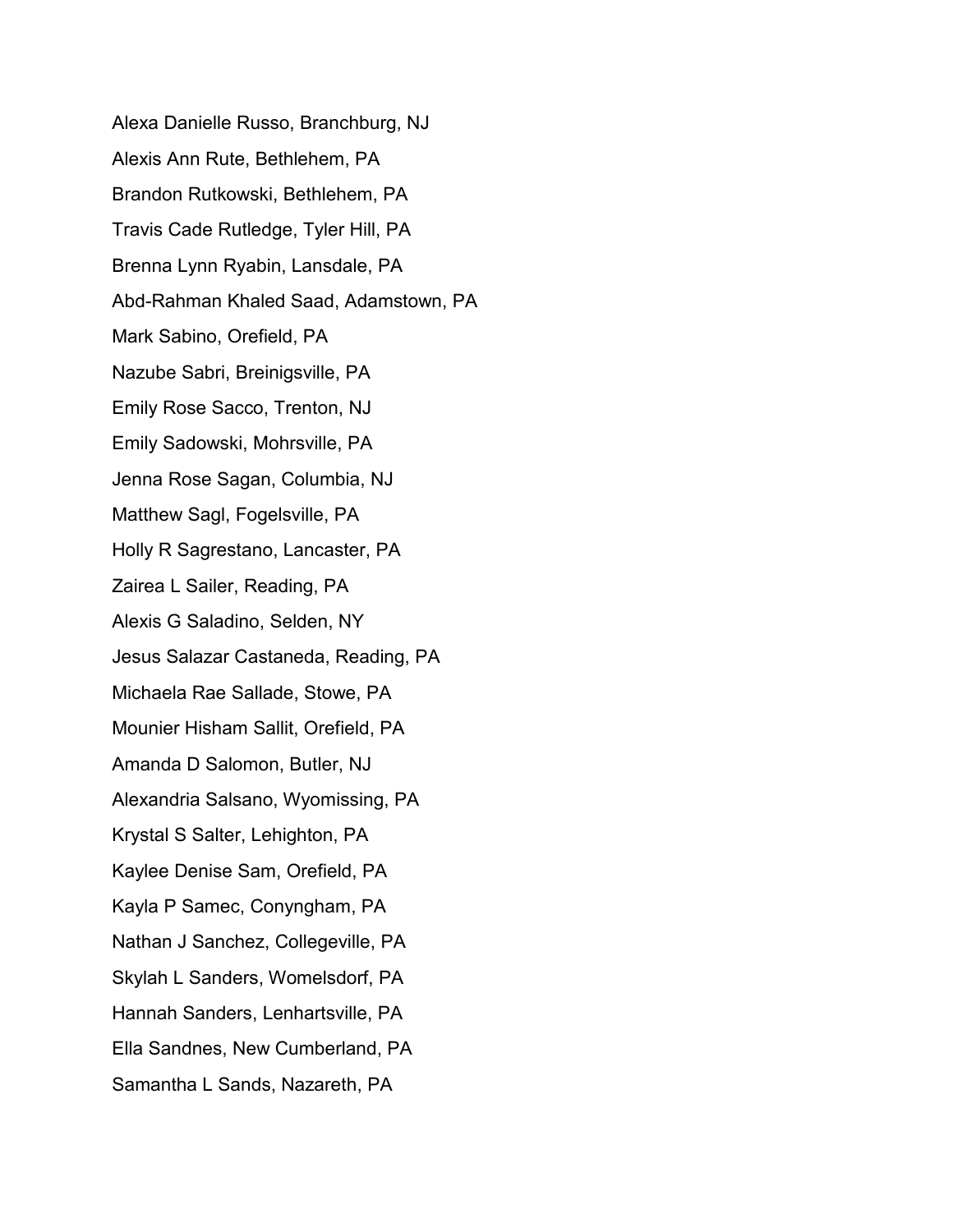Cory Joseph Sanko, Gordon, PA Claire A Santa, Breinigsville, PA Carmen Santana, Allentown, PA Morgan L Santee, Wernersville, PA Sean M Santiago, Telford, PA Brett W Santos, Blandon, PA Frankmarlin J Santos, Reading, PA Elline Reyes Santos, Slatedale, PA Evan Lee Santos, Blandon, PA Madeline N Sassani, East Berlin, PA Danielle L Satola, Fulton, MD Kathryn Valerie Sauers, Freeland, PA David George Saulino, Lansdale, PA Isaiah D Savitt, Wyckoff, NJ Stephanie A Savo, Audubon, PA Georgianna Saxon, Gilbertsville, PA Marlena Saylor, Lancaster, PA Shayla Alexandra Marie Scallorn, Red Lion, PA Mary Kate Scannell, Linwood, NJ Amanda Scarcella, Luzerne, PA Krista A.M Scarpato, Prospect Park, PA Sarah R Schaefer, Coopersburg, PA Robert J Schaeffer, Slatington, PA Brandon Scott Schaeffer, Coplay, PA Jessica Schafer, Allentown, PA Sarah Danielle Schaffer, Danielsville, PA Christian R Schaffer, Waretown, NJ Karlie Schattenberg, Frederick, MD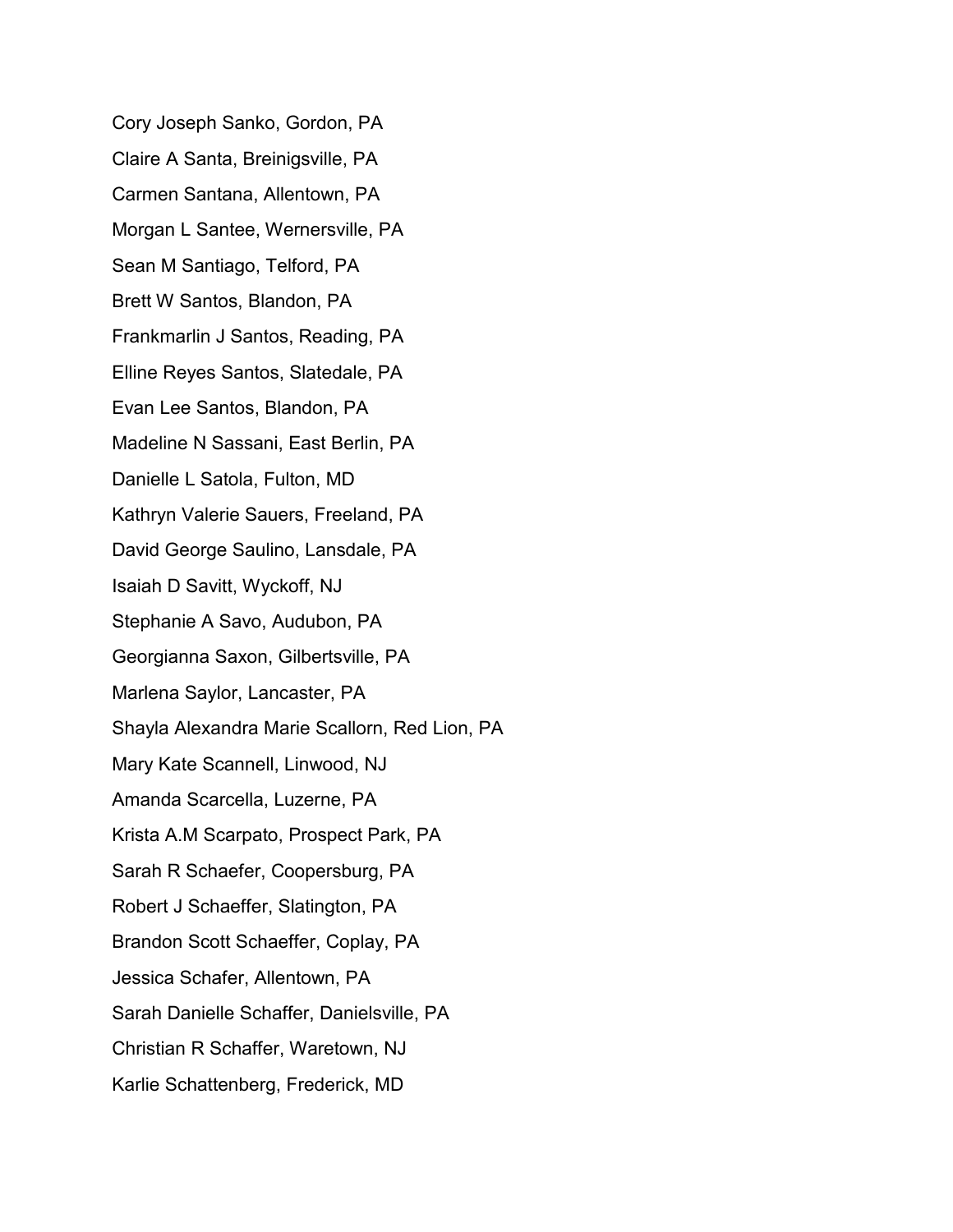Taylor N Schatz, Orwigsburg, PA Hannah M Schatz, Lehighton, PA Annabella M Schatzman, Point Pleasant Boro, NJ Noah Daniel Schaufler, Scranton, PA Michael A Schiano Dicola, Hampton, NJ Jillian Schlacter, Quakertown, PA Emily Catherine Schlegel, Myerstown, PA Zachary Robert Schmidt, Levittown, NY Mallory G Schmidt, Gilbertsville, PA Paige L Schmidt, Warminster, PA Amanda Mary Schmitt, West Chester, PA Laura E Schmotzer, Exton, PA Maggie Elizabeth Schmoyer, Walnutport, PA Jessica Schneider, Effort, PA Andrew David Schneider, Reading, PA Jonathan Schnitzer, Levittown, PA Maya P Schnitzer, Yardley, PA Ella Leigh Schnoor, Lititz, PA Allison Schoenly, Emmaus, PA Keaton Schott, Reinholds, PA Natalie Helen Schrantz, New Tripoli, PA Allison Jade Schuetrumpf, Sinking Spring, PA Madeline M Schuettler, Pottsville, PA Michael Schuler, Emmaus, PA Cody Evan Schultz, East Greenville, PA Mazie M Schuttler, West Townsend, MA Audrey Anne Schwarz, Medford, NJ Rebecca Lee Schweitzer, Red Lion, PA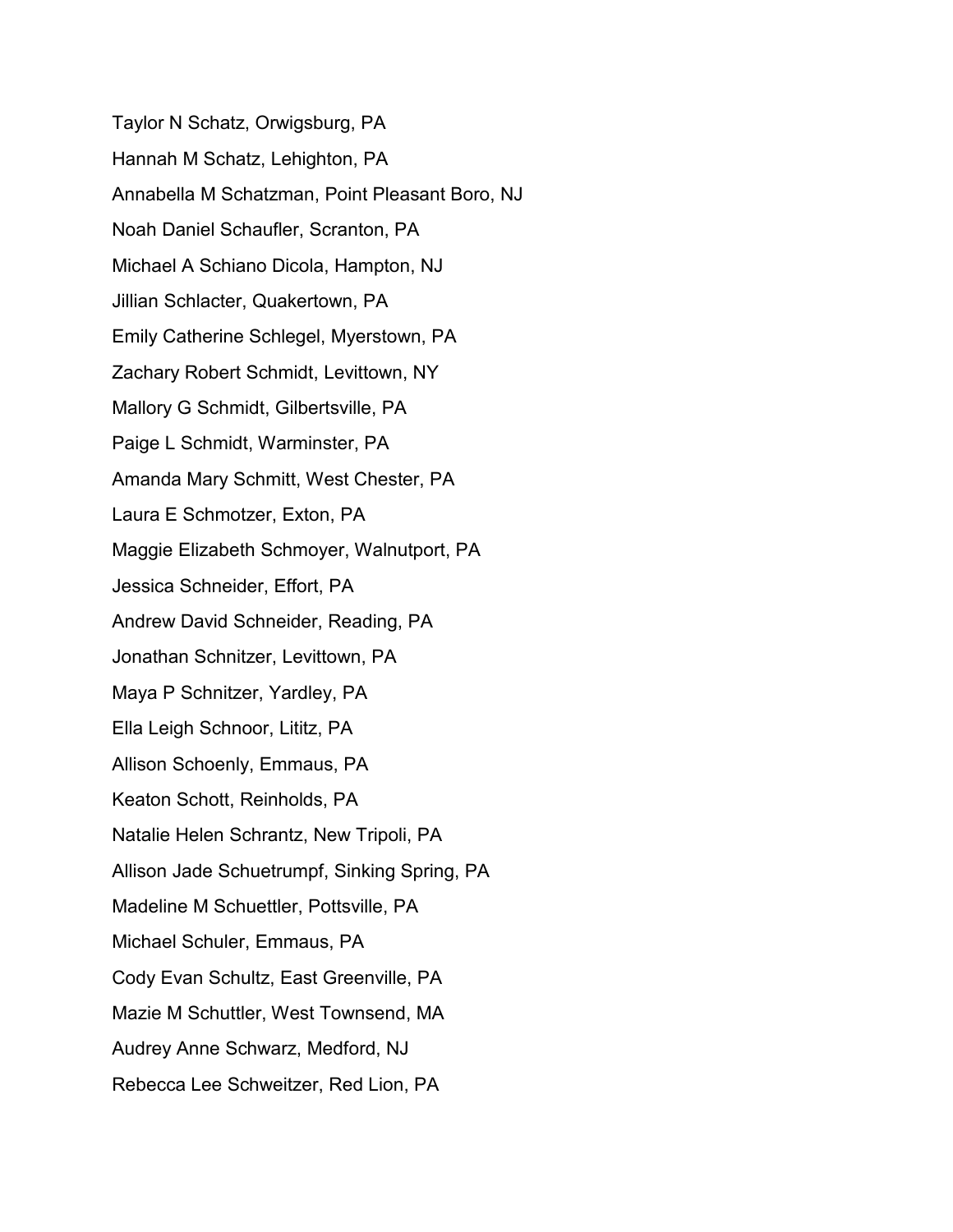Danielle Marie Schwesinger, Lyon Station, PA Kelly A Scipione, Warminster, PA Daniel John Scott, Coopersburg, PA Katelyn Scott, Goshen, NY Stephen John Scubelek, Gouldsboro, PA Zachary M Searfoss, Jim Thorpe, PA Angelo Alexander Sebazco, Philadelphia, PA Katie Seegert, Old Saybrook, CT Gavin D Seeley, York, PA Nyle L Seibert, Reading, PA Jocelyn Taylor Seidt, Sinking Spring, PA Avery Semler, Orefield, PA Michael Kosch Semo, Bethlehem, PA Rachel Katherine Serfass, Lehighton, PA Kiara Serrano, Forty Fort, PA Rachel Serrano, Allentown, PA Sarah Elizabeth Sewilo, Schnecksville, PA Mychala Anne Sfida, Philadelphia, PA Victoria Sforza, Stroudsburg, PA Arianna T Shade, Bethlehem, PA Matthew Shafer, Saylorsburg, PA Sydney Elise Shands, Easton, PA Allison L Shannen, Quakertown, PA Sarah E Shannon, Clifton, NJ Jacob Daniel Shappell, Wernersville, PA Nicole Shara, Allentown, PA Thomas C Sharkey, Wayne, NJ Maya Rae Sharma, Collegeville, PA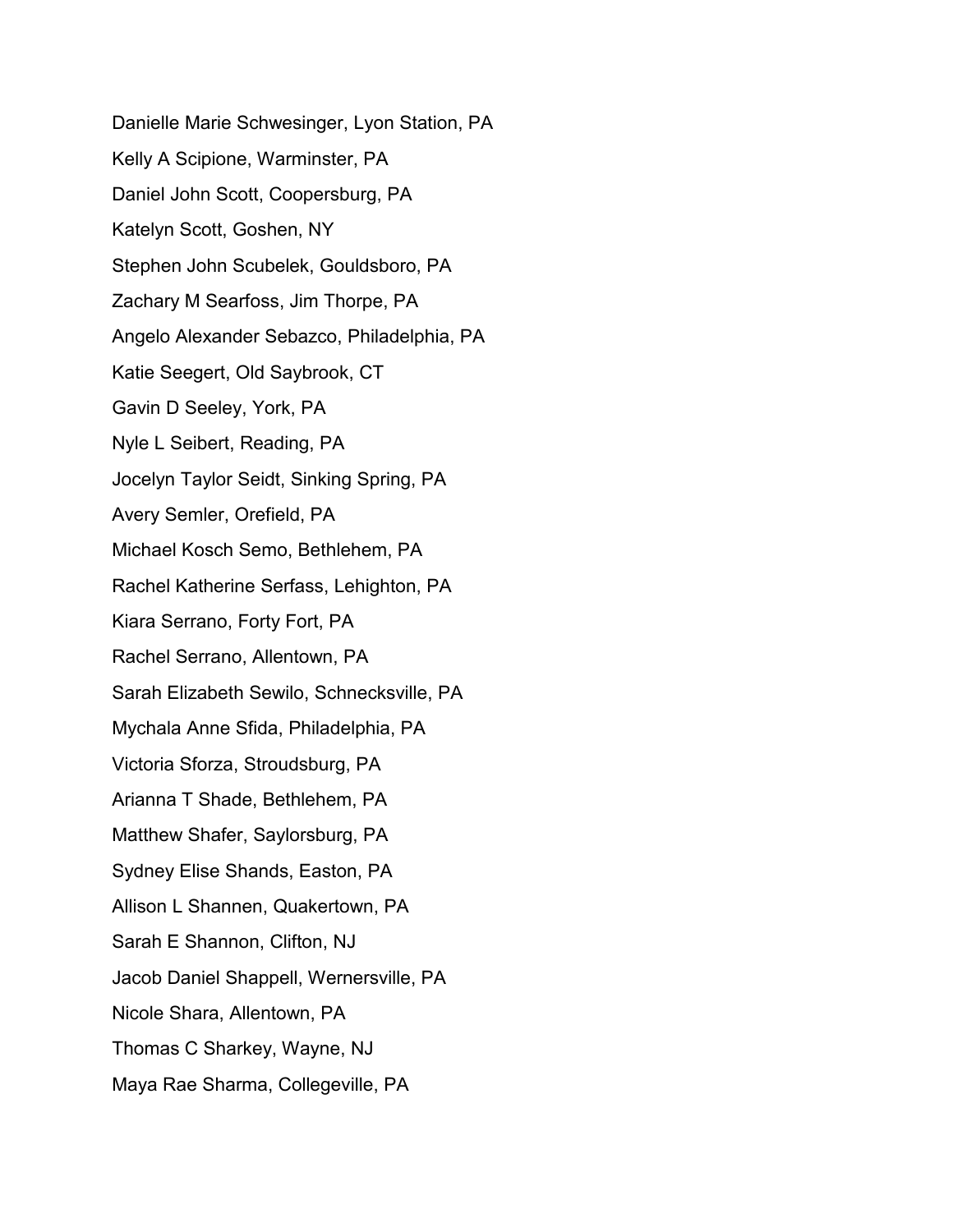Anthony Shaver, Allentown, PA Kaitlyn Elizabeth Shawver, Havertown, PA Nicole Shaylor, Reading, PA Hailey Sheak, Wind Gap, PA Dylan Charles Shearn, Chadds Ford, PA Alyssa G Sheldon, Royersford, PA Raven Shellman, Kutztown, PA Joseph Carter Shelton, Wilmington, DE Mackenzie Shephard, Allentown, PA Kayla D Sherry, Tamaqua, PA Bailey Shetron, Shippensburg, PA Ashley Shevlin, Bushkill, PA Evan Shimkanon, Breinigsville, PA Haley A Shine, Bethlehem, PA Hannah L Shirk, Hamburg, PA Emre P Shively-Ertas, Bethlehem, PA Kelli A Shivers, East Stroudsburg, PA Samuel James Shoaff, Kutztown, PA Miranda Eve Shollenberger, Bethel, PA Jacob Donald Short, Fleetwood, PA Michaela L Shorter, Lancaster, PA John Shortino, Hillsborough, NJ Emily Ethel Showalter, Denver, PA Kiera Nicole Showalter, Sinking Spring, PA Thomas A Shrawder, Kutztown, PA William L Shriner, Newville, PA Tyler I Shull, Manheim, PA Erika L Shuman, Minersville, PA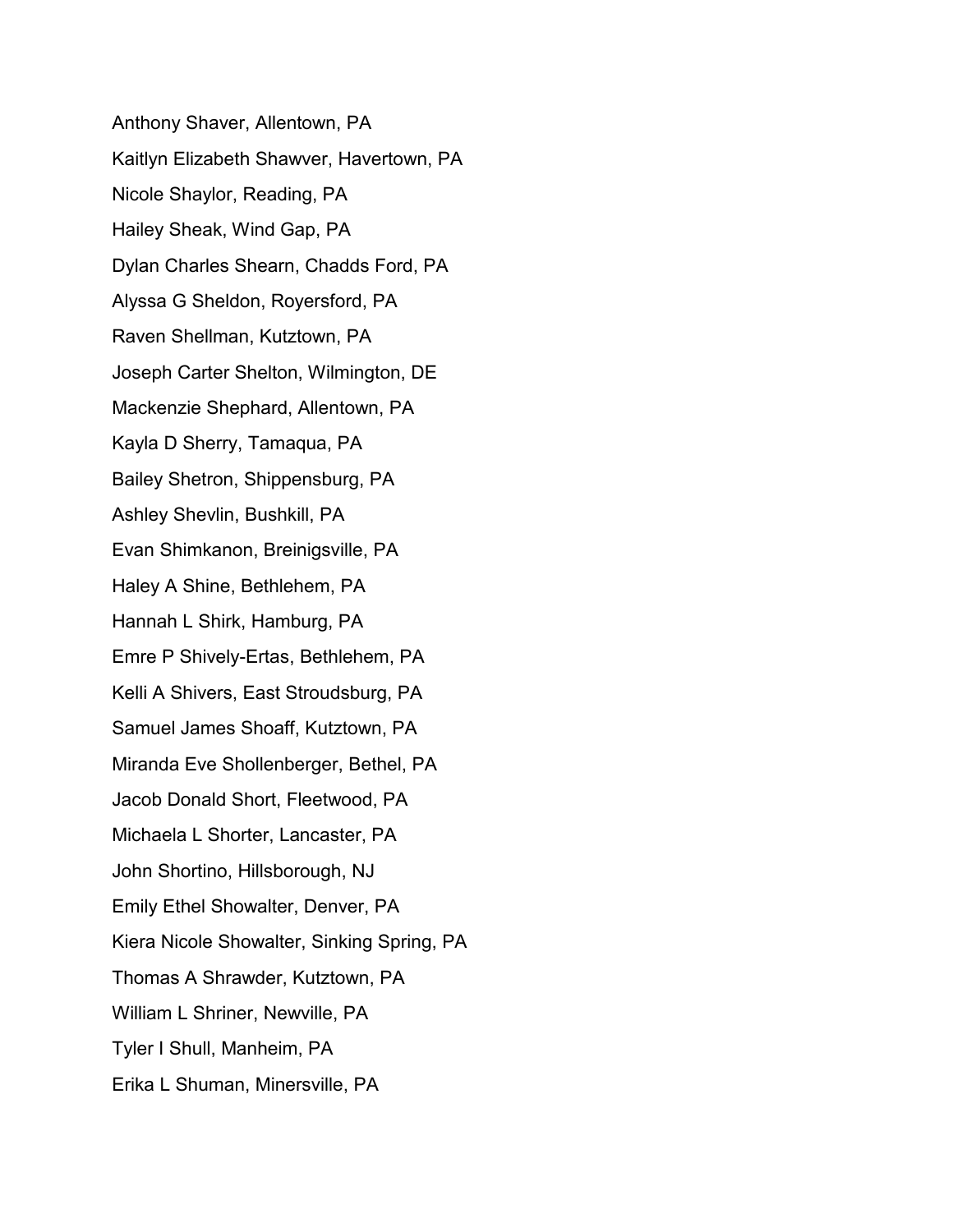Michael T Siderio, Levittown, PA Kyle Alexander Siebert, Orefield, PA Sarah Rose Siegel, Orefield, PA Tina Sienkiewicz, North Wales, PA Ashley Silecchia, Ramsey, NJ Gabrielle Sileo, West Deptford, NJ Daniel Joseph Simcox, Brookhaven, PA Giuliana R Simmens, Princeton Junction, NJ Ashley Marie Simmons, Temple, PA Joao Pedro E G Simoes, Kutztown, PA Christian Simon, Philadelphia, PA Emily C Simonson, Drexel Hill, PA Shannon Alexa Simpson, Stroudsburg, PA Jessica Simpson, Allentown, PA James Simpson, Oreland, PA Prasoon Singh, Bethlehem, PA Cole Nathaniel Single, Elizabethtown, PA Charles D Sisler, Oxford, PA Michael James Skamarakus, Nanticoke, PA Thomas Gregory Skoronski, Mertztown, PA Mary Theresa Skoronski, Mertztown, PA Tyler Anthony Skripko, Brockton, PA Jake M Skrocki, Royersford, PA Jessica R Skuraton, Monroe Twp, NJ Darion Slabinski, Slatington, PA Kelly E Slattery, Douglassville, PA Alexander Slaw, Lehighton, PA Leah K Slemmer, Millersburg, PA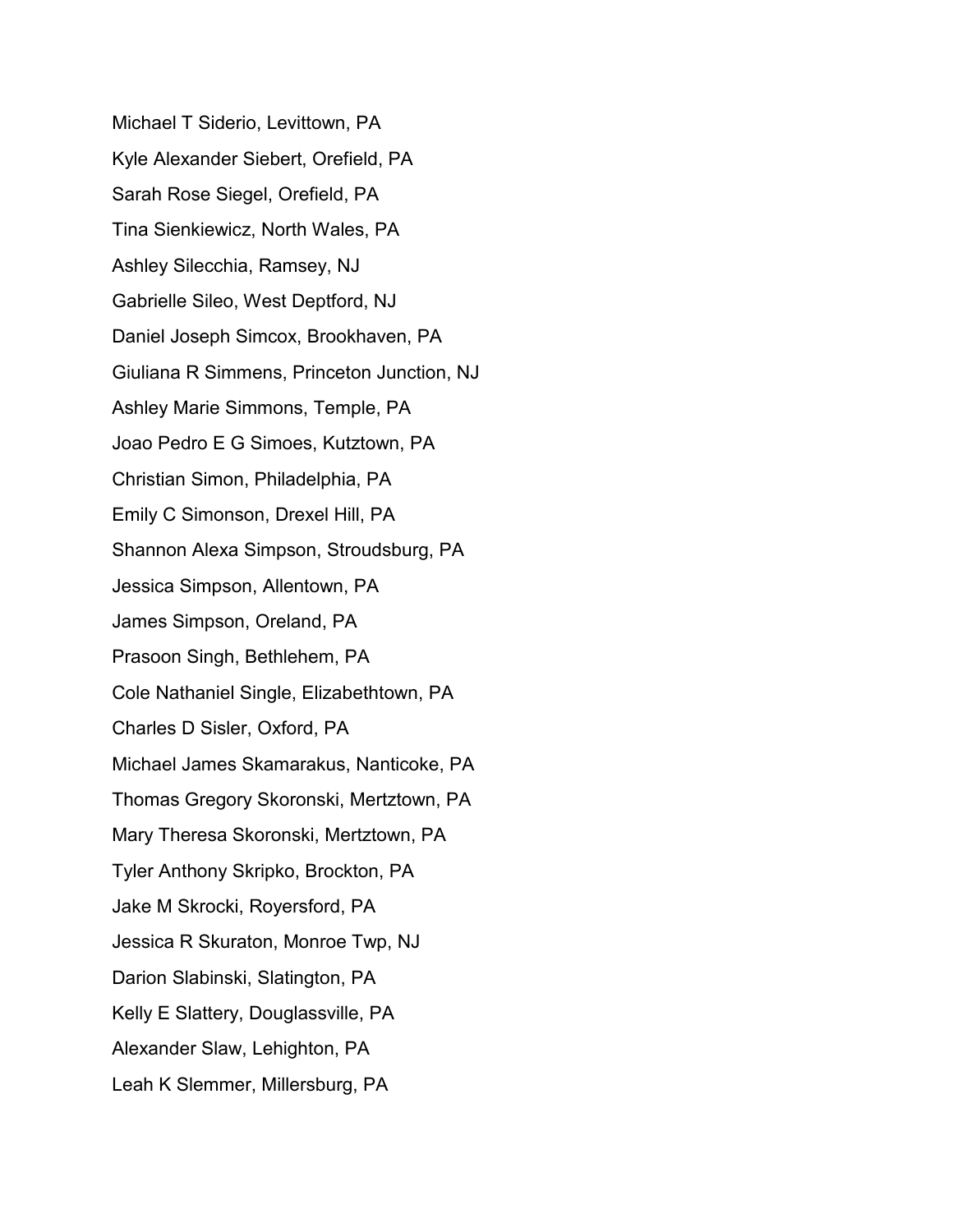Shane Austin Slivinski, Holland, PA Christopher M Sliwka, Warminster, PA Kayla Jean Sloan, Abbottstown, PA Leah Ann Smaha, Andover, NJ Abigail R Smaltz, Denver, PA Steven Jacob Smeykal, Collegeville, PA Kailey Nicole Smith, Bangor, PA Jaison Smith, Schwenksville, PA Rebekah Leigh Smith, Birdsboro, PA Courtney Paige Smith, Bangor, PA Victoria Rose Smith, Folsom, PA Mackenzie Paige Smith, Hanover, PA Allison Elizabeth Smith, Pennsville, NJ Courtney Lyn Smith, Mohrsville, PA Wayne Joseph Smith, Plymouth, PA Robin Grace Smith, Newtown, PA Tyler Joseph Smith, Royersford, PA Trevor R Smith, Schuylkill Haven, PA Emily J Smith, Mendham, NJ Katelyn M Smith, Kutztown, PA Joseph R Smith, Minersville, PA Emma Smith, Reading, PA Rebekah M Smith, Reading Station, PA Libby Jane Smith, Lehighton, PA Paula Eliza Smith, Nazareth, PA Savannah Rose Smith, Plymouth Meeting, PA Jessica M Smith, Washington, NJ Danielle C Smith, Kutztown, PA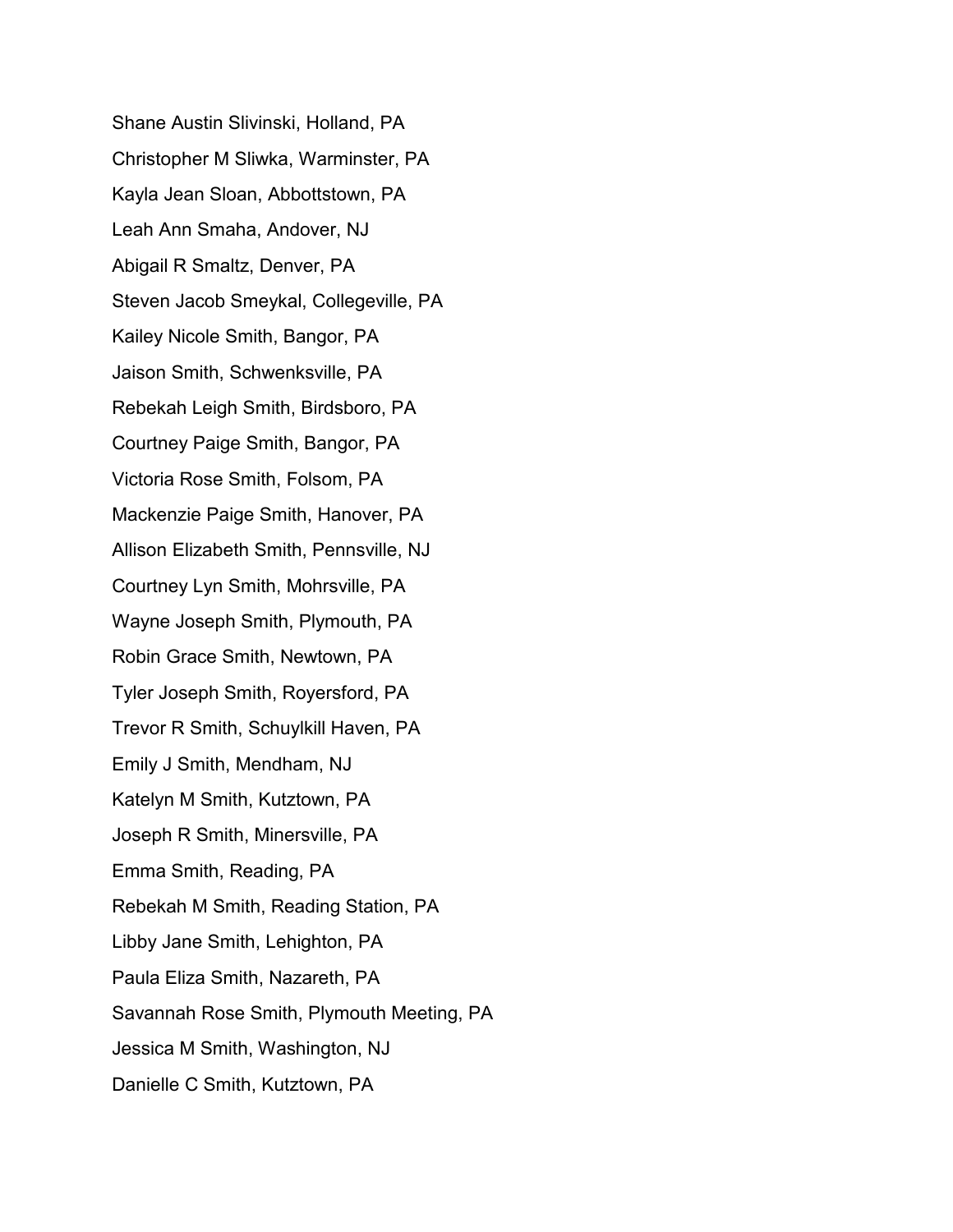Emma Pearl Smith, Martinsburg, PA Vivian Leigh Smith, Nazareth, PA Rachel C Smith, Folsom, PA Isaiah Smola, Pottstown, PA Lindsay A Smyth, Landenberg, PA Lauren Nicole Snell, Spring Grove, PA Wesley Robert Snider, Phoenixville, PA Rebecca L Snyder, Lancaster, PA Zoe E Snyder, Tamaqua, PA Brianna Lydia Snyder, Allentown, PA Bret J Snyder, Topton, PA Jack H Snyder, Reading, PA Hannah Dayne Snyder, Carlisle, PA Andrew John Snyder, Bethel, PA Sarah Snyder, Emmaus, PA Jacob J Snyder, Allentown, PA Mackenzie C Snyder, Allentown, PA Sydney Marie Sobolewski, Newark, DE Jerenita H Sokan, Lansdowne, PA Kay Susan Solderitch, Whitehall, PA Kira Mikaela Solt, Hillsborough, NJ Kevin Daniel Somdat, Bethlehem, PA Quinn D Sommer, Macungie, PA Sarah A Soriano, Reading, PA Angela Maria Sorrentino, Schnecksville, PA Emeli Diana Sosa, Harrisburg, PA Thalita Soto, Allentown, PA Kenneth D Soto Vera, Reading, PA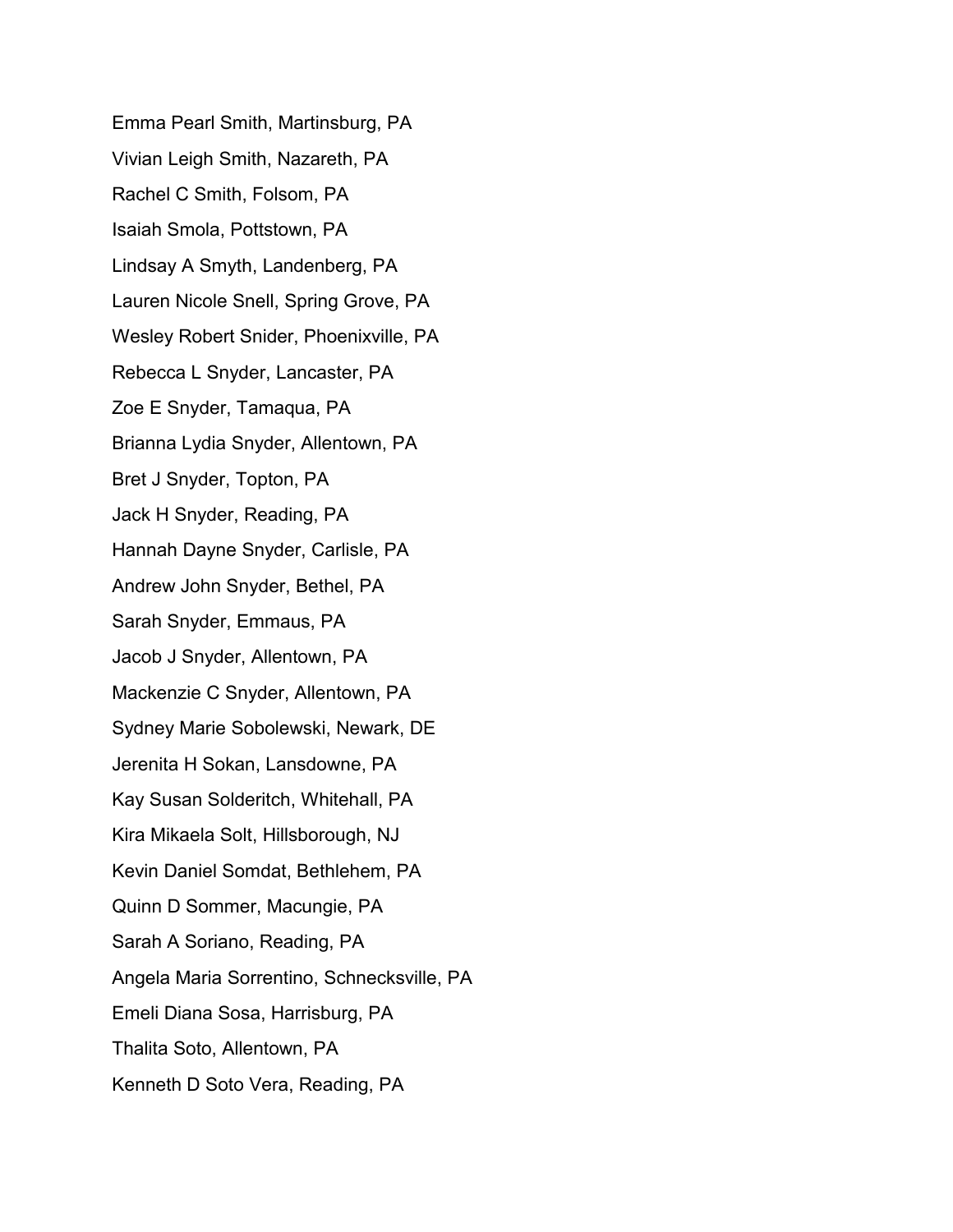Amanda E Spaar, Pottstown, PA Kierstan Spangler, Dover, PA Tiffany J Spangler, York, PA Kiera M Spann, West Lawn, PA Elizabeth Dorothy Spayd, Emmaus, PA Lauren Spease, Reading, PA Marie Spencer, Hawley, PA Rachel R Speranza, Etters, PA Nicolette Sperczak, Marlboro, NJ Sabrina M Spicer, Gilbertsville, PA Alexa Quinn Spilis, Tabernacle, NJ Olivia Rose Spilman, Pennsburg, PA Claire Sprang, North Wales, PA Aaron L Springer, Nassau, New Providence, Bahamas Sierra Carol Sprouse, Lebanon, PA Cameron St.James, Montgomery, PA Nicole Lauren Stabile, Blakeslee, PA Laura Nicole Stackhouse, Quakertown, PA Kaylee F Stahl, Royersford, PA Lauren Nicole Stanchick, Danville, PA Madison Lynn Stanton, Duryea, PA Julia Anne Stasis, Havertown, PA Jacob Paul Staskowski, New Ringgold, PA Sophia M Staskowski, New Ringgold, PA Christian M Staskowski, Emerald, PA Brooke Ann Staton, Greentown, PA Katherine Patricia Stearns, Woodlyn, PA Kara A Steckel, Walnutport, PA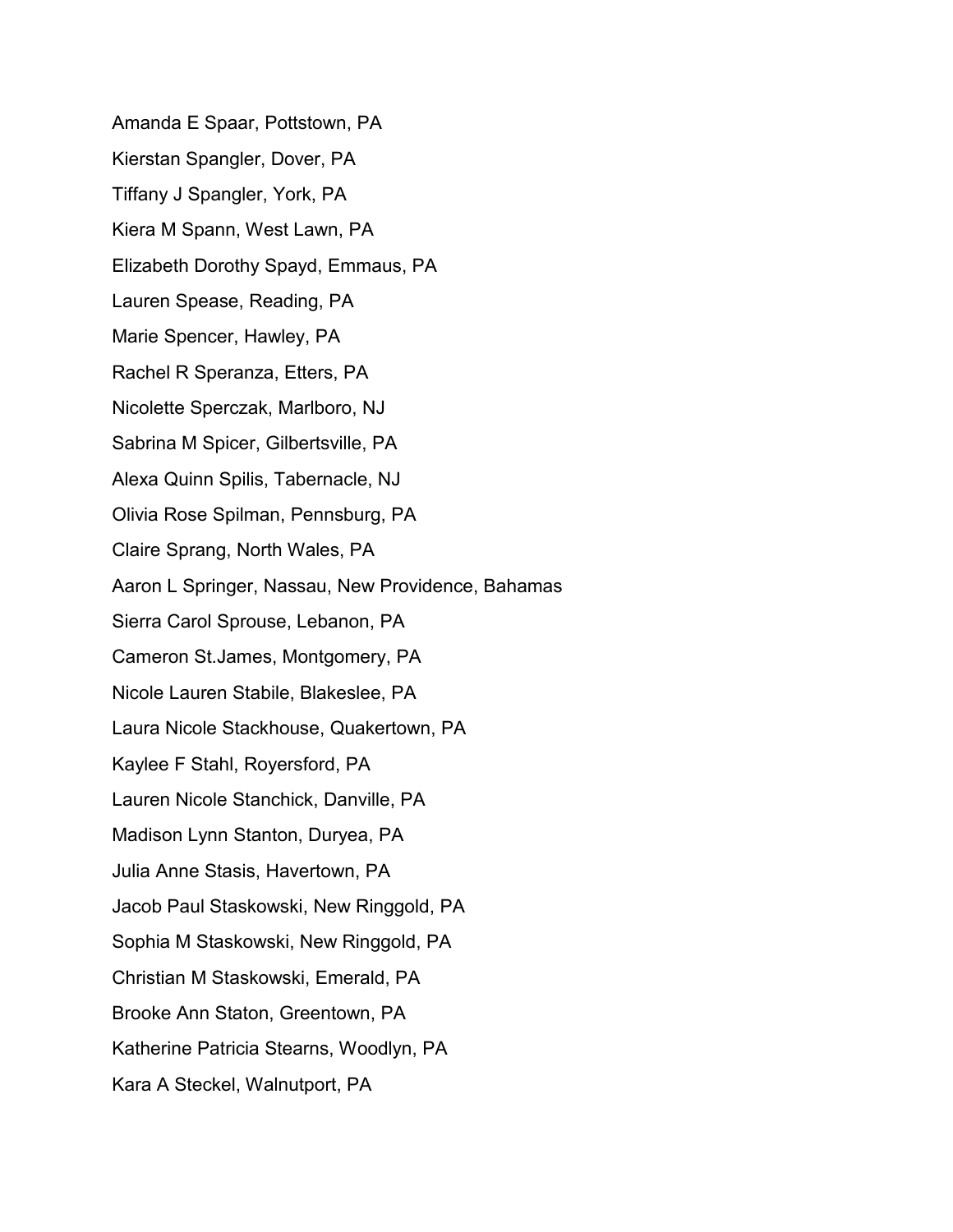Stephen Edward Steele, Allentown, PA Ben T Steele, Warminster, PA Sophia M Stefanowski, Warminster, PA Keri Ann Stefkovich, Vernon, NJ Sarah Michelle Stehlik, Middletown, NY Mindy Jena-Lantz Steiger, Augusta, NJ Ashley L Stein, York, PA Mikayla Lee Stengel, Fountain Hill, PA Catherine Stephany, Pennsburg, PA Ketanya Stephens, Philadelphia, PA Ryan B Sternberg, Easton, PA Jamie Lynn Sterner, Muncy, PA Collin Christopher Stettler, Walnutport, PA Madison Anne Stettler, Schnecksville, PA Daniel Glenn Stevens, Bethlehem, PA Donavan C Stevenson, Cheltenham, PA Valerie L Stevenson, Upper Chichester, PA David L Stewart, Effort, PA Jessica D Stewart, Southampton, PA Julia Ann Stich, Langhorne, PA Ashley Stokes, Barnegat, NJ Samantha Stoneback, Oxford, PA Casey A Stoneback, Bethlehem, PA Jordyn E Stoner, Elizabethtown, PA Allen F Stork, Boyertown, PA Ethan Howard Storms, Shohola, PA Olivia Kincaid Storms, Upper Chichester, PA Davis Robert Stoudt, Fleetwood, PA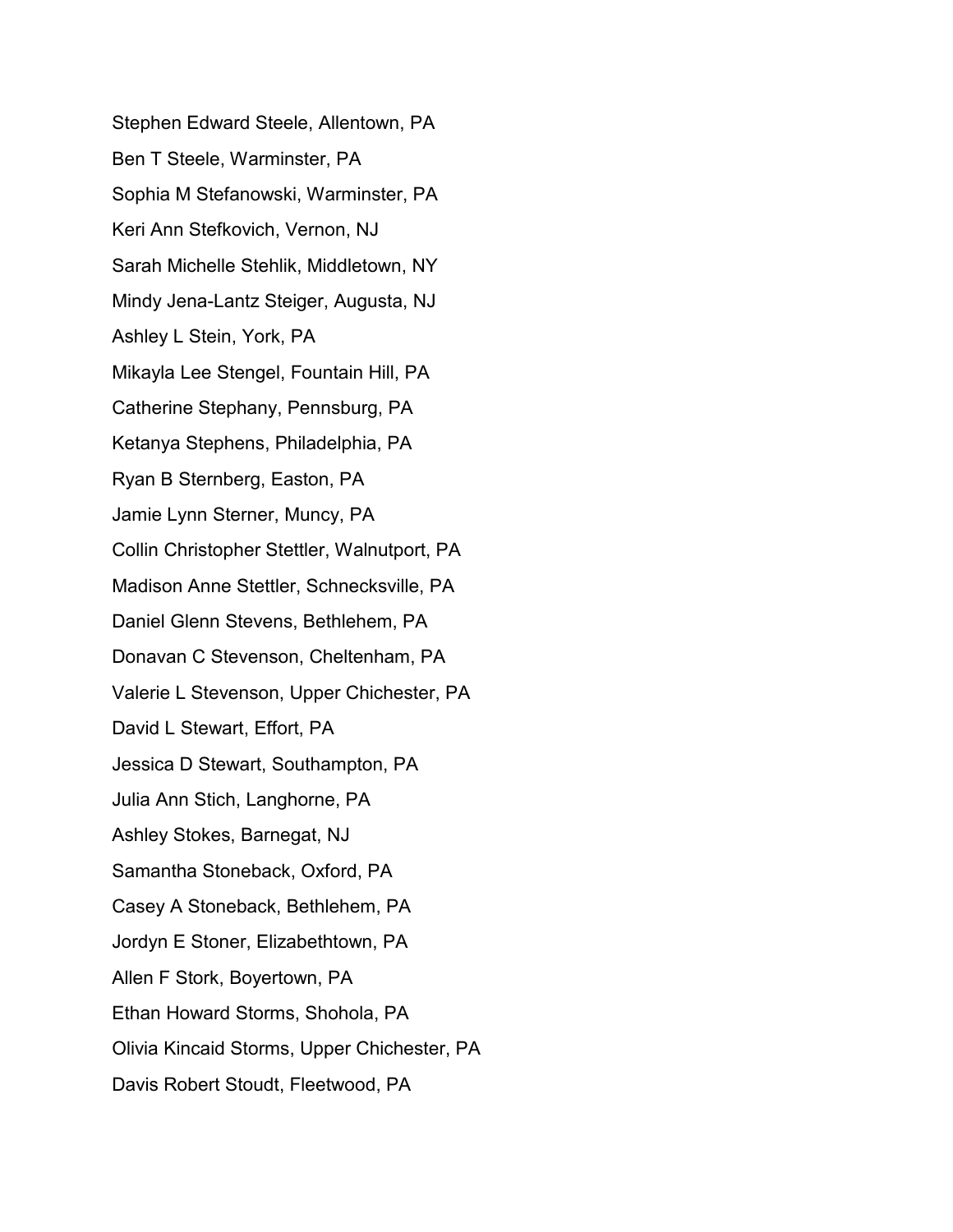Deena Stoudt, Macungie, PA Joseph M Strain, Reading, PA Michael J Strain, Shillington, PA Amy Barbara Stratton, Phillipsburg, NJ Leigha Stratton, Sinking Spring, PA Lori Stratton, Stratford, NJ Morghan E Straub, Scranton, PA Emma M Streb, Mount Wolf, PA Francesca Ivette Strickler, Sinking Spring, PA Noah P Strohm, Morton, PA Allison Rose Strunk, Pen Argyl, PA Sydney E Studley, Philadelphia, PA Maya Diane Stump, Wrightsville, PA Adelynd M Styer, Palm, PA Madison K Styer, Palm, PA Rachel J Suchy, Horsham, PA Miranda B Suder, Mercersburg, PA Saige Noel Sufrin, Enola, PA Ava J Sulkowski, Chester Springs, PA Matilda M Sullivan, St Petersburg, FL Kiran Sullivan, Breinigsville, PA Taylor Angelina Sultan, Nazareth, PA Lindsey J Summa, Dunmore, PA Marissa Catherine Sunick, South Abington Township, PA Sarah Elizabeth Supplee, Gilbertsville, PA Caitlin Sutter, Schwenksville, PA Camryn Swafford, Reading, PA Taylor Alexandra Swartley, Sellersville, PA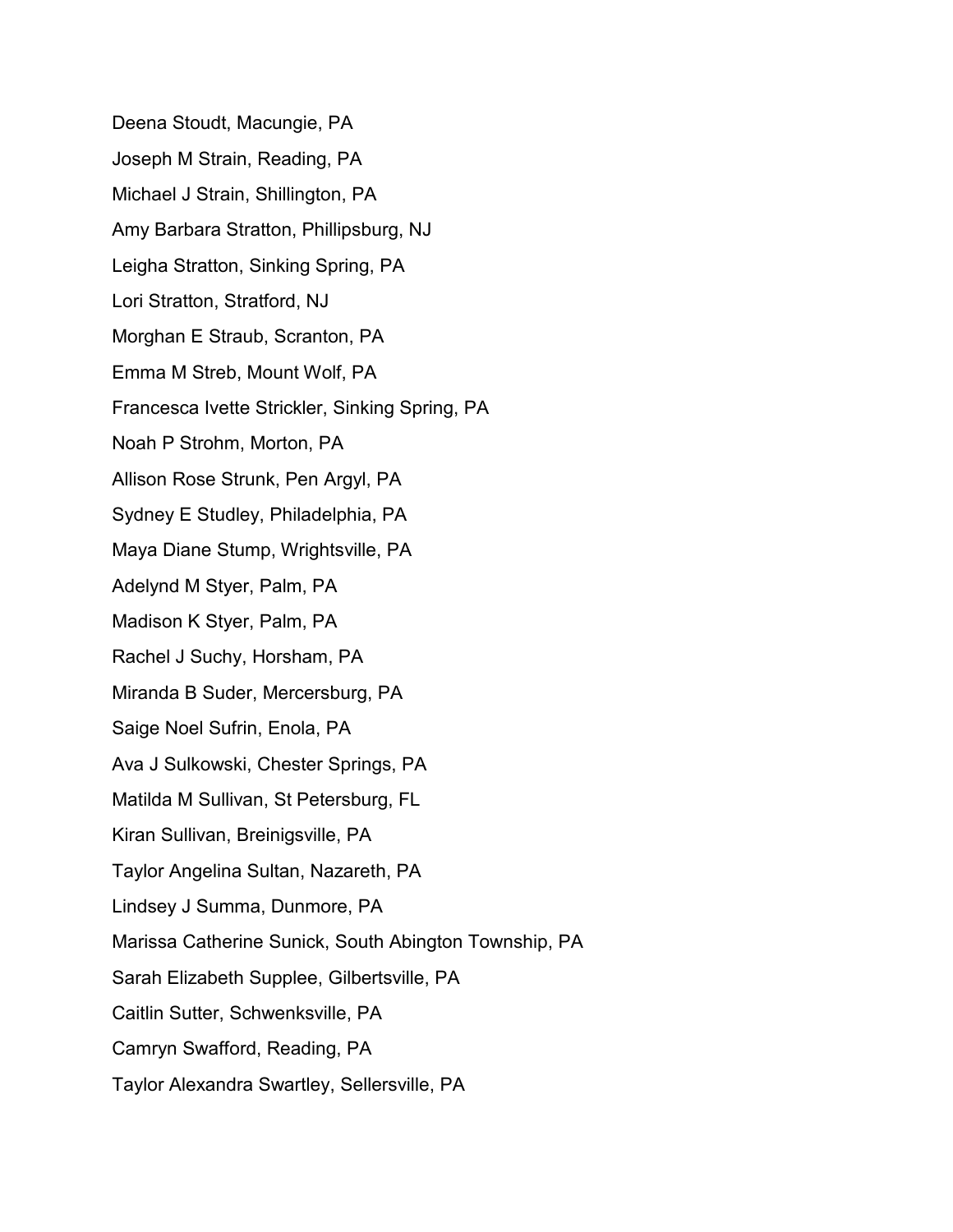Gabriella R Sweet, Douglassville, PA Patrick Christopher Mathue Sweet, Huntingdon, PA Sara M Sweitzer, New Tripoli, PA Skylar Swift, Doylestown, PA Jennifer Lynn Swist, Reading, PA Whitney T Switzer, Berwick, PA Breanna Adalia Sylvester, Blakeslee, PA Jessica R Symes, Wilmington, DE Madison L Szczecina, Orwigsburg, PA Gina M Tallarico, Orefield, PA Ashley Marie Tammany, Pottstown, PA Briana Auliya Tannu, Macungie, PA Nayeli Tapia, Wilkes Barre, PA Brianna Tarabocchia, Woodcliff Lake, NJ Laura Taschner, Newark, DE Richard Ignazio Tattoli, Easton, PA Luna Angelica Taveras, Allentown, PA Abronah C Taylor, Harrisburg, PA Sierra Leone Taylor, Williamstown, NJ Daniel Tecce, Jamison, PA Johan Tejada, Reading, PA Hanna Rose Templin, Fleetwood, PA Edgar Tenorio, Reading, PA Katelyn N Terplan, Allentown, PA Lauryn Amanda Teti, Allentown, PA Jeffrey Colin Tews, Albrightsville, PA Zoe Eunice Texidor, Reading, PA Kelsey K Thayer, Bechtelsville, PA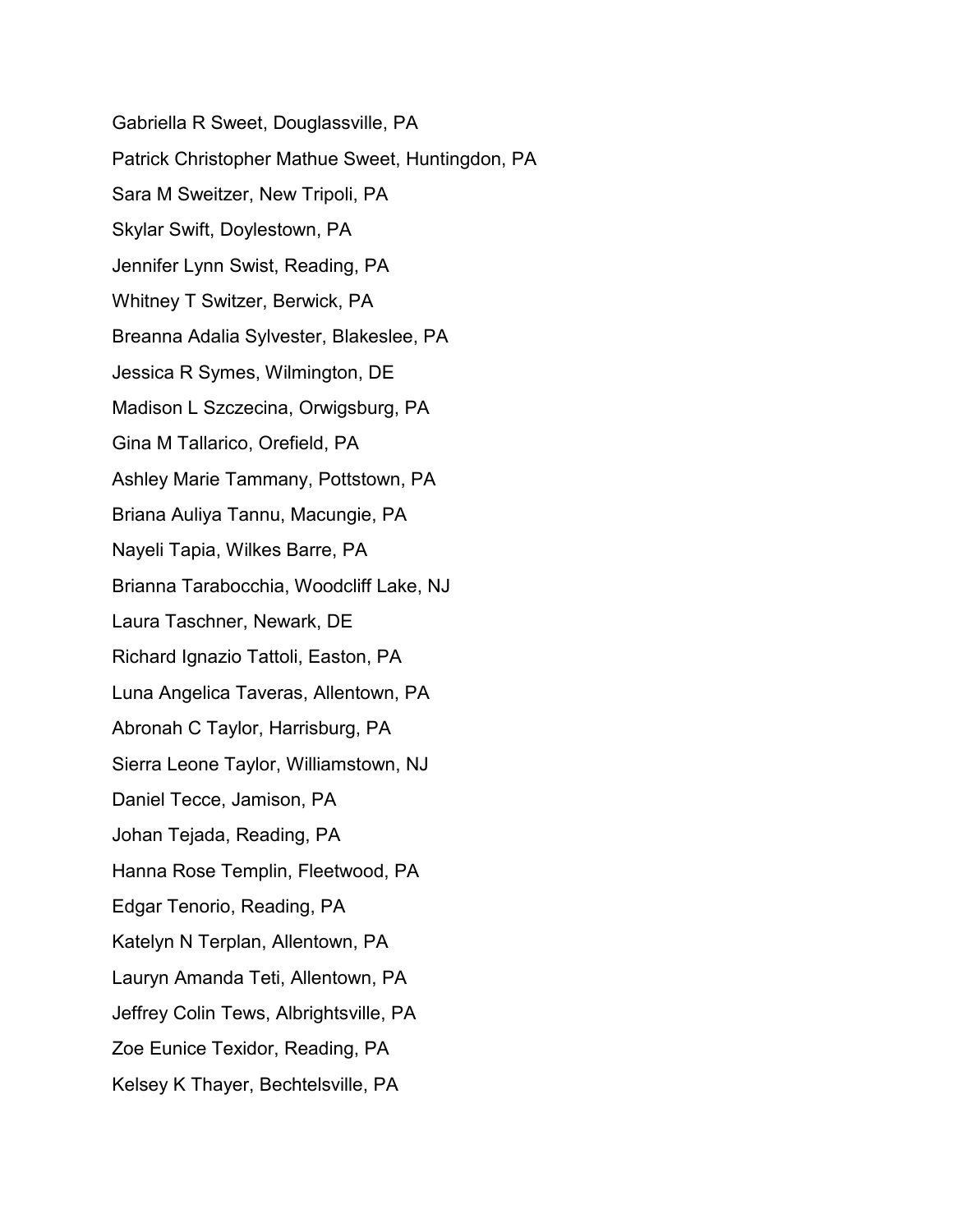Nicholas S Theobald, Honesdale, PA Erik Therrien, Reading, PA Joseph Michael Thompson, Marlton, NJ Kyle Thompson, Jamison, PA Alicia Thompson, Willow Grove, PA Evan D Thompson, Boiling Springs, PA Julie Brianna Thompson, Essington, PA Leah Amber Tierney, Nazareth, PA Darrel Brian Timmerman, Warrington, PA Jeff Tineo, Reading, PA Maura Elizabeth Tini, Archbald, PA Joseph John Tini, Archbald, PA Xinyi Zoe To, Berkeley Heights, NJ Jesse Alma Grace Todero, Pine Grove, PA Lyndon Emmanuel Toe, Philadelphia, PA Xiomara Toledo, Blandon, PA Elyssa Marie Tomczyk, Plainville, CT Sophia Leona Tornay, Oreland, PA Kylie Anne Torrens, Pottstown, PA Bethsaida Torres, Reading, PA Alberto J Torres, Reading, PA Julivette Torres, Lancaster, PA Cassandra R Torres, Bethlehem, PA Marleny Torres, Lancaster, PA Michael Torres, Allentown, PA Joseph Christopher Tracey, Hainesport, NJ Justin R Tracy, Seven Valleys, PA Samantha L Trafford, Jamison, PA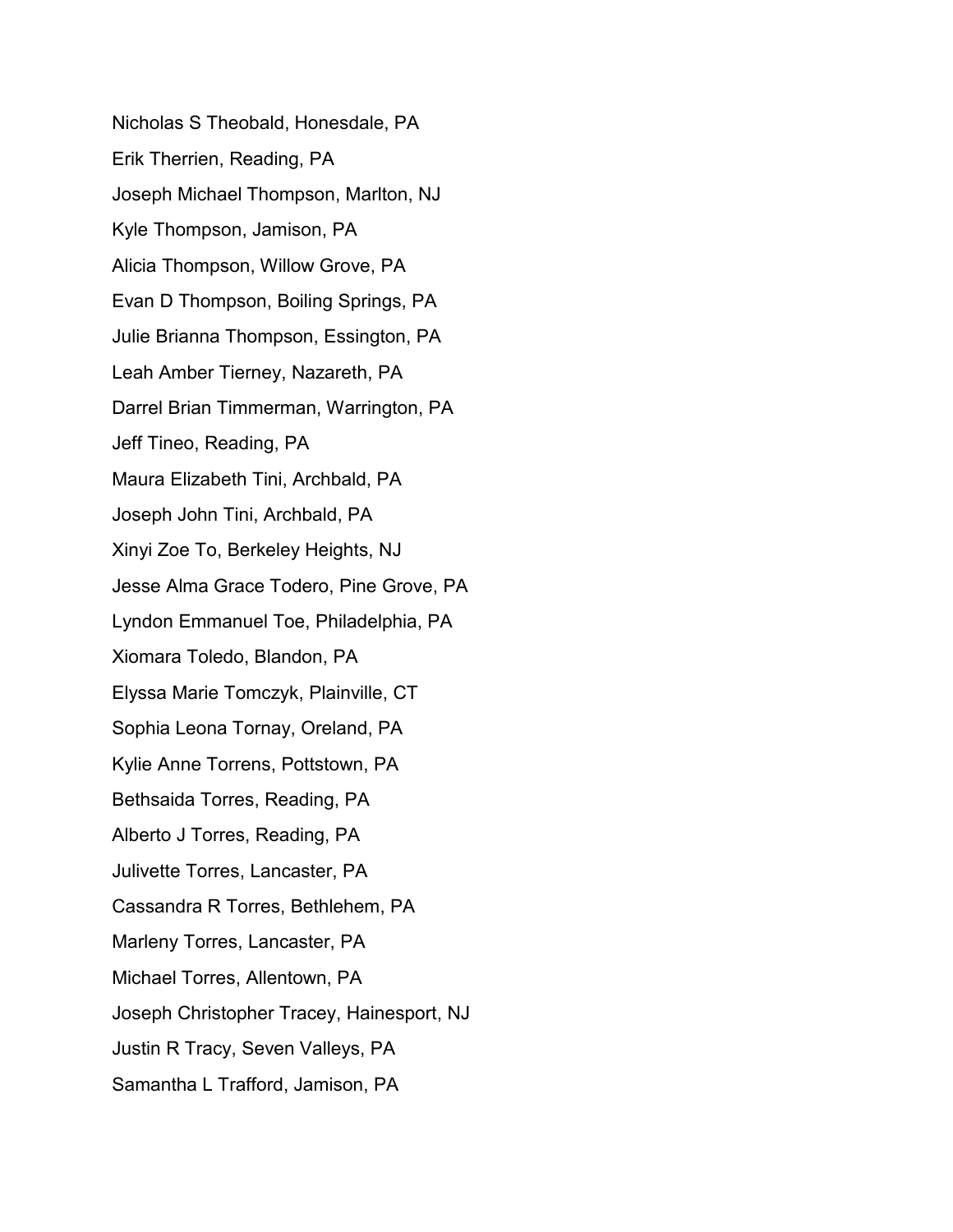Sydnie S Tramontina, Harleysville, PA Kiet T Tran, Sinking Spring, PA Huong Vu Ngoc Tran, Kutztown, PA Romeo Tran, Douglassville, PA Alexander Donald Trask, Fleetwood, PA Emily B Traub, Stroudsburg, PA Patrick M Travis, White Mills, PA Shani E Trebatoski, York, PA Cameron Jacob Tressler, Coopersburg, PA Zachary Charles Trexler, Allentown, PA Jaclyn S Triefler, West Caldwell, NJ Courtney R Triest, Oley, PA Daniel Patrick Trimber, Warminster, PA Michael Gerald Tripoli, Perkasie, PA Kahlan Tripp, Leesport, PA Tatum Quinn Tropp, East Sandwich, MA Victoria Trout, Pottstown, PA Emily Joan Truhan, Downingtown, PA Aviv Nechama Tumbleson, Kutztown, PA Colleen Elizabeth Tuomi, Langhorne, PA Tiffani S Turk, Philadelphia, PA Macy N Turner, Royersford, PA Ana M Tuzio, Bayville, NJ Cheyanne E Twining, Allentown, PA Micah A Ulicny, Valley View, PA Moses J Ulysse, Denver, PA Kasey L Umana, Ephrata, PA Jordan L Umstead, Easton, PA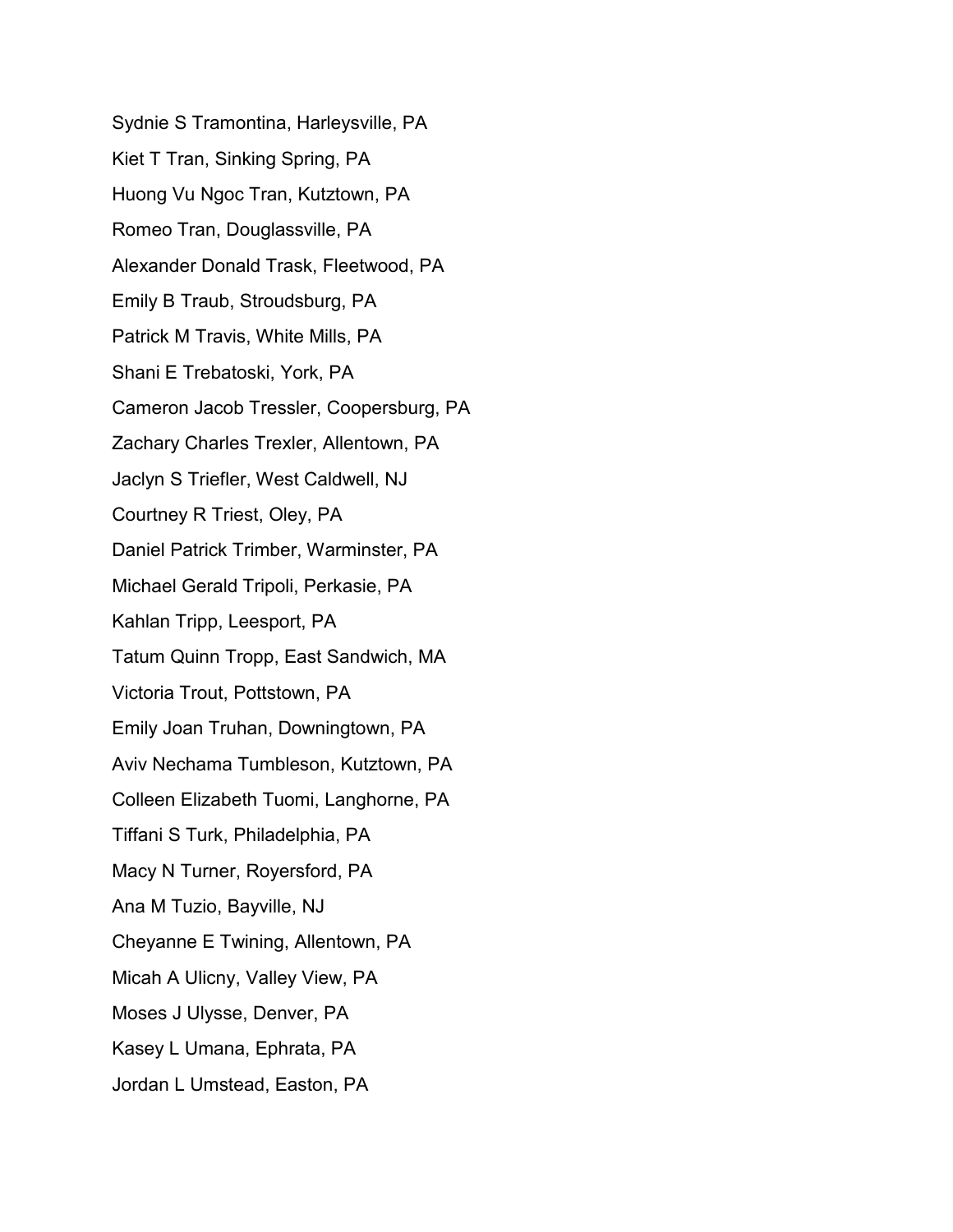Katie Rochelle Urban, Downingtown, PA Brianna L Urban, Gilbertsville, PA Elli Vachaviolou, West Reading, PA Sabrina Lynn Vagasky, New Britain, PA Diana Valdivia, Easton, PA Aubrey Valenteen, Phoenixville, PA Daisy Mae Valentine, Tamaqua, PA Julia E Valentino, Woolwich Twp, NJ Martin D Valle, Sinking Spring, PA Kadisha Vallejo, Allentown, PA Anna E Vanchieri, Effort, PA Carrie Anne Vannorden, Macungie, PA Mackenzie Danielle Vanorden, Sinking Spring, PA Ourania Savvas Vardaxis, Macungie, PA Dorothea Savvas Vardaxis, Macungie, PA Megan Elizabeth Vaughan, Prince Frederick, MD Erin Vaughan Ware, Seaford, NY Nicolas Anthony Vaupel, Auburn, PA Tori L Velas, Perkasie, PA Hunter J Velekei, Easton, PA Jordan Marie Velez, Freemansburg, PA Gianna M Vella, Feasterville Trevose, PA Kaila Marie Venezia, Center Valley, PA Alexis V Verdes, Oak Ridge, NJ Margaret Theresa Vergenes, Lancaster, PA Sarah Catherine Vertucci, Hamburg, PA Ibeth M Villa-Tamay, Reading, PA Bailey Vincent, Lehighton, PA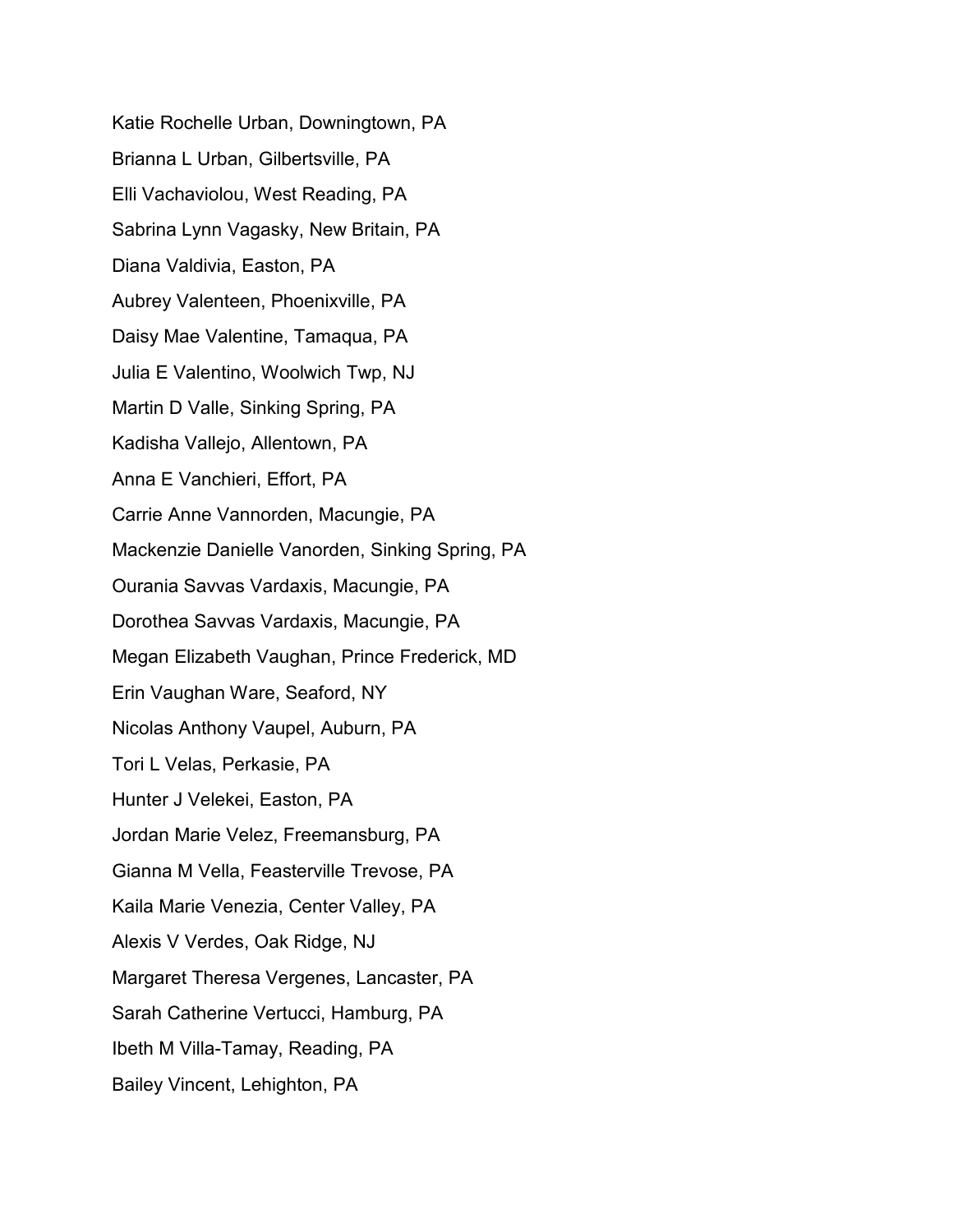Alyssa Nichole Vitali, Philadelphia, PA Jesenia A Vizcaino, Bushkill, PA Amy Rebecca Vogel, Eagleville, PA Owen W Volkerijk, Medford, NJ Earl H Volz, Philadelphia, PA Jessica Lee Voorhees, Allentown, PA Noah Danijel Vucenovic, Telford, PA Isabelle Rose Waddelow, Greencastle, PA Keri Lynn Wagner, Colonia, NJ Montana A Wagner, Royersford, PA Rachel Nicole Walck, Albrightsville, PA Elizabeth Marie Walczykowski, Philadelphia, PA Meghan E Wald, Morris Plains, NJ Hannah Walker, Kutztown, PA Amanda C Walker, Warminster, PA Nevada K Walker, Camp Hill, PA Jenny R Wallace, Johnstown, PA Christopher Robert Waller, Whitehall, PA Kevin J Walsh, Pocono Lake, PA Erika M Walter, Langhorne, PA Reiley J Walther, Kutztown, PA Katie Alexa Walton, Oxford, PA Brandon Robert Wambold, Barto, PA Sierra Louise Wanamaker, Hamburg, PA Caleb D Wanamaker, Slatington, PA Chance Michael Wandler, Bath, PA Makenna L Warminsky, Fogelsville, PA Rachael Warshawsky, Lancaster, PA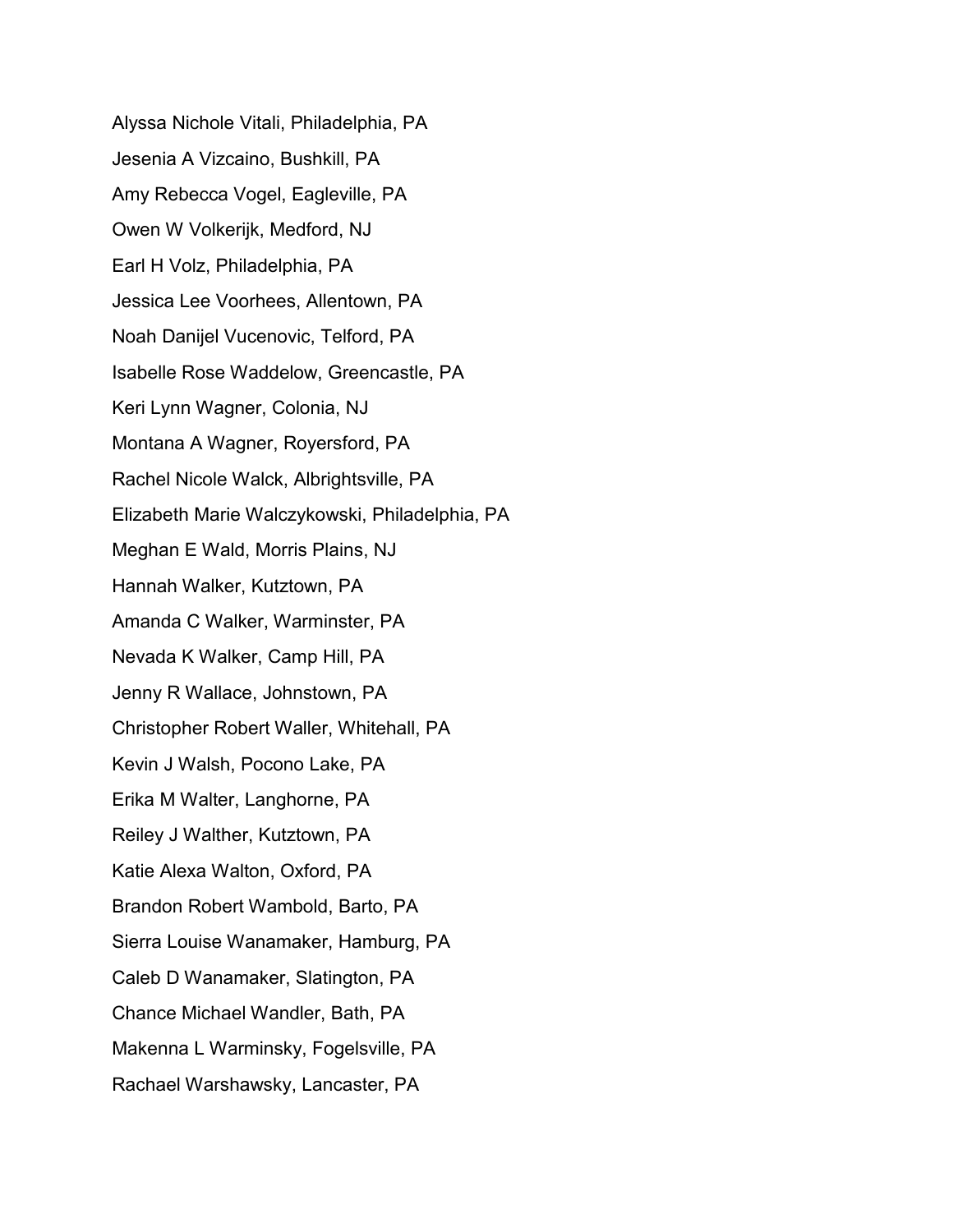Jace Rebeca Watkins, Maple Glen, PA Allyson L Watkins, Tresckow, PA Ashley Watts, Macungie, PA Rachel Lynn Waugh, Jamison, PA Haley T Wawrzynek, Harleysville, PA Kaitlynn A Wayman, Leesport, PA Brady George Weaver, Harrisburg, PA Christopher Landon Weaver, Bloomsburg, PA Shannon Marie Hannah Weaver, Martinsburg, PA Sydney Allison Weber, Trenton, NJ Rebecca E Weber, Wayne, PA Matthew R Weger, Bloomsbury, NJ Gabrielle Lynn Wehr, Annville, PA Katelyn M Wehr, Kutztown, PA Karlee Allison Weida, Nicholson, PA Luke J Weidner, Temple, PA Sydney Camille Weiland, Mars, PA Cecelia E Weiler, Mohnton, PA Grace Lynn Wein, Malvern, PA Tyler Weiss, Phillipsburg, NJ Megan L Weiss, Emmaus, PA Cassidy Weiss, Philadelphia, PA William Weiss, Emmaus, PA Leonard Weiszgerber, Pennsburg, PA Tiffany Amber Weitzel, Reading, PA David Wells, Lebanon, NJ Colin M Wenck, Allentown, PA Brianna E Wendling, Kutztown, PA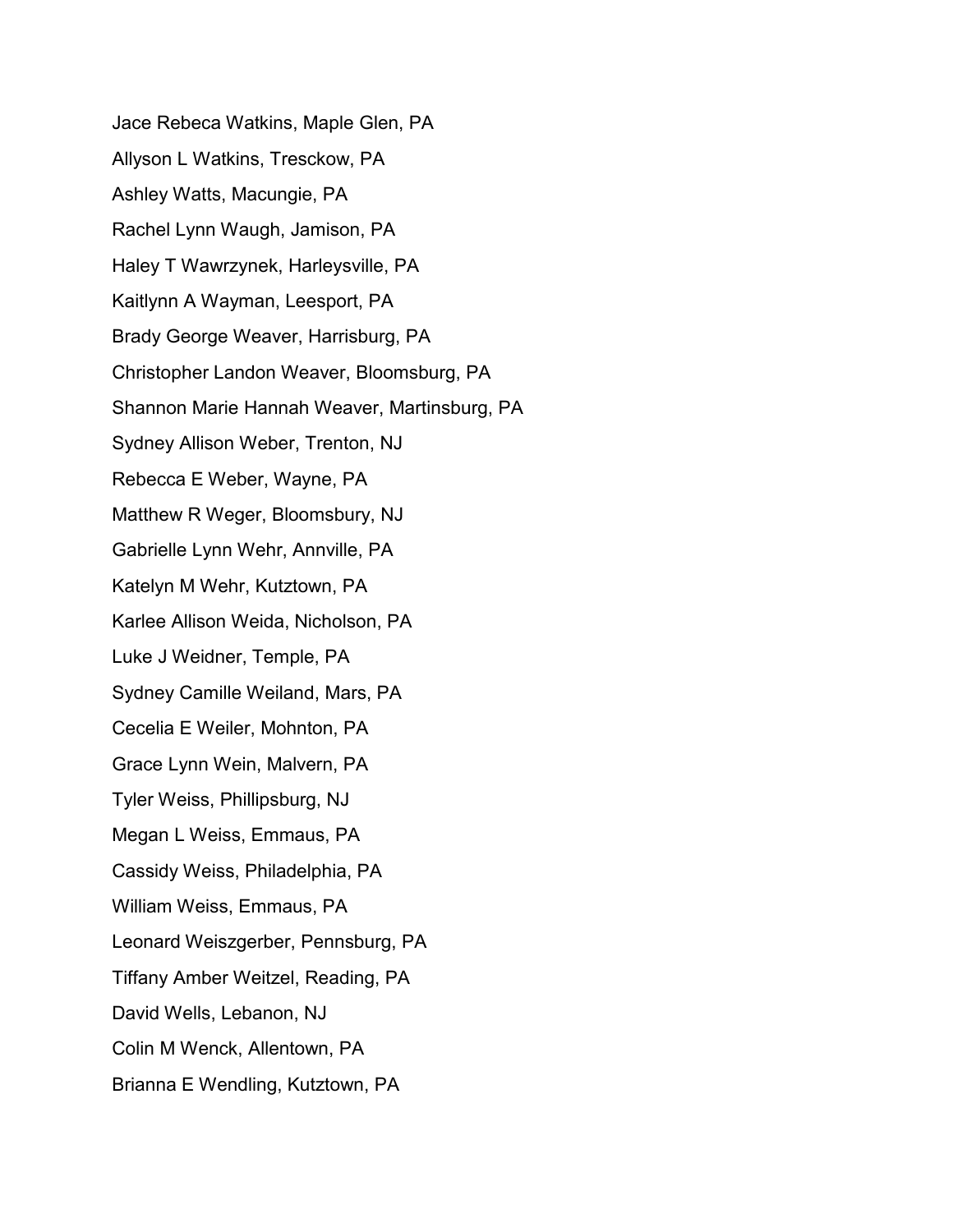Katelyn M Werner, Kutztown, PA Joel Andrew Werner, Easton, PA Ashley Wert, Orefield, PA Abby Rose Wertman, Auburn, PA Kyle S Wescoe, Northampton, PA Madison B Wetzel, Alburtis, PA Samuel David Wetzel, Mount Holly Springs, PA Kimberly A Wetzel, Topton, PA Matthew Jonathan Weygand, King of Prussia, PA Hannah E Whalen, Pequea, PA Kristen M Whalen, Stewartsville, NJ Annmarie M Whalen, Ivyland, PA Melissa Whaling, New Tripoli, PA Abby M Wheeler, Bethlehem, PA Anna Whitbeck, Tamaqua, PA Alexander Edward White, Gilbertsville, PA Kevin T White, Danielsville, PA Pierson White, Northumberland, PA Griffin William Whitman, Bethlehem, PA Kylie Whitmoyer, Hamburg, PA Aubrynn Whitted, Sellersville, PA Jennifer A Whyte, Lehighton, PA Madison Dorothy Wickersham, Reading, PA Tyler Wickersty, Levittown, PA Collin K Wickramaratna, Marlton, NJ Victoria Wielgus, Wayne, NJ Hadley A Wiktor, Danville, PA Matt James Wilde, Boyertown, PA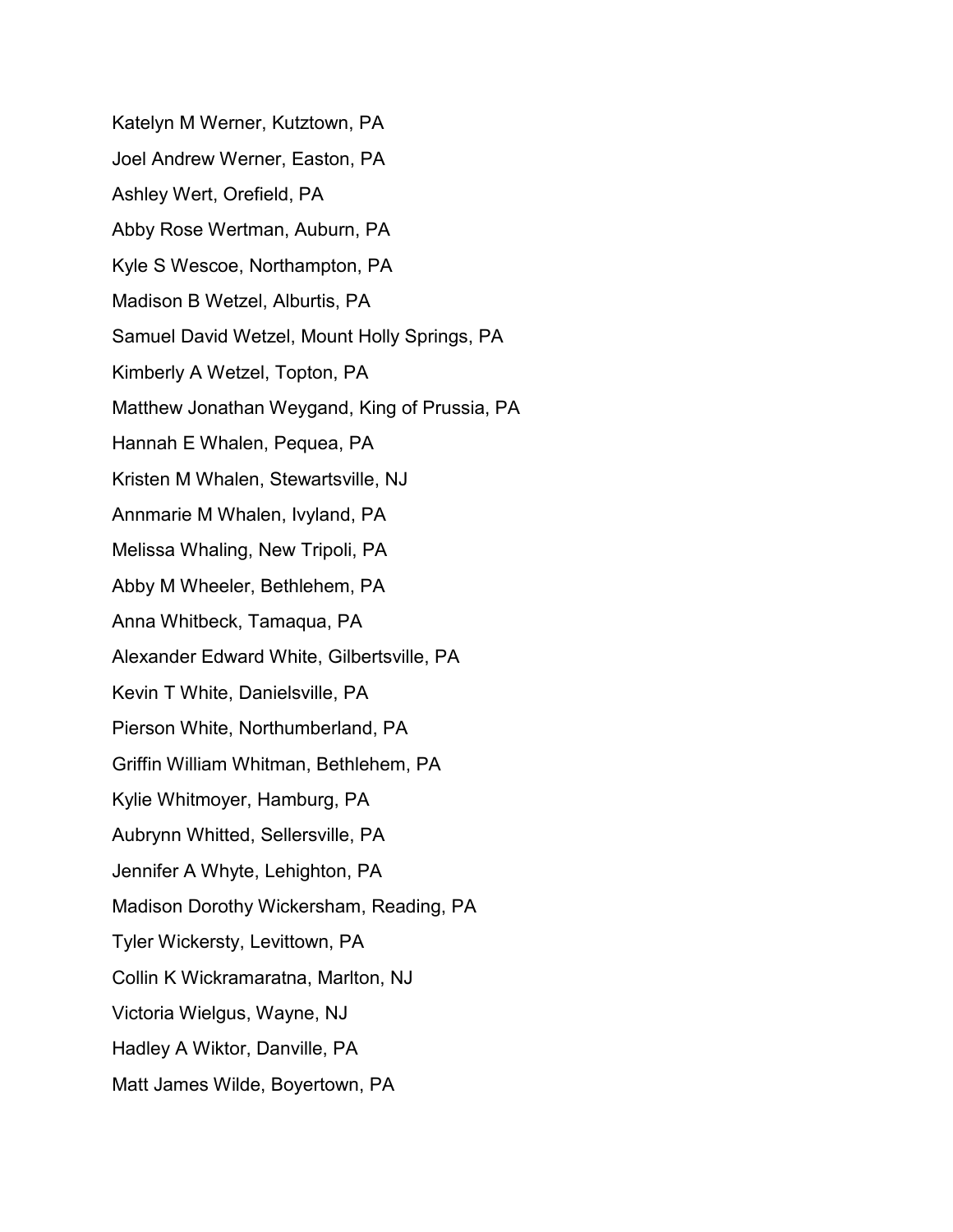Pualani P Wilder, Mechanicsburg, PA Emily Wildrick, East Stroudsburg, PA Zachary Ian Wiley, Willow Grove, PA Jaiden Wiley, Boalsburg, PA Catherine A Willard, Telford, PA Sydney Morgan Williams, Horsham, PA Peyton A Williams, Flemington, NJ Samantha Elaine Williams, Mechanicsburg, PA Casey A Williams, Media, PA Najee Williams, Lehighton, PA Shane C Williams, Jim Thorpe, PA Sarah Faith Williams, Pikesville, MD Meghan N Willman, Fleetwood, PA Katherine Wilson, Olyphant, PA Eboni Wilson, Mount Pleasant, PA Robert M Winegar, Hopatcong, NJ Hailey J Winham, E Stroudsburg, PA Henry S Winkleman, Sinking Spring, PA Cole David Winters, Mount Holly Springs, PA Andrew Nicholas Witalec, Stafford, VA Madelyn Elizabeth Witkoski, Kulpmont, PA Emily E Witt, Germansville, PA Stacy Wolfinger, Willow Grove, PA Jonathan James Wolosyn, Leola, PA Anna R Wood, Blandon, PA Alexis Woodard, Columbia, MD Ataya Marie Woodard, Kutztown, PA Avery John Woodford, Pottsville, PA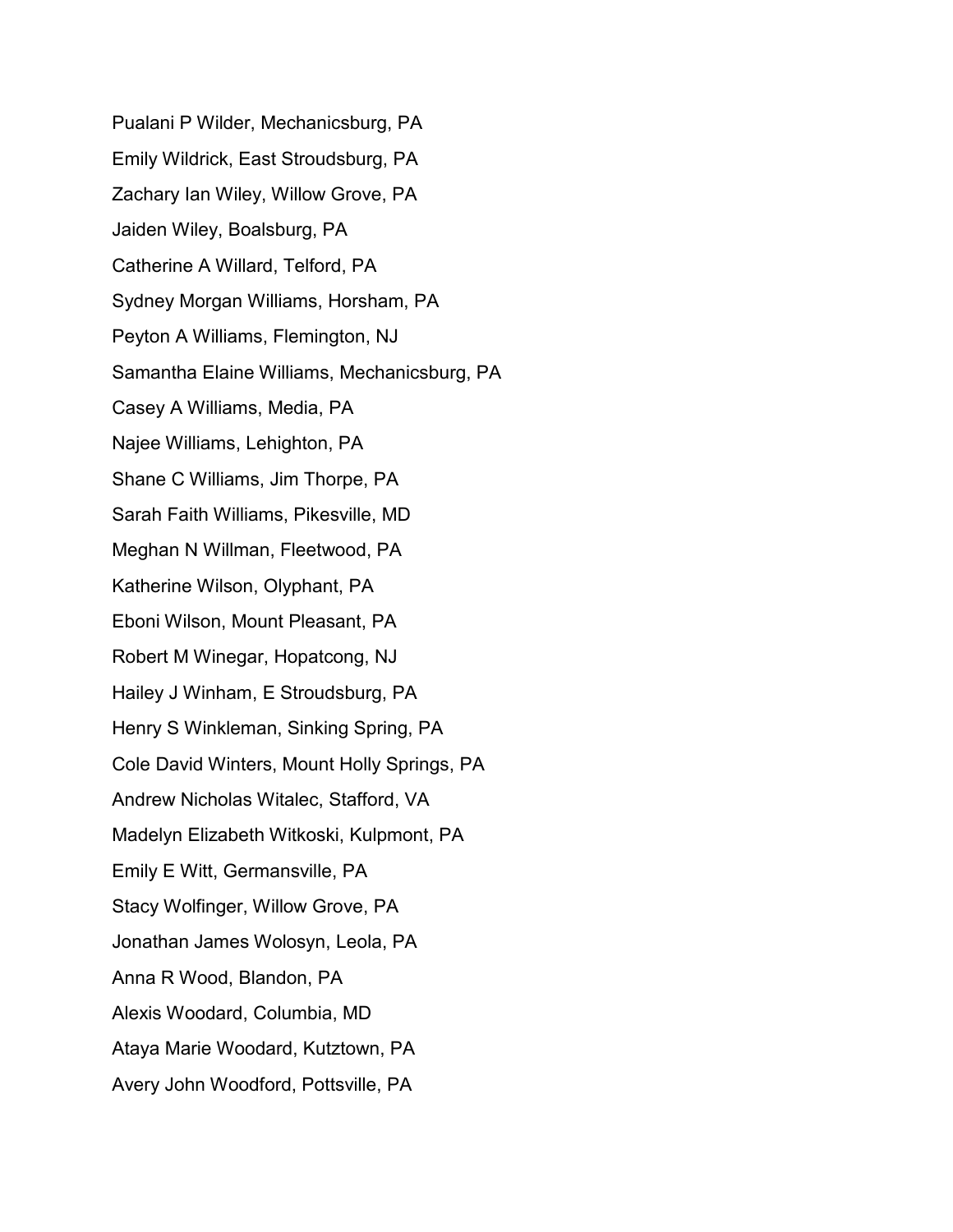Madison S Woodruff, Reading, PA Jacob R Woods, Upper Black Eddy, PA Cassandra Rose Woolever, Walnutport, PA Sanna N Wooten, Cochranville, PA Noah J Workman, Landenberg, PA Joseph M Workoff, Allentown, PA Morgan Carolyn Wren, Drexel Hill, PA Yamila Wunsch, East Syracuse, NY Zachary A Wynn, Mechanicsburg, PA Mandy Xu, Matamoras, PA Baobai K Yang, Reinholds, PA Sophia Ileana Yaniger, Emmaus, PA Kayla M Yeager, Churchville, PA Kelsey Marie Yob, Kutztown, PA Tory E Yost, Haddonfield, NJ Zachary L Young, Lititz, PA Adrieanna Lee Young, Northampton, PA Eric A Young, Reinholds, PA Hunter Rose Young, Danville, PA Sofia J Young, Bethlehem, PA Connor Reed Yourkavitch, Wyomissing, PA Martin A Zaharick, Freemansburg, PA Noah Zahradnik, Whitehall, PA Nathan K Zalewski, Schnecksville, PA Emily Louise Zamaniyan, Kings Park, NY Andrew Sheridan Zammetti, Pottstown, PA John Zangari, Northampton, PA Abigail Zeger, Fayetteville, PA